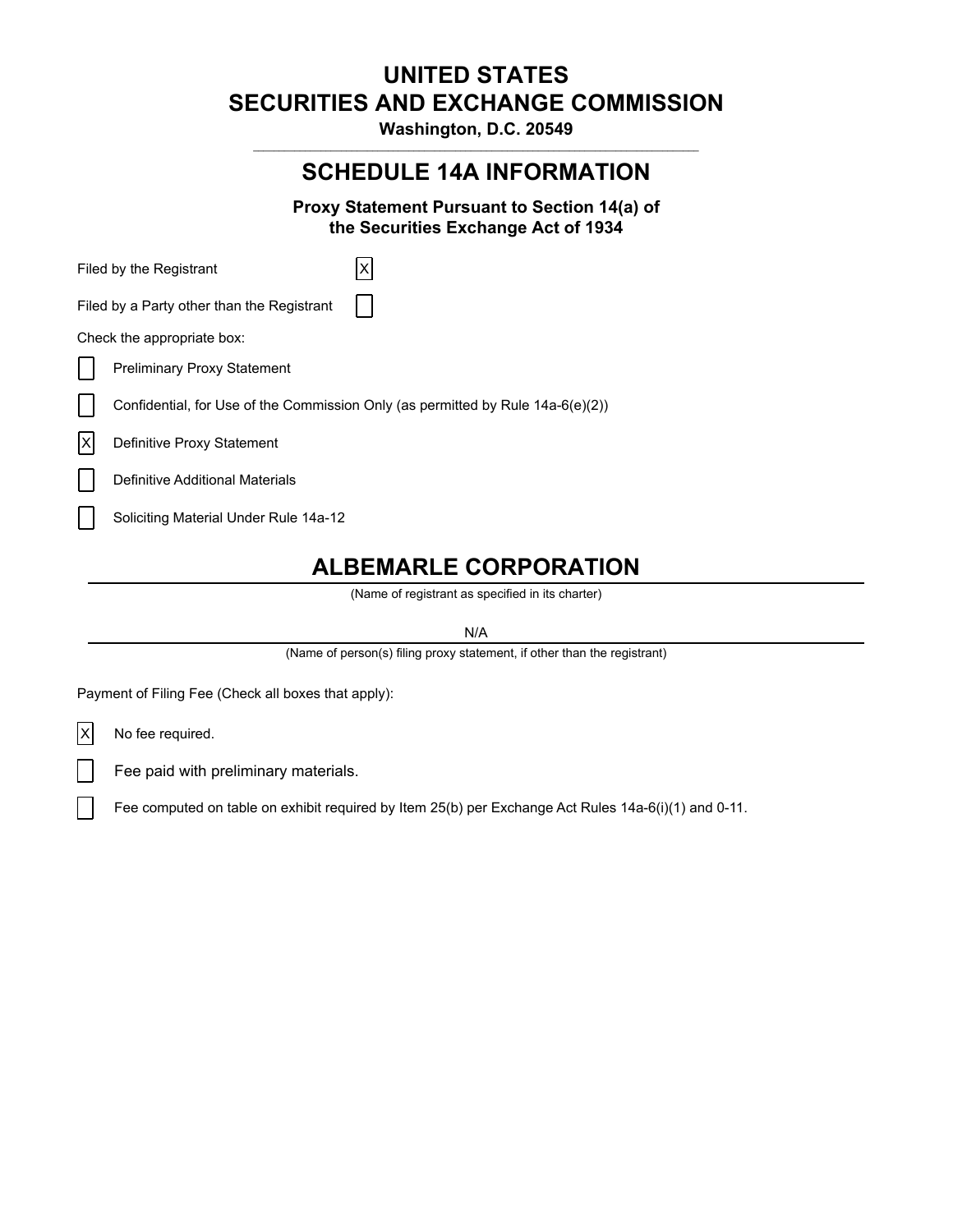**ALBEMARLE** 

## **NOTICE OF ANNUAL MEETING OF SHAREHOLDERS**

NOTICE IS HEREBY GIVEN that the Albemarle Corporation 2022 Annual Meeting of Shareholders (the "Annual Meeting") will be held at Albemarle Corporation, 4250 Congress Street, Charlotte, North Carolina 28209, on Tuesday, May 3, 2022, at 7:00 a.m., Eastern Time, for the following purposes:

- 1. To consider and vote on a non-binding advisory resolution approving the compensation of our named executive officers;
- 2. To elect the ten nominees named in the accompanying Proxy Statement to the Board of Directors to serve for the ensuing year or until their successors are duly elected and qualified;
- 3. To ratify the appointment of PricewaterhouseCoopers LLP as our independent registered public accounting firm for the fiscal year ending December 31, 2022; and
- 4. To conduct any other business which may properly come before the Annual Meeting or any adjournments or postponements thereof.

Only shareholders of record at the close of business on Tuesday, March 8, 2022, are entitled to receive notice of and vote at the Annual Meeting.

To ensure your vote is counted, you are requested to vote your shares promptly, regardless of whether you expect to attend the Annual Meeting. Voting by the Internet or telephone is fast and convenient, and your vote is immediately tabulated. In addition, by using the Internet or telephone, you help reduce our postage and proxy tabulation costs. You may also vote by completing, signing, dating, and returning by Monday, May 2, 2022, the proxy enclosed with paper copies of the materials in the postage-paid envelope provided.

This year, we are again electronically disseminating Annual Meeting materials to some of our shareholders, as permitted under the "Notice and Access" rules approved by the U.S. Securities and Exchange Commission. Shareholders to whom Notice and Access applies will receive a Notice of Internet Availability of Proxy Materials ("Notice") containing instructions on how to access Annual Meeting materials via the Internet. The Notice also provides instructions on how to obtain paper copies if preferred.

If you are present at the Annual Meeting, you may vote in person even if you already have voted your proxy by the Internet, telephone, or mail. Seating at the Annual Meeting will be on a first-come, firstserved basis. Attendees at the Annual Meeting will be required to comply with public health guidelines of the Centers for Disease Control and Prevention ("CDC") and local public health officials, including, if applicable, wearing a face mask and staying at least 6 feet away from others.

By Order of the Board of Directors

Karen S. Narword

Karen G. Narwold, Secretary

March 22, 2022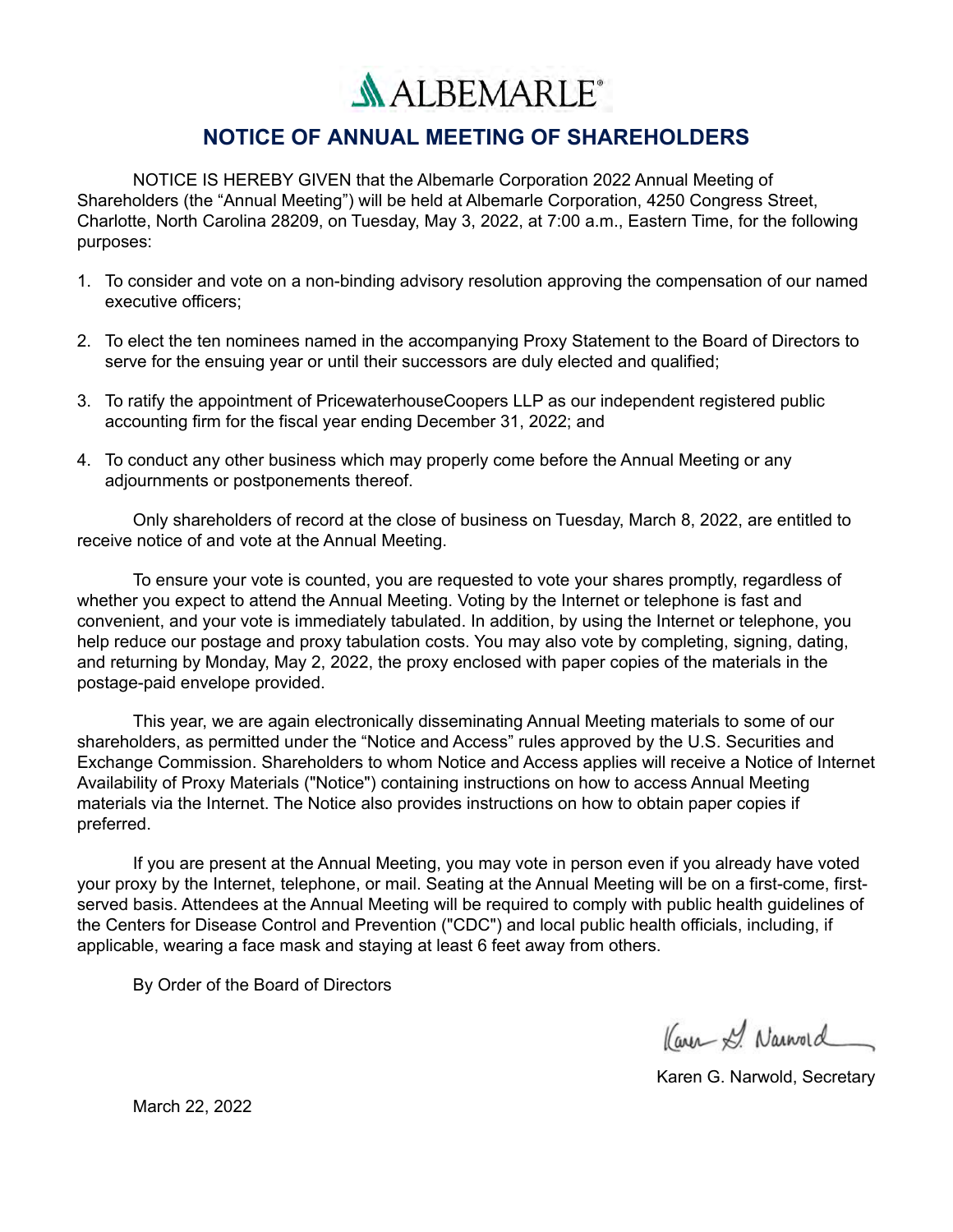# **TABLE OF CONTENTS**

| <b>PROXY STATEMENT SUMMARY</b>                                                                          | 1  |
|---------------------------------------------------------------------------------------------------------|----|
| <b>COMPENSATION DISCUSSION AND ANALYSIS</b>                                                             | 3  |
| <b>ADDITIONAL INFORMATION</b>                                                                           | 21 |
| <b>EXECUTIVE COMPENSATION COMMITTEE REPORT</b>                                                          | 23 |
| <b>COMPENSATION OF EXECUTIVE OFFICERS</b>                                                               | 24 |
| <b>SUMMARY COMPENSATION TABLE</b>                                                                       | 24 |
| <b>COMPENSATION RISK ASSESSMENT</b>                                                                     | 26 |
| <b>GRANTS OF PLAN-BASED AWARDS</b>                                                                      | 27 |
| <b>OUTSTANDING EQUITY AWARDS AT FISCAL YEAR-END</b>                                                     | 29 |
| <b>OPTION EXERCISES AND STOCK VESTED</b>                                                                | 31 |
| <b>RETIREMENT BENEFITS</b>                                                                              | 32 |
| <b>Nonqualified Deferred Compensation</b>                                                               | 32 |
| Agreements with Executive Officers and Other Potential Payments Upon Termination or a Change in Control | 33 |
| <b>CEO PAY RATIO</b>                                                                                    | 37 |
| <b>EQUITY COMPENSATION PLAN INFORMATION</b>                                                             | 38 |
| <b>PROPOSAL 1 - ADVISORY RESOLUTION APPROVING EXECUTIVE COMPENSATION</b>                                | 39 |
| <b>GOVERNANCE MATTERS</b>                                                                               | 40 |
| <b>CERTAIN RELATIONSHIPS AND RELATED TRANSACTIONS</b>                                                   | 49 |
| <b>DIRECTOR COMPENSATION</b>                                                                            | 50 |
| <b>STOCK OWNERSHIP</b>                                                                                  | 53 |
| <b>Principal Shareholders</b>                                                                           | 53 |
| <b>Directors and Executive Officers</b>                                                                 | 54 |
| <b>DELINQUENT SECTION 16(a) REPORTS</b>                                                                 | 54 |
| <b>PROPOSAL 2 - ELECTION OF DIRECTORS</b>                                                               | 55 |
| <b>AUDIT &amp; FINANCE COMMITTEE REPORT</b>                                                             | 63 |
| <b>PROPOSAL 3 - RATIFICATION OF INDEPENDENT REGISTERED PUBLIC ACCOUNTING FIRM</b>                       | 65 |
| QUESTIONS AND ANSWERS ABOUT THIS PROXY STATEMENT AND THE ANNUAL MEETING                                 | 66 |
| <b>SHAREHOLDER PROPOSALS</b>                                                                            | 72 |
| <b>CERTAIN MATTERS RELATING TO PROXY MATERIALS AND ANNUAL REPORTS</b>                                   | 73 |
| <b>OTHER MATTERS</b>                                                                                    | 74 |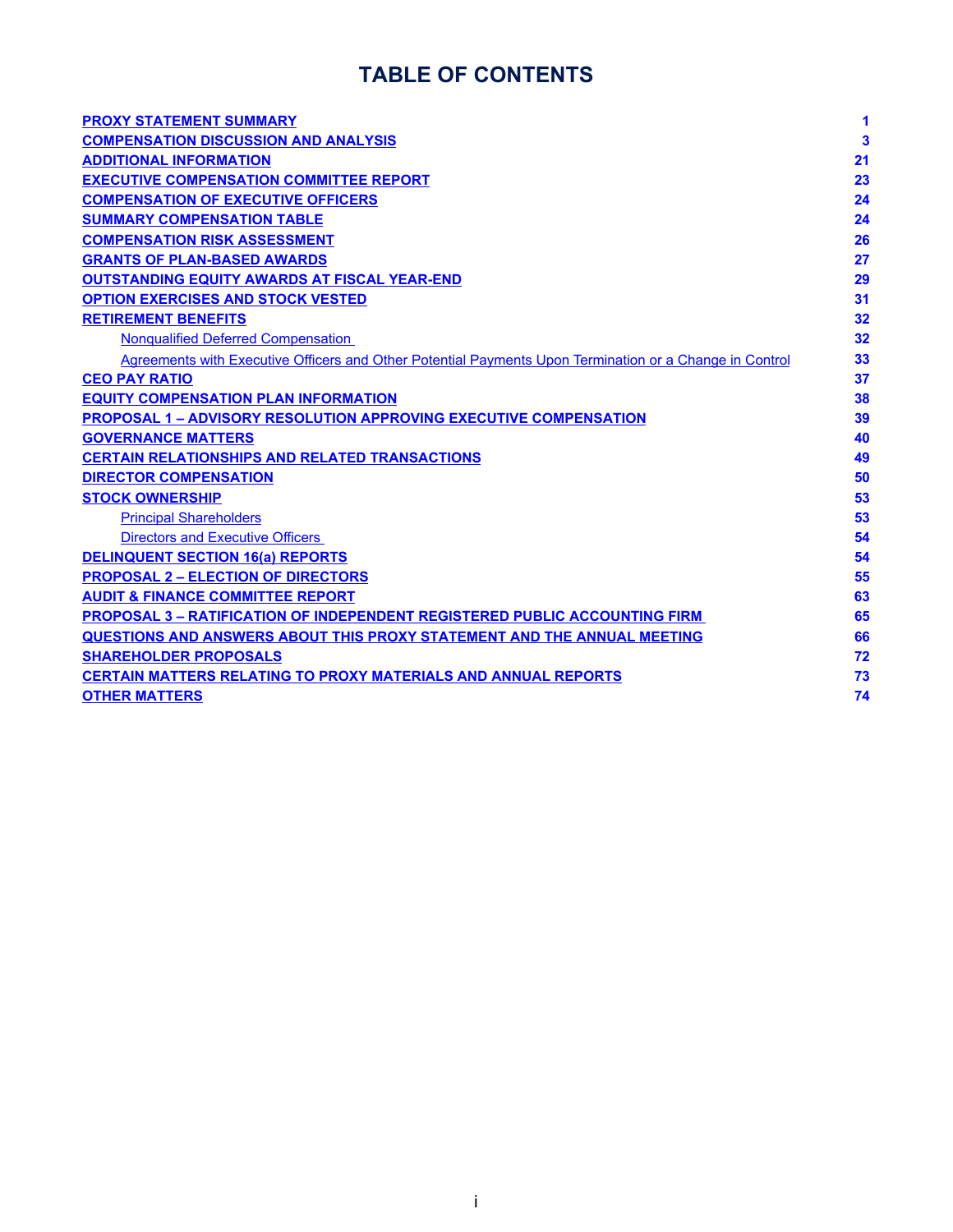### **PROXY STATEMENT SUMMARY**

<span id="page-3-0"></span>This summary provides an overview and highlights information contained elsewhere in this Proxy Statement ("Proxy Statement"). This summary does not contain all information that you should consider, and you should read the entire Proxy Statement carefully before voting. Throughout the Proxy Statement, "we," "us," "our," "Company," and "Albemarle" refer to Albemarle Corporation, a Virginia corporation.

### **Annual Meeting**

**Date and Time**<br> **Place**<sup>#</sup><br> **Place**<sup>#</sup><br>
Albemarle Corporation Tuesday, May 3, 2022<br>
7:00 a.m.. Eastern Time<br>
7:00 a.m.. Eastern Time<br>
A250 Congress Street 7:00 a.m., Eastern Time

Charlotte, North Carolina 28209

# **Voting Matters**

The following table summarizes the proposals to be considered at the Annual Meeting and voting recommendation of our Board of Directors ("Board of Directors" or "Board") with respect to each proposal.

|             | <b>Voting Matter</b>                                                                                 | <b>Board Vote Recommendation</b> |
|-------------|------------------------------------------------------------------------------------------------------|----------------------------------|
| Proposal 1: | Advisory Vote to Approve the Compensation of our<br>Named Executive Officers (Say-on-Pay)            | <b>FOR</b>                       |
| Proposal 2: | <b>Election of Directors</b>                                                                         | FOR each Nominee                 |
| Proposal 3: | Ratification of Appointment of Independent Registered<br>Public Accounting Firm for Fiscal Year 2022 | <b>FOR</b>                       |

## **Our Business in 2021**

|                     | <b>Lithium</b>                                                                                         | <b>Bromine</b>                                                                                            | <b>Catalysts</b>                                                                                          |
|---------------------|--------------------------------------------------------------------------------------------------------|-----------------------------------------------------------------------------------------------------------|-----------------------------------------------------------------------------------------------------------|
| <b>Net Sales</b>    | \$1,363M                                                                                               | \$1,128M                                                                                                  | \$761M                                                                                                    |
| Adj. EBITDA*        | \$480M                                                                                                 | \$361M                                                                                                    | \$107M                                                                                                    |
| Adj. EBITDA Margin* | 35%                                                                                                    | 32%                                                                                                       | 14%                                                                                                       |
| <b>Applications</b> | Green Energy Storage,<br>Glass & Ceramics,<br>Greases & Lubricants,<br><b>Pharmaceutical Synthesis</b> | Fire Safety Solutions,<br>Industrial Water Treatment,<br>Completion Fluids,<br>Plastic & Synthetic Rubber | <b>Fluid Catalytic Cracking</b><br>Catalysts,<br>Clean Fuels Technologies,<br>Organometallics & Curatives |

## **Our Strategy**

| Grow                  | • Strategically grow lithium and bromine capacity to leverage low-cost resources |  |  |
|-----------------------|----------------------------------------------------------------------------------|--|--|
| <b>Profitably</b>     | • Maintain capital discipline and operational excellence                         |  |  |
| <b>Maximize</b>       | • Optimize earnings, cash flow, and cost structure across our businesses         |  |  |
| <b>Productivity</b>   | • Deploy operating model to build strong platform for growth                     |  |  |
| <b>Invest</b>         | • Actively manage portfolio to generate shareholder value                        |  |  |
| with Discipline       | • Maintain Investment Grade credit rating and support our dividend               |  |  |
| <b>Advance</b>        | • Continue to implement and improve ESG performance across our businesses        |  |  |
| <b>Sustainability</b> | • Enable our customers' sustainability ambitions                                 |  |  |

# Attendees at the Annual Meeting will be required to comply with public health guidelines of the CDC and local public health officials, including, if applicable, wearing a face mask and staying at least 6 feet away from others.

**\_\_\_\_\_\_\_\_\_\_\_\_\_\_\_\_\_\_\_\_\_\_\_\_\_\_\_\_\_\_\_\_\_\_\_\_\_\_\_\_\_\_\_\_\_\_\_\_\_\_\_**

\* Non-GAAP financial measure, reconciliations from US GAAP financial measures are available in Q4/FY2021 earnings release.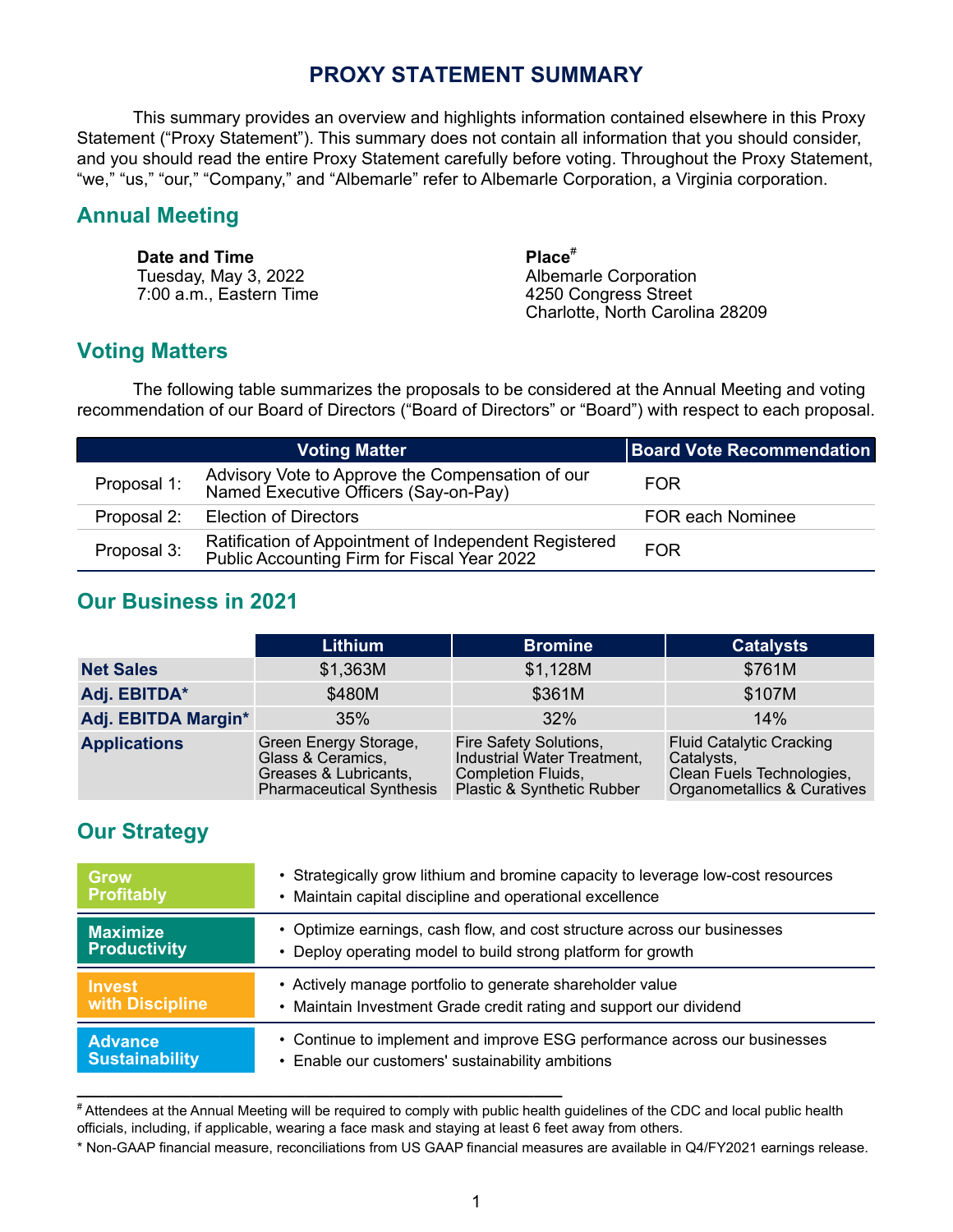# **2021 Company Performance**

- Total Shareholder Return for the 2019-2021 period placed us at the 100<sup>th</sup> percentile relative to our 2019 peer group
- Net sales of \$3,328 million increased 6% from 2020; Adjusted EBITDA\* of \$871 million increased 6% from 2020; Adjusted EBITDA margin\* of 26% in both 2021 and 2020
- We joined the United Nations Global Compact, a voluntary leadership platform dedicated to responsible business practices and the largest corporate sustainability initiative in the world
- Our Lithium business opened a Battery Materials Innovation Center in Kings Mountain, NC
- We announced the signing of an agreement in China to acquire all the outstanding equity of Tianyuan, the operations of which include a recently constructed lithium processing plant; we also entered into two investment agreements in China to build two greenfield lithium conversion plants
- Our Bromine business successfully completed a resource expansion in Magnolia, AR and a debottlenecking project in Jordan, both on budget and on or ahead of schedule
- We increased our quarterly dividend for the 27th consecutive year, to \$0.39 per share; as of February 2020, Albemarle has been included in the S&P 500 Dividend Aristocrats Index

# **Governance Highlights**

We believe good governance is integral to achieving long-term shareholder value. We are committed to governance policies and practices that best serve the interests of our Company and its shareholders. Our Board of Directors monitors developments in governance best practices to ensure it continues to meet its commitment to thoughtful and independent representation of shareholder interests, and other stakeholders. The following table summarizes certain corporate governance practices and key facts about the members of our Board (the "Directors" and each a "Director"), each of which Director is a nominee for election at the Annual Meeting.

| <b>Governance Practices</b>                                                                   |                                                                                         |                                                                                                              |  |  |  |
|-----------------------------------------------------------------------------------------------|-----------------------------------------------------------------------------------------|--------------------------------------------------------------------------------------------------------------|--|--|--|
| <b>Annual Election of each Director</b>                                                       | <b>Regular Executive Sessions</b><br>of Independent Directors                           | <b>Robust Stock Ownership</b><br>Guidelines (6x Salary for CEO)                                              |  |  |  |
| <b>Resignation Policy for Directors Not</b><br><b>Receiving Majority Approval</b>             | Longstanding Commitment to<br>Sustainability and<br><b>Corporate Responsibility</b>     | <b>Annual Board and Committee</b><br><b>Evaluation Process led by Lead</b><br>Independent Director           |  |  |  |
| Directors Do Not Stand for Re-<br>election in the Year in Which They<br>Reach 72 Years of Age | <b>Board and Committee</b><br><b>Authority to Retain</b><br><b>Independent Advisors</b> | Policies Prohibiting Hedging, Short<br>Sale, and Pledging Our Stock by<br>Directors, Officers, and Employees |  |  |  |
| <b>Compensation Recovery Policy</b><br>(Clawback Policy)                                      | <b>Risk Oversight by Full Board</b><br>and Committees                                   | No Shareholder Rights Plan<br>(Poison Pill)                                                                  |  |  |  |

| <b>Director Nominees: Key Facts</b> |             |                       |                  |
|-------------------------------------|-------------|-----------------------|------------------|
| Approximately 5 years               | 9 of 10 are | 50% racial and gender | 60% have C-suite |
| average tenure                      | independent | diversity             | experience       |

# **CEO Compensation**

- 86% of CEO compensation is based on incentive pay; with CEO compensation comprised of 17% short- and 69% long-term incentive pay
- CEO pay shows a strong correlation between 3-year relative realizable pay and 3-year relative total shareholder return

**\_\_\_\_\_\_\_\_\_\_\_\_\_\_\_\_\_\_\_\_\_\_\_\_\_\_\_\_\_\_\_\_\_\_\_\_\_\_\_\_\_\_\_\_\_\_\_\_\_\_\_**

<sup>\*</sup> Non-GAAP financial measure, reconciliations from US GAAP financial measures are available in Q4/FY2021 earnings release.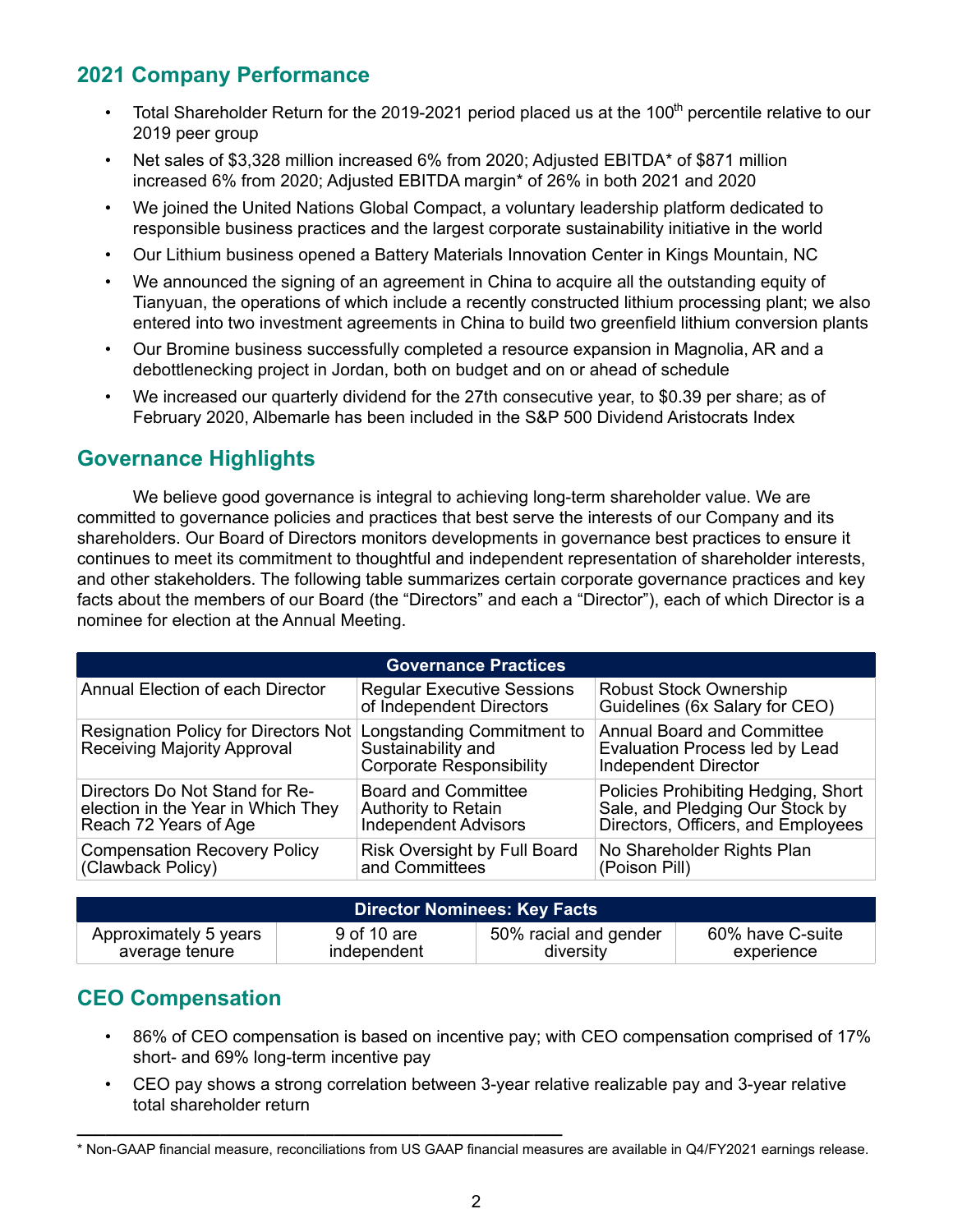# **COMPENSATION DISCUSSION AND ANALYSIS**

<span id="page-5-0"></span>The following pages describe Albemarle's executive compensation program and the compensation decisions made by the Executive Compensation Committee (the "Committee") for our Named Executive Officers ("NEOs") listed below for fiscal year 2021.

| <b>NAME</b>           | <b>PRINCIPAL POSITION</b>                                                                                 |
|-----------------------|-----------------------------------------------------------------------------------------------------------|
| J. Kent Masters, Jr.  | Chairman, President and Chief Executive Officer                                                           |
| Scott A. Tozier       | <b>Executive Vice President, Chief Financial Officer</b>                                                  |
| Eric W. Norris        | President, Lithium                                                                                        |
| Netha N. Johnson, Jr. | President, Bromine                                                                                        |
| Karen G. Narwold      | Executive Vice President, Chief Administrative Officer, General Counsel and<br><b>Corporate Secretary</b> |

### **EXECUTIVE SUMMARY**

# **Compensation Program Highlights**

We believe that the results of the 2021 Say on Pay vote demonstrate strong shareholder support for our compensation program. This shareholder endorsement was confirmed in our annual shareholder outreach efforts, with shareholders supporting the executive compensation program and accompanying disclosures.

In order to align our executives' interests with those of our shareholders and our philosophy of paying for performance, a substantial portion of each NEO's compensation is at-risk and varies depending on Company performance. In 2021, 86% of the compensation of our Chief Executive Officer ("CEO") and an average of 73% of the compensation of our other NEOs was variable and subject to performance factors.

Our performance metrics<sup>(1)</sup> are aligned with our Company goals and purpose: making the world safe and sustainable by powering the potential of people.

- **Annual Goals**: Adjusted EBITDA, Adjusted Cash Flow from Operations, and Stewardship
- **Long-Term Goals**: Total Shareholder Return ("TSR") relative to our Peer Group (as defined on page 8 ("rTSR") and adjusted Return on Invested Capital ("ROIC"), each measured over a 3-year performance period

The alignment of shareholder interests and CEO compensation is evidenced by the strong correlation between CEO realizable pay over three-year periods and total shareholder return relative to our Peer Group for the same three-year periods.

## **Shareholder Alignment**

In May 2021, the Company held its annual shareholder advisory vote to approve the compensation paid to our NEOs in 2020, which resulted in approximately 94% of the votes cast approving such compensation.

In the fall of 2021, we continued our practice of annual engagement with shareholders. These discussions provide us a basis upon which we continually evaluate our executive compensation and

**\_\_\_\_\_\_\_\_\_\_\_\_\_\_\_\_\_\_\_\_\_\_\_\_\_\_\_\_\_\_\_\_\_\_\_\_\_\_\_\_\_\_\_\_\_\_\_\_\_\_\_**

<sup>(1)</sup> See pages 11-19 for a discussion of how Adjusted EBITDA, Adjusted Cash Flow from Operations, rTSR, and ROIC are defined and calculated.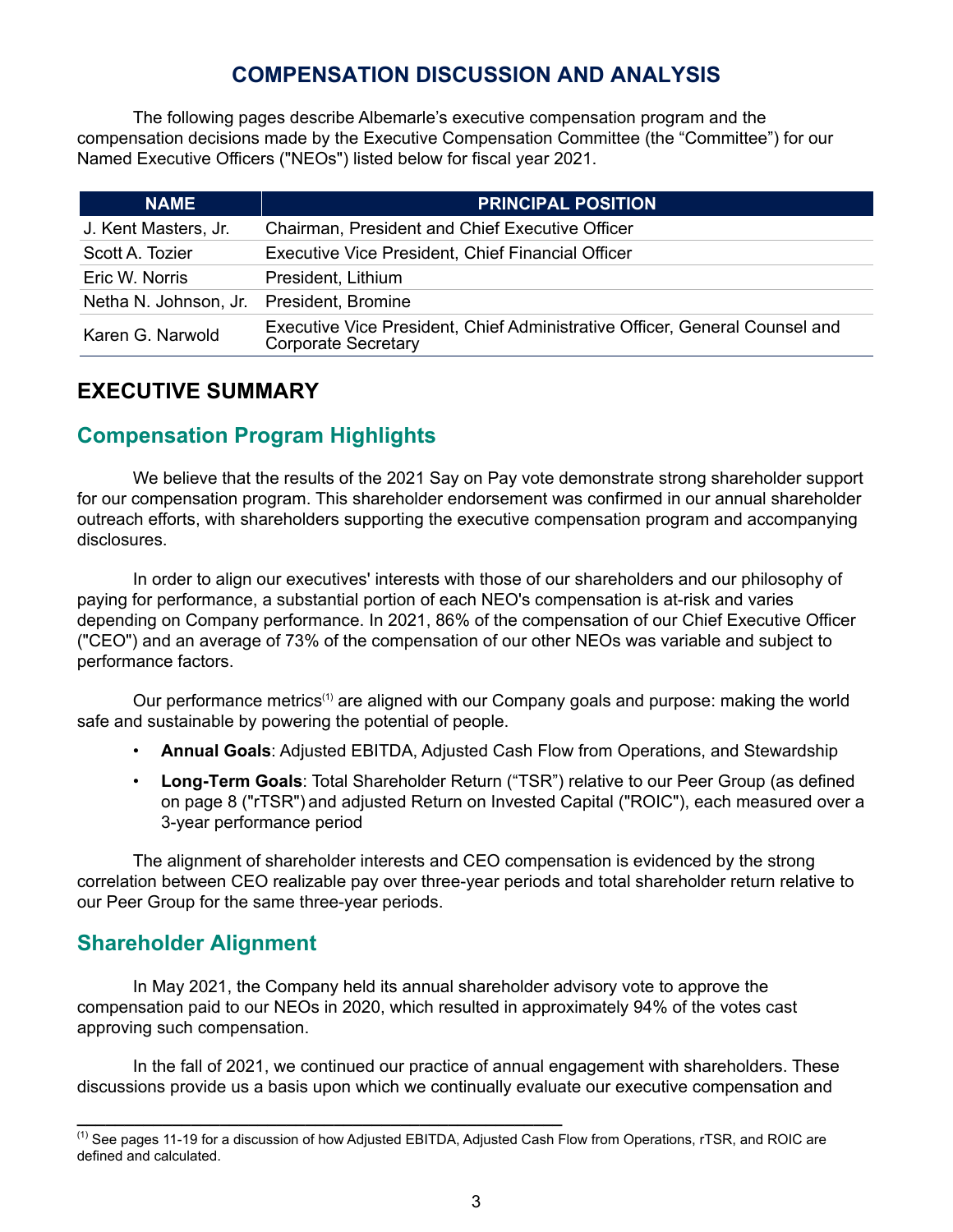corporate governance practices. This initiative was led by a group of senior officers of the Company, acting on behalf and at the request of the Committee, by reaching out to shareholders representing approximately 65% of our outstanding shares. For those shareholders who elected to engage with us (representing approximately 33% of our outstanding shares), we organized follow-up calls. This outreach reflects our commitment to understand and address key issues of importance to our shareholders.

- In 2019, we introduced ROIC as a second metric for our long-term incentive, to ensure alignment between our expected return on capital (as we entered a period of higher investments) and long term payout opportunities for our executives. We put a payout cap of 100% on rTSR payouts if, in absolute terms, TSR is negative.
- In 2021, we increased the requirement for threshold performance for rTSR from the  $25<sup>th</sup>$ percentile to the  $30<sup>th</sup>$  percentile, while lowering the payout at threshold performance from 50% to 30% to better align performance and payout opportunities with our Peer Group.

# **CEO Pay At-A-Glance: Realizable Pay Relative Degree of Alignment**

We align payout opportunities with the Company's long-term performance. "Realizable Pay Relative Degree of Alignment" ("RPRDA") is an important measure the Committee uses to assess whether realizable pay is commensurate with TSR achieved by our shareholders relative to our Peer Group.

RPRDA compares the percentile ranks of a CEO's three-year realizable pay and a company's three-year TSR performance relative to its peer group. RPRDA is equal to the difference between the combined performance rank minus the combined pay rank.

The Company has used rTSR as one of its long-term performance measures since 2014 and has consistently measured RPRDA. The following table shows the Company's percentile rank relative to its Peer Group for the three-year periods starting in 2014. No compensation data is included for the 2019-2021 period as such data cannot be obtained until after Peer Group company proxy statements are available for fiscal year 2021.

The following table shows the CEO RPRDA for the three-year periods in the last column, where RPRDA is calculated as the Company's percentile rank for rTSR minus the Company's percentile rank for Pay within the Peer Group. All RPRDAs show a strong alignment between relative performance and relative pay, with a RPRDA of 0% showing the strongest alignment.

| <b>3-Year Period</b> | <b>Realizable Pay</b><br><b>Percentile Rank</b> | <b>Relative Total</b><br><b>Shareholder Return</b><br><b>Percentile Rank</b> | <b>RPRDA</b><br>(Delta of Previous<br><b>Columns)</b> |
|----------------------|-------------------------------------------------|------------------------------------------------------------------------------|-------------------------------------------------------|
| 2019-2021            | Not available yet                               | 100%                                                                         | Not available yet                                     |
| 2018-2020            | 79%                                             | 79%                                                                          | $0\%$                                                 |
| 2017-2019            | 16%                                             | 26%                                                                          | 10%                                                   |
| 2016-2018            | 50%                                             | 81%                                                                          | 31%                                                   |
| 2015-2017            | 88%                                             | 100%                                                                         | 12%                                                   |
| 2014-2016            | 88%                                             | 81%                                                                          | (7)%                                                  |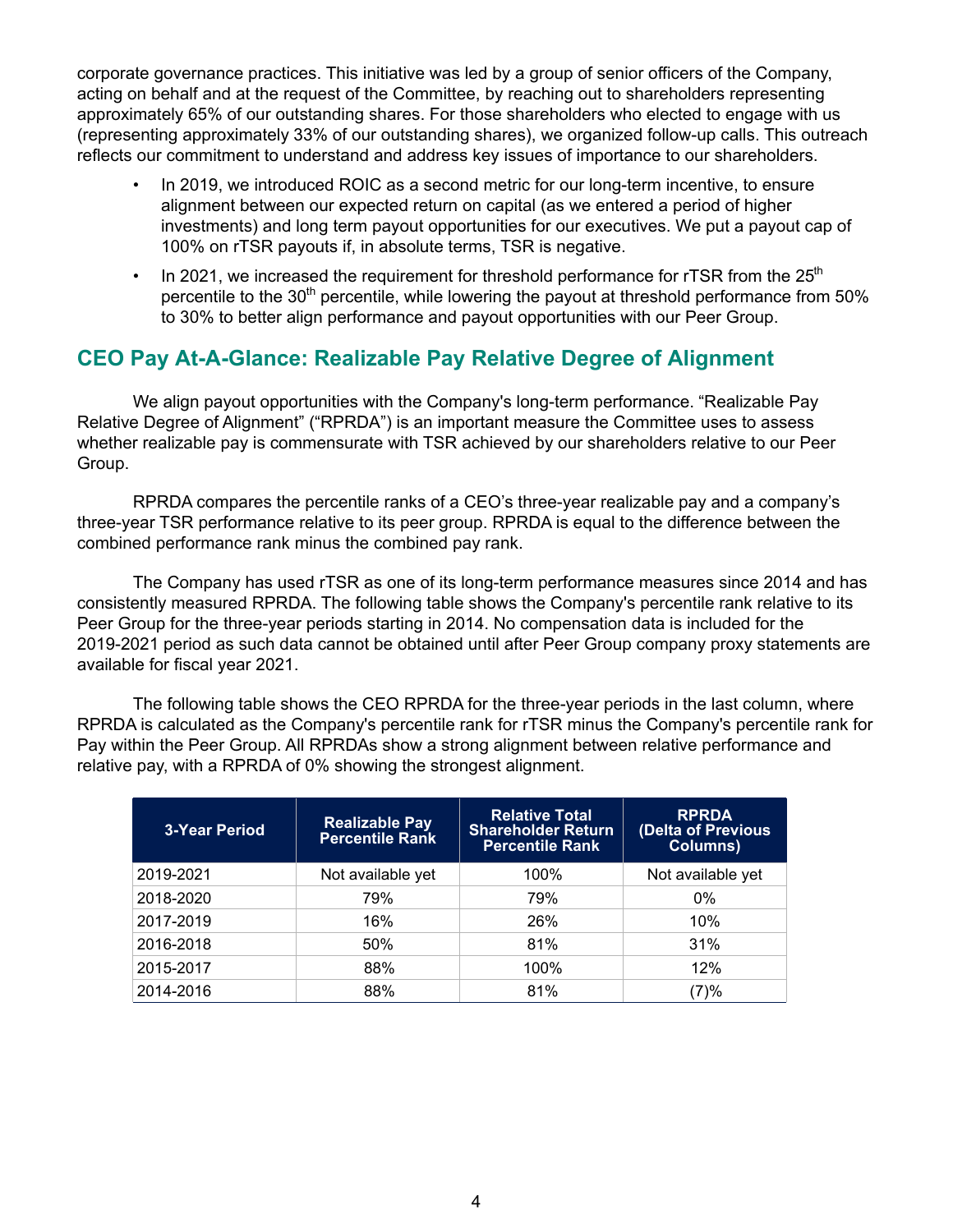# **EXECUTIVE COMPENSATION PHILOSOPHY**

## **Compensation Principles**

The Committee designs and oversees the Company's compensation policies and approves the compensation for our NEOs. The overarching goal of our compensation program is to create executive compensation plans that incentivize and are aligned with the creation of sustained shareholder value.

### **OUR FOUR COMPENSATION PRINCIPLES**

**Support our Business Strategy - We align our** programs with business strategies focused on long-term growth and sustained shareholder value. Our plans provide incentives to our NEOs to overcome challenges and exceed our Company goals.

**Pay Competitively** – We use market data from our Peer Group as a starting point for determining target compensation. Other factors include performance, scope of responsibilities, impact on the company's performance as well as internal equity considerations.

**Pay for Performance** – A large portion of our executive pay is dependent upon the achievement of specific corporate, business unit, and individual performance goals. We pay higher compensation when goals are exceeded and lower compensation when goals are not met.

**Discourage Excessive Risk-taking** – Our compensation programs are balanced and designed to discourage excessive risk-taking.

### **Focus on Performance**

In line with our compensation principles, our NEOs are primarily rewarded through performancebased cash and equity incentive awards, with less than 30% of their overall compensation awarded in the form of base salary. This is intended to both encourage and recognize strong company performance and stock price growth, further driving shareholder value.

Long-term equity incentives are awarded through a combination of performance-based shares, stock options, and time-based shares in order to link executive compensation more closely with the Company's performance. The diagrams below depict each element of target compensation as a percentage of total target direct compensation for our CEO and other NEOs, expressed as an average, for 2021.

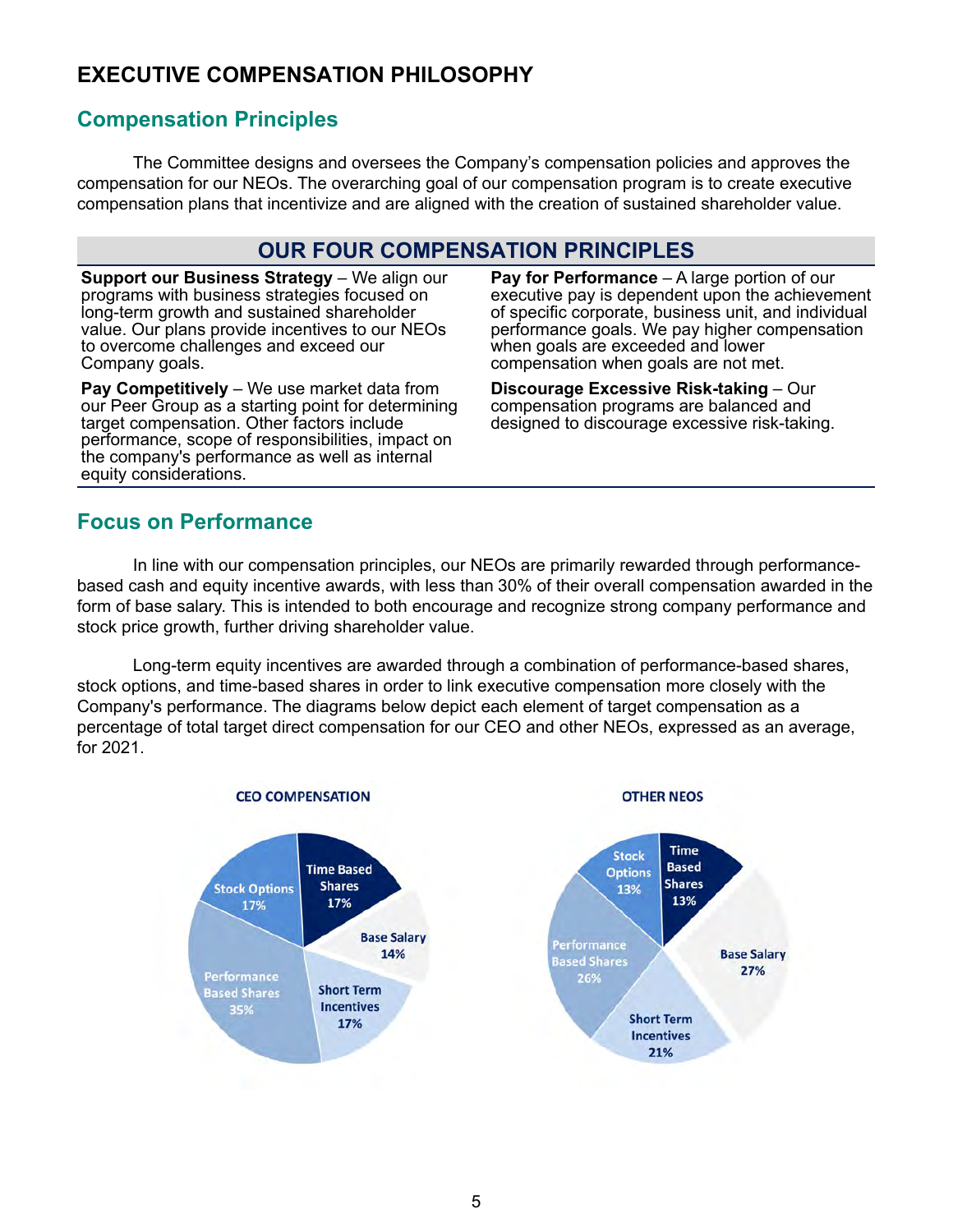# **Key Elements of our Executive Compensation Program**

The key elements of our NEOs' compensation, and how these elements are linked to performance, are summarized in the chart below. For each NEO, the Committee reviews and approves annually each component of compensation and the resulting total compensation. The Committee benchmarks the individual components of compensation and total compensation to our Peer Group. In setting the compensation for each NEO, the Committee also considers other factors, including the scope and complexity of the NEO's position, level of performance, skills and experience, and contribution to the overall success of the Company, as well as internal equity.

|         | <b>Compensation</b><br><b>Element</b> | <b>Purpose</b>                                                                               | <b>How it Links to</b><br><b>Performance</b>                                                                                                                       |
|---------|---------------------------------------|----------------------------------------------------------------------------------------------|--------------------------------------------------------------------------------------------------------------------------------------------------------------------|
| Fixed   | <b>Base Salary</b>                    | To provide competitive levels of<br>fixed pay to attract and retain<br>executives            | Reviewed annually in light of<br>individual performance, level of<br>responsibility, knowledge and<br>experience, and competitive<br>market compensation practices |
| At Risk | <b>Short-Term Cash Incentive</b>      | To motivate and reward the<br>achievement of annual financial<br>and other performance goals | Variable and based 85% on pre-<br>established Company<br>performance goals and 15% on<br>individual performance                                                    |
|         | <b>Long-Term Incentive Awards</b>     | To motivate and reward long-<br>term performance that maximizes<br>shareholder value         | Variable and based on both<br>Company and stock price<br>performance                                                                                               |

### **Performance Goals**

Our incentive plans balance short- and long-term performance goals to ensure that the interests of our executives are aligned with those of our shareholders for short- and long-term performance. The following provides a summary overview of the short- and long-term goals $(1)$ .

|                           | Goals                                                                             | <b>Rationale</b>                                                                                                                                                                                                          | Weight |
|---------------------------|-----------------------------------------------------------------------------------|---------------------------------------------------------------------------------------------------------------------------------------------------------------------------------------------------------------------------|--------|
|                           | <b>Adjusted EBITDA</b>                                                            | Incentivize management to meet and exceed target<br>earnings                                                                                                                                                              | 50%    |
|                           | Adjusted Cash Flow from<br>Operations                                             | Incentivize management to meet and exceed target<br>cash flow in support of debt reduction and growth                                                                                                                     | 25%    |
| Short-Term<br>Goals       | Stewardship - occupational<br>safety, process safety, and<br>environmental safety | Incentivize management, consistent with our<br>values, to be good stewards, and is critical for our<br>license to operate                                                                                                 | 10%    |
|                           | Individual                                                                        | Emphasize individual accountability. Individual<br>goals are aligned to our Operating Model which<br>includes: Operational Discipline, Competitive<br>Capabilities, High Performance Culture, and<br>Sustainable Approach | 15%    |
|                           |                                                                                   |                                                                                                                                                                                                                           |        |
|                           | <b>Relative Total Shareholder</b><br>Return ("rTSR")                              | Linking pay to long-term shareholder interest                                                                                                                                                                             | 50%    |
| Long-Term<br><b>Goals</b> | Adjusted Return on Invested<br>Capital                                            | Emphasizes our commitment to invest efficiently<br>and generate long-term returns                                                                                                                                         | 50%    |
|                           | and Adjusted Return on Invested Capital                                           | Note: For our NEOs, 25% of LTIP is granted in Stock Options, 25% in RSUs, and 50% in<br>performance-based PSUs, which are equally divided between PSUs based on rTSR performance                                          |        |

 $<sup>(1)</sup>$  See pages 10 and 14 for a more detailed overview of the short- and long-term incentive plans and definitions for each of the</sup> performance goals.

**\_\_\_\_\_\_\_\_\_\_\_\_\_\_\_\_\_\_\_\_\_\_\_\_\_\_\_\_\_\_\_\_\_\_\_\_\_\_\_\_\_\_\_\_\_\_\_\_\_\_\_**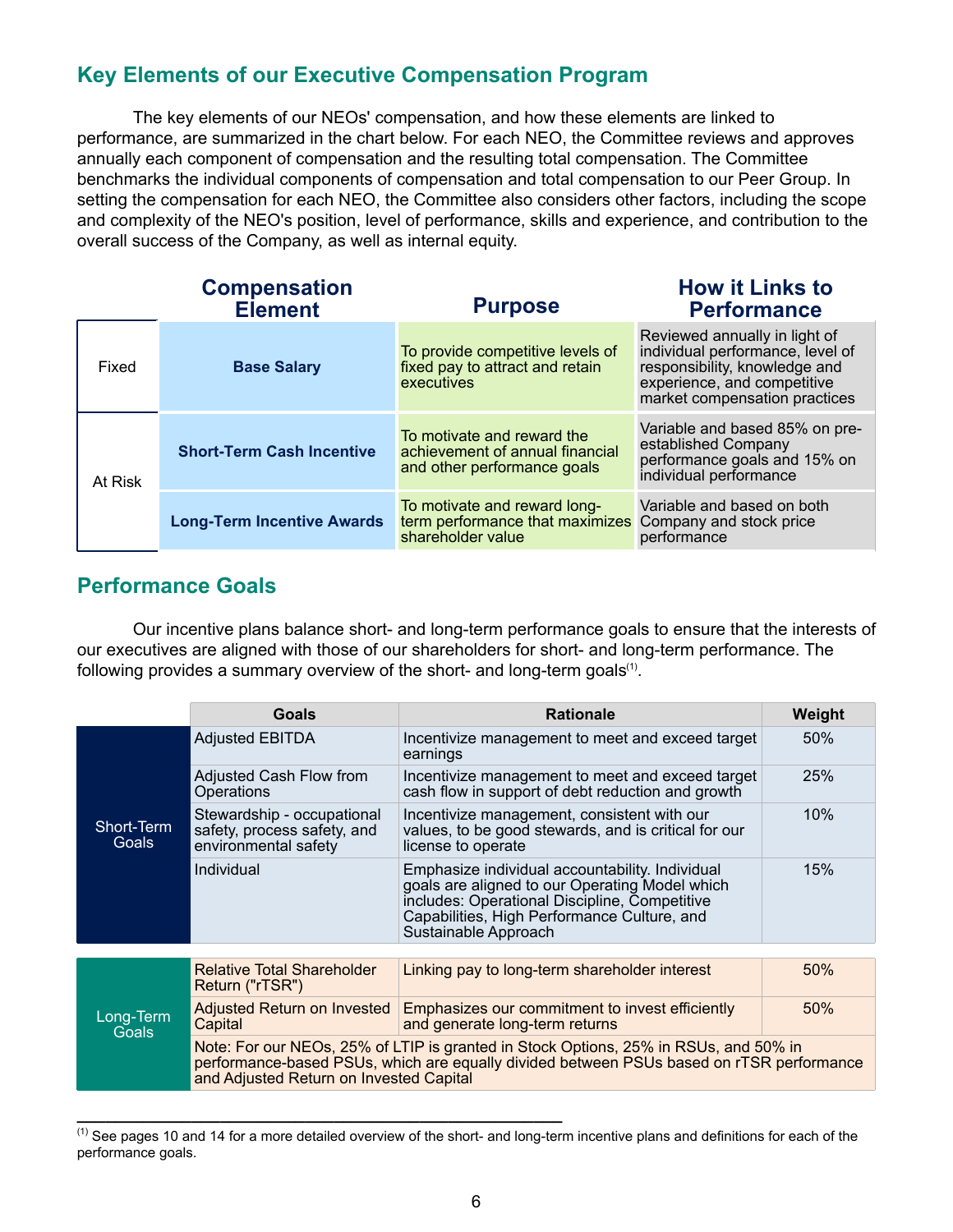The Committee reviews the performance goals to be included in our short- and long-term incentive programs on an annual basis to ensure they are aligned with the Company's Annual Operating Plan, Long Range Plan, and Core Values.

The Committee is considering expanding our ESG metrics beyond the current Stewardship goals to reflect the Company's commitment to sustainability. The Committee believes that the Company has made significant progress in accelerating its sustainability performance, including establishing long range sustainability goals, and plans to add additional ESG goals to our incentive plans in the near future. These goals must be:

- **Measurable**: measurable and supported by a data collection process that is properly defined and documented, such that data can be audited by external parties, and
- **Suitable**: aligned with our strategy and the interests of stakeholders, while incentivizing the right behavior and culture of our employees.

Some ESG objectives have typically been included in the personal goals for the CEO and other NEOs. Starting in 2021, personal goals were expanded to include additional goals such as natural resource management, stakeholder engagement, diversity, and talent management.

### **Compensation and Governance Practices**

Below is a list of things that we do and don't do in order to ensure that our compensation program reflects good governance practices and pay-for-performance.

| <b>WHAT WE DO</b> |                                                                                                                                                                         |                        | <b>WHAT WE DON'T DO</b>                                                                                                          |
|-------------------|-------------------------------------------------------------------------------------------------------------------------------------------------------------------------|------------------------|----------------------------------------------------------------------------------------------------------------------------------|
|                   | Apply a market-based approach to<br>determining target compensation                                                                                                     |                        | Permit stock option re-pricing without<br>shareholder approval or discounted stock<br>options                                    |
|                   | Align pay with performance by ensuring that a<br>significant portion of executive compensation<br>is variable and performance-based                                     |                        | Permit pledging, hedging, or short selling of<br>our shares by our Directors, officers, and<br>employees                         |
| $\bullet$         | Utilize PSUs as a substantial portion of long-<br>term incentive awards                                                                                                 |                        | Include excise tax gross-ups for change in<br>control payments                                                                   |
|                   | Apply a multi-year vesting schedule (generally<br>3-year cliff vesting for stock options and step<br>vesting in equal portions after year 3 and 4 for<br>RSUs and PSUs) | $\bullet$<br>$\bullet$ | Provide excessive perquisites<br>Permit accelerated ("single-trigger") vesting of<br>equity awards following a change in control |
|                   | Require substantial stock ownership                                                                                                                                     |                        |                                                                                                                                  |
|                   | Subject cash and equity awards to a recovery<br>"clawback" policy in the event of NEO<br>misconduct which results in a financial<br>restatement                         |                        |                                                                                                                                  |
|                   | Submit on an annual basis a proposal for a<br>(non-binding) advisory vote to approve the<br>compensation of our NEOs ("say-on-pay")                                     |                        |                                                                                                                                  |
|                   | Require a double trigger for equity to vest<br>following a change in control                                                                                            |                        |                                                                                                                                  |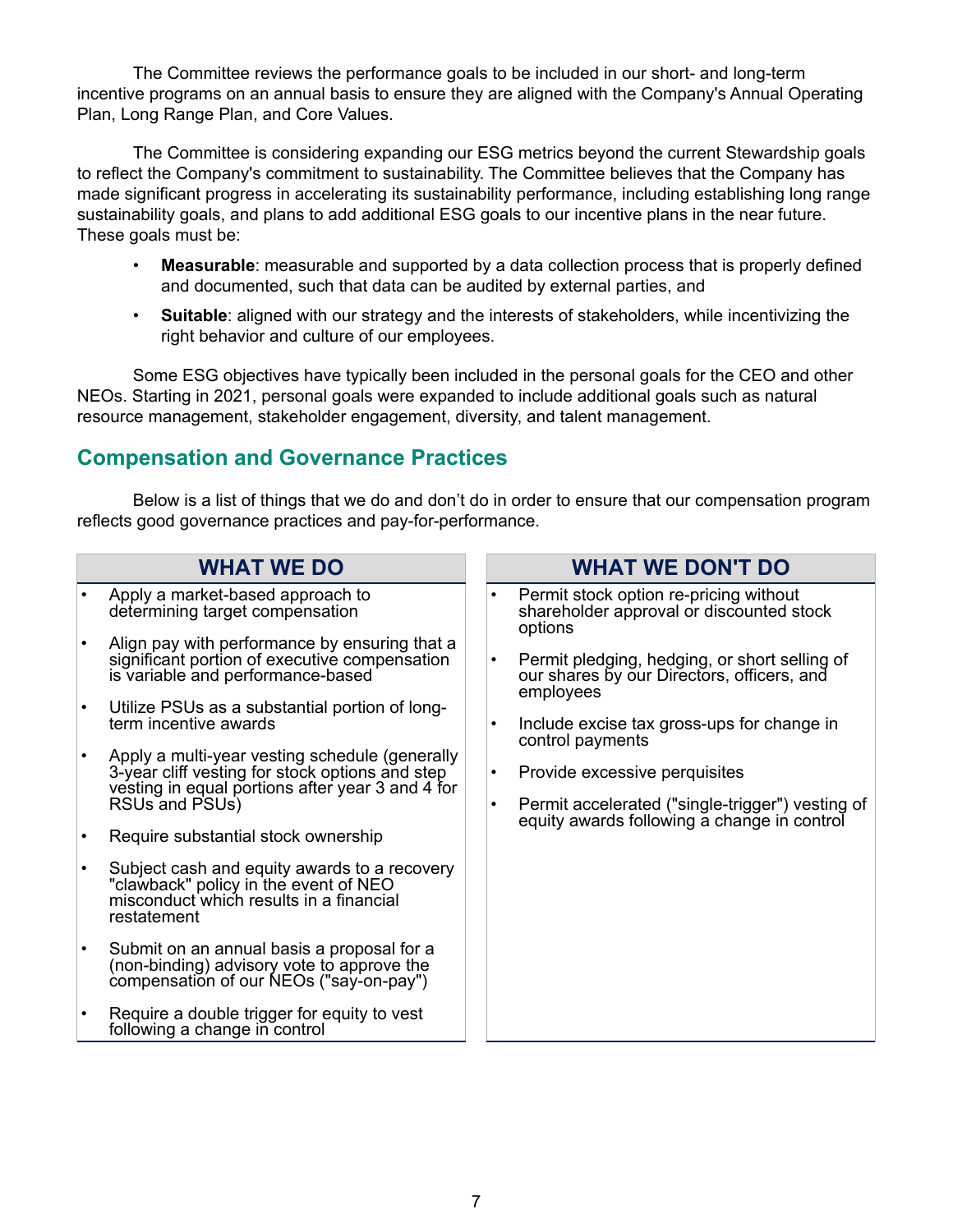# **Competitive Compensation Determination Process – Peer Group**

The Committee uses a group of comparable peer companies ("Peer Group") as a starting point to align each of our executive's compensation with that of comparable positions within our Peer Group. The criteria used to select the peer companies in our Peer Group and ways in which Peer Group compensation is utilized is summarized in the chart below.

| <b>Criteria for selecting peer companies</b>    | How Peer Group compensation data is utilized      |
|-------------------------------------------------|---------------------------------------------------|
| Companies with the same eight-digit GICS code   | As an input in designing compensation plans,      |
| as Albemarle                                    | benefits, and perquisites                         |
| Comparable size based on revenue of             | As an input in determining base salary ranges,    |
| approximately 0.4-2.5 times that of Albemarle   | annual incentive targets, and long-term awards    |
| Market capitalization of approximately 0.25-4.0 | To benchmark total direct compensation, including |
| times that of Albemarle                         | the pay mix                                       |

We believe that using an industry-specific group of companies with similar revenue is appropriate because it provides us with the best comparisons for competitive compensation offered by publicly-held companies with similar business challenges and the type of leadership talent needed to achieve success over the long-term. We consider market value as an important factor for peer selection, but believe that market value should be balanced with sales.

In setting 2021 base salaries, target total cash compensation, and target total direct compensation, the Committee generally considered the last reported data from our 2021 Peer Group. The Committee also referred to survey information from nationally recognized compensation surveys.

For 2021, we continued with the same Peer Group we used in 2020. We will continue with this Peer Group for 2022 with the exception of W.R. Grace & Co., which was acquired in September 2021 by Standard Industries Holdings Inc.

| <b>2021 PEER GROUP</b>                         |                                |  |  |  |  |  |  |
|------------------------------------------------|--------------------------------|--|--|--|--|--|--|
| Ashland Global Holdings Inc.                   | Minerals Technologies Inc.     |  |  |  |  |  |  |
| Avient Corporation (f/k/a PolyOne Corporation) | <b>Newmarket Corporation</b>   |  |  |  |  |  |  |
| Axalta Coating Systems Ltd.                    | Olin Corporation               |  |  |  |  |  |  |
| <b>Cabot Corporation</b>                       | RPM International Inc.         |  |  |  |  |  |  |
| <b>Celanese Corporation</b>                    | The Chemours Company           |  |  |  |  |  |  |
| CF Industries Holdings, Inc.                   | The Mosaic Company             |  |  |  |  |  |  |
| Eastman Chemical Company                       | The Scotts Miracle-Gro Company |  |  |  |  |  |  |
| <b>FMC Corporation</b>                         | <b>Trinseo Plc</b>             |  |  |  |  |  |  |
| H.B. Fuller Company                            | W. R. Grace & Co.              |  |  |  |  |  |  |
| International Flavors & Fragrances Inc.        |                                |  |  |  |  |  |  |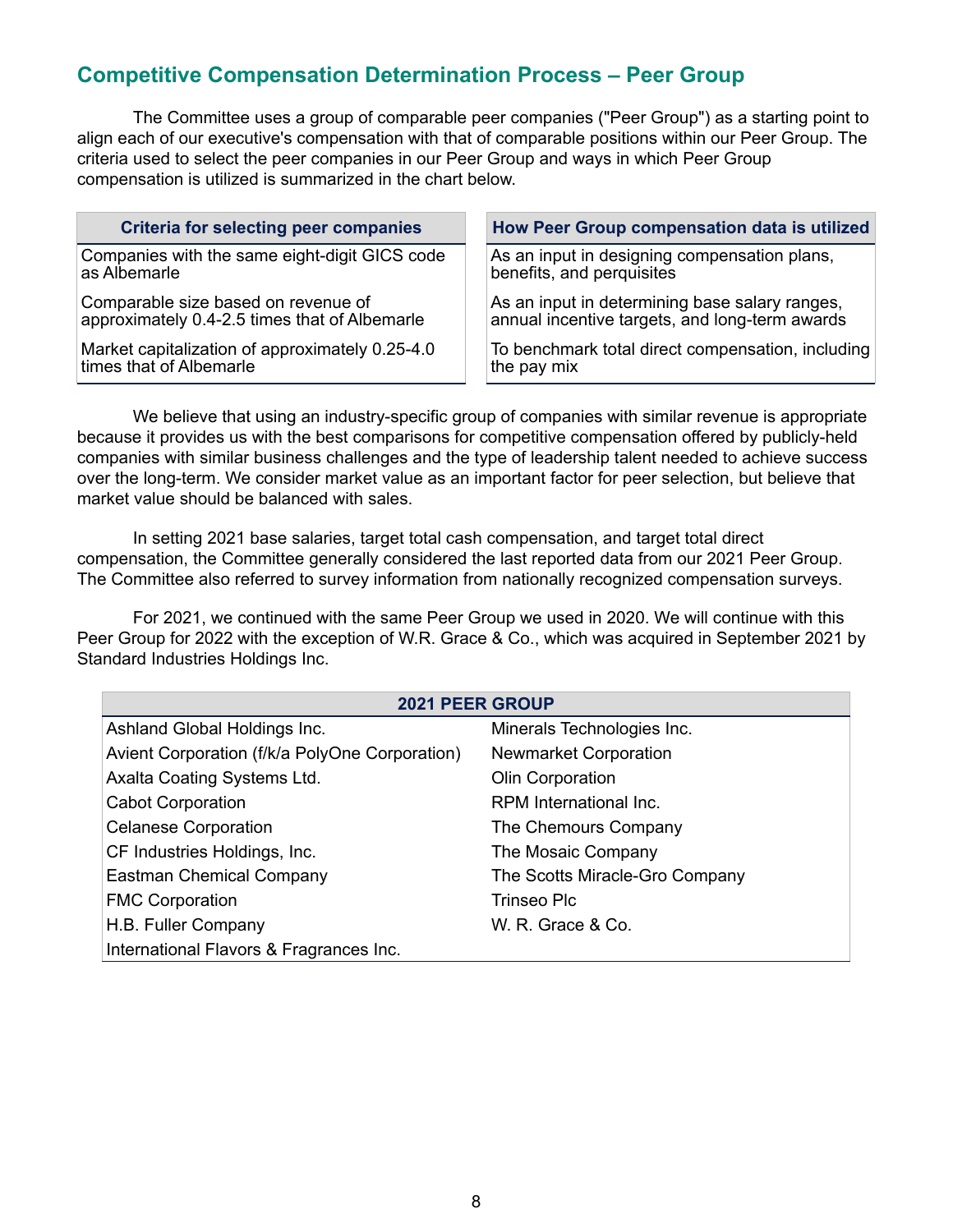# **ELEMENTS OF COMPENSATION**

The elements of our 2021 executive compensation program, all of which are discussed in greater detail below, include:

#### **TOTAL DIRECT COMPENSATION ELEMENTS**

- Base Salary  **Base Salary Benefits**
- 
- Long-term equity incentives

**OTHER COMPENSATION PROGRAM ELEMENTS**

- 
- Short-term cash incentives Change in Control Agreements

The Committee utilizes our Peer Group data and survey data as two of its tools in establishing target levels of compensation. The Committee does not rely exclusively on such data, however, and does not employ a rigid or formulaic process to set compensation levels. In setting compensation levels, the Committee considers the following factors:

- Competitive data (Peer Group and other survey data), using market median as a starting point;
- Each NEO's performance;
- Each NEO's experience, scope of responsibility, and impact on the Company's performance;
- Internal equity, each NEO's compensation relative to their peers, direct reports, and supervisors;
- Recommendations of the Board's independent executive compensation consultant, Pearl Meyer & Partners, LLC ("Pearl Meyer"), with respect to the NEOs; and
- CEO recommendations for their direct reports.

For 2021, as in past years, the Committee structured a compensation package for our NEOs comprised of base salary, annual and long-term incentives, and benefits, which we believe provided an appropriate mix of financial security, risk, and reward.

### **2021 Base Salaries**

Base salary provides our NEOs with a basic level of financial security and supports the Committee's objectives in attracting and retaining top talent. Base salaries for our NEOs, other than the CEO, are recommended by our CEO and are reviewed and approved by the Committee. The base salary for our CEO is recommended and approved by the Committee and included for 2021 an adjustment to better align CEO compensation with the market given his experience and expertise. The base salary of each NEO was increased, effective on April 1, 2021, as summarized in the chart below. The Committee believes that the increase in each NEO's salary was reasonable and appropriate.

| <b>Executive Officer</b>                                                                                  | 2020 Year-End<br><b>Base Salary</b> |      | 2021 Increase<br>in Annualized<br><b>Base Salary</b> |    | 2021<br>Annualized<br><b>Base Salary</b> |
|-----------------------------------------------------------------------------------------------------------|-------------------------------------|------|------------------------------------------------------|----|------------------------------------------|
| J. Kent Masters, Jr.                                                                                      |                                     |      |                                                      |    |                                          |
| Chairman, President and Chief Executive Officer                                                           | \$<br>1,000,000                     | - \$ | 100,000                                              | S  | 1,100,000                                |
| Scott A. Tozier                                                                                           |                                     |      |                                                      |    |                                          |
| Executive Vice President, Chief Financial Officer                                                         | \$<br>$615,000$ \\$                 |      | $13,899$ \\$                                         |    | 628,899                                  |
| Eric W. Norris                                                                                            |                                     |      |                                                      |    |                                          |
| President. Lithium                                                                                        | \$                                  |      | $16.913$ \\$                                         |    | 580.663                                  |
| Netha N. Johnson, Jr.                                                                                     |                                     |      |                                                      |    |                                          |
| President, Bromine                                                                                        | \$<br>540,000                       | - \$ | 16,200                                               | S. | 556,200                                  |
| Karen G. Narwold                                                                                          |                                     |      |                                                      |    |                                          |
| Executive Vice President, Chief Administrative Officer,<br><b>General Counsel and Corporate Secretary</b> | \$<br>540.000                       | - \$ | 12.204                                               | S  | 552,204                                  |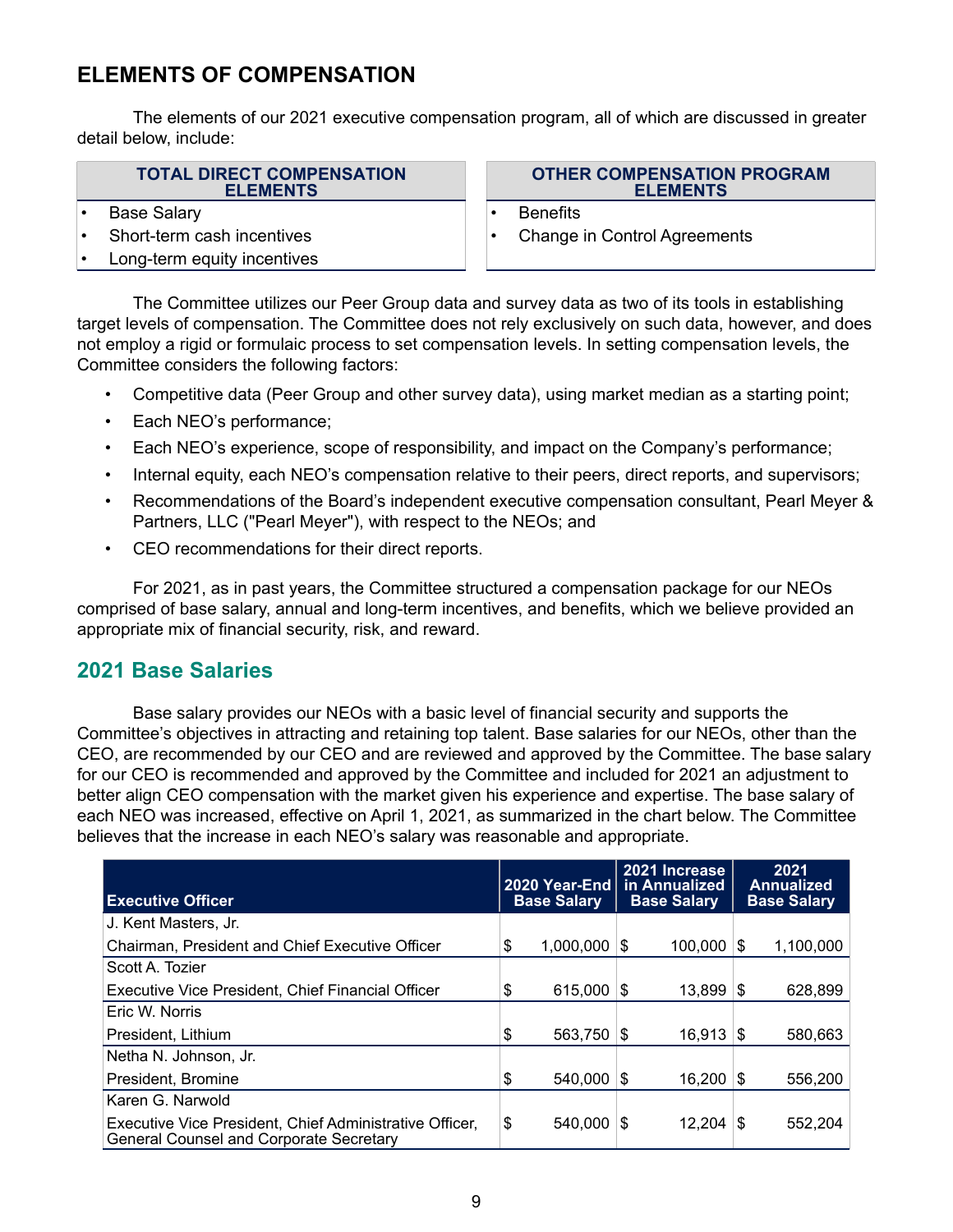# **2021 Annual Incentive Program (AIP)**

Annual cash-based performance bonuses are provided to our NEOs under the AIP, which is designed to provide executives both an incentive to achieve, and reward for achieving, our annual business goals and objectives. The Committee approves the performance goals under the AIP annually. These performance goals are intended to ensure that our NEOs execute on short-term financial and strategic initiatives that drive our business strategy and long-term shareholder value.

For all NEOs, performance under the AIP is measured 85% based on business performance and 15% on individual performance. "Business performance" is defined for this purpose, (i) for executives in Corporate roles, such as CEO, CFO, and Executive Vice President, Chief Administrative Officer, General Counsel & Corporate Secretary (including Messrs. Masters and Tozier and Ms. Narwold), as performance of the Company, while, (ii) for Global Business Unit ("GBU") Presidents (including Messrs. Norris and Johnson), as a combination of GBU and Company performance (with a weighting of 59.5% and 25.5%, respectively). For 2021, the Committee established the AIP metrics, including the weighting of each metric and payout opportunities at threshold, target and superior performance levels, shown in the tables below.

| <b>Metrics and Weighting</b>            | <b>Adjusted EBITDA</b> | <b>Adjusted Cash Flow</b><br>from Operations | Stewardship | <b>Individual</b><br>Performance |
|-----------------------------------------|------------------------|----------------------------------------------|-------------|----------------------------------|
|                                         | Corporate              | Corporate                                    | Corporate   |                                  |
| <b>Corporate Roles</b>                  | 50.0%                  | 25.0%                                        | $10.0\%$    | 15.0%                            |
| <b>Weighted Payout</b><br>Opportunities | <b>Adjusted EBITDA</b> | <b>Adjusted Cash Flow</b><br>from Operations | Stewardship | <b>Individual</b><br>Performance |
|                                         | Corporate              | Corporate                                    | Corporate   |                                  |
| <b>Threshold</b>                        | 25.0%                  | 12.5%                                        | N/A         | 0%-30%                           |
| Target                                  | 50.0%                  | 25.0%                                        | 10.0%       | 0%-30%                           |
| Superior                                | 100.0%                 | 50.0%                                        | 20.0%       | 0%-30%                           |

### **Corporate Roles**

### **GBU Presidents**

| <b>Metrics and Weighting</b>            | <b>Adjusted EBITDA</b><br><b>Adjusted Cash Flow</b><br>from Operations |            |           | Stewardship                                  |           |             | <b>Individual</b><br>Performance |
|-----------------------------------------|------------------------------------------------------------------------|------------|-----------|----------------------------------------------|-----------|-------------|----------------------------------|
|                                         | Corporate                                                              | <b>GBU</b> | Corporate | <b>GBU</b>                                   | Corporate | <b>GBU</b>  |                                  |
| <b>GBU Presidents</b>                   | 15.0%                                                                  | 35.0%      | 7.5%      | 17.5%                                        | 3.0%      | 7.0%        | 15.0%                            |
| <b>Weighted Payout</b><br>Opportunities | <b>Adjusted EBITDA</b>                                                 |            |           | <b>Adjusted Cash Flow</b><br>from Operations |           | Stewardship |                                  |
|                                         | Corporate                                                              | <b>GBU</b> | Corporate | <b>GBU</b>                                   | Corporate | <b>GBU</b>  |                                  |
| <b>Threshold</b>                        | 7.50%                                                                  | 17.50%     | 3.75%     | 8.750%                                       | N/A       | N/A         | $0\% - 30\%$                     |
| Target                                  | 15.0%                                                                  | 35.0%      | 7.5%      | 17.5%                                        | 3.0%      | 7.0%        | 0%-30%                           |
| Superior                                | 30.0%                                                                  | 70.0%      | 15.0%     | 35.0%                                        | 6.0%      | 14.0%       | 0%-30%                           |

Threshold performance of Adjusted EBITDA and Adjusted Cash Flow from Operations pays out at 50% of the target level. Stewardship performance below target does not result in any payout. For performance at the superior level, payout doubles for all three metrics, compared to payout at target. Linear interpolation is used to determine awards for performance between the identified points. Individual performance pays out between 0% and 30%.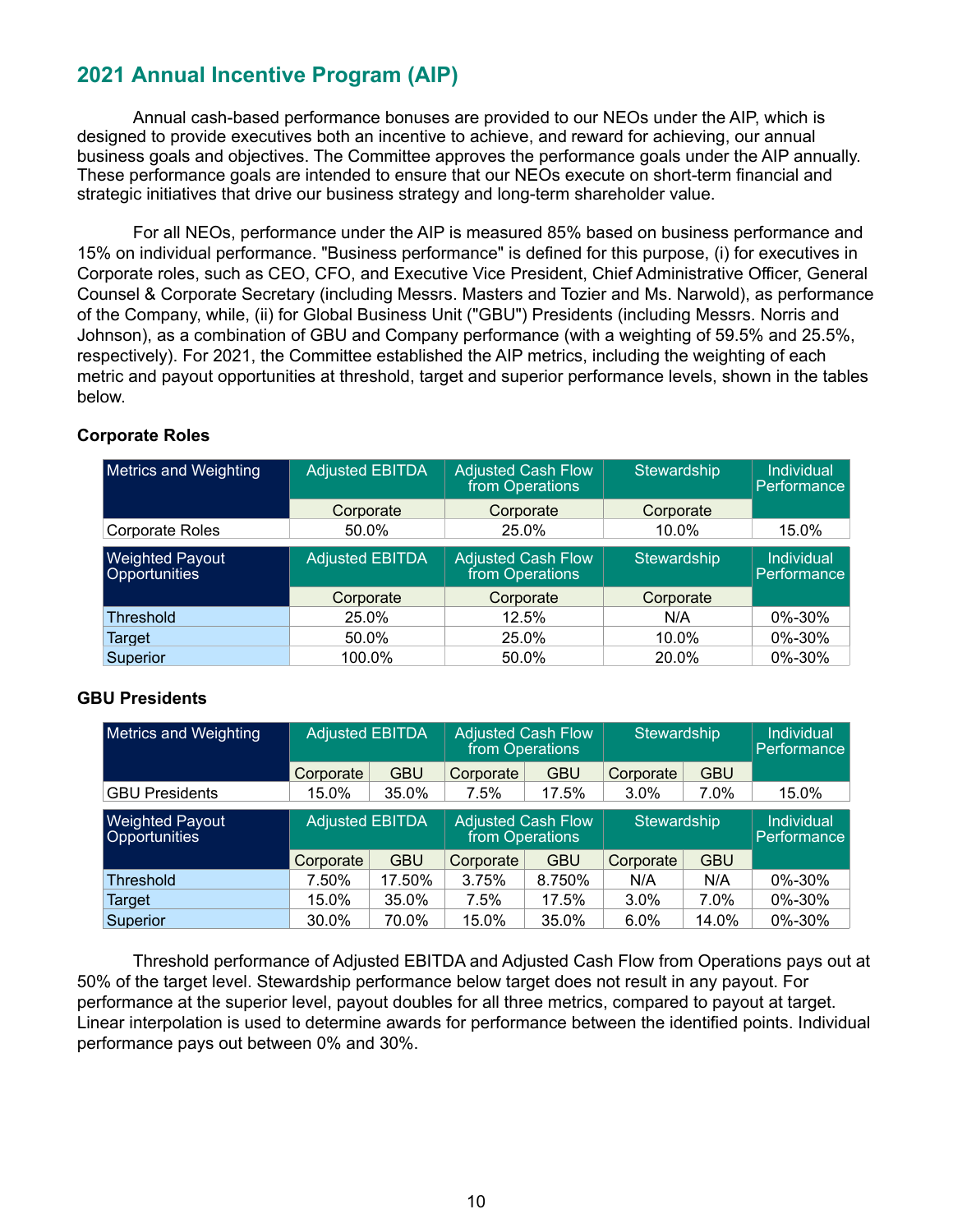### *Rationale behind the performance metrics*

The Committee chose these performance metrics to align the AIP with our 2021 business goals and objectives. The Committee chose the relative weights of the performance measures based on the desire to emphasize financial results while maintaining a focus on non-financial objectives.

The Committee chose Adjusted EBITDA and Adjusted Cash Flow from Operations as 2021 AIP metrics because they were considered the key measures of financial performance in the Company's 2021 annual operating plan. Adjusted EBITDA is a measure of our ability to generate earnings and Adjusted Cash Flow from Operations is a performance measure aligned with our objective of generating cash for debt reduction and growth.

- "Adjusted EBITDA" is defined as total Albemarle earnings before interest, tax, depreciation and amortization, as adjusted for non-recurring, non-operating, and special items.
- "Adjusted Cash Flow from Operations" is defined as cash from operations as reported on our Statement of Cash Flows, adjusted for pension contributions, joint venture earnings distribution timing, non-recurring, or unusual items.
- The superior performance levels for both of these metrics were set by the Committee at levels that, while believed to be realistic, were achievable only as the result of exceptional performance.

Stewardship metrics were included because they are critical to our license to operate, aligned with our sustainability objectives and consistent with our values. Our stewardship metrics consist of three factors: occupational safety, process safety, and environmental responsibility. For each of the three stewardship metrics, we set a target and superior performance level. Performance below target does not pay out. Occupational safety was measured as our OSHA recordable rate, which is calculated as the number of OSHA recordable injuries x 200,000 hours and divided by the actual total man-hours worked; process safety was measured by severity score; and environmental responsibility was measured by the number of level 2 environmental incidents. "Level 2 environmental incidents" are reportable quantity environmental incidents, including, spills and releases; neighbor complaints related to odor, noise or other facility issues; and regulatory agency administrative action or citation.

Individual performance is included to emphasize the individual accountability for each of the executives for achieving specific goals. Performance goals typically include both leadership objectives and strategic business objectives.

The Committee may take into account extraordinary or infrequently occurring events, or significant corporate transactions in deciding to adjust the results used to determine whether the AIP objectives have been met. The Committee retains the right to exercise discretion in determining the final level of the awards paid, in order to ensure that the AIP remains consistent with its stated objectives.

Individual performance was evaluated by comparing actual performance to the pre-established leadership business objectives and considering individual accomplishments not contemplated in the setting of the pre-established objectives. The Committee assessed the performance of the CEO, and the CEO presented his assessment of each other NEO to the Committee.

### *Performance in 2021 against our 2021 AIP Metrics*

Different plans apply to the NEOs based on their Corporate or GBU responsibility.

- The Corporate Plan applies to Messrs. Masters and Tozier and Ms. Narwold.
- The Lithium Plan applies to Mr. Norris.
- The Bromine Plan applies to Mr. Johnson.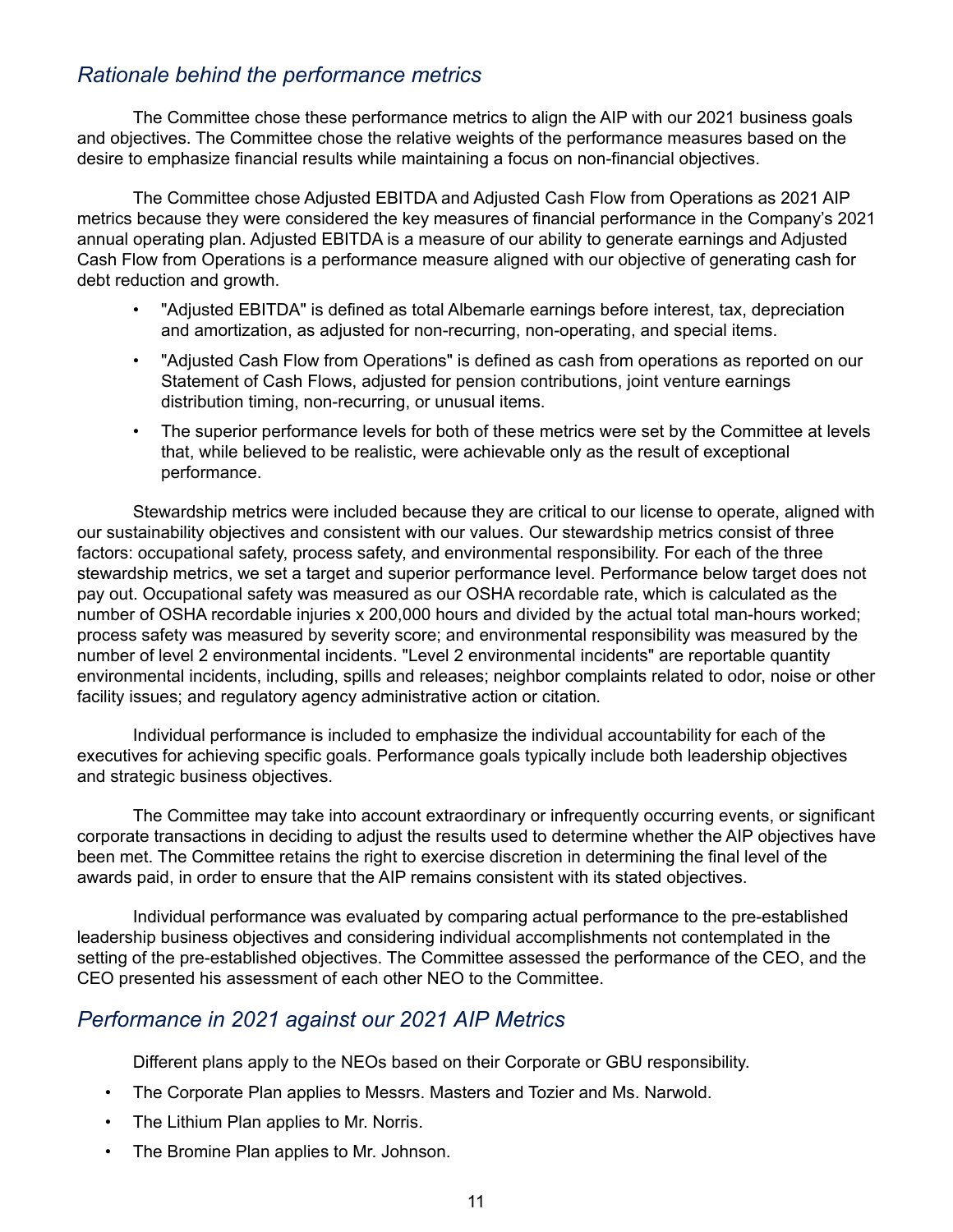The following tables summarize the threshold, target, and superior performance levels set by the Committee for 2021 and the actual results achieved in 2021 for the Adjusted EBITDA and Adjusted Cash Flow from Operations metrics under each of the plans that apply to our NEOs. In determining the actual results for 2021 relative to business targets set for 2021, the Committee did not exercise discretion.

### **Corporate Plan**

|                                                 | Corporate                             |        |                  | Performance Range |                  | Performance                           |                                      |  |
|-------------------------------------------------|---------------------------------------|--------|------------------|-------------------|------------------|---------------------------------------|--------------------------------------|--|
| Financial Performance in<br><b>Millions USD</b> |                                       | Weight | Threshold<br>85% | Target<br>100%    | Superior<br>115% | In Millions USD                       | Performance<br>Relative to<br>Target |  |
| <b>Adjusted EBITDA</b>                          |                                       | 50%    | \$652            | \$768             | \$883            | \$857                                 | 112%                                 |  |
| Adjusted Cash Flow from<br>Operations           |                                       | 25%    | \$503            | \$591             | \$680            | \$808<br>137%                         |                                      |  |
| Stewardship                                     |                                       | Weight | N/A              | Target            | Superior         | In Numbers                            | Performance<br>Relative to<br>Target |  |
| Occupational<br>Safety                          | <b>OSHA</b><br>Recordable<br>Rate     | 4.0%   | N/A              | $\leq 0.35$       | $≤0.18$          | 0.19                                  | 194.1%                               |  |
| <b>Process</b><br>Safety                        | Severity Score                        | 3.0%   | N/A              | $\leq 17$         | ≤8               | 20.00                                 | 0.0%                                 |  |
| Environment                                     | Level 2<br>Environmental<br>Incidents | 3.0%   | N/A              | $\leq 11$         | $\leq 4$         | 13.00<br>0.0%                         |                                      |  |
| Payout Opportunity                              |                                       |        | 50%              | 100%              | 200%             | Total business performance<br>payout* |                                      |  |

\* Additional individual performance opportunity of between 0-30%. Total Company payout is not to exceed the calculated Company performance plus 15% for for individual performance.

### **Lithium Plan**

|                                                 | Lithium                                      |        |                  | Performance Range |                  | Performance                           |                                      |  |
|-------------------------------------------------|----------------------------------------------|--------|------------------|-------------------|------------------|---------------------------------------|--------------------------------------|--|
| Financial Performance in<br><b>Millions USD</b> |                                              | Weight | Threshold<br>85% | Target<br>100%    | Superior<br>115% | In Millions USD                       | Performance<br>Relative to<br>Target |  |
| <b>Adjusted EBITDA</b>                          |                                              | 35%    | \$332            | \$390             | \$449            | \$479                                 | 123%                                 |  |
| Adjusted Cash Flow from<br><b>Operations</b>    |                                              | 17.5%  | \$231            | \$272             | \$313            | \$512<br>188%                         |                                      |  |
| Stewardship                                     |                                              | Weight | N/A              | Target            | Superior         | In Numbers                            | Performance<br>Relative to<br>Target |  |
| Occupational<br>Safety                          | <b>OSHA</b><br>Recordable<br>Rate            | 2.8%   | N/A              | ≤0.46             | $\leq 0.25$      | 0.19                                  | 228.6%                               |  |
| <b>Process</b><br>Safety                        | Severity Score                               | 2.1%   | N/A              | $\leq$ 9          | $\leq 0$         | 11.00                                 | 0.0%                                 |  |
| Environment                                     | Level 2<br>Environmental<br><b>Incidents</b> | 2.1%   | N/A              | $\leq 4$          | $\leq 0$         | 2.00<br>150.0%                        |                                      |  |
| Payout Opportunity                              |                                              |        | 50%              | 100%              | 200%             | Total business performance<br>payout* |                                      |  |

\* Additional individual performance opportunity of between 0-30%. Total Company payout is not to exceed the calculated Company performance plus 15% for for individual performance.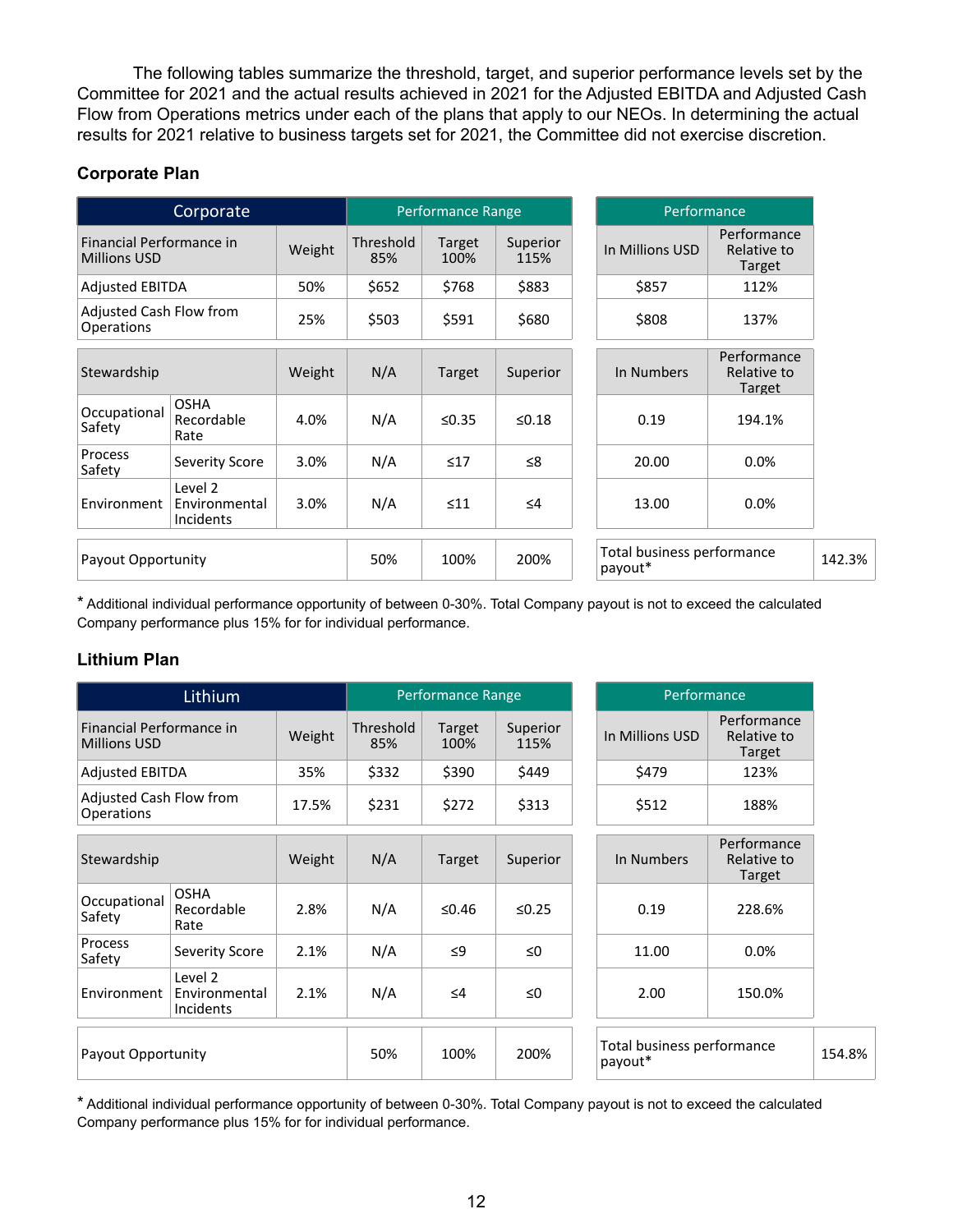### **Bromine Plan**

|                                                 | <b>Bromine</b>                        |        |                  | Performance Range |                  | Performance                           |                                      |  |
|-------------------------------------------------|---------------------------------------|--------|------------------|-------------------|------------------|---------------------------------------|--------------------------------------|--|
| Financial Performance in<br><b>Millions USD</b> |                                       | Weight | Threshold<br>85% | Target<br>100%    | Superior<br>115% | In Millions USD                       | Performance<br>Relative to<br>Target |  |
| <b>Adjusted EBITDA</b>                          |                                       | 35%    | \$305            | \$358             | \$412            | \$367                                 | 102%                                 |  |
| Adjusted Cash Flow from<br>Operations           |                                       | 17.5%  | \$309            | \$364             | \$419            | \$335                                 | 92%                                  |  |
| Stewardship                                     |                                       | Weight | N/A              | Target            | Superior         | In Numbers                            | Performance<br>Relative to<br>Target |  |
| Occupational<br>Safety                          | <b>OSHA</b><br>Recordable<br>Rate     | 2.8%   | N/A              | $≤0.38$           | $≤0.2$           | 0.44                                  | 0.0%                                 |  |
| <b>Process</b><br>Safety                        | <b>Severity Score</b>                 | 2.1%   | N/A              | $\leq 6$          | $\leq 0$         | 7.00                                  | 0.0%                                 |  |
| Environment                                     | Level 2<br>Environmental<br>Incidents | 2.1%   | N/A              | $\leq 4$          | $\leq 0$         | 5.00                                  | 0.0%                                 |  |
| Payout Opportunity                              |                                       |        | 50%              | 100%              | 200%             | Total business performance<br>payout* |                                      |  |

\* Additional individual performance opportunity of between 0-30%. Total Company payout is not to exceed the calculated Company performance plus 15% for for individual performance.

# *AIP Payout History*

The following graph illustrates the 2021 AIP payout for the Corporate Plan against payout levels over the previous years, with the payout representing a combination of Company and individual performance, and with individual performance at average. We believe the fluctuations in payout confirm the actual correlation of pay-for-performance at Albemarle.

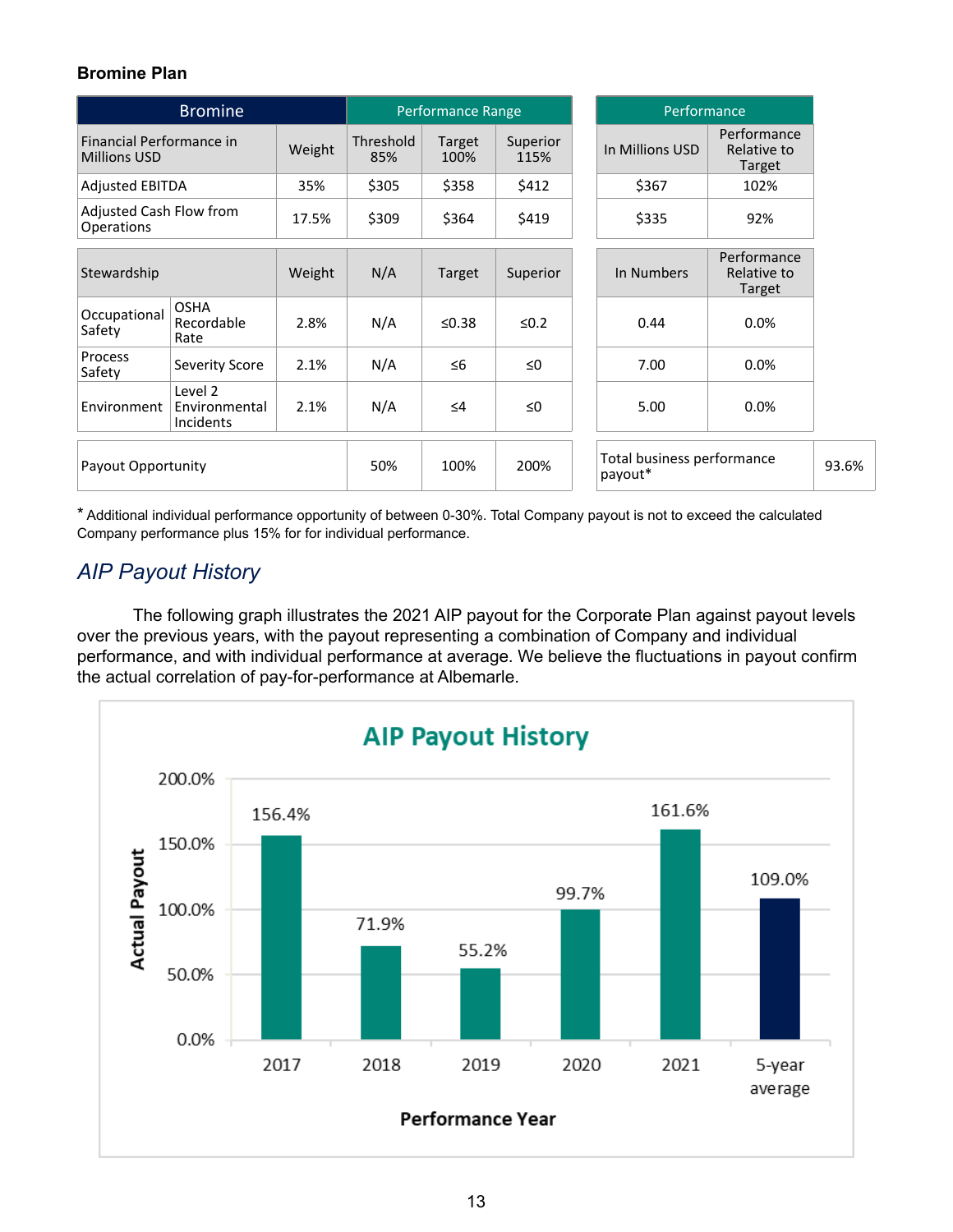### *AIP earning opportunity for our NEOs*

Under the AIP, each of our current NEOs can earn a bonus targeted at a certain percentage of their base salary. For 2021, our NEOs' target bonus percentages were 125% (Mr. Masters), 80% (Mr. Tozier), and 75% (Messrs. Norris and Johnson and Ms. Narwold) for achieving target performance levels for Company and individual performance combined.

### *Actual earnings for our NEOs under the 2021 AIP*

The Committee reviewed the Company's 2021 performance and determined that the potential awards for the NEOs were funded consistent with the plan metrics set during the first quarter of the year. After this determination was made, Mr. Masters engaged the Committee in a further discussion of the Company's performance and of each NEO's individual performance compared to their objectives. In light of the accomplishments by each NEO that were cited by Mr. Masters to the Committee, it was recommended by Mr. Masters and approved by the Committee that the individual performance-related payout for each NEO be set as follows: Mr. Tozier 15%, Mr. Norris 20%, Mr. Johnson 20%, and, Ms. Narwold 15%.

In the case of Mr. Masters, in early 2022 the Board assessed his performance against both quantitative metrics (Safety and Operations) and qualitative objectives (Lithium capital expansions, portfolio, people and Board), and determined that an individual performance payout of 20% was appropriate given performance against these measures.

| 2021 AIP Payouts      |    |                                    |   |                                           |          |                                         |              |                                                                             |           |     |          |                                         |
|-----------------------|----|------------------------------------|---|-------------------------------------------|----------|-----------------------------------------|--------------|-----------------------------------------------------------------------------|-----------|-----|----------|-----------------------------------------|
| <b>Name</b>           |    | <b>Eligible</b><br><b>Earnings</b> | X | Average<br>Target<br><b>Bonus</b><br>$\%$ | $=$      | <b>Target</b><br><b>Bonus</b><br>Amount | X            | <b>Payout Based on (Company</b><br>Performance + Individual<br>Performance) |           |     |          | <b>Actual</b><br><b>Bonus</b><br>Amount |
| J. Kent Masters, Jr.  | \$ | 1.075.343                          | x | 125%                                      | $=$      | \$1,344,178                             | $\mathsf{x}$ | 142.3%                                                                      | $\ddot{}$ | 20% | $\equiv$ | \$2,181,372                             |
| Scott A. Tozier       | \$ | 625.472                            | x | 80%                                       | $=$      | 500.377<br>\$                           | x            | 142.3%                                                                      | $\ddot{}$ | 15% | $=$      | \$787,008                               |
| Eric W. Norris        | \$ | 576,492                            | x | 75%                                       | $=$      | 432.369<br>\$                           | x            | 154.8%                                                                      | $\ddot{}$ | 20% | $=$      | \$755,588                               |
| Netha N. Johnson, Jr. | \$ | 552.205                            | x | 75%                                       | $\equiv$ | 414.154<br>\$                           | X            | 93.6%                                                                       | $\ddot{}$ | 20% | $=$      | \$470.645                               |
| Karen G. Narwold      | \$ | 549,195                            | x | 75%                                       | $\equiv$ | 411.896<br>\$                           |              | 142.3%                                                                      | ÷         | 15% | $=$      | \$647.843                               |

When applied to and combined with the Company score, this yielded actual bonus payouts for each NEO shown in the table below.

# **Purpose and key features of the Long-Term Incentive Plan (LTIP)**

We believe it is important to provide long-term incentive opportunities to our NEOs, who are charged with driving sustainable growth and long-term shareholder value creation for the Company, by further aligning their interests with those of our shareholders. We do this through an annual LTIP grant which, in 2021, was comprised of PSUs, RSUs, and stock options, and is designed to provide a mix of equity that is performance-based and retentive in nature.

Our PSU grant performance measures are rTSR as compared to our Peer Group for the threeyear performance period and ROIC, each with equal weighting. The rTSR performance metric emphasizes the linkage between our pay-for-performance philosophy and our shareholders' interests. The ROIC performance metric emphasizes our continued commitment to invest efficiently and generate long-term returns, and ensures alignment between our expected return on capital and long-term payout opportunities for our executives. Both measures are aligned with the longer three-year performance period.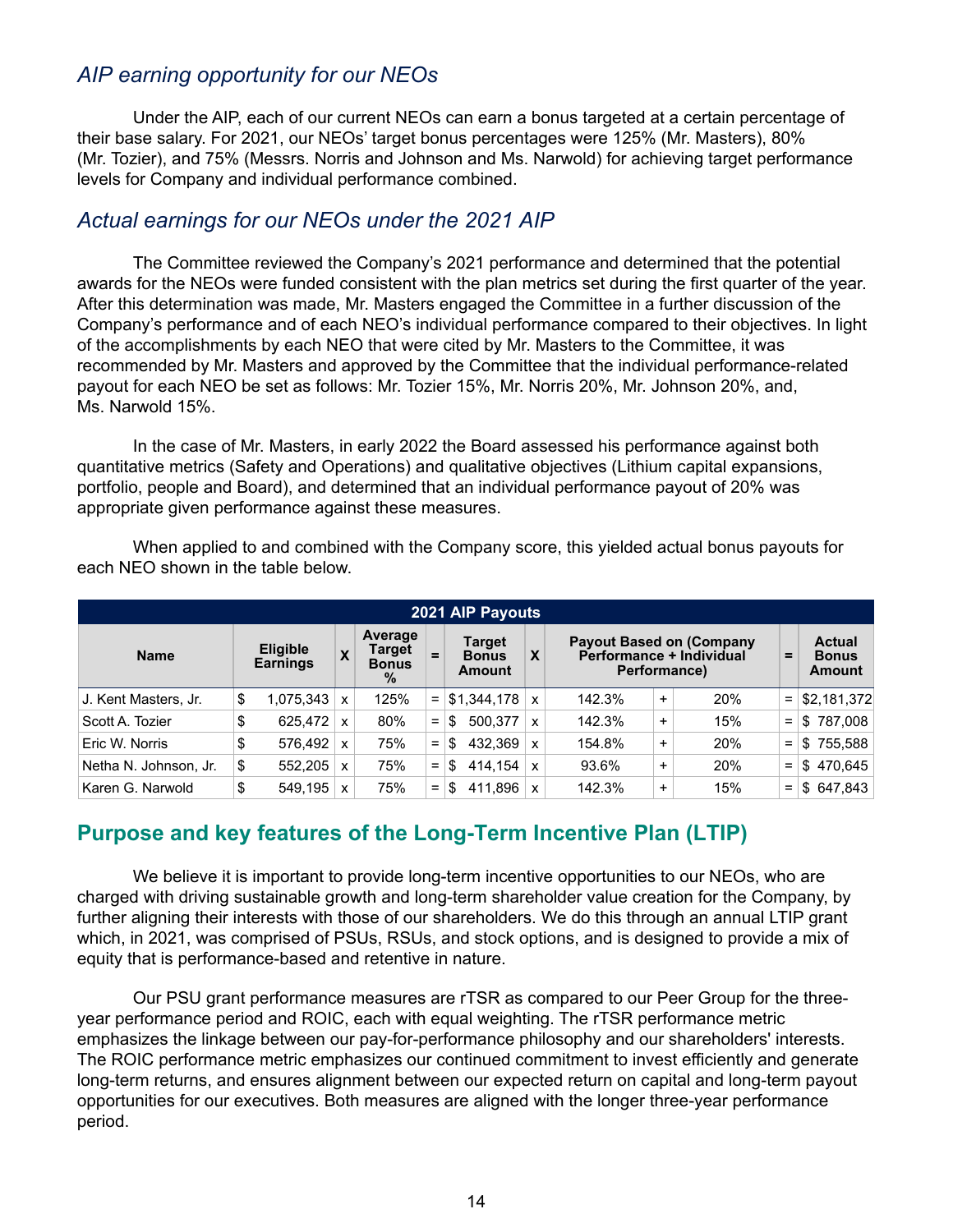# *Vesting*

We employ vesting periods, as described in the below table, to incentivize performance, aligned with shareholder interests, as well as encourage employee retention.

|                         | <b>Albemarle Vesting Schedule*</b>                                                                                                                                                                                            |  |  |  |  |  |  |  |  |
|-------------------------|-------------------------------------------------------------------------------------------------------------------------------------------------------------------------------------------------------------------------------|--|--|--|--|--|--|--|--|
| <b>PSUs</b>             | PSUs vest 50% after the award date, which is the date at which the Committee<br>determines the earnings level for the award for the 3-year performance period.<br>The remaining 50% vests at January 1 of the following year. |  |  |  |  |  |  |  |  |
| <b>RSUs</b>             | RSUs vest 50% after 3 years, with the remaining 50% vesting after 4 years.                                                                                                                                                    |  |  |  |  |  |  |  |  |
| <b>Stock</b><br>Options | Stock Options cliff vest after 3 years.                                                                                                                                                                                       |  |  |  |  |  |  |  |  |

\* Mr. Masters' 2021 awards were granted in accordance with his Executive Employment Agreement, dated April 20, 2020 ("Employment Agreement"), are governed by Section 4(f) of his Employment Agreement, and shall become non-forfeitable on December 31, 2023, or, if earlier, the date a new CE is appointed by the Company, in accordance with such terms.

\* The awards granted to Ms. Narwold as part of her 2021 compensation package included special conditions upon a "Qualifying Termination Event." Upon a Qualifying Termination Event (as defined in each of the respective award notices) occurring after December 31, 2021, Ms. Narwold's 2021 awards of stock options and RSUs will become non-forfeitable. In addition, Ms. Narwold will remain eligible to earn the full amount of her 2021 award of PSUs as of the time the Committee makes its determination as to what level of the performance goals have been met.

# *PSU results for the 2019-2021 performance period*

**2019-2021 Relative Total Shareholder Return.** For the 2019 PSU grants, 50% of the performance was based on the achievement of TSR performance relative to our 2019 Peer Group over a three-year performance period. The original 2019 Peer Group included 16 companies. One company (W.R. Grace) was acquired during the period and was therefore not included in the rTSR calculation. Our rTSR for the period placed us at the  $100<sup>th</sup>$  percentile relative to our 2019 Peer Group.

The following table illustrates threshold, target, and superior relative performance levels and the percentage of the target grant earned for each performance level. Results between threshold and target, and target and superior performance, are interpolated. The table also includes the relative performance result and the percentage of grants earned as determined by the Committee.

|                                                        | <b>2019 rTSR PSU Grant Metrics</b> |        |      |                               |  |
|--------------------------------------------------------|------------------------------------|--------|------|-------------------------------|--|
|                                                        | Threshold                          | Target |      | <b>Superior</b> Actual Result |  |
| Percentile performance relative to the 2019 Peer Group | 25 <sub>th</sub>                   | 50th   | 75th | 100th                         |  |
| % of Grants Earned                                     | 50%                                | 100%   | 200% | 200%                          |  |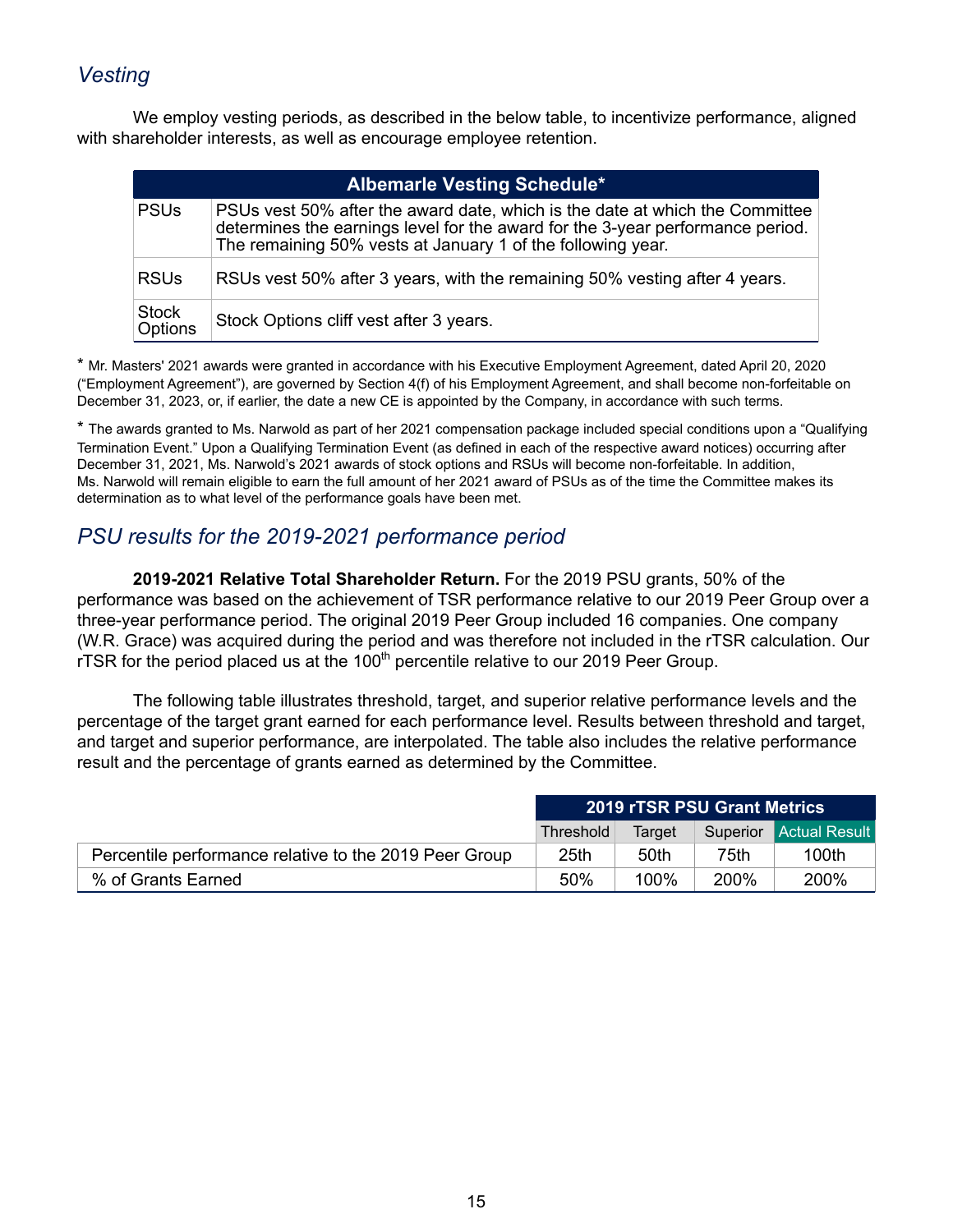The following table shows the rTSR PSU grants approved in February 2019 by the Committee for the NEOs and the grant values approved by the Committee in February 2021 after it determined the 2019-2021 rTSR relative performance results.

|                       | 2019 rTSR PSU Grants   |                        |                        |                  |  |  |  |  |  |  |  |
|-----------------------|------------------------|------------------------|------------------------|------------------|--|--|--|--|--|--|--|
|                       | <b>Number of Units</b> | <b>Number of Units</b> | <b>Number of Units</b> |                  |  |  |  |  |  |  |  |
|                       | at Threshold           | at Target              | at Superior            | 2019 Earned PSUs |  |  |  |  |  |  |  |
|                       | 25%                    | 100%                   | 200%                   |                  |  |  |  |  |  |  |  |
| J. Kent Masters, Jr.  |                        |                        |                        |                  |  |  |  |  |  |  |  |
| Scott A. Tozier       | 756                    | 3,022                  | 6,044                  | 6,044            |  |  |  |  |  |  |  |
| Eric W. Norris        | 584                    | 2,336                  | 4,672                  | 4,672            |  |  |  |  |  |  |  |
| Netha N. Johnson, Jr. | 550                    | 2,198                  | 4,396                  | 4,396            |  |  |  |  |  |  |  |
| Karen G. Narwold      | 722                    | 2,886                  | 5,772                  | 5,772            |  |  |  |  |  |  |  |

**2019-2021 Return on Invested Capital.** For the 2019 PSU grants, 50% of the performance was based on ROIC relative to the target set at the beginning of the three-year performance period. ROIC performance was calculated for each calendar year during the three-year performance period and averaged over the three-year performance period. The target level of 10% was set in light of the significant investments planned for the period and with the expectation that for some investments the returns would fall outside the performance period.

The following table illustrates threshold, target, and superior relative ROIC performance levels and the percentage of the target grant earned for each performance level. Results between threshold and target, and target and superior performance, are interpolated. The table also includes the relative ROIC performance result and the percentage of grants earned as determined by the Committee.

|                    | <b>2019 ROIC PSU Grant Metrics</b>                   |      |      |        |  |
|--------------------|------------------------------------------------------|------|------|--------|--|
|                    | <b>Superior</b> Actual Result<br>Target<br>Threshold |      |      |        |  |
| <b>ROIC</b>        | 9%                                                   | 10%  | 12%  | 10.67% |  |
| % of Grants Earned | 50%                                                  | 100% | 200% | 133.3% |  |

The following table shows the ROIC PSU grants approved in February 2019 by the Committee for the NEOs and the ROIC PSU grant values approved by the Committee in February 2021 after it determined the 2019-2021 performance results.

|                       | 2019 ROIC PSU Grants   |                        |                        |             |  |  |  |  |
|-----------------------|------------------------|------------------------|------------------------|-------------|--|--|--|--|
|                       | <b>Number of Units</b> | <b>Number of Units</b> | <b>Number of Units</b> | 2019 Earned |  |  |  |  |
|                       | at Threshold           | at Target              | at Superior            | <b>PSUs</b> |  |  |  |  |
|                       | <b>25%</b>             | 100%                   | 200%                   |             |  |  |  |  |
| J. Kent Masters, Jr.  |                        |                        |                        |             |  |  |  |  |
| Scott A. Tozier       | 756                    | 3,022                  | 6,044                  | 4,030       |  |  |  |  |
| Eric W. Norris        | 584                    | 2,336                  | 4,672                  | 3,114       |  |  |  |  |
| Netha N. Johnson, Jr. | 550                    | 2,198                  | 4,396                  | 2,930       |  |  |  |  |
| Karen L. Narwold      | 722                    | 2,886                  | 5,772                  | 3,848       |  |  |  |  |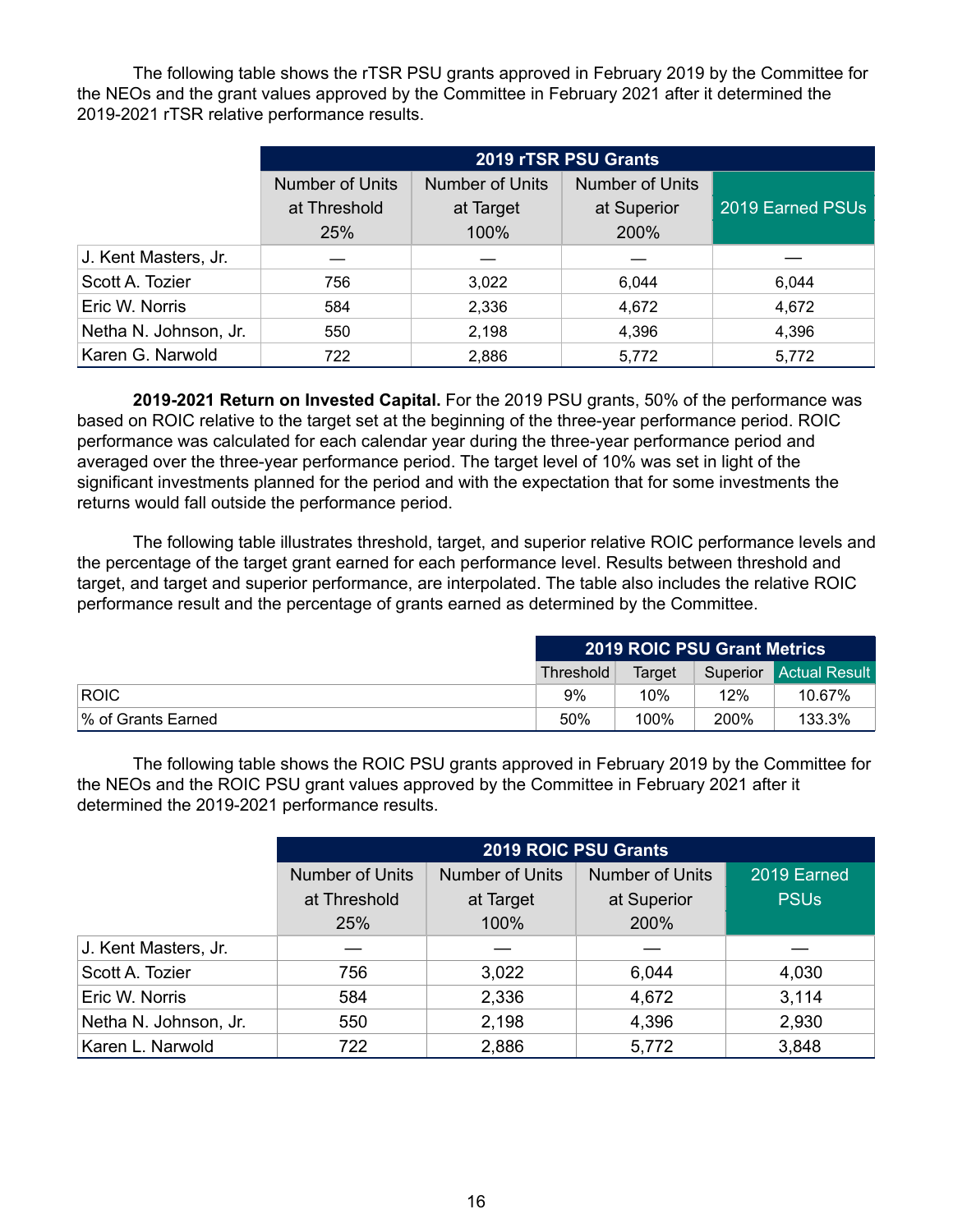### **2021 LTIP Grants**

In February 2021, the Committee approved a total grant value for the NEOs under the LTIP. The values granted to each NEO are set forth below, as well as the approximate percentage apportioned in the form of PSUs, RSUs, and stock options.

|                       | 2021 Grants          |                      |             |                        |  |  |  |
|-----------------------|----------------------|----------------------|-------------|------------------------|--|--|--|
|                       | <b>Value Granted</b> | <b>Stock Options</b> | <b>RSUs</b> | <b>PSU<sub>s</sub></b> |  |  |  |
| J. Kent Masters, Jr.  | \$5,500,000          | <b>25%</b>           | <b>25%</b>  | 50%                    |  |  |  |
| Scott A. Tozier       | \$1,100,000          | <b>25%</b>           | 25%         | 50%                    |  |  |  |
| Eric W. Norris        | \$1,100,000          | 25%                  | <b>25%</b>  | 50%                    |  |  |  |
| Netha N. Johnson, Jr. | \$1,100,000          | <b>25%</b>           | <b>25%</b>  | 50%                    |  |  |  |
| Karen G. Narwold      | \$1,100,000          | 25%                  | 25%         | 50%                    |  |  |  |

The number of PSUs and RSUs granted were based on the stock closing price at the grant date. The number of stock options was determined using the Black Scholes value of the options.

### *PSU Grants*

The performance-based PSU grants were based 50% on the Company's TSR relative to our 2021 Peer Group as measured over a three-year period and 50% based on the Company's ROIC performance as calculated for each calendar year during the three-year performance period and averaged over such period.

### *rTSR PSU Grants*

The following table illustrates the number of units granted for performance at threshold, target, and superior levels for the 2021 rTSR PSU grants.

|                       | 2021 rTSR PSU Grants            |                              |                                |  |  |  |
|-----------------------|---------------------------------|------------------------------|--------------------------------|--|--|--|
|                       | Number of Units at<br>Threshold | Number of Units at<br>Target | Number of Units at<br>Superior |  |  |  |
| J. Kent Masters, Jr.  | 2,624.4                         | 8,748                        | 17,496                         |  |  |  |
| Scott A. Tozier       | 525                             | 1,750                        | 3,500                          |  |  |  |
| Eric W. Norris        | 525                             | 1,750                        | 3,500                          |  |  |  |
| Netha N. Johnson, Jr. | 525                             | 1,750                        | 3,500                          |  |  |  |
| Karen G. Narwold      | 525                             | 1,750                        | 3,500                          |  |  |  |

The following table illustrates threshold, target, and superior relative performance levels for the rTSR PSUs and the performance of the target grant earned for each performance level. Results between threshold and target, and target and superior performance will be interpolated. Payout will be capped at 100% if absolute TSR is negative.

|                                                        | 2021 rTSR PSU Grants            |         |      |  |
|--------------------------------------------------------|---------------------------------|---------|------|--|
|                                                        | Threshold<br>Superior<br>Target |         |      |  |
| Percentile performance relative to the 2021 Peer Group | 30th                            | 50th    | 75th |  |
| % of Grants Earned                                     | 30%                             | $100\%$ | 200% |  |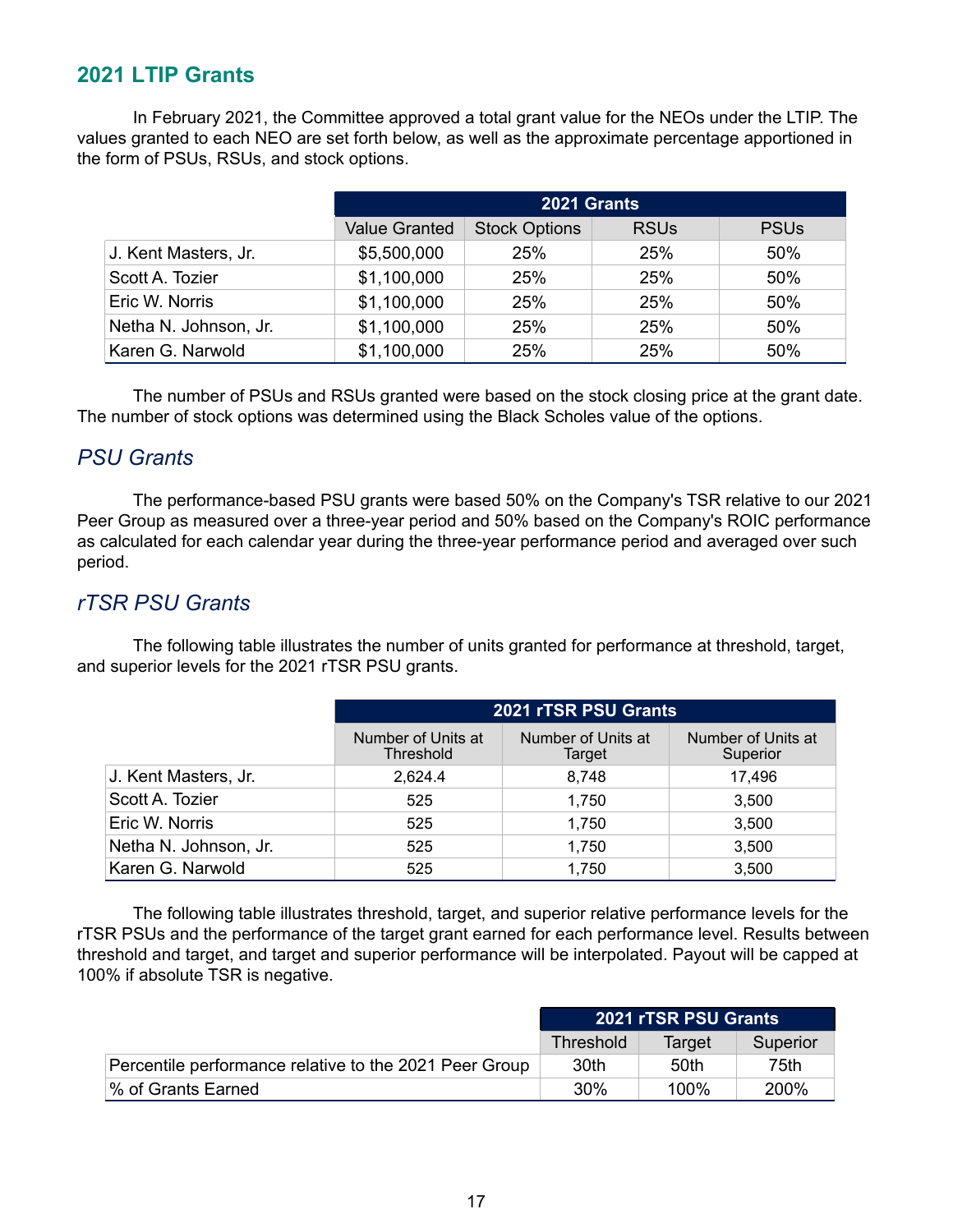## *Adjusted ROIC PSU Grants*

The following table illustrates the number of units granted for performance at threshold, target, and superior levels for the Adjusted ROIC PSU grants.

|                       | 2021 rTSR PSU Grants            |                              |                                |  |  |  |  |
|-----------------------|---------------------------------|------------------------------|--------------------------------|--|--|--|--|
|                       | Number of Units at<br>Threshold | Number of Units at<br>Target | Number of Units at<br>Superior |  |  |  |  |
| J. Kent Masters, Jr.  | 2.624.4                         | 8.748                        | 17.496                         |  |  |  |  |
| Scott A. Tozier       | 525                             | 1,750                        | 3,500                          |  |  |  |  |
| Eric W. Norris        | 525                             | 1,750                        | 3,500                          |  |  |  |  |
| Netha N. Johnson, Jr. | 525                             | 1,750                        | 3,500                          |  |  |  |  |
| Karen G. Narwold      | 525                             | 1,750                        | 3,500                          |  |  |  |  |

The 2021 Adjusted ROIC PSU grant is measured against adjusted ROIC performance levels set by the Committee. ROIC is calculated for each calendar year during the three-year performance period and averaged over such period, and is determined using the following formula:

|                          | Earnings Before Taxes + Depreciation/Amortization - CAPEX Maintenance                                              |
|--------------------------|--------------------------------------------------------------------------------------------------------------------|
| Annual Adjusted ROIC $=$ | Average Gross Investment (Gross PP&E + Working Capital - Major<br>Construction in Progress not generating revenue) |
|                          | $CAPEX =$ Capital Expenditures                                                                                     |
| PP&E                     | $=$ Property Plant and Equipment                                                                                   |

For assets that are generating revenue for less than 6 months of the calendar year, we subtract CAPEX from the denominator, while subtracting the associated EBITDA for those assets from the numerator.

The following table illustrates the percentage of the target Adjusted ROIC grant earned for each performance level. Results between threshold and target, and target and superior performance will be interpolated.

|                    | 2021 ROIC PSU Grants            |      |      |  |
|--------------------|---------------------------------|------|------|--|
|                    | Threshold<br>Superior<br>Target |      |      |  |
| % of Grants Earned | 30%                             | 100% | 200% |  |

Performance and payout opportunities reflect the dual character of both rTSR and Adjusted ROIC PSU grants:

- The grants are performance-based to ensure payout opportunities are aligned with shareholder interests.
- The grants are also competitive in nature and as such reflect performance and payout opportunities aligned with our Peer Group and the broader market in which we compete for talent.

Half of any shares earned will vest in early 2024 at the time the Committee evaluates the threeyear performance for both rTSR and ROIC. The other half of shares earned will vest on January 1, 2025. For Mr. Masters, the shares earned will become non-forfeitable on the earlier of December 31, 2023 or the date the Company appoints a new Chief Executive Officer. For Ms. Narwold, the shares earned will become non-forfeitable Upon a Qualifying Termination Event occurring after December 31, 2021.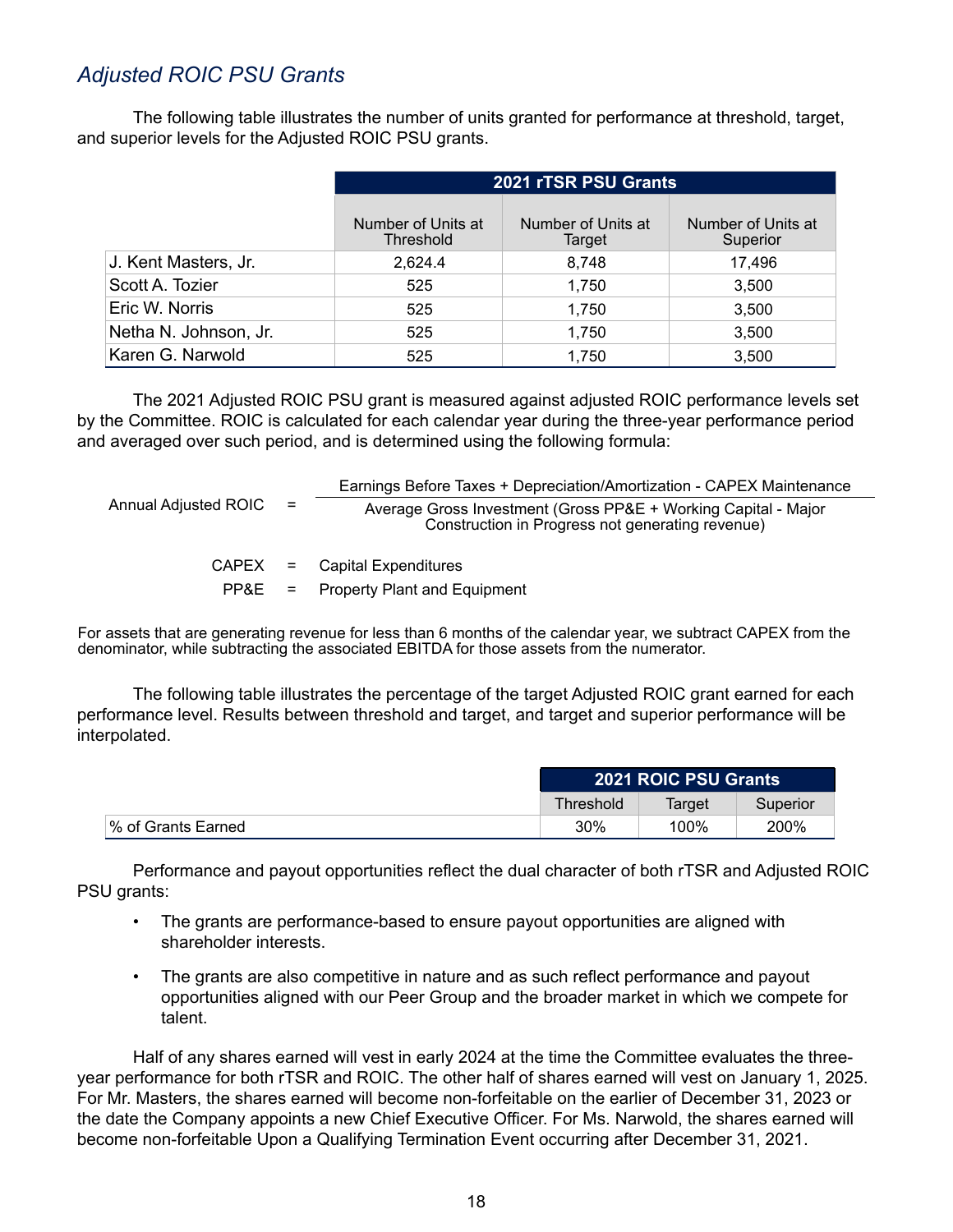# *RSU Grants*

In February 2021, the Committee approved grants of RSU awards to our NEOs, as follows:

|                       | <b>2021 Restricted Stock Units</b> |
|-----------------------|------------------------------------|
| J. Kent Masters, Jr.  | 8,748                              |
| Scott A. Tozier       | 1,750                              |
| Eric W. Norris        | 1,750                              |
| Netha N. Johnson, Jr. | 1,750                              |
| Karen G. Narwold      | 1.750                              |

Half of the RSUs will vest on each of the third and fourth anniversaries of the grant date in 2023 and 2024. For Mr. Masters, the RSUs will become non-forfeitable on the earlier of December 31, 2023 or the date the Company appoints a new Chief Executive Officer. For Ms. Narwold, the RSUs will become non-forfeitable upon a Qualifying Termination Event occurring after December 31, 2021.

### *Stock Option Grants*

In February 2021, the Committee approved grants of stock options to our NEOs, as follows:

|                       | <b>2021 Stock Options</b> |
|-----------------------|---------------------------|
| J. Kent Masters, Jr.  | 27,823                    |
| Scott A. Tozier       | 5,565                     |
| Eric W. Norris        | 5,565                     |
| Netha N. Johnson, Jr. | 5,565                     |
| Karen G. Narwold      | 5,565                     |

The stock options vest and become exercisable on the third anniversary of the grant date in 2024, and expire ten years from the date of the grant. For Mr. Masters, the stock options will become nonforfeitable on the earlier of December 31, 2023 or the date the Company appoints a new Chief Executive Officer, but will not be exercisable until the third anniversary of the grant date. For Ms. Narwold, the stock options earned will become non-forfeitable upon a Qualifying Termination Event occurring after December 31, 2021.

# **Other Benefits**

The Company provides NEOs other benefits generally provided to other Albemarle employees, including:

- Health and dental insurance (the Company pays a portion of costs);
- Basic life insurance;
- Long-term disability insurance;
- Participation in the Albemarle Corporation Savings Plan ("Savings Plan"), including Company matching and Defined Contribution Pension Benefit ("DCPB") contributions;
- Participation in the Executive Deferred Compensation Plan ("EDCP"); and
- Matching charitable contributions.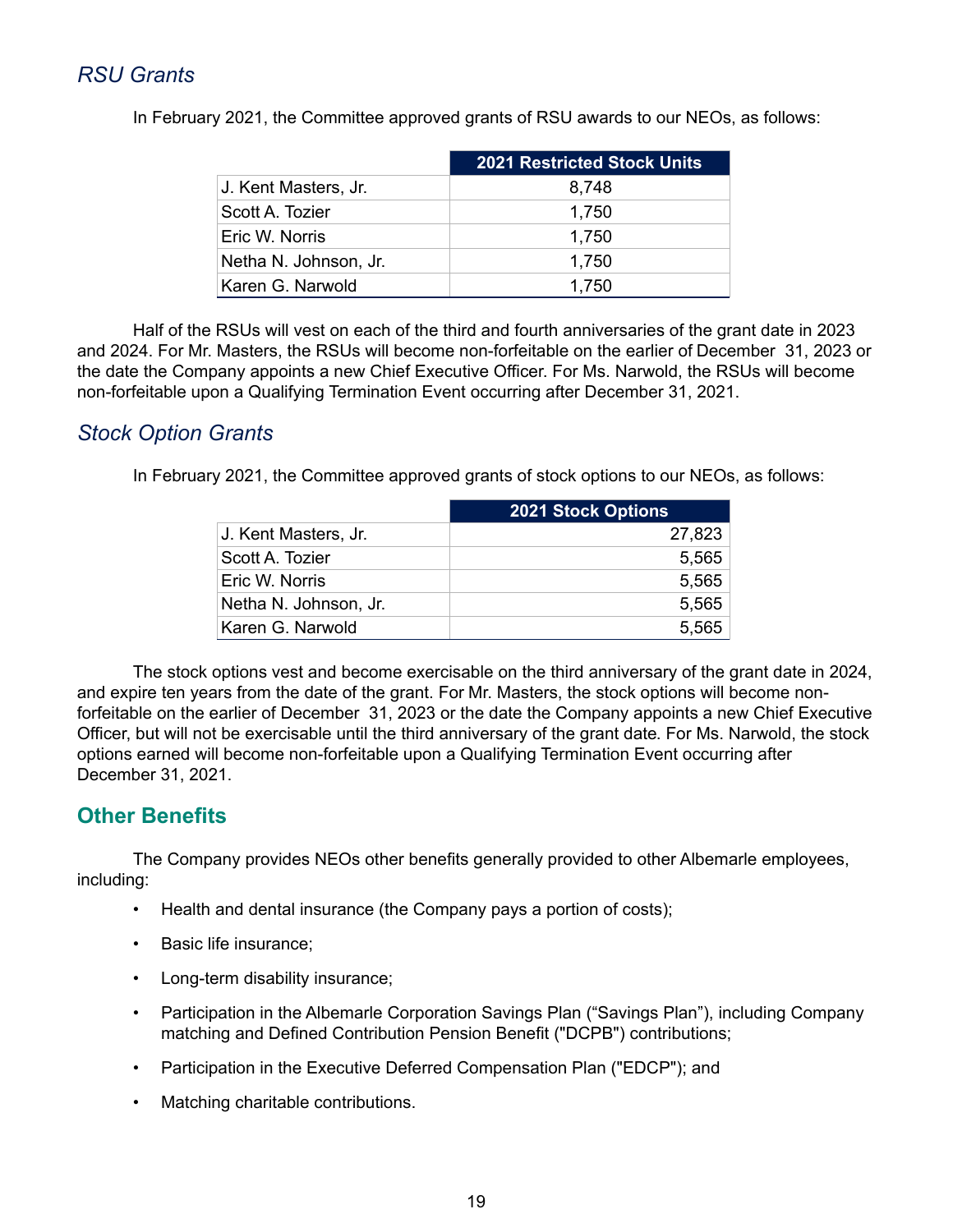### *Executive Deferred Compensation Plan*

The EDCP covers executives, including the NEOs, who are limited in how much they can contribute to tax-qualified deferred compensation plans (such as the Savings Plan). We maintain this plan in order to be competitive and because we want to encourage executives to save for their retirement. A participant in the EDCP may defer up to 50% of base salary and/or up to 100% of cash incentive awards (net of FICA and Medicare taxes due). We also provide for employer contributions in the EDCP to provide executives with the same proportional benefits as are provided to all other employees, but which cannot be provided under our tax-qualified plan because of statutory limitations that apply under that plan. The EDCP also provides for a supplemental benefit of 5% of compensation in excess of amounts that may be recognized under the tax-qualified Savings Plan and of the cash incentive bonus award paid during the year.

Effective as of January 1, 2013, all our NEOs, regardless of hire date, participate in the same taxqualified Savings Plan and EDCP. This defined contribution plan design provides all participating employees the opportunity to receive a Company contribution of 11% of their base and bonus earnings for the calendar year if they contribute at least 9% of their base and bonus earnings to the Savings Plan and EDCP. Such Company contributions go into the tax-qualified Savings Plan up to the compensation and benefit limitations under the Internal Revenue Code (the "Code"), and after that are credited to an EDCP account.

### *Perquisites*

Our perquisites are not a significant element of our compensation program. They are limited in nature and focused on areas directly related to a business purpose or help to foster the health, security, and well being of our senior executives for the benefit of the Company.

When an NEO is required to relocate geographically in order to join the Company, or is asked to relocate due to a change in their work location after joining the Company, we provide them with the same relocation package that is offered to management and senior professional employees. Certain relocation expenses are grossed-up for taxes, as is the competitive practice within our Peer Group and, more broadly, in the general marketplace.

We also offer executives physical exams and limited reimbursement for financial planning. We do not provide tax gross-ups on such amounts to NEOs.

### *Post-termination payments*

We believe that providing our executives, including our NEOs, with reasonable severance benefits aligns their interests with shareholders' interests in the context of potential change in control transactions. We also believe that such benefits help facilitate our recruitment and retention of senior executive talent.

Consistent with this philosophy, we maintain a Severance Pay Plan ("SPP") that provides severance payments to certain of our employees if we terminate their employment without "cause" due to (a) a request that they relocate and they elect not to do so or (b) we eliminate their position or have a change in our organizational structure with a similar effect.

We entered into severance compensation agreements with each of our NEOs, providing for severance payments in the event of a change in control-related termination. None of these severance compensation agreements include an excise tax gross-up.

The Committee periodically reviews our post-employment compensation arrangements taking best practices into consideration, and believes that these arrangements are generally consistent with arrangements currently being offered by our Peer Group. The Committee has determined that both the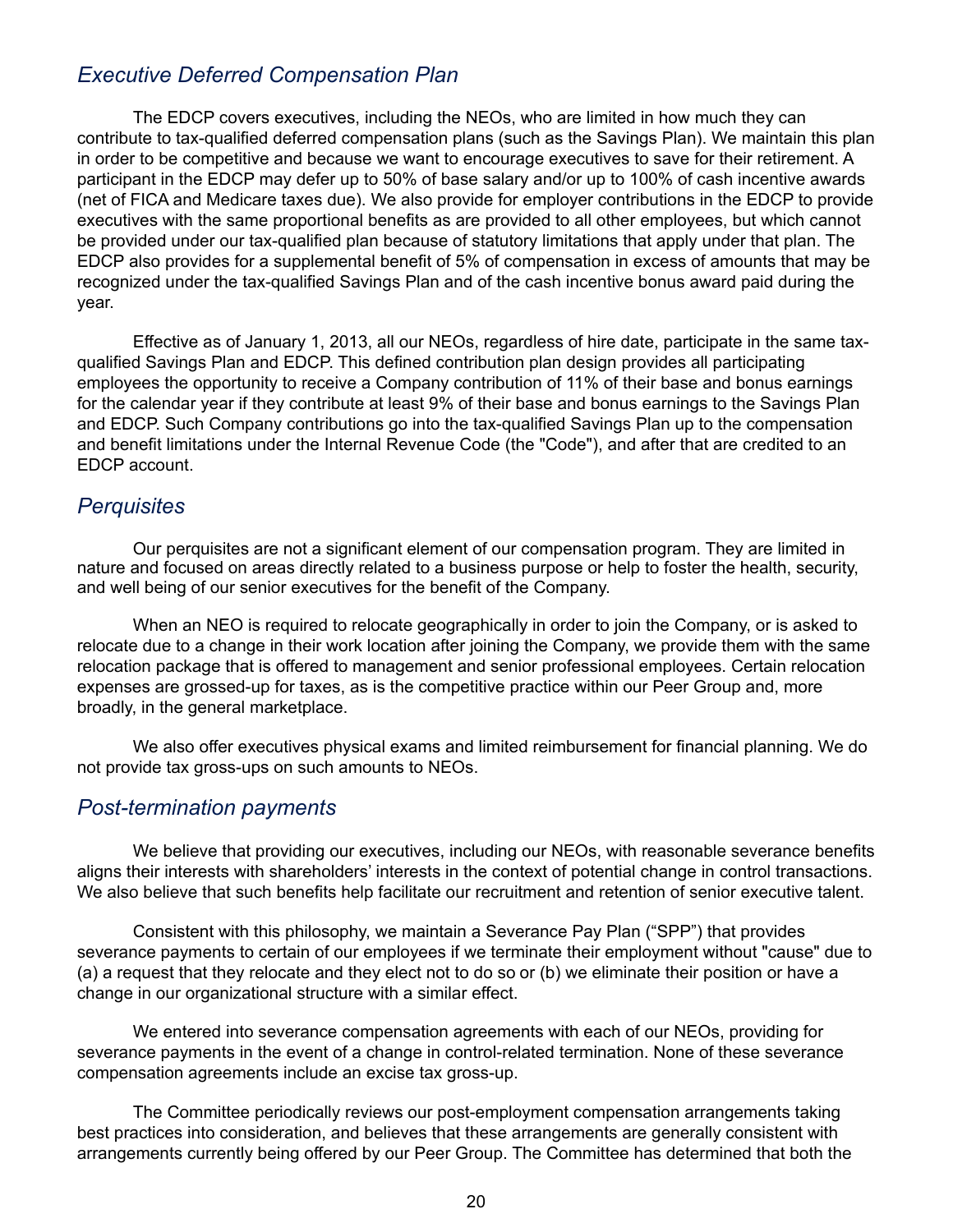<span id="page-23-0"></span>terms and payout levels are appropriate to accomplish our stated objectives. The Committee also considered the non-competition agreement that we would receive from the NEO in exchange for any post-employment termination benefits. Based on these considerations, the Committee believes that such arrangements are appropriate and reasonable.

For additional information with respect to change in control arrangements, please see "*Agreements with Executive Officers and Other Potential Payments upon Termination or a Change in Control*" beginning on page 33.

### **ADDITIONAL INFORMATION**

We believe this additional information may assist you in better understanding our compensation practices and principles.

## **Role of the Committee and the CEO**

The Committee, consisting entirely of independent Directors, is responsible for setting executive compensation. As part of the compensation-setting process each year, the Committee meets periodically with the CEO to review a list of corporate performance goals and receives comments from members of the Board of Directors. The CEO recommends to the Committee the compensation amounts for each of our NEOs, other than himself. The CEO, the Chief Human Resources Officer, Human Resources staff members, and the independent compensation consultant retained by the Committee attend Committee meetings and make recommendations regarding plan design and levels of compensation. The Committee also reviews shareholder feedback from management's annual shareholder outreach, so that it can incorporate shareholder feedback in compensation plan design and implementation.

While the Committee will ask for advice and recommendations from management and Pearl Meyer, the Committee is responsible for executive compensation and as such, among other things:

- Sets NEO base salaries:
- Reviews financial and operational goals, performance measures, and strategic and operating plans for the Company;
- Establishes specific goals, objectives, and potential awards for the AIP and LTIP;
- Reviews annual and long-term performance against goals and objectives and approves payment of any incentive earned;
- Reviews contractual agreements and benefits, including supplemental retirement and any payments that may be earned upon termination, and makes changes as appropriate;
- Reviews incentive plan designs and makes changes as appropriate; and
- Reviews total compensation to ensure compensation earned by NEOs is fair and reasonable relative to corporate and individual performance.

Total compensation actions, annual and long-term performance goals and objectives, contractual agreements, and benefits are evaluated and determined by the Committee and discussed with the Board.

### **Role of Compensation Consultant**

The Committee has retained an independent compensation consultant, Pearl Meyer, to provide advice on best practices and market developments, as well as to provide independent advice to the Committee. Pearl Meyer gathers and analyzes data at the direction of the Committee, advises the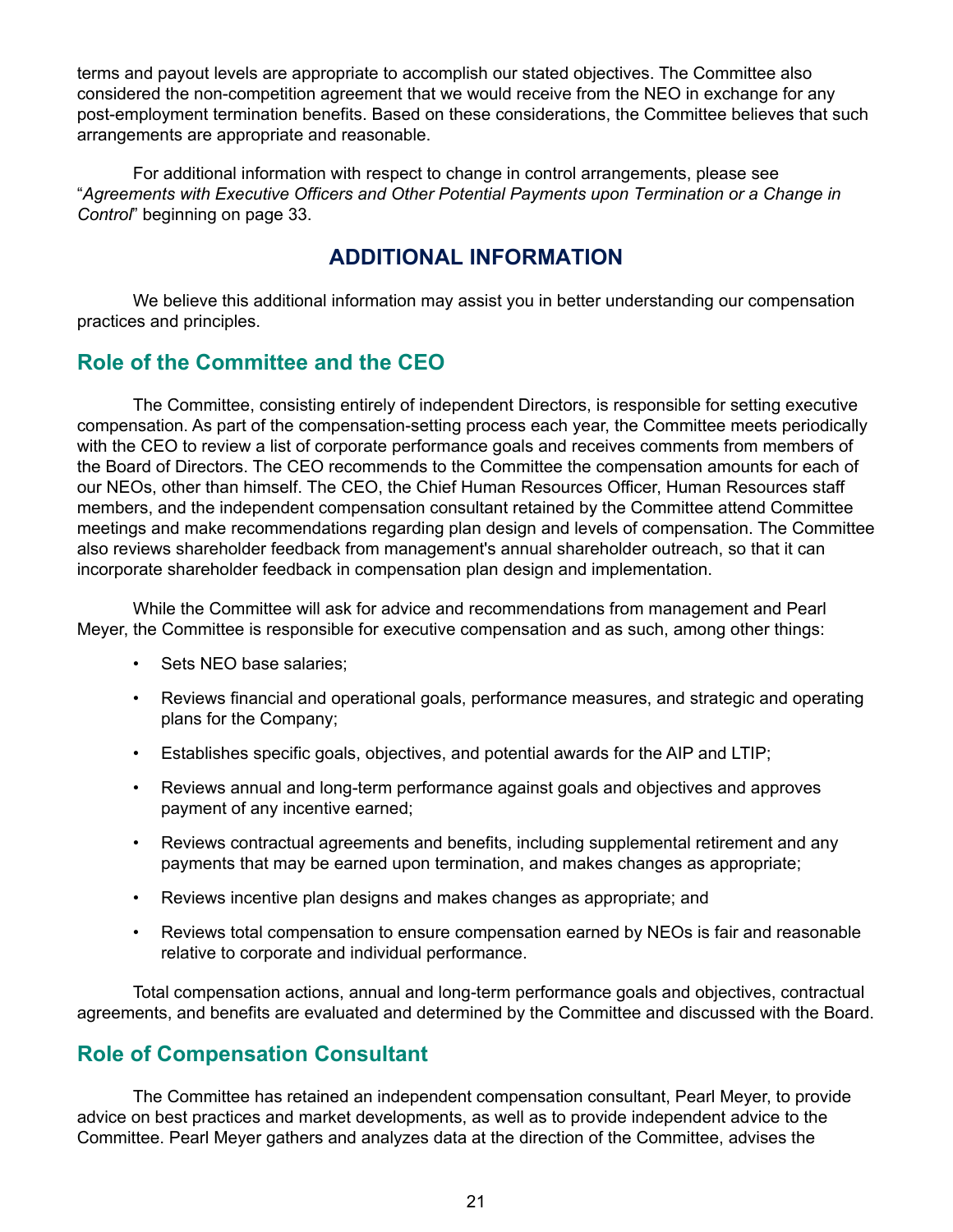Committee on compensation standards and trends, and assists in the development of policies and programs. The Committee directs, approves, and evaluates Pearl Meyer's work in relation to all executive compensation matters. The Committee considers Pearl Meyer to be independent from our management pursuant to the U.S. Securities and Exchange Commission (the "SEC") standards. Please see "*Independence of the Executive Compensation Consultant*" beginning on page 45.

The Committee regularly meets with Pearl Meyer without management present. Pearl Meyer participates in Committee meetings throughout the year, reviews materials in advance, consults with the Chairperson of the Committee, provides to the Committee data on market trends and compensation design, assesses recommendations for base salary and annual incentive awards for our NEOs, and periodically meets with management. Pearl Meyer may provide consulting advice to management outside the scope of executive compensation with the approval of the Committee. In 2021, Pearl Meyer did not provide any other consulting advice or services to management outside the scope of executive compensation. The Committee does not delegate authority to Pearl Meyer.

### **Clawbacks**

In 2017, the Company adopted a Compensation Recoupment and Forfeiture Policy, and in the event misconduct by any employee results in a financial restatement, as more specifically defined in the policy, the policy requires that our Chief Executive Officer and Chief Financial Officer reimburse the Company for (i) the gross amount of any bonus or other incentive-based or equity-based compensation received by such officer from the Company during the 12-month period following the date the document required to be restated was first publicly issued or filed (whichever occurs first) with the SEC and (ii) any profits realized from the sale of securities of the Company during such 12-month period. The policy further requires any employee who engaged in such misconduct to reimburse the Company the same amounts set forth in (i) and (ii) above applicable to that employee, and requires any such employee whose employment is terminated for cause to forfeit all unpaid cash-based incentive compensation under our incentive plan (whether or not accrued and/or payable at such time) and all unvested equity-based awards (whether or not earned at such time), in each case as of the date such employee is notified of termination of his or her employment for cause (as defined under the policy).

In addition, in 2018 we disclosed that based on an internal investigation, we voluntarily selfreported potential issues relating to the use of third party sales representatives in our Refining Solutions business, within our Catalysts segment, to the U.S. Department of Justice (the "DOJ"), the SEC, and the Dutch Public Prosecutor (the "DPP") and are cooperating with the DOJ, the SEC, and the DPP in their review of these matters. In connection with our internal investigation, we have implemented, and are continuing to implement, appropriate remedial measures. We have commenced discussions with the SEC about a potential resolution. Our Board of Directors determined, as a prudent governance measure while the investigation is pending, to condition payment to each of our NEOS for fiscal year 2017 (the "2017 NEO's") the cash incentive bonus for fiscal year 2017 (the "2017 cash incentive") on each 2017 NEO executing a clawback agreement applicable to the 2017 cash incentive. Accordingly, in February 2018, the Company entered into a clawback agreement with each of our 2017 NEOs and other executives at that time. The clawback agreements supplement the Company's existing policy described above and provide that each 2017 NEO's 2017 cash incentive is subject to clawback by the Company in the event that the Committee determines that, with respect to the Company's internal investigation or the government's review of these matters following such self-report, the NEO: (1) engaged in unlawful conduct or misconduct; (2) failed to cooperate in any related investigation; (3) violated the Company's Code of Conduct or any other Company policy; or (4) failed to exercise appropriate supervision or oversight.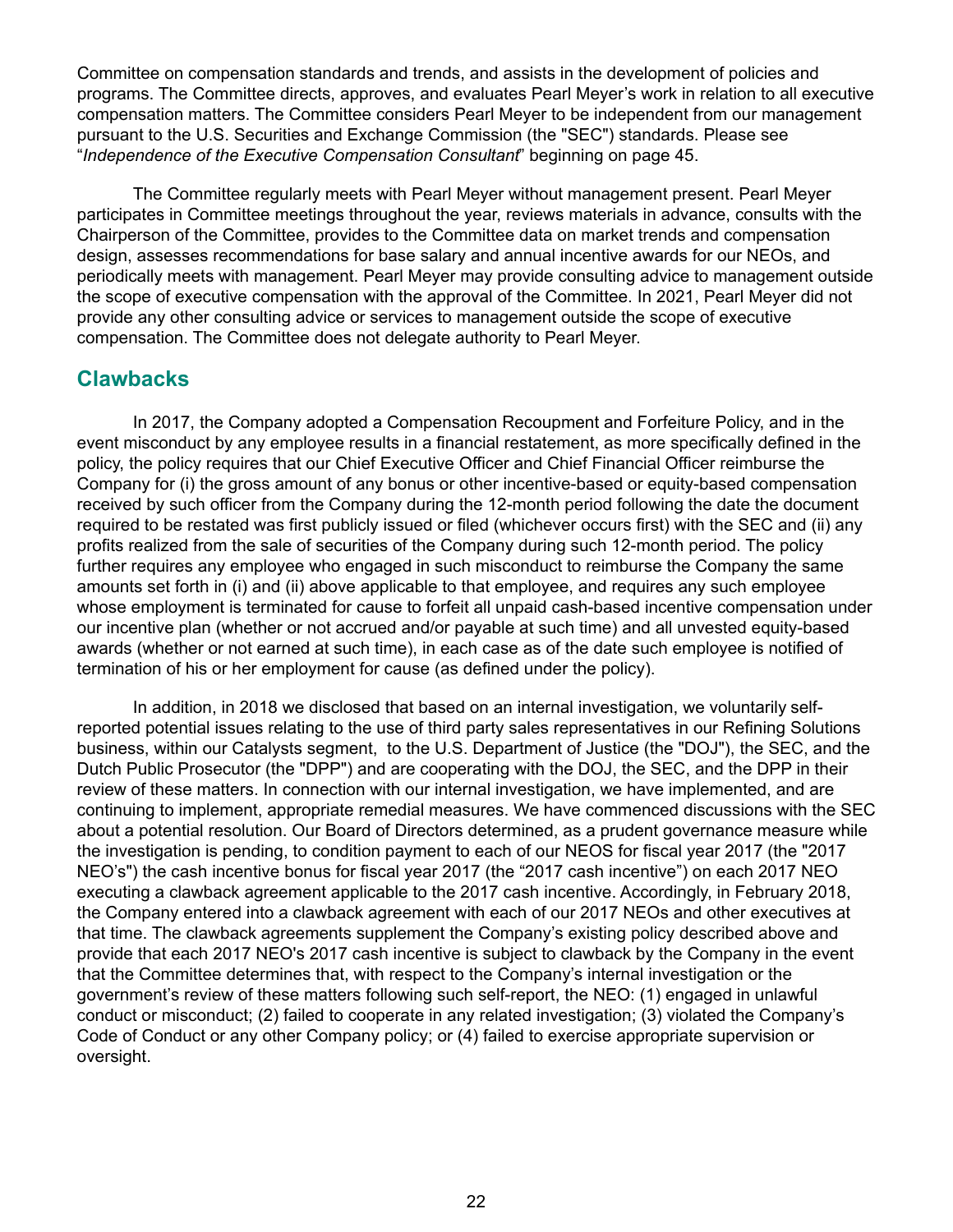# **EXECUTIVE COMPENSATION COMMITTEE REPORT**

<span id="page-25-0"></span>The Executive Compensation Committee has reviewed and discussed the Compensation Discussion and Analysis section of this Proxy Statement with management and, based on such review and discussion, recommended to the Board of Directors that it be included in this Proxy Statement.

#### **EXECUTIVE COMPENSATION COMMITTEE**

Alejandro D. Wolff, Chair Diarmuid B. O'Connell Dean L. Seavers Holly A. Van Deursen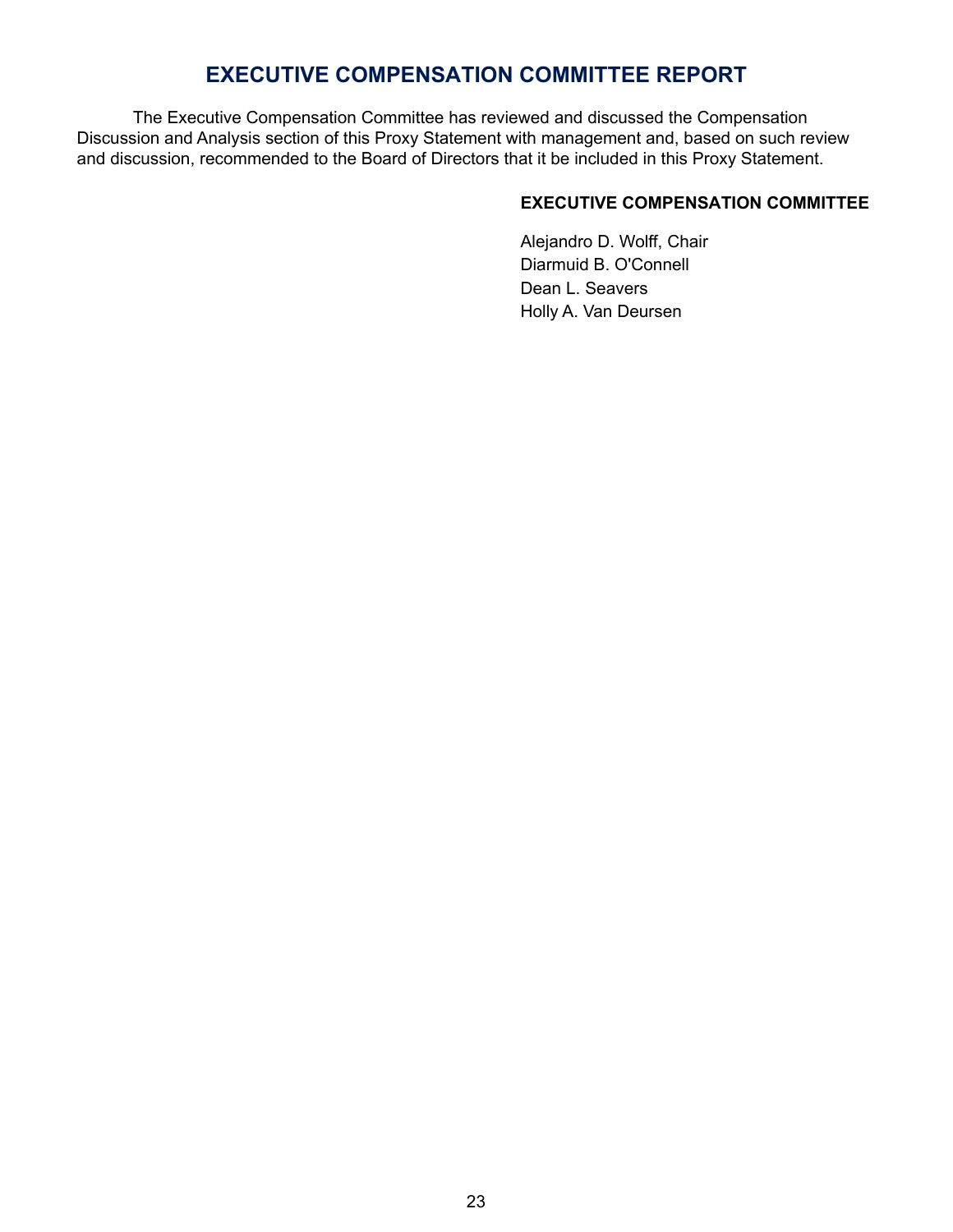# <span id="page-26-0"></span>**COMPENSATION OF EXECUTIVE OFFICERS**

### **Total Compensation of Our Named Executive Officers**

The following table presents information for the fiscal years ended December 31, 2021, 2020, and 2019 relating to total compensation of our CEO, CFO, and the three other highest paid executive officers (the "NEOs").

| <b>Summary Compensation Table</b>                                                                        |              |                                     |                             |                                                 |                                     |                                                             |                                                                                                      |                                          |                            |
|----------------------------------------------------------------------------------------------------------|--------------|-------------------------------------|-----------------------------|-------------------------------------------------|-------------------------------------|-------------------------------------------------------------|------------------------------------------------------------------------------------------------------|------------------------------------------|----------------------------|
| Name and Principal Position                                                                              | $Year^{(1)}$ | Salary<br>(\$) <sup>(2)</sup>       | <b>Bonus</b><br>$(5)^{(3)}$ | <b>Stock</b><br>Awards $(\frac{4}{5})^{(4)(5)}$ | Option<br>Awards $(\$)^{(4)(6)}$    | Non-Equity<br>Incentive Plan<br>Compensation<br>$(5)^{(7)}$ | Change in<br>Pension Value<br>and<br>Nongualified<br>Deferred<br>Compensation<br>Earnings<br>$($ \$) | All Other<br>Compensation<br>$(5)^{(8)}$ | Total<br>$($ $\circ$       |
| J. Kent Masters, Jr.                                                                                     | 2021         | \$1.071.923                         | \$                          | \$4,177,432                                     | \$1.375.013                         | \$<br>2.181.372                                             |                                                                                                      | 235.013<br>\$                            | \$9.040.753                |
| Chairman. President and Chief<br><b>Executive Officer</b>                                                | 2020         | \$<br>667,053                       | \$                          | \$3.248.889                                     | \$                                  | \$<br>908.807                                               |                                                                                                      | \$<br>114.620                            | \$4.939.369                |
|                                                                                                          |              |                                     |                             |                                                 |                                     |                                                             |                                                                                                      |                                          |                            |
| Scott A. Tozier                                                                                          | 2021         | \$<br>624,997                       | \$                          | \$<br>835.678                                   | $275,022$ \$<br>\$                  | 787,008                                                     |                                                                                                      | \$<br>139,617                            | \$2,662,322                |
| <b>Executive Vice President,</b>                                                                         | 2020         | \$<br>563,213                       | \$                          | \$1,866,951                                     | 275,001<br>\$                       | 511.976<br>-S                                               |                                                                                                      | \$<br>96.006                             | \$3,313,147                |
| <b>Chief Financial Officer</b>                                                                           | 2019         | \$.<br>597,041                      | 5                           | \$<br>904.877                                   | \$<br>$275,022$ \\$                 | 259,460                                                     |                                                                                                      | \$<br>117,789                            | \$2,154,189                |
| Eric W. Norris                                                                                           | 2021         | \$<br>575.914                       | -\$                         | 835.678<br>\$                                   | \$<br>$275.022$ \$                  | 755.588                                                     |                                                                                                      | \$<br>140.828                            | \$2,583,030                |
| President, Lithium                                                                                       | 2020         | \$<br>516,279                       | \$                          | \$1,158,743                                     | \$<br>275,001                       | \$<br>471,255                                               |                                                                                                      | \$<br>76.616                             | \$2,497,894                |
|                                                                                                          |              |                                     |                             |                                                 |                                     |                                                             |                                                                                                      |                                          |                            |
| Netha N. Johnson, Jr.                                                                                    | 2021         | \$<br>551.652                       | \$150.000                   | 835.678<br>\$                                   | $275.022$ \\$<br>\$                 | 470.645                                                     |                                                                                                      | \$<br>106.677                            | \$2,389,674                |
| President, Bromine                                                                                       | 2020         | \$<br>487,858                       | \$150,000                   | \$1,630,908                                     | 275,001<br>\$                       | \$<br>464,283                                               |                                                                                                      | \$<br>98,756                             | \$3,106,806                |
|                                                                                                          | 2019         | £.<br>493.836                       | \$150,000                   | \$<br>658,147                                   | S.<br>$200,011$ \$                  | 558,520                                                     |                                                                                                      | \$<br>304,852                            | \$2,365,366                |
| Karen G. Narwold                                                                                         | 2021         | \$<br>548.778                       | \$                          | \$<br>835.678                                   | \$<br>275.022                       | \$<br>647,843                                               |                                                                                                      | \$<br>124.286                            | \$2,431,607                |
| Executive Vice President.<br>Chief Administrative Officer.<br>General Counsel and<br>Corporate Secretary | 2020<br>2019 | \$<br>493.062<br>\$<br>$521,116$ \$ | \$                          | \$1,163,356<br>\$<br>864,155                    | 275,001<br>\$<br>\$<br>$262,525$ \$ | \$<br>421,087<br>235,125                                    |                                                                                                      | \$<br>91,016<br>\$<br>104,781            | \$2,443,522<br>\$1,987,702 |

# **SUMMARY COMPENSATION TABLE**

(1) No salary amounts or other compensation are reported for Messrs. Masters and Norris for 2019. Mr. Masters joined the Company in 2020. Mr. Norris was not a named executive officer in 2019.

**\_\_\_\_\_\_\_\_\_\_\_\_\_\_\_\_\_\_\_\_\_\_\_\_\_\_\_\_\_\_\_\_\_\_\_\_\_\_\_\_\_\_\_\_\_\_\_\_\_\_\_**

- (2) Salary amounts include cash compensation earned by each NEO officer during the applicable fiscal year, as well as any amounts earned in the applicable fiscal year but contributed into the Savings Plan and/or deferred at the election of the NEO into the EDCP. For a discussion of the EDCP and amounts deferred by the NEOs in fiscal year 2021, including earnings on amounts deferred, please see "*Nonqualified Deferred Compensation*" on page 32.
- (3) Bonus amount includes a new-hire bonus of \$450,000 that was paid in \$150,000 increments over a 3 year period in 2019, 2020 and 2021 for Mr. Johnson when he joined the Company.
- (4) The amount represents the aggregate grant date fair value of stock or option awards recognized in the fiscal year in accordance with FASB ASC Topic 718. This amount does not reflect our accounting expense for these award(s) during the year and does not correspond to the actual cash value that will be recognized by the NEO when received. For more information on the assumptions for these awards, see Note 19 to our Consolidated Financial Statements filed on Form 10-K for the year ended December 31, 2021. Information on individual equity awards granted to each of the NEOs in fiscal year 2021 is set forth in the section entitled *"Grants of Plan-Based Awards"* beginning on page 27.
- (5) Amounts for fiscal year 2021 include two PSU awards calculated at 100% of target level. The rTSR PSU awards are calculated assuming a fair value per share of \$175.45 using the Monte Carlo valuation method. The ROIC PSU awards are calculated assuming a fair value price per share of \$151.04. The maximum payable for superior level performance on our 2021 PSU awards is 200% of Target level. The aggregate grant date fair value of the rTSR PSU awards at the superior level of 200% for each of the NEOs is: Mr. Masters \$3,069,673; Messrs. Tozier, Norris, Johnson, and Ms. Narwold \$614,075 each. The aggregate grant date fair value of the ROIC PSU awards at the superior level of 200% for each of the NEOs is: Mr. Masters \$2,642,596; Messrs. Tozier, Norris, Johnson, and Ms. Narwold \$528,640 each. Amounts also include 2021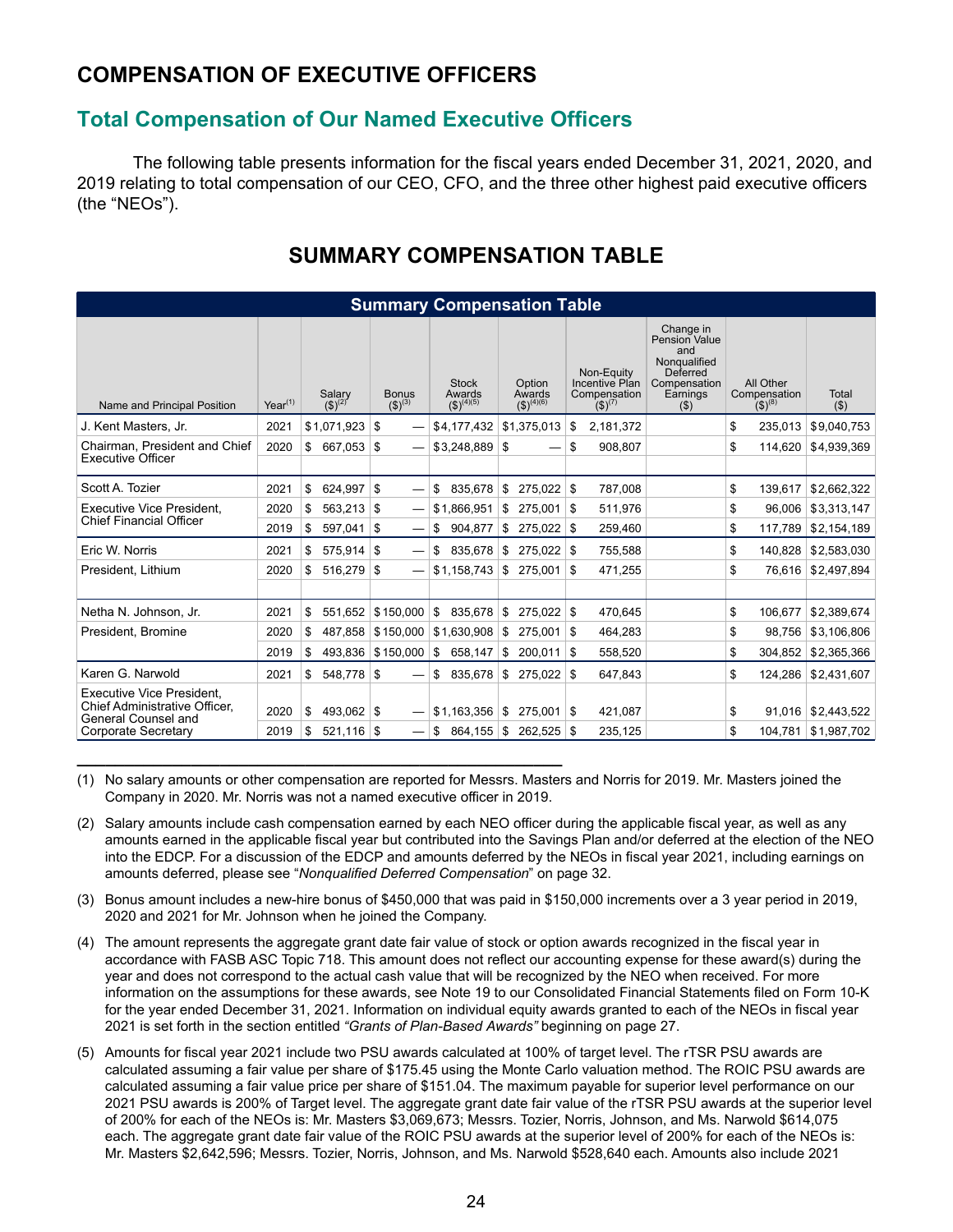RSUs assuming a fair value price per share of \$151.04 with an aggregate grant date fair value for Mr. Masters of \$1,321,298; Messrs Tozier, Norris, Johnson, and Ms. Narwold \$264,320 each.

- (6) Amount for fiscal year 2021 stock options awards are calculated assuming a fair value per share of \$49.42 using the Black-Scholes valuation method.
- (7) Reflects 2021 AIP paid in March 2022. For further information on AIP, please see *"2021 Annual Incentive Program (AIP)"* beginning on page 10.
- (8) All other compensation amounts reported for 2021 include:

**\_\_\_\_\_\_\_\_\_\_\_\_\_\_\_\_\_\_\_\_\_\_\_\_\_\_\_\_\_\_\_\_\_\_\_\_\_\_\_\_\_\_\_\_\_\_\_\_\_\_\_**

| <b>All Other Compensation</b> |                                             |                                     |                                     |                            |               |  |  |  |  |
|-------------------------------|---------------------------------------------|-------------------------------------|-------------------------------------|----------------------------|---------------|--|--|--|--|
| Name                          | Company<br>Contributions<br>to Savings Plan | Company<br>Contributions<br>to DCPB | Company<br>Contributions<br>to EDCP | Perquisites <sup>(a)</sup> | Total         |  |  |  |  |
| J. Kent Masters, Jr.          | \$<br>14,100                                | 14,500<br>S                         | 189,280 \$<br>∣\$                   | $17,133$ \$                | 235,013       |  |  |  |  |
| Scott A. Tozier               | \$<br>14,100                                | 14,500<br>\$                        | 96,467<br>∣\$                       | $14,550$ \\$<br>\$         | 139,617       |  |  |  |  |
| Eric W. Norris                | \$<br>14,100                                | 14,500<br>' \$                      | 86,589<br>∣\$                       | $25,639$ \$<br>՝Տ          | 140,828       |  |  |  |  |
| Netha N. Johnson, Jr.         | \$<br>14,100                                | 14,500<br>S                         | 62,834<br>∣\$                       | $15,243$ \$<br>-\$         | 106,677       |  |  |  |  |
| Karen G. Narwold              | \$<br>14,100                                | 14,500<br>S                         | 78,085<br>∣\$                       | 17,601<br>8                | 124,286<br>\$ |  |  |  |  |

(a) Includes the following: personal financial consulting expenses in the amount of \$14,000 paid by the Company on behalf of Messrs. Masters, Tozier, Norris, and Johnson and Ms. Narwold; moving expenses in the amounts of \$1,583 and \$693 for Messrs. Masters and Johnson, respectively; annual credit card fees of \$550 paid by the Company on behalf of the NEOs; matching donations for qualified charitable contributions in the amounts of \$1,000 and \$2,500 for Messrs Masters and Norris, respectively; personal vehicle usage in the amount of \$8,589 for Mr. Norris; and personal aircraft usage in the amount of \$3,051 for Ms. Narwold. The personal aircraft usage is calculated using the Standard Industry Fare Level (SIFL) as provided by IRS guidance based on total mileage of the personal aircraft travel and includes terminal charges.

### **CEO Employment Agreement**

The benefits for Mr. Masters are provided pursuant to the terms of his Executive Employment Agreement. His Executive Employment Agreement provides for annual base salary levels, annual incentive compensation opportunity, long-term incentive compensation opportunity, severance entitlements, and eligibility to participate in the Company's standard benefit programs for executives (Savings Plan, EDCP, financial planning, relocation, annual executive physical, and health & welfare plans). The initial term of Mr. Master' Executive Employment Agreement is April 20, 2020 to December 31, 2023, which term may, by mutual agreement, be extended, in one-year increments, or shortened, if a successor is appointed. See "*Compensation Discussion and Analysis*" beginning on page 3 for further discussion and explanation of each element of compensation.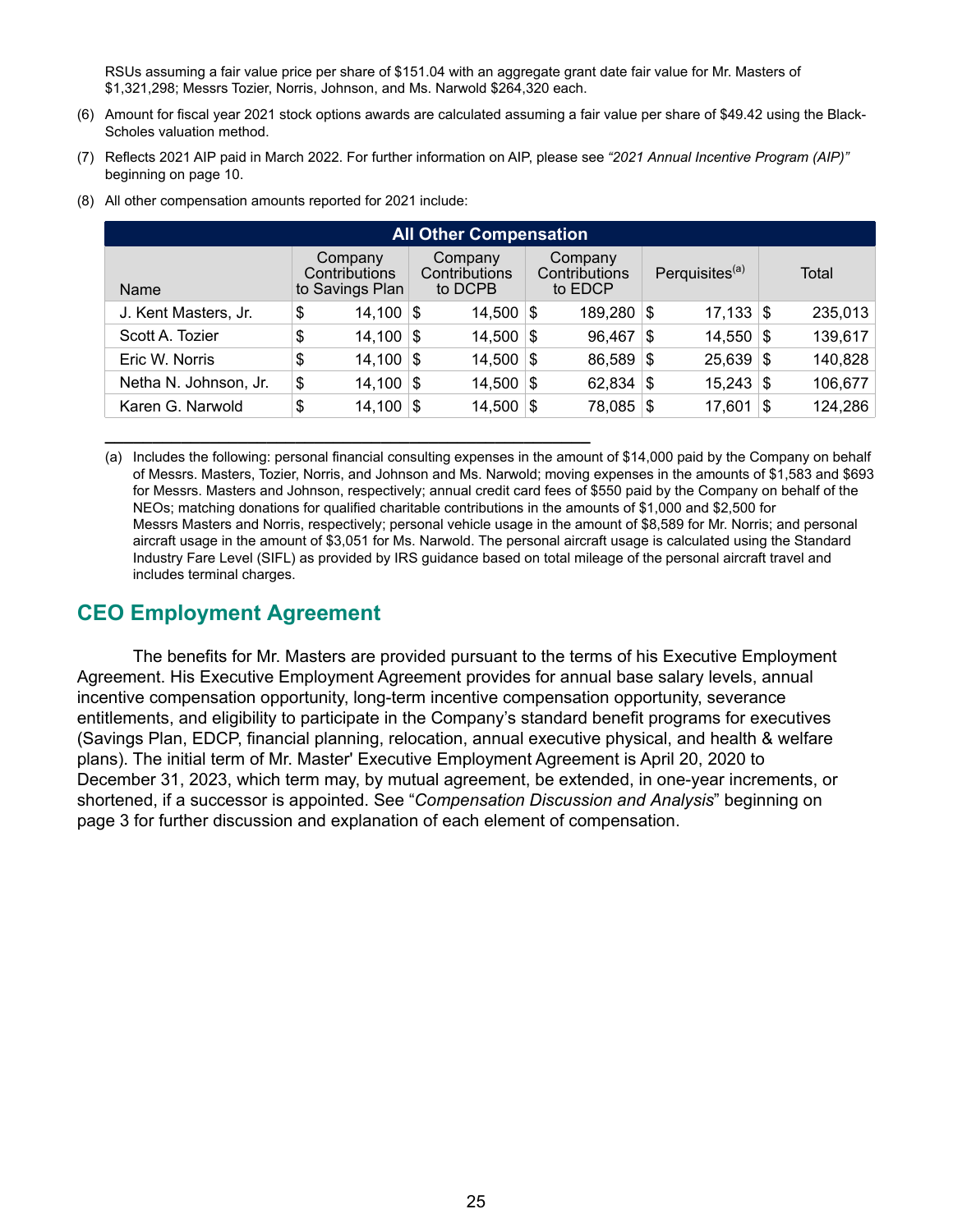# <span id="page-28-0"></span>**Compensation Risk Assessment**

As part of its oversight of the Company's executive compensation program, the Committee considers the impact of the Company's executive compensation program and the incentives created by the compensation awards that it administers, on the Company's risk profile. In addition, the Company reviews all employee compensation policies and procedures, including the incentives that they create and factors that may reduce the likelihood of excessive risk-taking, to determine whether they present a significant risk to the Company. At the Committee's direction, our Chief Human Resources Officer and members of our Total Rewards team, together with our Vice President, Audit & Risk Management and members of our Internal Audit team, conducted a risk assessment of our compensation programs. This assessment included, but was not limited to, evaluation of each compensation program based on the following categories: (i) performance measures and period; (ii) funding; (iii) pay mix; (iv) goal setting and pay-for-performance alignment; and (v) controls and processes.

The Committee reviewed the findings of the assessment and concluded that our compensation programs are designed with the appropriate balance of risk and reward in relation to our overall business strategy and that the balance of compensation elements discourages excessive risk-taking. The Committee therefore determined that the risks arising from our compensation policies and practices for employees are not reasonably likely to have a material adverse effect on the Company. In its discussions, the Committee considered the attributes of our programs, including:

- The balance between annual and long-term performance opportunities;
- Alignment of our programs with business strategies focused on long-term growth and sustained shareholder value;
- Dependence upon the achievement of specific corporate and individual performance goals that are objectively determined with verifiable results;
- That corporate goals include both financial and stewardship metrics (safety and environment) and have pre-established threshold, target, and maximum award limits;
- The Committee's ability to consider non-financial and other qualitative performance factors in determining actual compensation payouts;
- Stock ownership guidelines that are reasonable and align executives' interests with those of our shareholders; and
- Forfeiture and recoupment policy provisions for cash and equity awards.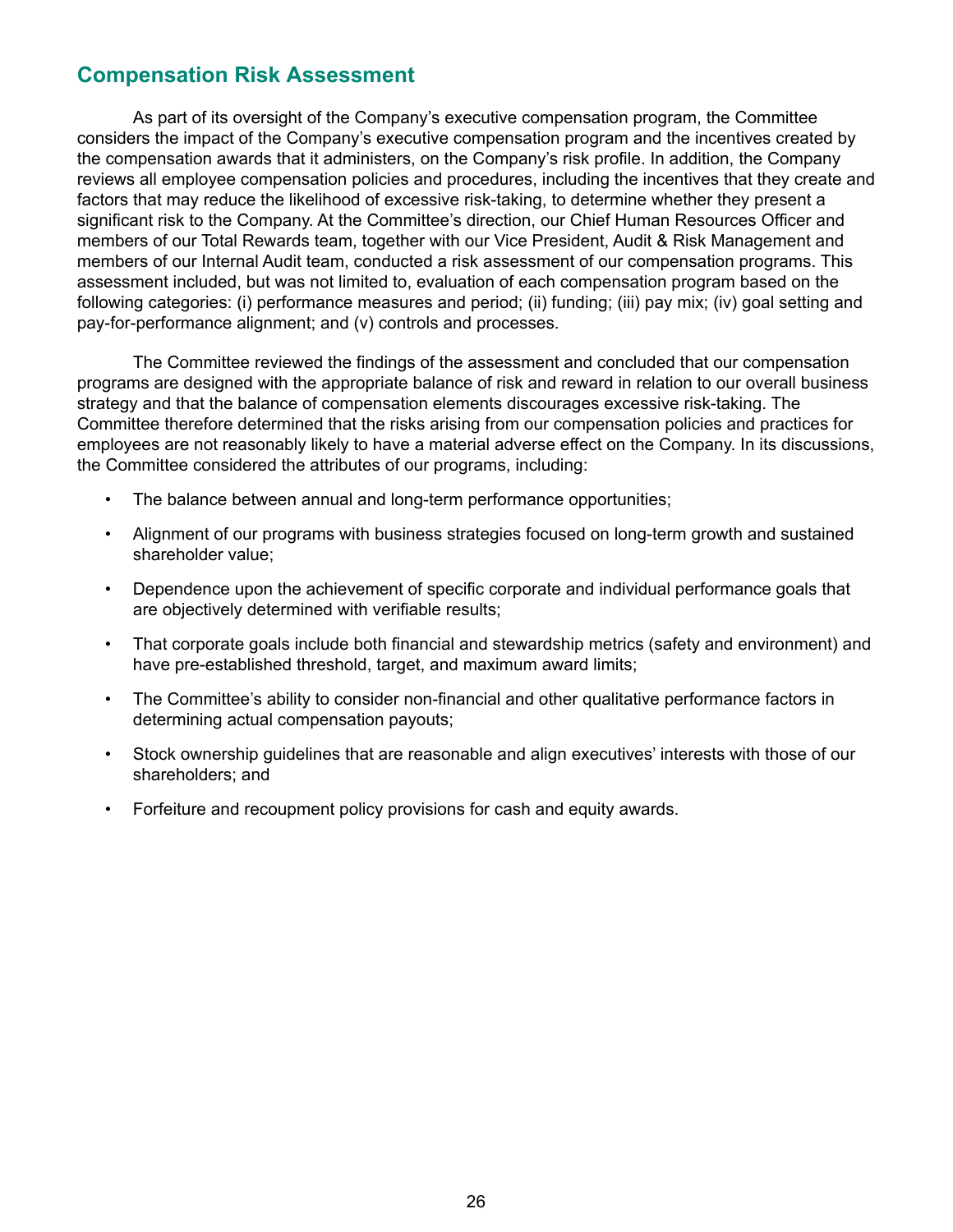# <span id="page-29-0"></span>**Grants of Plan-Based Awards**

The Albemarle Corporation 2017 Incentive Plan (the "Plan") serves as the core program for the performance-based compensation components of our NEOs' total compensation. The Plan:

- Defines the incentive arrangements for eligible participants;
- Authorizes the granting of annual and long-term cash incentive awards, stock options, stock appreciation rights, performance shares (PSUs), restricted stock (RSUs), and other incentive awards, all of which may be made subject to the attainment of performance goals recommended by management and approved by the Committee;
- Provides for the enumeration of the business criteria on which performance goals are to be based; and
- Establishes the maximum share grants or awards (or, in the case of cash incentive awards, the maximum compensation) that can be paid to a participant under the Plan.

With the exception of significant promotions and new executive hires, grants are determined at the first meeting of the Committee each year following the availability of the financial results for the prior year. The 2021 LTIP Awards were made to our NEOs on February 26, 2021 under the Plan. These awards consisted of PSUs, RSUs, and stock options.

- PSUs vest 50% at the time the Committee determines the performance relative to the goals after the end of the three-year performance period, and the remaining 50% vests the following January 1.
- RSUs vest 50% on the third anniversary of the grant date, while the remaining 50% vests on the fourth anniversary of the grant date.
- Stock options vest 100% on the third anniversary of the grant date.

For additional information with respect to these awards, please see "*Compensation Discussion and Analysis*" beginning on page 3.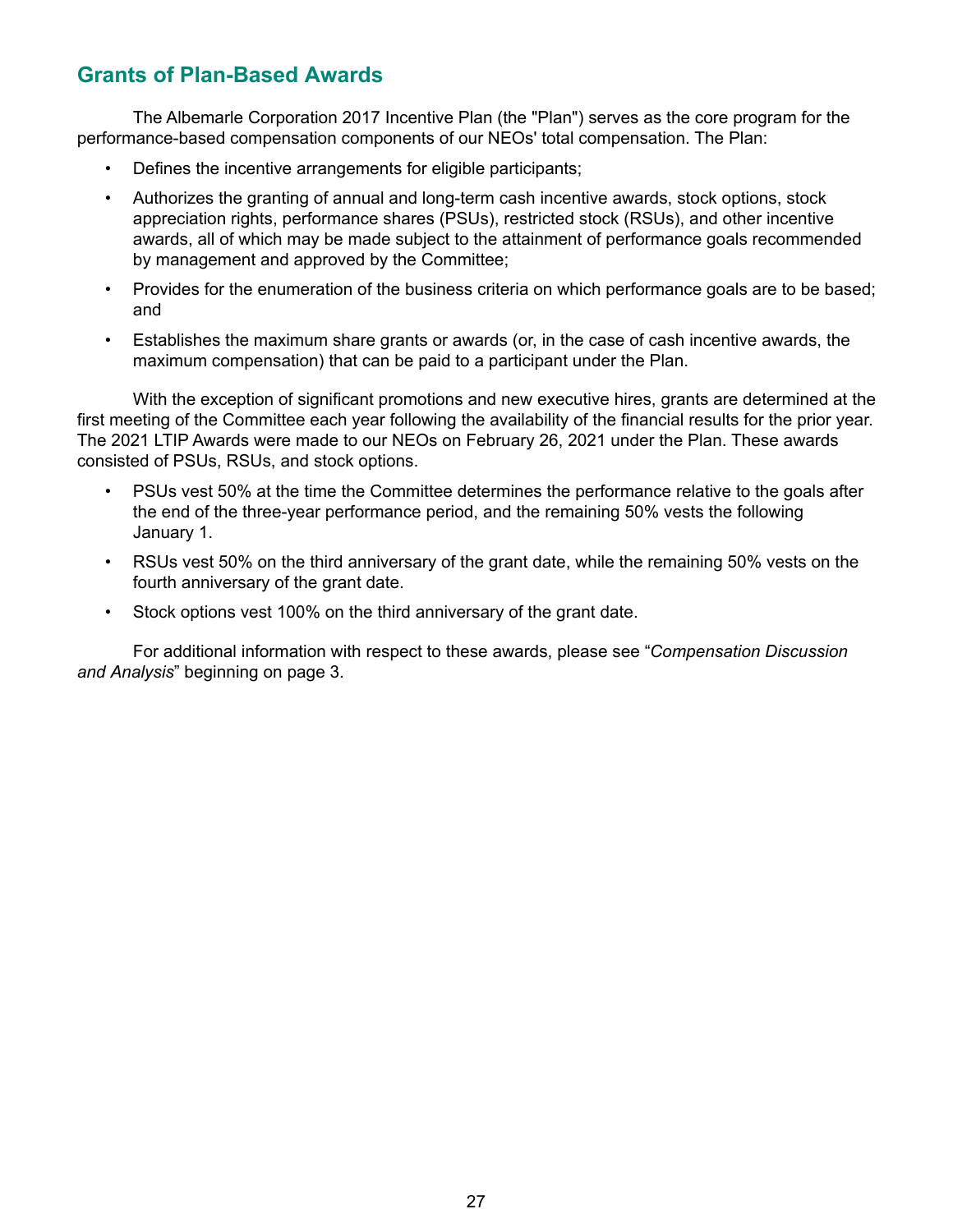# **GRANTS OF PLAN-BASED AWARDS**

The following table provides information regarding equity and non-equity awards granted to our NEOs during the fiscal year ended December 31, 2021.

| Grants of Plan-Based Awards <sup>(1)</sup> |                            |               |                                                                           |                        |                                                                                        |                             |                       |                                                   |                                                                  |                               |                                                              |                                 |
|--------------------------------------------|----------------------------|---------------|---------------------------------------------------------------------------|------------------------|----------------------------------------------------------------------------------------|-----------------------------|-----------------------|---------------------------------------------------|------------------------------------------------------------------|-------------------------------|--------------------------------------------------------------|---------------------------------|
| Name                                       | Award<br><b>Type</b>       | Grant<br>Date | <b>Estimated Future Pavouts Under</b><br>Non-Equity Incentive Plan Awards |                        | <b>Estimated Future Payouts</b><br><b>Under Equity Incentive</b><br><b>Plan Awards</b> |                             |                       | All Other<br><b>Stock</b><br>Awards:<br>Number of | All Other<br>Option<br>Awards:<br>Number of<br><b>Securities</b> | Base<br>Price per<br>Option   | <b>Grant Date</b><br>Aggregate<br>Fair Value of<br>Stock and |                                 |
|                                            |                            |               | Threshold                                                                 | Target                 | Max                                                                                    | Threshold<br># of<br>shares | Target # of<br>shares | Max $#$ of<br>shares                              | Shares of<br>Stock or<br><b>Units</b>                            | Underlying<br>Options<br>(# ) | Award                                                        | Option<br>Awards <sup>(2)</sup> |
|                                            | <b>AIP</b>                 |               | \$                                                                        |                        | \$1,344,178 \$2,688,356                                                                |                             |                       |                                                   |                                                                  |                               |                                                              |                                 |
|                                            | Options                    | 2/26/2021     |                                                                           |                        |                                                                                        |                             |                       |                                                   |                                                                  | $27,823$ \$                   | 157.21                                                       | \$1,375,013                     |
| J. Kent                                    | <b>RSUs</b>                | 2/26/2021     |                                                                           |                        |                                                                                        |                             |                       |                                                   | 8,748                                                            |                               |                                                              | \$1,321,298                     |
| Masters, Jr.                               | <b>PSUs</b><br>rTSR        | 2/26/2021     |                                                                           |                        |                                                                                        | 2.624                       | 8.748                 | 17.496                                            |                                                                  |                               |                                                              | \$1,534,837                     |
|                                            | <b>PSUs</b><br><b>ROIC</b> | 2/26/2021     |                                                                           |                        |                                                                                        | 2.624                       | 8,748                 | 17,496                                            |                                                                  |                               |                                                              | \$1,321,298                     |
|                                            | AIP                        |               | \$                                                                        | \$500,377              | \$1,000,754.                                                                           |                             |                       |                                                   |                                                                  |                               |                                                              |                                 |
|                                            | Options                    | 2/26/2021     |                                                                           |                        |                                                                                        |                             |                       |                                                   |                                                                  | 5,565                         | 5<br>157.21                                                  | \$<br>275,022                   |
| Scott A.                                   | <b>RSUs</b>                | 2/26/2021     |                                                                           |                        |                                                                                        |                             |                       |                                                   | 1,750                                                            |                               |                                                              | \$<br>264,320                   |
| <b>Tozier</b>                              | <b>PSUs</b><br>rTSR        | 2/26/2021     |                                                                           |                        |                                                                                        | 525                         | 1,750                 | 3,500                                             |                                                                  |                               |                                                              | \$<br>307,038                   |
|                                            | PSUs<br><b>ROIC</b>        | 2/26/2021     |                                                                           |                        |                                                                                        | 525                         | 1,750                 | 3,500                                             |                                                                  |                               |                                                              | \$<br>264,320                   |
|                                            | <b>AIP</b>                 |               | \$                                                                        | $$432,369$ $$864,738$  |                                                                                        |                             |                       |                                                   |                                                                  |                               |                                                              |                                 |
|                                            | Options                    | 2/26/2021     |                                                                           |                        |                                                                                        |                             |                       |                                                   |                                                                  | 5.565                         | 5<br>157.21                                                  | \$<br>275,022                   |
| Eric W.                                    | <b>RSUs</b>                | 2/26/2021     |                                                                           |                        |                                                                                        |                             |                       |                                                   | 1,750                                                            |                               |                                                              | \$<br>264,320                   |
| Norris                                     | <b>PSUs</b><br>rTSR        | 2/26/2021     |                                                                           |                        |                                                                                        | 525                         | 1,750                 | 3,500                                             |                                                                  |                               |                                                              | \$<br>307,038                   |
|                                            | <b>PSUs</b><br><b>ROIC</b> | 2/26/2021     |                                                                           |                        |                                                                                        | 525                         | 1,750                 | 3,500                                             |                                                                  |                               |                                                              | \$<br>264,320                   |
|                                            | <b>AIP</b>                 |               | \$                                                                        | $$414,154$ \\$ 828,308 |                                                                                        |                             |                       |                                                   |                                                                  |                               |                                                              |                                 |
|                                            | Options                    | 2/26/2021     |                                                                           |                        |                                                                                        |                             |                       |                                                   |                                                                  | 5,565                         | $\vert$ \$<br>157.21                                         | \$<br>275,022                   |
| Netha N.                                   | <b>RSUs</b>                | 2/26/2021     |                                                                           |                        |                                                                                        |                             |                       |                                                   | 1,750                                                            |                               |                                                              | \$<br>264,320                   |
| Johnson, Jr.                               | <b>PSUs</b><br>rTSR        | 2/26/2021     |                                                                           |                        |                                                                                        | 525                         | 1,750                 | 3,500                                             |                                                                  |                               |                                                              | \$<br>307,038                   |
|                                            | <b>PSUs</b><br><b>ROIC</b> | 2/26/2021     |                                                                           |                        |                                                                                        | 525                         | 1,750                 | 3,500                                             |                                                                  |                               |                                                              | \$<br>264,320                   |
|                                            | <b>AIP</b>                 |               | \$                                                                        | $$411,896$ \\$ 823,792 |                                                                                        |                             |                       |                                                   |                                                                  |                               |                                                              |                                 |
|                                            | Options                    | 2/26/2021     |                                                                           |                        |                                                                                        |                             |                       |                                                   |                                                                  | 5,565                         | 5<br>157.21                                                  | \$<br>275,022                   |
| Karen G.                                   | <b>RSUs</b>                | 2/26/2021     |                                                                           |                        |                                                                                        |                             |                       |                                                   | 1,750                                                            |                               |                                                              | \$<br>264,320                   |
| Narwold                                    | <b>PSUs</b><br><b>rTSR</b> | 2/26/2021     |                                                                           |                        |                                                                                        | 525                         | 1,750                 | 3,500                                             |                                                                  |                               |                                                              | 307,038<br>\$                   |
|                                            | <b>PSUs</b><br><b>ROIC</b> | 2/26/2021     |                                                                           |                        |                                                                                        | 525                         | 1,750                 | 3,500                                             |                                                                  |                               |                                                              | \$<br>264,320                   |

(1) For additional information with respect to the plan-based awards, please see *"Compensation Discussion and Analysis"*.

**\_\_\_\_\_\_\_\_\_\_\_\_\_\_\_\_\_\_\_\_\_\_\_\_\_\_\_\_\_\_\_\_\_\_\_\_\_\_\_\_\_\_\_\_\_\_\_\_\_\_\_**

(2) The dollar amounts represent the grant date fair value of the awards calculated in accordance with FASB ASC Topic 718 and assume (i) the grant date fair value of rTSR PSUs using a Monte-Carlo simulation valuation to incorporate the relative TSR of \$175.45; (ii) the grant date fair value of \$151.04 per unit of ROIC PSUs and annual RSUs granted; and (iii) the grant date fair value of stock options using the Black-Scholes valuation model of \$49.42 per option granted. For further information on the Black-Scholes model and related stock price assumptions utilized during fiscal 2021, see Note 19 to our Consolidated Financial Statements filed on Form 10-K for the year ended December 31, 2021.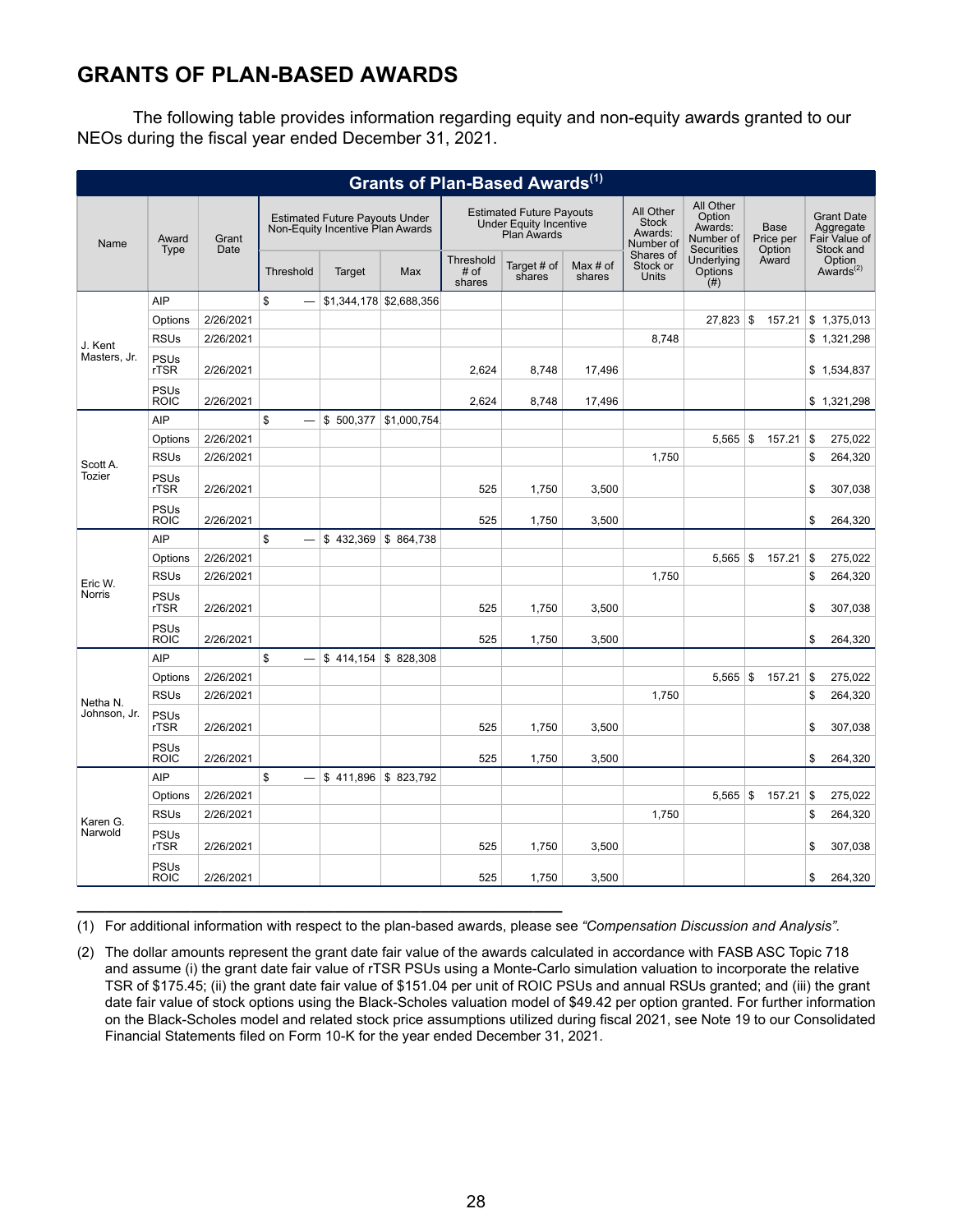# <span id="page-31-0"></span>**OUTSTANDING EQUITY AWARDS AT FISCAL YEAR-END**

The following table presents information concerning the number and value of unexercised options, non-vested stock (including restricted stock units or performance units), and incentive plan awards for the NEOs outstanding as of the end of the fiscal year ended December 31, 2021.

|                    |                                |                                                                                           | <b>Option Awards</b>                                                                                 |                                  |                              |                                                                                                     |                                                                                                                | <b>Stock Awards</b>                                                                                                                                   |          |                                                                                                                                                                  |
|--------------------|--------------------------------|-------------------------------------------------------------------------------------------|------------------------------------------------------------------------------------------------------|----------------------------------|------------------------------|-----------------------------------------------------------------------------------------------------|----------------------------------------------------------------------------------------------------------------|-------------------------------------------------------------------------------------------------------------------------------------------------------|----------|------------------------------------------------------------------------------------------------------------------------------------------------------------------|
| Name               | <b>Grant Date</b><br>of Awards | Number of<br><b>Securities</b><br>Underlying<br>Unexercised<br>Options (#)<br>Exercisable | Number of<br><b>Securities</b><br>Underlying<br>Unexercised<br>Options (#)<br>Unexercisable $^{(1)}$ | Option<br>Exercise<br>Price (\$) | Option<br>Expiration<br>Date | Number Of<br><b>Shares Or Units</b><br>Of Stock That<br>Have Not Vested<br>$\left(\# \right)^{(2)}$ | <b>Market Value</b><br>Of Shares Or<br>Units Of<br><b>Stock That</b><br>Have Not<br>Vested (\$) <sup>(4)</sup> | <b>Equity Incentive</b><br>Plan Awards:<br>Number Of<br>Unearned<br>Shares, Units,<br>Or Other Rights<br>That Have Not<br>Vested $(H)$ <sup>(5)</sup> |          | Equity Incentive<br>Plan Awards:<br>Market Or<br>Payout Value Of<br>Unearned<br>Shares, Units<br>Or Other Rights<br>That Have Not<br>Vested $(\text{$\$})^{(8)}$ |
| J. Kent            | 2/26/2021                      | $\overline{\phantom{0}}$                                                                  | $27,823$ \$                                                                                          | 157.21                           | 2/25/2031                    | 8,748                                                                                               | \$2,045,020                                                                                                    | 8,748                                                                                                                                                 | $(6)$ \$ | 2,045,020                                                                                                                                                        |
| Masters, Jr.       | 2/26/2021                      |                                                                                           |                                                                                                      |                                  |                              |                                                                                                     |                                                                                                                | 8,748                                                                                                                                                 | $(7)$ \$ | 2,045,020                                                                                                                                                        |
|                    | 5/8/2020                       |                                                                                           |                                                                                                      |                                  |                              | 54,475 (3)                                                                                          | \$12,734,621                                                                                                   |                                                                                                                                                       |          | \$                                                                                                                                                               |
| Scott A.<br>Tozier | 2/26/2021                      |                                                                                           | $5,565$ \$                                                                                           | 157.21                           | 2/25/2031                    | 1,750                                                                                               | \$<br>409,098                                                                                                  | 1,750                                                                                                                                                 | $(6)$ \$ | 409,098                                                                                                                                                          |
|                    | 2/26/2021                      |                                                                                           |                                                                                                      |                                  |                              |                                                                                                     |                                                                                                                | 1.750                                                                                                                                                 | $(7)$ \$ | 409,098                                                                                                                                                          |
|                    | 2/28/2020                      | $\overline{\phantom{0}}$                                                                  | 12,421                                                                                               | \$<br>81.85                      | 2/27/2030                    | 3,360                                                                                               | \$<br>785,467                                                                                                  | 3,360                                                                                                                                                 | $(6)$ \$ | 785,467                                                                                                                                                          |
|                    | 2/28/2020                      |                                                                                           |                                                                                                      |                                  |                              | $12,218$ (3)                                                                                        | \$<br>2,856,202                                                                                                | 3,360                                                                                                                                                 | $(7)$ \$ | 785,467                                                                                                                                                          |
|                    | 2/26/2019                      |                                                                                           | 9,925                                                                                                | \$<br>91.00                      | 2/25/2029                    | 3,022                                                                                               | \$<br>706,453                                                                                                  | 6,044                                                                                                                                                 | $(6)$ \$ | 1,412,906                                                                                                                                                        |
|                    | 2/26/2019                      |                                                                                           |                                                                                                      |                                  |                              |                                                                                                     |                                                                                                                | 3,022                                                                                                                                                 | $(7)$ \$ | 706,453                                                                                                                                                          |
|                    | 2/23/2018                      | 7,029                                                                                     |                                                                                                      | \$<br>118.75                     | 2/22/2028                    | 1,106                                                                                               | \$<br>258,550                                                                                                  | 4,422                                                                                                                                                 | $(6)$ \$ | 1,033,731                                                                                                                                                        |
|                    | 2/24/2017                      | 8,935                                                                                     |                                                                                                      | \$<br>92.93                      | 2/23/2027                    |                                                                                                     |                                                                                                                |                                                                                                                                                       |          | \$                                                                                                                                                               |
| Eric W.<br>Norris  | 2/26/2021                      |                                                                                           | $5,565$ \$                                                                                           | 157.21                           | 2/25/2031                    | 1,750                                                                                               | \$<br>409,098                                                                                                  | 1,750                                                                                                                                                 | $(6)$ \$ | 409,098                                                                                                                                                          |
|                    | 2/26/2021                      |                                                                                           |                                                                                                      |                                  |                              |                                                                                                     |                                                                                                                | 1,750                                                                                                                                                 | $(7)$ \$ | 409,098                                                                                                                                                          |
|                    | 2/28/2020                      |                                                                                           | 12,421                                                                                               | \$<br>81.85                      | 2/27/2030                    | 3,360                                                                                               | \$<br>785,467                                                                                                  | 3,360                                                                                                                                                 | $(6)$ \$ | 785,467                                                                                                                                                          |
|                    | 2/28/2020                      |                                                                                           |                                                                                                      |                                  |                              | $3,055$ (3)                                                                                         | \$<br>714,167                                                                                                  | 3,360                                                                                                                                                 | $(7)$ \$ | 785,467                                                                                                                                                          |
|                    | 2/26/2019                      |                                                                                           | $7,669$ \$                                                                                           | 91.00                            | 2/25/2029                    | 2,336                                                                                               | \$<br>546,087                                                                                                  | 4,672                                                                                                                                                 | $(6)$ \$ | 1,092,173                                                                                                                                                        |
|                    | 2/26/2019                      |                                                                                           |                                                                                                      |                                  |                              |                                                                                                     |                                                                                                                | 2,336                                                                                                                                                 | $(7)$ \$ | 546,087                                                                                                                                                          |
|                    | 2/23/2018                      |                                                                                           |                                                                                                      |                                  |                              |                                                                                                     |                                                                                                                | 2,528                                                                                                                                                 | $(6)$ \$ | 590,971                                                                                                                                                          |
| Netha N.           | 2/26/2021                      |                                                                                           | $5,565$ \$                                                                                           | 157.21                           | 2/25/2031                    | 1,750                                                                                               | \$<br>409,098                                                                                                  | 1,750                                                                                                                                                 | $(6)$ \$ | 409,098                                                                                                                                                          |
| Johnson, Jr.       | 2/26/2021                      |                                                                                           |                                                                                                      |                                  |                              |                                                                                                     |                                                                                                                | 1,750                                                                                                                                                 | $(7)$ \$ | 409,098                                                                                                                                                          |
|                    | 2/28/2020                      |                                                                                           | 12,421                                                                                               | \$<br>81.85                      | 2/27/2030                    | 3,360                                                                                               | \$<br>785,467                                                                                                  | 3,360                                                                                                                                                 | $(6)$ \$ | 785,467                                                                                                                                                          |
|                    | 2/28/2020                      |                                                                                           |                                                                                                      |                                  |                              | 9,164<br>(3)                                                                                        | \$<br>2,142,268                                                                                                | 3,360                                                                                                                                                 | $(7)$ \$ | 785,467                                                                                                                                                          |
|                    | 2/26/2019                      | —                                                                                         |                                                                                                      | 91.00                            | 2/25/2029                    | 2,198                                                                                               | \$<br>513,826                                                                                                  | 4,396                                                                                                                                                 | $(6)$ \$ | 1,027,653                                                                                                                                                        |
|                    | 2/26/2019                      |                                                                                           |                                                                                                      |                                  |                              |                                                                                                     |                                                                                                                | 2,198                                                                                                                                                 | $(7)$ \$ | 513,826                                                                                                                                                          |
| Karen G.           | 2/26/2021                      |                                                                                           | $5,565$ \$                                                                                           | 157.21                           | 2/25/2031                    | 1.750                                                                                               | \$<br>409.098                                                                                                  | 1,750                                                                                                                                                 | $(6)$ \$ | 409,098                                                                                                                                                          |
| Narwold            | 2/26/2021                      |                                                                                           |                                                                                                      |                                  |                              |                                                                                                     |                                                                                                                | 1,750                                                                                                                                                 | $(7)$ \$ | 409,098                                                                                                                                                          |
|                    | 2/28/2020                      |                                                                                           | 12,421                                                                                               | <b>\$</b><br>81.85               | 2/27/2030                    | 3,360                                                                                               | \$<br>785,467                                                                                                  | 3,360                                                                                                                                                 | $(6)$ \$ | 785,467                                                                                                                                                          |
|                    | 2/28/2020                      |                                                                                           |                                                                                                      |                                  |                              |                                                                                                     |                                                                                                                | 3,360                                                                                                                                                 | $(7)$ \$ | 785,467                                                                                                                                                          |
|                    | 2/26/2019                      |                                                                                           | 9.474                                                                                                | \$<br>91.00                      | 2/25/2029                    | 2,886                                                                                               | \$<br>674,660                                                                                                  | 5,772                                                                                                                                                 | $(6)$ \$ | 1,349,320                                                                                                                                                        |
|                    | 2/26/2019                      |                                                                                           |                                                                                                      |                                  |                              |                                                                                                     |                                                                                                                | 2,886                                                                                                                                                 | $(7)$ \$ | 674,660                                                                                                                                                          |
|                    | 2/23/2018                      | 6,694                                                                                     | $\overline{\phantom{0}}$                                                                             | \$<br>118.75                     | 2/22/2028                    | 1,053                                                                                               | \$<br>246,160                                                                                                  | 4,212                                                                                                                                                 | $(6)$ \$ | 984,639                                                                                                                                                          |
|                    | 2/24/2017                      | 8,042                                                                                     |                                                                                                      | \$<br>92.93                      | 2/23/2027                    |                                                                                                     |                                                                                                                |                                                                                                                                                       |          |                                                                                                                                                                  |
|                    | 2/26/2016                      | 10,897                                                                                    |                                                                                                      | \$<br>56.56                      | 2/25/2026                    |                                                                                                     |                                                                                                                |                                                                                                                                                       |          |                                                                                                                                                                  |
|                    | 2/24/2015                      | 17,361                                                                                    |                                                                                                      | \$<br>56.08                      | 2/23/2025                    |                                                                                                     |                                                                                                                |                                                                                                                                                       |          |                                                                                                                                                                  |
|                    | 2/24/2014                      | 6,135                                                                                     | $\overline{\phantom{0}}$                                                                             | \$<br>63.84                      | 2/23/2024                    |                                                                                                     |                                                                                                                |                                                                                                                                                       |          |                                                                                                                                                                  |

(1) The standard grants of stock options to the NEOs other than Mr. Masters and Ms. Narwold have a 10-year term and cliff vest 100% on the 3rd anniversary of the grant date. Mr. Masters' stock options cliff vest 100% on December 31, 2023 or, if earlier, the date on which the Company appoints a new Chief Executive Officer. Ms. Narwold's stock options are non-forfeitable upon a Qualifying Termination Event occurring after December 31, 2021. For further information on stock options, please see "*Compensation Discussion and Analysis*."

**\_\_\_\_\_\_\_\_\_\_\_\_\_\_\_\_\_\_\_\_\_\_\_\_\_\_\_\_\_\_\_\_\_\_\_\_\_\_\_\_\_\_\_\_\_\_\_\_\_\_\_**

(2) The standard grants of RSUs to the NEOs other than Mr. Masters and Ms. Narwold vest 50% on the 3rd anniversary of the grant date and 50% on the 4th anniversary of the grant date. Mr. Masters' RSUs cliff vest 100% on December 31, 2023 or, if earlier, the date on which the Company appoints a new Chief Executive Officer. Ms. Narwold's RSUs are non-forfeitable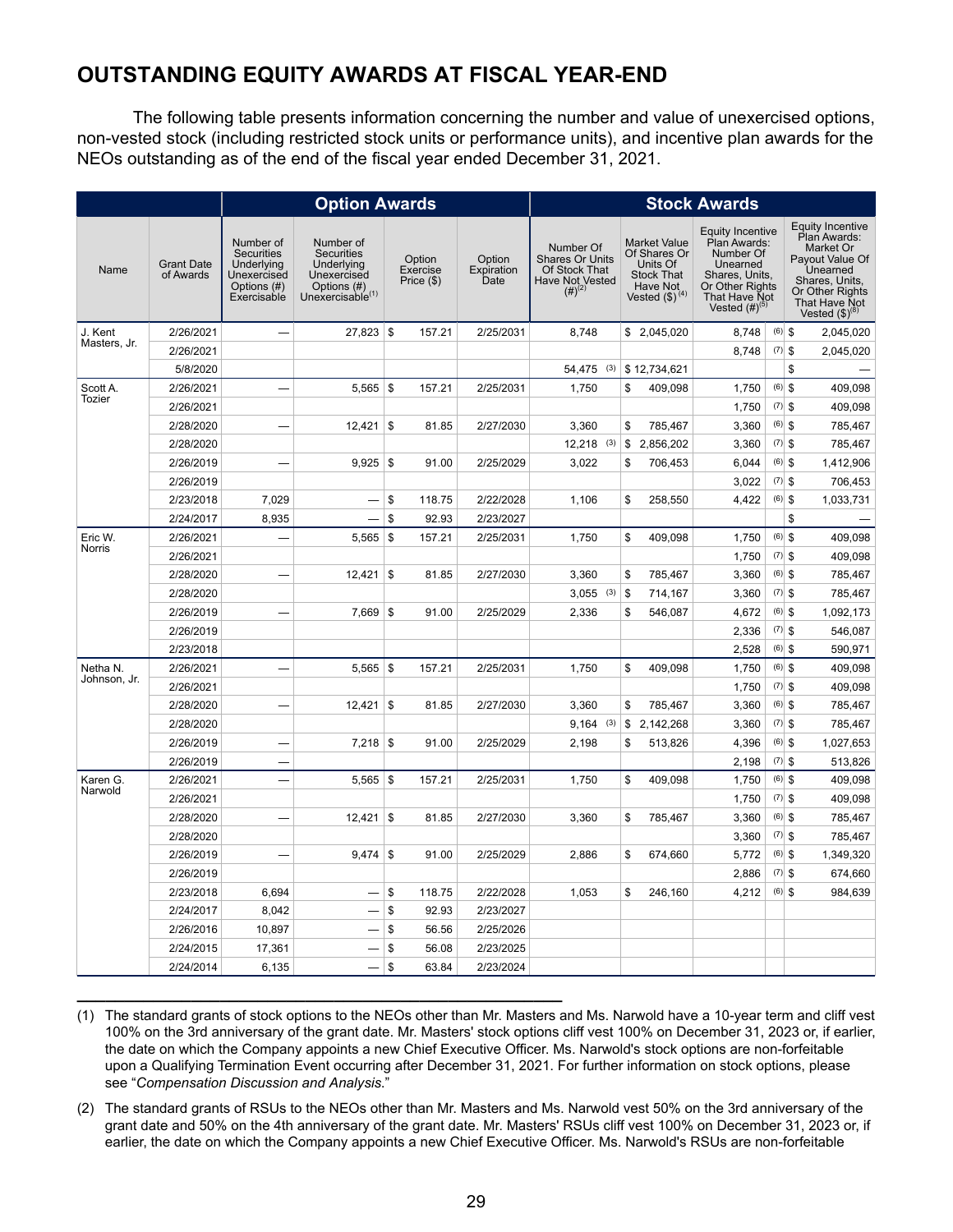upon a Qualifying Termination Event occurring after December 31, 2021. For further information on RSU awards, please see "*Compensation Discussion and Analysis*."

- (3) On May 8, 2020 Mr. Masters was granted a new hire grant that will vest 100% on April 19, 2023. On February 28, 2020, Messrs. Norris and Johnson were granted retention RSUs that cliff vest 100% on February 28, 2023.
- (4) The estimated value is based on the unvested RSUs multiplied by the closing price of the Company's common stock on December 31, 2021 which was \$233.77
- (5) Subject to the performance metrics being met, the standard grants of PSUs to the NEOs other than Mr. Masters and Ms. Narwold vest 50% on the 3rd anniversary of the grant date and the remaining 50% on the following January 1st. Mr. Masters' PSUs cliff vest 100% on December 31, 2023 or, if earlier, the date on which the Company appoints a new Chief Executive Officer. Ms. Narwold's PSUs are non-forfeitable upon a Qualifying Termination Event occurring after December 31, 2021. For further information on the PSU awards, please see "*Compensation Discussion and Analysis*."
- (6) The estimated shares for the 2021 and 2020 rTSR PSUs are based upon target. The estimated shares of rTSR PSUs awarded in 2019 and 2018 are based upon a 200% performance modifier. For further information on the PSU awards, please see "*Compensation Discussion and Analysis*."
- (7) The estimated shares for ROIC PSUs are based upon a 100% modifier at target. For further information on the PSU awards, please see "*Compensation Discussion and Analysis*."
- (8) The estimated value is based on the unvested PSUs multiplied by the closing price of Albemarle common stock on December 31, 2021 which was \$233.77.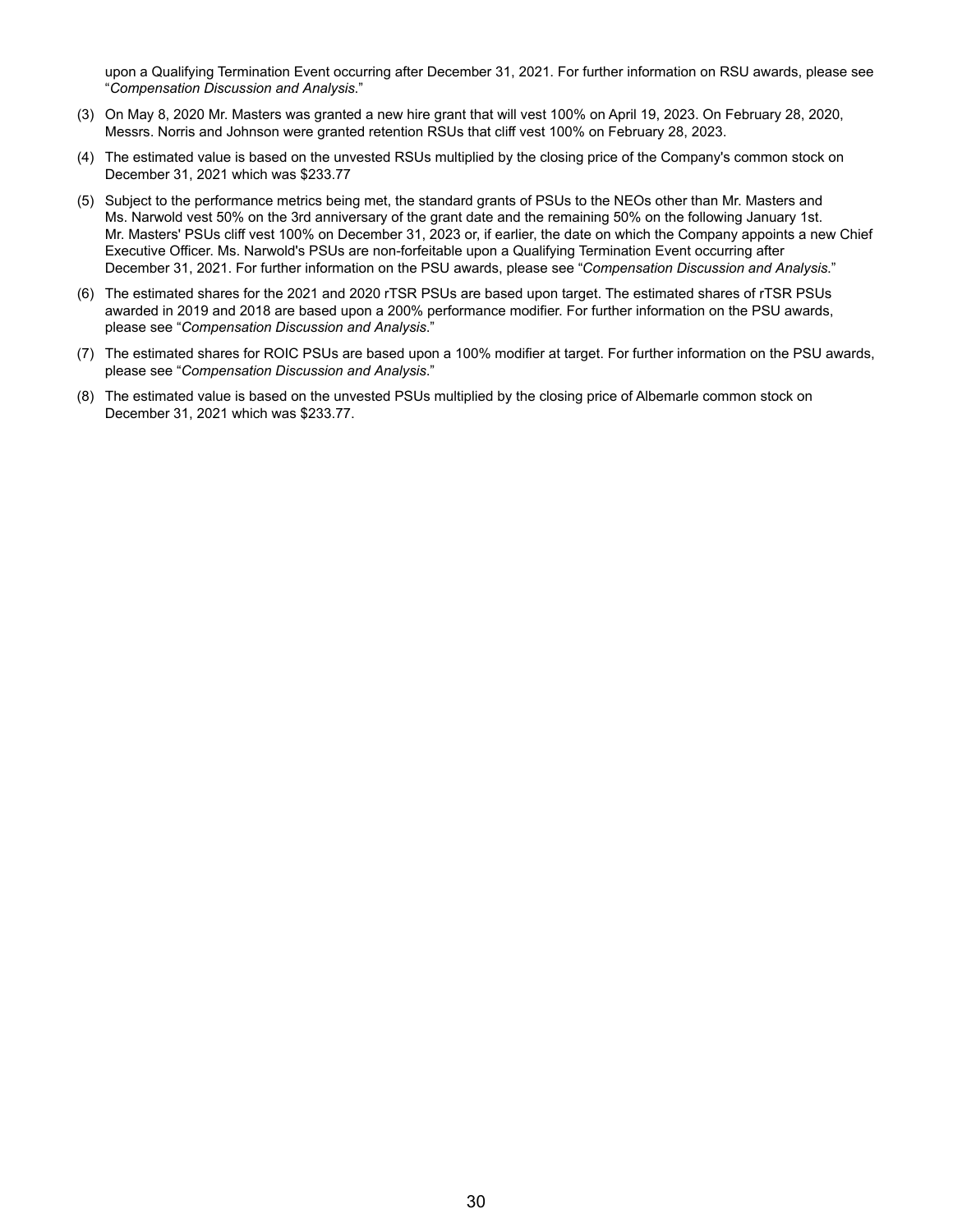# <span id="page-33-0"></span>**OPTION EXERCISES AND STOCK VESTED**

**\_\_\_\_\_\_\_\_\_\_\_\_\_\_\_\_\_\_\_\_\_\_\_\_\_\_\_\_\_\_\_\_\_\_\_\_\_\_\_\_\_\_\_\_\_\_\_\_\_\_\_**

The following table presents information concerning the exercise of stock options and the vesting of stock (including RSUs or PSUs) for the NEOs during the fiscal year ended December 31, 2021.

|                       |                                                 | <b>Option Awards</b>                               | <b>Stock Awards</b>                              |                                              |  |  |
|-----------------------|-------------------------------------------------|----------------------------------------------------|--------------------------------------------------|----------------------------------------------|--|--|
| Name                  | Number of Shares<br>Acquired on<br>Exercise (#) | Value Realized on<br>Exercise $(\text{$\$})^{(1)}$ | Number of Shares<br>Acquired on<br>Vesting $(H)$ | Value Realized on<br>Vesting $(\$)^{(2)(3)}$ |  |  |
| J. Kent Masters, Jr.  |                                                 | S                                                  |                                                  | \$                                           |  |  |
| Scott A. Tozier       | $36,330$ \$                                     | 8,000,234                                          | $6,874$ \\$                                      | 1,066,270                                    |  |  |
| Eric W. Norris        | 4,017                                           | 476,038<br>∣\$                                     | 21,388                                           | 3,273,690<br>∣\$                             |  |  |
| Netha N. Johnson, Jr. |                                                 | \$                                                 | 3,308                                            | 765,405<br>∣\$                               |  |  |
| Karen G. Narwold      | 6,135 $\frac{1}{3}$                             | 619,140                                            | 9,531                                            | 1,718,290<br>∣\$                             |  |  |

(1) Value realized upon exercise of stock options is determined by multiplying the stock options exercised by the difference between the market price on the date of exercise and the grant price.

| <b>Name</b>      | Number of Shares<br>Acquired on<br>Exercise | <b>Grant Date</b> | <b>Grant Price</b> | Exercise Date | Market Price on<br><b>Exercise Date</b> | Value Realized on<br>Exercise |
|------------------|---------------------------------------------|-------------------|--------------------|---------------|-----------------------------------------|-------------------------------|
| Scott A. Tozier  | 22.320                                      | 2/24/2015         | \$56.08            | 11/8/2021     | \$276.48                                | \$4,919,221                   |
| Scott A. Tozier  | 14.010                                      | 2/26/2016         | \$56.56            | 11/8/2021     | \$276.48                                | \$3,081,012                   |
| Eric W. Norris   | 4.017                                       | 2/23/2018         | \$118.75           | 8/13/2021     | \$237.26                                | \$476.038                     |
| Karen G. Narwold | 6.135                                       | 2/24/2014         | \$63.84            | 5/27/2021     | \$164.76                                | \$619.140                     |

(2) Value realized upon vesting of RSUs is determined by multiplying the number of units vesting by the closing price of Albemarle common stock on the vest date, or if the NYSE is not open on the vesting date, by the closing price on the last date prior to the vesting date on which the NYSE is open.

| Name                  | Number of Shares<br>Acquired on<br><b>Vesting</b> | <b>Grant Date</b> | <b>Vest Date</b> | Market Price on Vesting<br>Date | Value Realized on<br>Vesting |
|-----------------------|---------------------------------------------------|-------------------|------------------|---------------------------------|------------------------------|
| Scott A. Tozier       | 1.106                                             | 2/23/2018         | 2/23/2021        | \$154.62                        | \$171.010                    |
| Scott A. Tozier       | 1.346                                             | 2/24/2017         | 2/24/2021        | \$160.90                        | \$216,571                    |
| Eric W. Norris        | 632                                               | 2/23/2018         | 2/23/2021        | \$154.62                        | \$97,720                     |
| Eric W. Norris        | 18.228                                            | 3/1/2018          | 3/1/2021         | \$152.95                        | \$2.787.973                  |
| Netha N. Johnson, Jr. | 3.308                                             | 8/9/2018          | 8/9/2021         | \$231.38                        | \$765.405                    |
| Karen G. Narwold      | 1.053                                             | 2/23/2018         | 2/23/2021        | \$154.62                        | \$162.815                    |
| Karen L. Narwold      | 1.211                                             | 2/24/2017         | 2/24/2021        | \$160.90                        | \$194,850                    |
| Karen L. Narwold      | 3.055                                             | 2/28/2020         | 12/31/2021       | \$233.77                        | \$714.167                    |

(3) Fifty percent of the 2018 PSU award value realized upon vesting of the performance shares is determined by multiplying the number of shares granted by the modifier. The resulting shares acquired at vesting is multiplied by the closing price of Albemarle common stock on the vest date. For further information on the PSU awards, please see *"Compensation Discussion and Analysis*."

| <b>Name</b>      | <b>Shares Granted</b> |      | <b>Number of Shares</b><br>Acquired on Vesting | Market Price on Vesting<br>Date | Value Realized on<br>Vesting |  |
|------------------|-----------------------|------|------------------------------------------------|---------------------------------|------------------------------|--|
| Scott A. Tozier  | 2.211                 | 200% | 4.422                                          | \$153.48                        | \$678.689                    |  |
| Eric W. Norris   | 1.264                 | 200% | 2.528                                          | \$153.48                        | \$387.997                    |  |
| Karen G. Narwold | 2,106                 | 200% | 4.212                                          | \$153.48                        | \$646.458                    |  |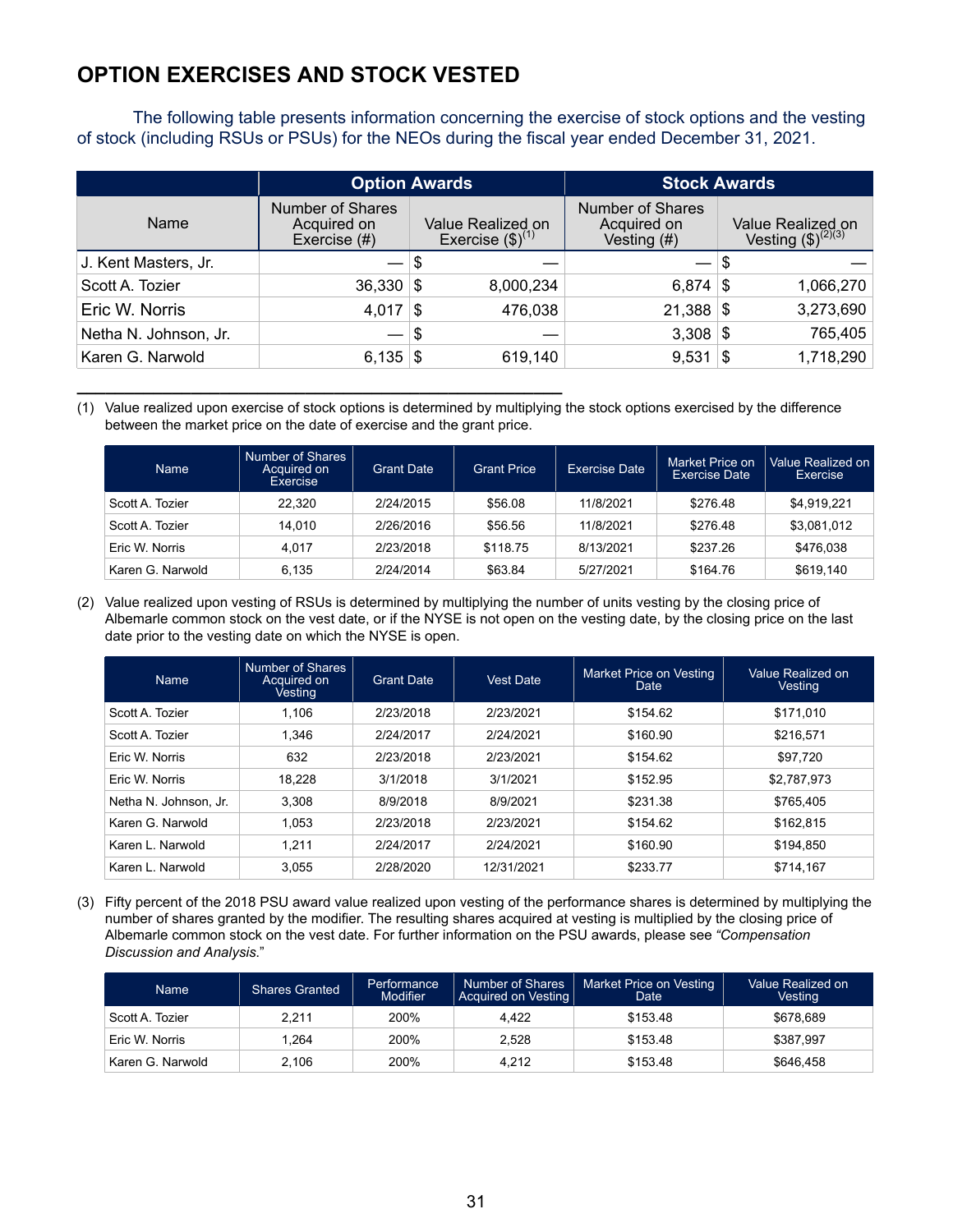### <span id="page-34-0"></span>**RETIREMENT BENEFITS**

### **Retirement Benefits**

All NEOs are eligible for the same retirement benefits<sup>(1)</sup> as other US employees. The U.S. retirement benefit has three components:

- **Savings Plan**. Albemarle contributes up to 6% of employee eligible earnings in matching contributions to this plan;
- **Defined Contribution Pension Benefits (DCPB)**. Albemarle contributes 5% of employee eligible earnings to this plan;
- **Executive Deferred Compensation Plan (EDCP)**. The first two plans have a statutory cap for employee and employer contributions. The EDCP helps ensure all employees have the same opportunity to have up to 11% of their eligible earnings contributed by Albemarle.

(1) The Company froze accruals in its traditional tax-qualified defined benefit pension plan ("Pension Plan") and supplemental executive retirement plan ("SERP") effective December 31, 2014. None of our NEOs participate in the Pension Plan or SERP.

# **Nonqualified Deferred Compensation**

 $\mathcal{L}_\text{max} = \mathcal{L}_\text{max} = \mathcal{L}_\text{max} = \mathcal{L}_\text{max} = \mathcal{L}_\text{max} = \mathcal{L}_\text{max} = \mathcal{L}_\text{max} = \mathcal{L}_\text{max} = \mathcal{L}_\text{max} = \mathcal{L}_\text{max} = \mathcal{L}_\text{max} = \mathcal{L}_\text{max} = \mathcal{L}_\text{max} = \mathcal{L}_\text{max} = \mathcal{L}_\text{max} = \mathcal{L}_\text{max} = \mathcal{L}_\text{max} = \mathcal{L}_\text{max} = \mathcal{$ 

Company contributions that cannot be made under our qualified Savings Plan because of limitations under the Code are credited under the EDCP. In addition to these Savings Plan make-up contributions, an EDCP participant may elect to defer up to 50% of base salary and/or 100% of each cash incentive award paid in a year (net of FICA and Medicare taxes due). Such amounts are deferred and will be paid at specified payment dates or upon retirement or other termination of employment. The EDCP also provides for a supplemental benefit of 5% of compensation in excess of amounts that may be recognized under the tax-qualified Savings Plan and of the cash incentive bonus award paid during the year.

Amounts credited under the EDCP are credited daily with investment gains and losses as if such amounts were invested in one or more of the Plan's investment options. Accounts are generally paid at the time and in the form specified by participants when they make deferral elections, or upon a participant's earlier death or disability.

The EDCP is administered by our Employee Relations Committee, which consists of employees appointed by the CEO and the Chief Human Resources Officer. The Executive Compensation Committee of the Board may generally amend or terminate the EDCP at any time. Certain amendments to the EDCP may also be approved by the Employee Relations Committee.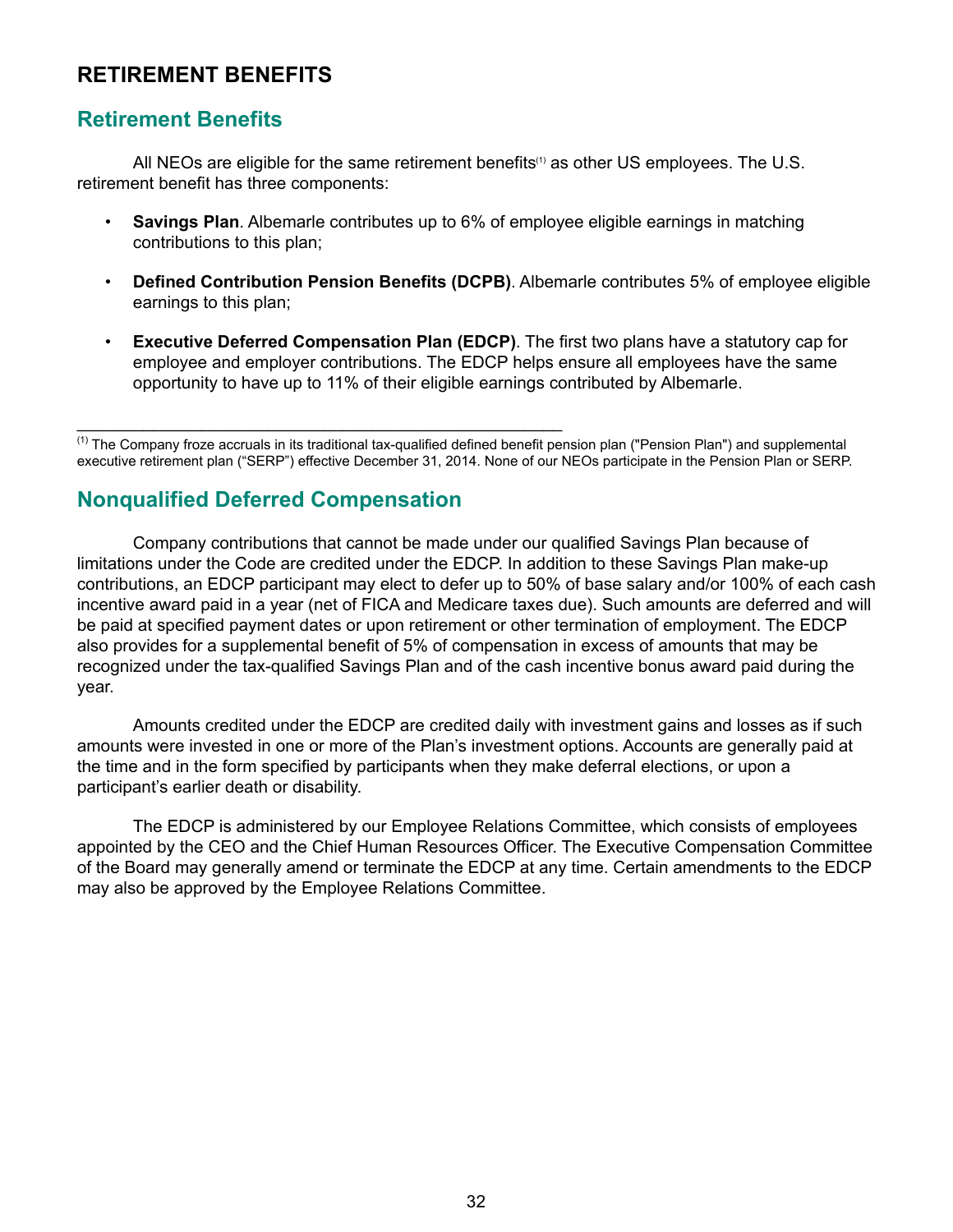<span id="page-35-0"></span>

| Nonqualified Deferred Compensation <sup>(1)</sup> |                                                 |                                                       |                                                                              |                                                             |                                                    |  |  |  |  |
|---------------------------------------------------|-------------------------------------------------|-------------------------------------------------------|------------------------------------------------------------------------------|-------------------------------------------------------------|----------------------------------------------------|--|--|--|--|
| Name                                              | Executive<br>Contributions<br>in Last FY<br>\$) | Company<br>Contributions<br>in Last FY<br>$(3)^{(2)}$ | <b>Net</b><br>Aggregate<br>Earnings<br>in Last FY<br>$\overline{(\$)}^{(3)}$ | Aggregate<br>Withdrawals/<br><b>Distributions</b><br>$(\$)$ | Aggregate<br>Balance at<br>Last FYE<br>$(3)^{(4)}$ |  |  |  |  |
| J. Kent Masters, Jr.                              | \$—                                             | \$189,280                                             | \$2                                                                          | \$—                                                         | \$226,594                                          |  |  |  |  |
| Scott A. Tozier                                   | \$—                                             | \$96,467                                              | \$65,248                                                                     | $s-$                                                        | \$1,091,487                                        |  |  |  |  |
| Eric W. Norris                                    | $s-$                                            | \$86,589                                              | \$29,217                                                                     | $s-$                                                        | \$286,881                                          |  |  |  |  |
| Netha N. Johnson, Jr.                             | \$—                                             | \$62,834                                              | \$22,211                                                                     | $s-$                                                        | \$265,744                                          |  |  |  |  |
| Karen G. Narwold                                  | \$—                                             | \$78,085                                              | \$81,002                                                                     | \$—                                                         | \$926,820                                          |  |  |  |  |

- (1) Amounts reflected are based on activities recorded by Merrill Lynch, the plan's administrator, as of December 31, 2021 and include contributions to the EDCP that were deferred in 2021.
- (2) All amounts are reported as compensation to the NEOs in the Summary Compensation Table.
- (3) Amounts reflected are based on aggregate earnings and gain/loss in fiscal year 2021.

**\_\_\_\_\_\_\_\_\_\_\_\_\_\_\_\_\_\_\_\_\_\_\_\_\_\_\_\_\_\_\_\_\_\_\_\_\_\_\_\_\_\_\_\_\_\_\_\_\_\_\_**

(4) Ending balances in the EDCP includes amounts that have been reported in the Summary Compensation Table as compensation for fiscal 2021 or a prior fiscal year: Mr. Masters, \$226,714 (lower than aggregate balance at FYE due to earnings balanced against fees); Mr. Tozier, \$694,483; Mr. Norris, \$117,880; Mr. Johnson, \$219,336; and Ms. Narwold, \$546,760.

### **Agreements with Executive Officers and Other Potential Payments Upon Termination or a Change in Control**

### **Payments Upon Termination**

For our NEOs, we provide for severance payments if we terminate their employment without cause. In addition to offering outplacement assistance benefits, we provide for severance payments to our NEOs, consisting of (other than for Mr. Masters) the sum of (x) one year of base salary in effect at the termination time and (y) the employee's target annual cash incentive award for the most recent year in which the employee participated in an annual bonus program. Mr. Masters is eligible to receive 1.5 times the amount of his annual base salary in effect at the termination time plus 1.5 times his target annual cash incentive award for the year in which the termination takes place.

Our NEOs (each of whom is a party to a severance compensation agreement as described below, but, other than Mr. Masters, not an employment agreement) are eligible to receive payments as described above, only if a change in control has not occurred. If their employment is terminated in the event of a change in control, they are eligible to receive severance payments only under their severance compensation agreements.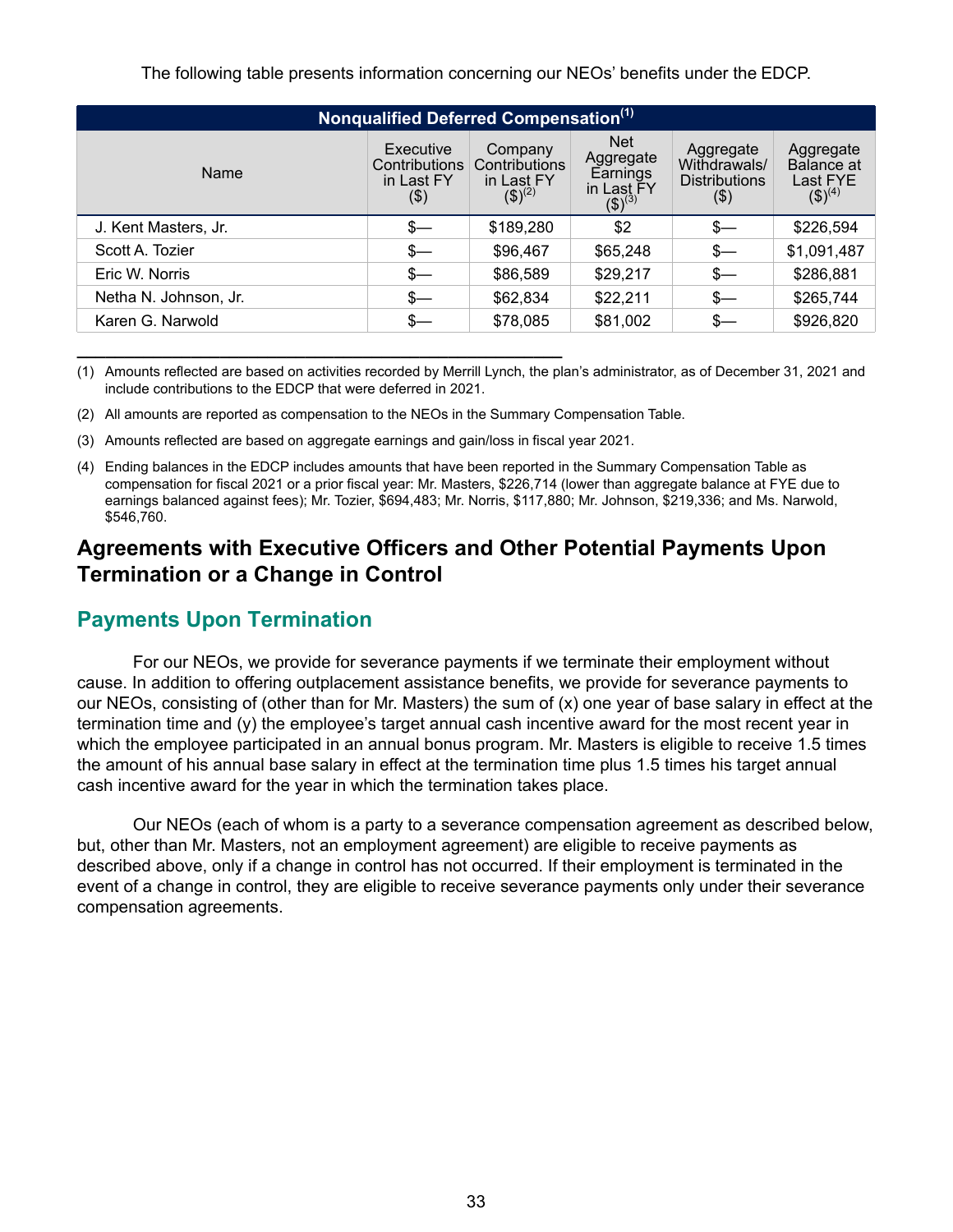Assuming a triggering event (described above) took place on December 31, 2021, each NEO would receive the following estimated payments:

| <b>Name</b>           | <b>Estimated Payments</b> |
|-----------------------|---------------------------|
| J. Kent Masters, Jr.  | \$<br>3,712,500           |
| Scott A. Tozier       | \$<br>1,132,018           |
| Eric W. Norris        | \$<br>1,016,160           |
| Netha N. Johnson, Jr. | \$<br>973,350             |
| Karen G. Narwold      | \$<br>966,357             |

*Note: Change in control related payments for executives are provided only under the individual severance compensation agreements described below.*

# **Payments Upon Termination After a Change in Control**

We have severance compensation agreements in place for our NEOs. Those severance compensation agreements provide that if we terminate an executive's employment other than for "cause" or the executive resigns due to a "good reason for resignation" on or before the second anniversary of a "change in control" (as such terms are defined in the agreements), or if the executive dies after we execute a definitive agreement that results in a change in control, the executive will be entitled to (i) base salary and vacation pay accrued through the termination date for the year in which the termination occurs, (ii) unpaid annual cash incentive award for the prior year plus a pro-rata portion of the target annual cash incentive award for the year of termination, (iii) continued Company-paid medical, dental, and vision insurance, as applicable, for 18 months, (iv) financial and outplacement counseling benefits, (v) relocation benefits, as per the Company's U.S. Domestic Executive Relocation Policy, but only for the executive to return to the state they relocated from within two years prior to the change in control (and for Mr. Masters, only to relocate back to Virginia, but without regard to the preceding two year restriction), (vi) full vesting of benefits under the EDCP, (vii) the lump sum severance payment described below, and (viii) special treatment of outstanding awards granted under our incentive plans in accordance with the terms of the notices granting such awards. None of our NEOs is entitled to excise tax gross-ups for change in control payments.

In the event of a change in control and termination of employment as referenced above, the lump sum severance payment referenced in clause (vii) above consists of two times the sum of (a) the executive's annual base salary immediately prior to termination or immediately before the change in control (whichever is greater) and (b) the executive's target annual cash incentive award in place immediately before the termination date or immediately before the change in control (whichever is greater). The severance payment will be reduced dollar for dollar by the amount of the non-competition payment described below. If excise taxes would be levied against the amounts payable under the severance compensation agreement for the NEO, then the payment will be reduced so that excise taxes will not apply.

The award agreements provide that if a replacement award is issued or the award continues because the Company remains publicly traded after the change in control, there is no special treatment of the awards unless an executive is involuntarily terminated without "cause" or voluntarily terminates for "good reason" (as defined in the award agreements) within two years after the change in control, in which event accelerated vesting of time-based awards will occur (except that stock options continue on the original exercisability schedule). If the Company is no longer publicly traded, awards will be immediately earned and payable on a pro-rata basis at the higher of target or actual performance as of the change in control.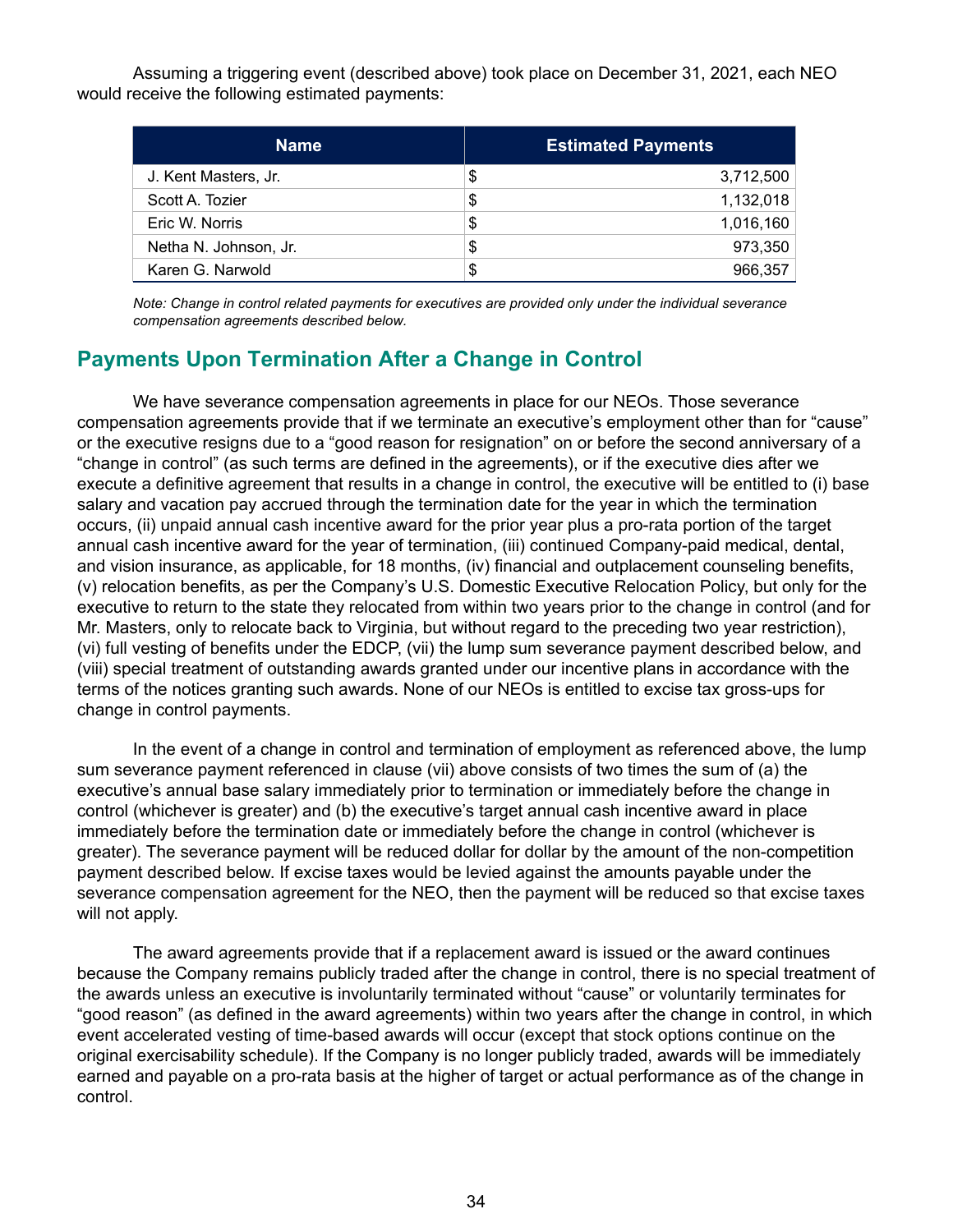The following table illustrates the impact of a change in control ("CIC") on awards.

|                                                   | <b>Situation</b>                                                                                     | <b>RSUs</b>                                                                                                                                                                                                                                                                                                          | <b>Options</b>                                                                                                                                                                             | <b>PSUs</b> |
|---------------------------------------------------|------------------------------------------------------------------------------------------------------|----------------------------------------------------------------------------------------------------------------------------------------------------------------------------------------------------------------------------------------------------------------------------------------------------------------------|--------------------------------------------------------------------------------------------------------------------------------------------------------------------------------------------|-------------|
| <b>Awards Granted</b><br>after January 1,<br>2017 | 1. $CIC +$<br>termination of<br>employment<br>(including good<br>reason for<br>resignation)          | Full and<br>accelerated<br>vesting upon CIC<br>+ termination of<br>employment                                                                                                                                                                                                                                        | Prorated and<br>accelerated<br>vesting at higher of<br>actual or target<br>upon CIC +<br>termination                                                                                       |             |
|                                                   | $2.$ CIC $+$<br>continuation of<br>employment and<br>Albemarle is no<br>longer publicly<br>traded    | • Replace with an award with the same<br>value but allows for full and<br>accelerated vesting if not converted to<br>the same value and conditions.<br>If the executive is terminated without<br>$\bullet$<br>"cause" or terminates for "good<br>reason" within two years of the CIC,<br>accelerated vesting occurs. | Prorated and<br>accelerated<br>vesting based on<br>higher of actual or<br>target performance<br>upon CIC.                                                                                  |             |
|                                                   | $3.$ CIC $+$<br>continuation of<br>employment and<br>Albemarle<br>continues to be<br>publicly traded | • No change to the existing vesting schedule.<br>based on the higher of actual or target performance.                                                                                                                                                                                                                | If the executive is terminated without "cause" or terminates<br>for "good reason" within two years of the CIC, accelerated<br>vesting of time-based equity occurs. PSUs will vest prorated |             |

Each severance compensation agreement provides that if the executive's employment is terminated by reason of retirement (for individuals in our retirement plans) or death, the executive's benefits will be determined in accordance with the Company's benefits and insurance programs then in effect, except that if the death occurs after the execution of a definitive agreement which results in a change in control, then the executive's beneficiary will be entitled to the benefits under the severance compensation agreement as if the Company issued the executive a notice of termination 30 days after the change in control. If, after a change in control, an executive is terminated for "cause" or voluntarily quits other than for "good reason for resignation" (as such terms are defined in the agreements), they are entitled to receive only a lump sum payment equal to their salary and benefits accrued through the termination date. If an executive is unable to perform full-time duties due to a qualifying disability, the executive shall continue to receive base salary and all other compensation and benefits provided under the Company benefit and disability plans. If an executive is terminated due to disability, they are entitled to receive the benefits determined in accordance with our retirement and insurance programs and other applicable programs in effect immediately prior to the change in control or the programs in effect at the time they are paid (whichever is greater).

Each severance compensation agreement's term ends on December 31, 2022, except for Mr. Masters, whose agreement continues in effect through December 31, 2023. Each agreement is subject to automatic one-year extensions unless either the executive or the Committee notifies the other of its desire not to extend. If there is a change in control, the severance compensation agreement will remain in effect until the second anniversary of the change in control. In order to receive the benefits under the severance compensation agreements, each executive who is terminated following a change in control must agree not to compete with the Company from the date of termination of employment with the Company until the second anniversary thereof. In consideration of this agreement not to compete, the executive will receive a non-competition payment equal to the value of the non-compete agreement as determined by an unrelated third-party retained by the Company that is in the business of valuing noncompetition payments, with the intent that the non-competition payment should qualify as reasonable compensation for purposes of relevant tax law. Should any federal, state, or local taxing authority challenge the non-competition payment's treatment as reasonable compensation, the Company shall engage legal and other professionals necessary to defend against any such challenge.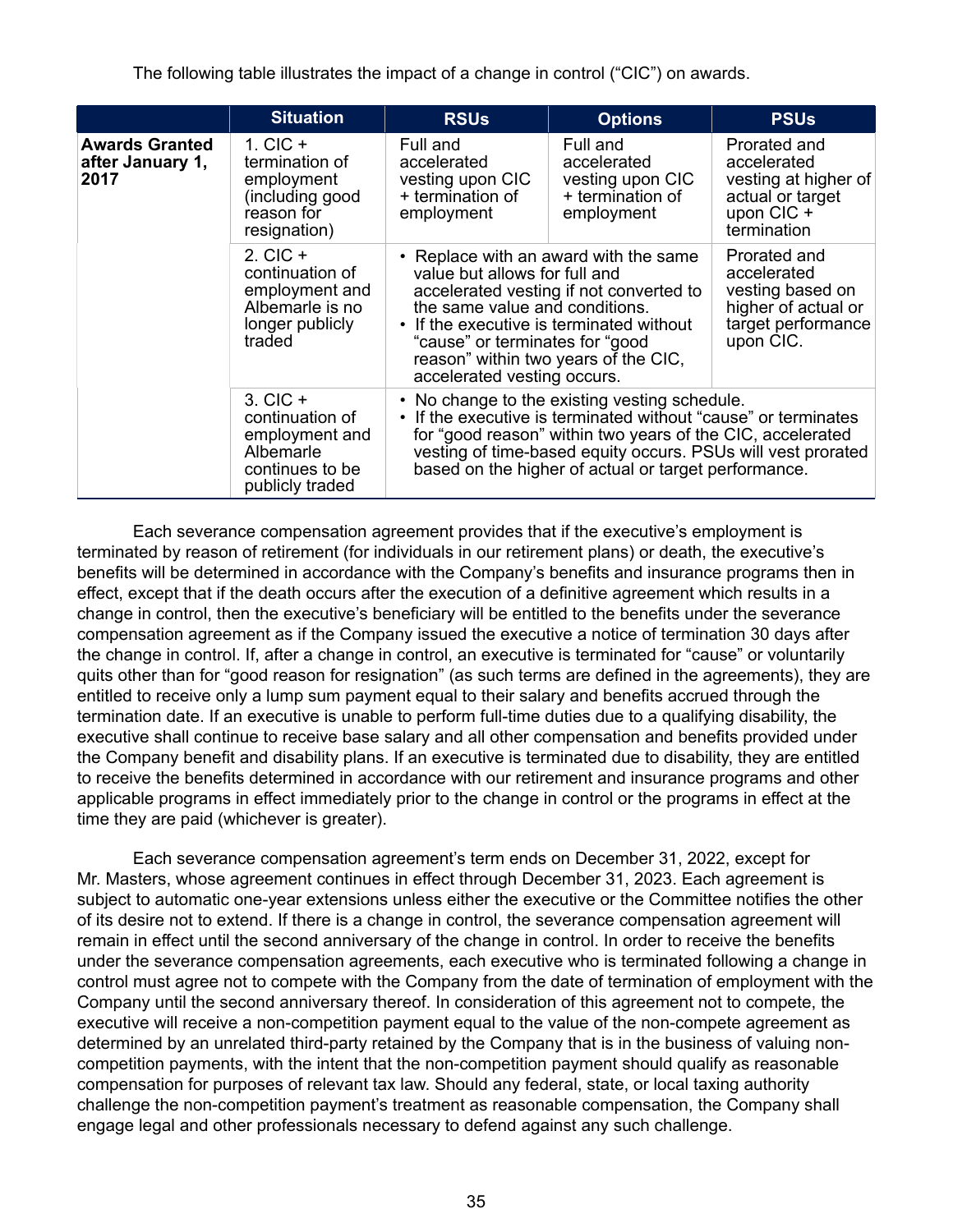For purposes of the severance compensation agreements, "change in control" means the occurrence of any of the following events:

- Any person or group (as defined in Section 13(d)(3) of the Securities Exchange Act of 1934, as amended (the "Exchange Act")) becomes the direct or indirect beneficial owner of 20% or more of the combined voting power of our then-outstanding voting securities (other than as a result of an issuance of securities approved by Continuing Directors (as defined in the 2017 Incentive Plan and applicable change in control agreements) or open-market purchases approved by Continuing Directors at the time of purchase), unless (in the case of beneficial ownership that does not exceed 30% of such voting securities) at least two-thirds of Continuing Directors determine that such event does not constitute a "change in control;"
- As a result of a reorganization, merger, share exchange or consolidation (each, a "Business Combination"), a contested election of Directors, or a combination thereof, the Continuing Directors cease to constitute a majority of our or any successor's board of directors within two years of the last of such transaction(s); or
- There is a shareholder-approved Business Combination unless (a) all or substantially all of our outstanding voting securities' beneficial owners immediately prior to the Business Combination own more than 60% of the combined voting power of the then-outstanding voting securities entitled to vote generally in the election of Directors resulting from the Business Combination (with no one person owning more than 30%), in substantially the same proportions as immediately before the Business Combination and (b) at least a majority of the post-Business Combination Directors are Continuing Directors.

In the event of a hypothetical occurrence of both a change in control and a termination of a NEO's employment in accordance with such officer's severance compensation agreement and applicable incentive award agreements, and assuming these events took place on December 31, 2021, with the closing market price of our Common Stock at \$233.77 per share as of that date, each NEO would be entitled to the following estimated payments and accelerated vesting:

| <b>Estimated Payments and Benefits under the Severance Compensation Agreements</b> |                                                                                         |                |                                                                  |                 |                                                    |                |                                                |                                 |                                                     |               |       |            |
|------------------------------------------------------------------------------------|-----------------------------------------------------------------------------------------|----------------|------------------------------------------------------------------|-----------------|----------------------------------------------------|----------------|------------------------------------------------|---------------------------------|-----------------------------------------------------|---------------|-------|------------|
| Name                                                                               | Lump-sum<br>severance<br>payment<br>and Non-<br>competition<br>agreement <sup>(1)</sup> |                | Accelerated<br>value(s) of time-<br>based equity<br>compensation |                 | Accelerated<br>value(s) of<br>performance<br>units |                | Elimination of<br>offsets under<br><b>SERP</b> |                                 | Counseling and<br>other insurance<br>benefits $(2)$ |               | Total |            |
| J. Kent Masters, Jr.                                                               | \$                                                                                      | $7,064,163$ \$ |                                                                  | $16,909,770$ \$ |                                                    | $8,180,080$ \$ |                                                |                                 | \$                                                  | 468.742       | ∣\$   | 32,622,755 |
| Scott A. Tozier                                                                    | \$                                                                                      | $3,051,045$ \$ |                                                                  | $8,745,816$ \$  |                                                    | $5,504,736$ \$ |                                                |                                 | \$                                                  | $88,868$ \$   |       | 17,390,465 |
| Eric W. Norris                                                                     | \$                                                                                      | $2,766,290$ \$ |                                                                  | $6,010,519$ \$  |                                                    | $4,519,060$ \$ |                                                |                                 | \$                                                  | $88,868$ \ \$ |       | 13,384,737 |
| Netha N. Johnson, Jr.                                                              | \$                                                                                      | $2,396,637$ \$ |                                                                  | $7,194,228$ \$  |                                                    | 3,828,981      | 5                                              |                                 | \$                                                  | $89.402$ \\$  |       | 13,509,248 |
| Karen G. Narwold                                                                   | \$                                                                                      | 2,580,557      | \$.                                                              | $5,781,042$ \$  |                                                    | 5,349,679      | \$                                             | $\hspace{0.1mm}-\hspace{0.1mm}$ | \$                                                  | 77,886        | \$    | 13,789,164 |

(1) As described above, upon termination following a change in control, the NEO would be entitled to a lump-sum severance payment equal to two times annual base compensation and target annual variable compensation, in all cases reduced by the non-competition payment amount as determined by a third-party in the business of valuing non-competition payments in return for an agreement not to compete for a two-year period post-termination. As the non-competition payment is not determinable at this time, only the total severance payment amount without the reduction is reflected in the table. Accrued incentive compensation is also included and based on the calculated Company score and an individual performance modifier of 15%.

**\_\_\_\_\_\_\_\_\_\_\_\_\_\_\_\_\_\_\_\_\_\_\_\_\_\_\_\_\_\_\_\_\_\_\_\_\_\_\_\_\_\_\_\_\_\_\_\_\_\_\_**

(2) This amount includes (i) outplacement counseling and financial counseling, in each case not to exceed \$25,000, (ii) estimated relocation benefits if the executive has relocated within two years prior to the change in control, is relocating back to their original location (or for Mr. Masters relocating back to Virginia at any time), and reflecting the original price of their current home, and (iii) the value of medical, dental, and vision benefits continuation for 18 months post-termination.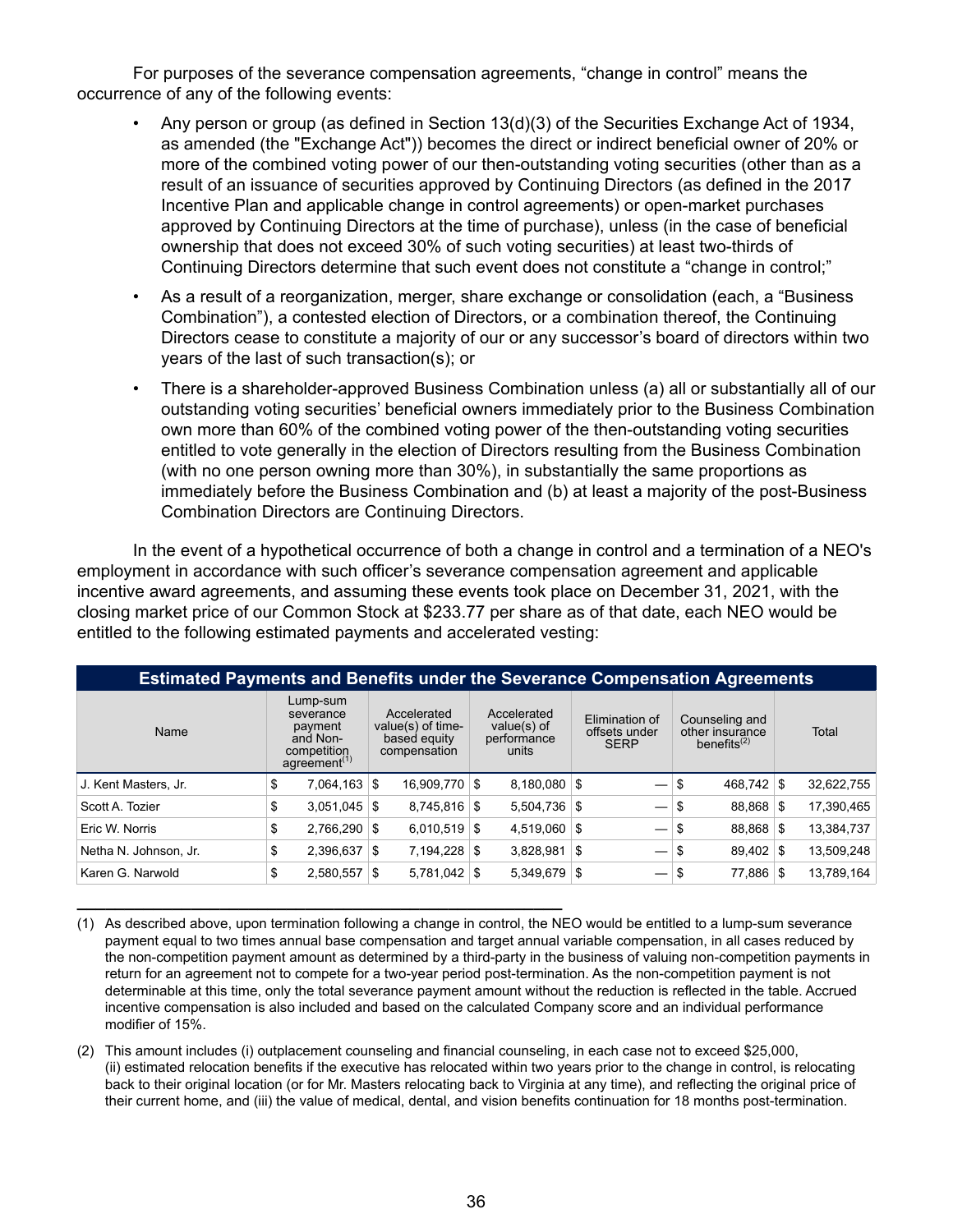# **CEO PAY RATIO**

The principles that guide us for our executive compensation program are not different than for the organization at large:

- We use the market median as a reference point for our compensation and benefits program.
- The market median is specific for the country in which we compete for talent.
- The market median is specific to the job level for each of our employees.
- The market median determines the mix between base pay, short-term incentive pay, long-term equity, and benefits. As the job level increases we typically see an increase in total compensation as well as an increase in that portion of total compensation that is equity-based and the portion that is performance-based.

We disclose below the ratio of our CEO's annual total compensation relative to the annual total compensation of the median employee of the Company for the year ended December 31, 2021. As permitted or required by Item 402(u) of Regulation S-K, our process for determining the total employee population and the median employee annual total compensation included the following factors:

- *Employee population*
	- We used our global system of record for all of our employees worldwide. Our employee population is expanding in jurisdictions outside of North America and Europe.
	- We included all employees, whether salaried or hourly, and whether employed on a full-time, part-time, or seasonal basis.
	- We used November 15, 2021 as our record date.
	- To allow for comparisons across international jurisdictions, we converted into U.S. dollars any base cash compensation amounts denominated in non-U.S. currencies, using exchange rates effective at the record date.
	- We did not adjust for global cost of living differences.
- *Consistently applied compensation measure*
	- We determined the median employee annual total compensation by using a consistently applied compensation measure, namely, base salary or wages ("base cash compensation"), for all individuals, excluding our CEO, who were employed by us on November 15, 2021.
	- For part-time workers, we did not adjust base cash compensation to the equivalent for a full time employee.
	- We annualized the compensation for all permanent employees (full- or part-time) who were not employed by us for all of 2021.
	- For hourly employees, base cash compensation is based on their hourly rate in combination with their standard hours of work.

Applying these and other relevant factors, we identified a median employee. We then determined for that employee the total compensation level to be at \$70,574 for the year ended December 31, 2021 (calculated in accordance with Item  $402(c)(2)(x)$  of Regulation S-K). On the same basis, the total annualized compensation for our CEO for the year ended December 31, 2021 was \$9,039,753. Accordingly, for the year ended December 31, 2021, the ratio of our CEO's total compensation to that of our median employee is 128:1.

Given the different methodologies that various public companies will use to determine an estimate of their CEO pay ratio, the ratio reported above should not be used as a basis for comparison between companies.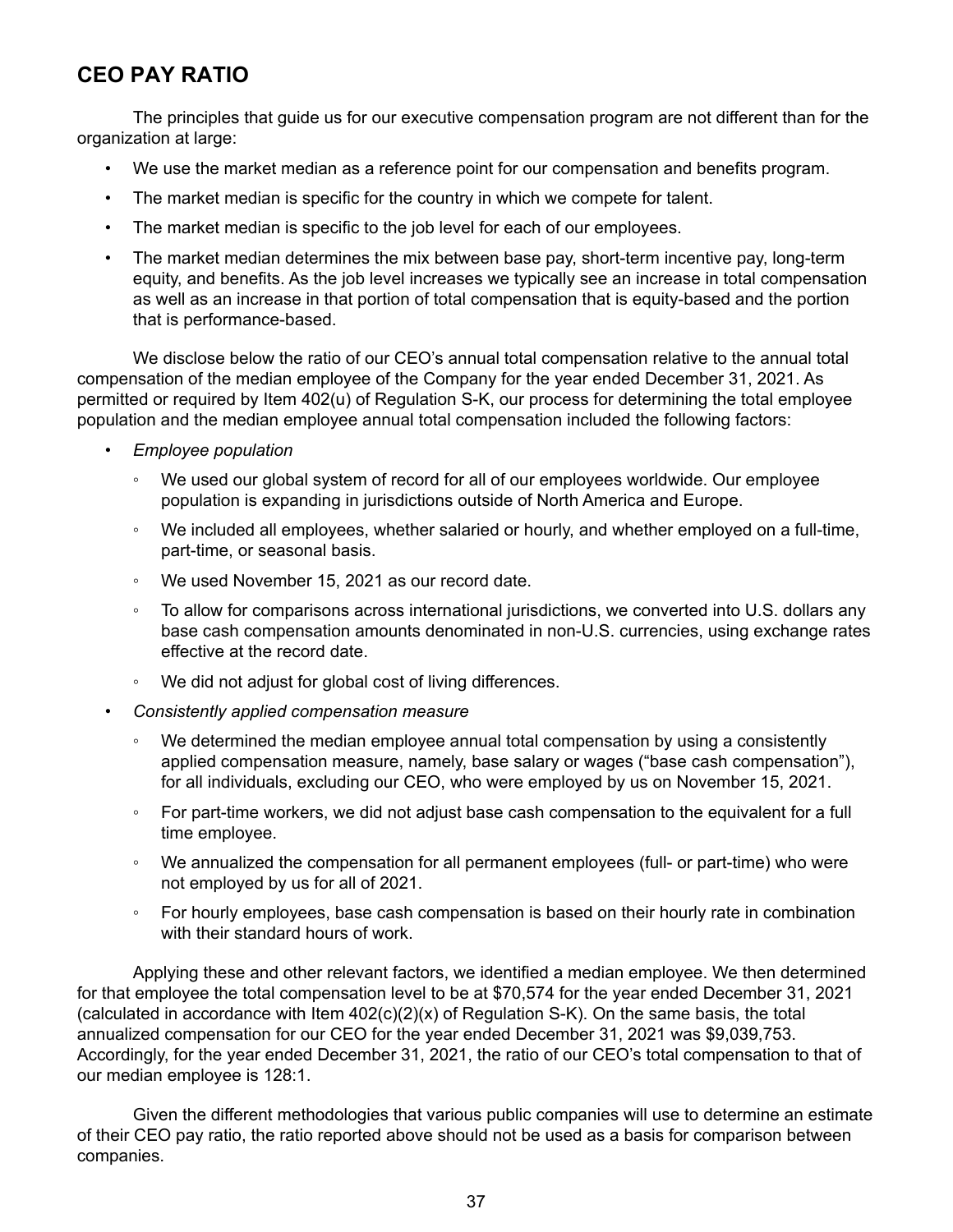# **EQUITY COMPENSATION PLAN INFORMATION**

The following table presents information as of December 31, 2021, with respect to compensation plans under which shares of our Common Stock are authorized for issuance.

| <b>Equity Compensation Plan Information</b>                          |                                                                                                             |     |                                                                                                |                                                                                                                        |  |  |  |  |
|----------------------------------------------------------------------|-------------------------------------------------------------------------------------------------------------|-----|------------------------------------------------------------------------------------------------|------------------------------------------------------------------------------------------------------------------------|--|--|--|--|
| Equity Compensation Plans<br>Approved by Shareholders <sup>(1)</sup> | Number of Securities to be<br>Issued upon Exercise of<br>Outstanding Options,<br><b>Warrants and Rights</b> |     | <b>Weighted Average</b><br>Exercise Price of<br>Outstanding<br>Options, Warrants<br>and Rights | <b>Number of Securities</b><br>Remaining Available for<br>Future Issuance under<br><b>Equity Compensation</b><br>Plans |  |  |  |  |
| 2008 Incentive Plan                                                  | 121.056                                                                                                     | (2) | \$75.15                                                                                        | (3)                                                                                                                    |  |  |  |  |
| 2017 Incentive Plan                                                  | 769.395                                                                                                     | (4) | \$106.01                                                                                       | 3,554,425                                                                                                              |  |  |  |  |
| 2013 Stock Plan for Non-Employee Directors                           | 32.011                                                                                                      | (5) |                                                                                                | 335.427                                                                                                                |  |  |  |  |
| Total                                                                | 922,462                                                                                                     |     |                                                                                                | 3,889,852                                                                                                              |  |  |  |  |

**\_\_\_\_\_\_\_\_\_\_\_\_\_\_\_\_\_\_\_\_\_\_\_\_\_\_\_\_\_\_\_\_\_\_\_\_\_\_\_\_\_\_\_\_\_\_\_\_\_\_\_** (1) We have no equity compensation plans that are not shareholder approved.

(2) Amount consists of outstanding stock options.

(3) Effective with the 2017 Incentive Plan, shares were no longer available to be issued under the 2008 Incentive Plan.

(4) Amount includes 239,113 shares subject to stock options, 305,379 shares subject to RSUs, and 224,903 shares subject to PSUs.

(5) Amount reflects 32,011 deferred units invested in phantom shares under the 2013 Directors Plan that are to be paid in shares at a future time under the terms of the Plan.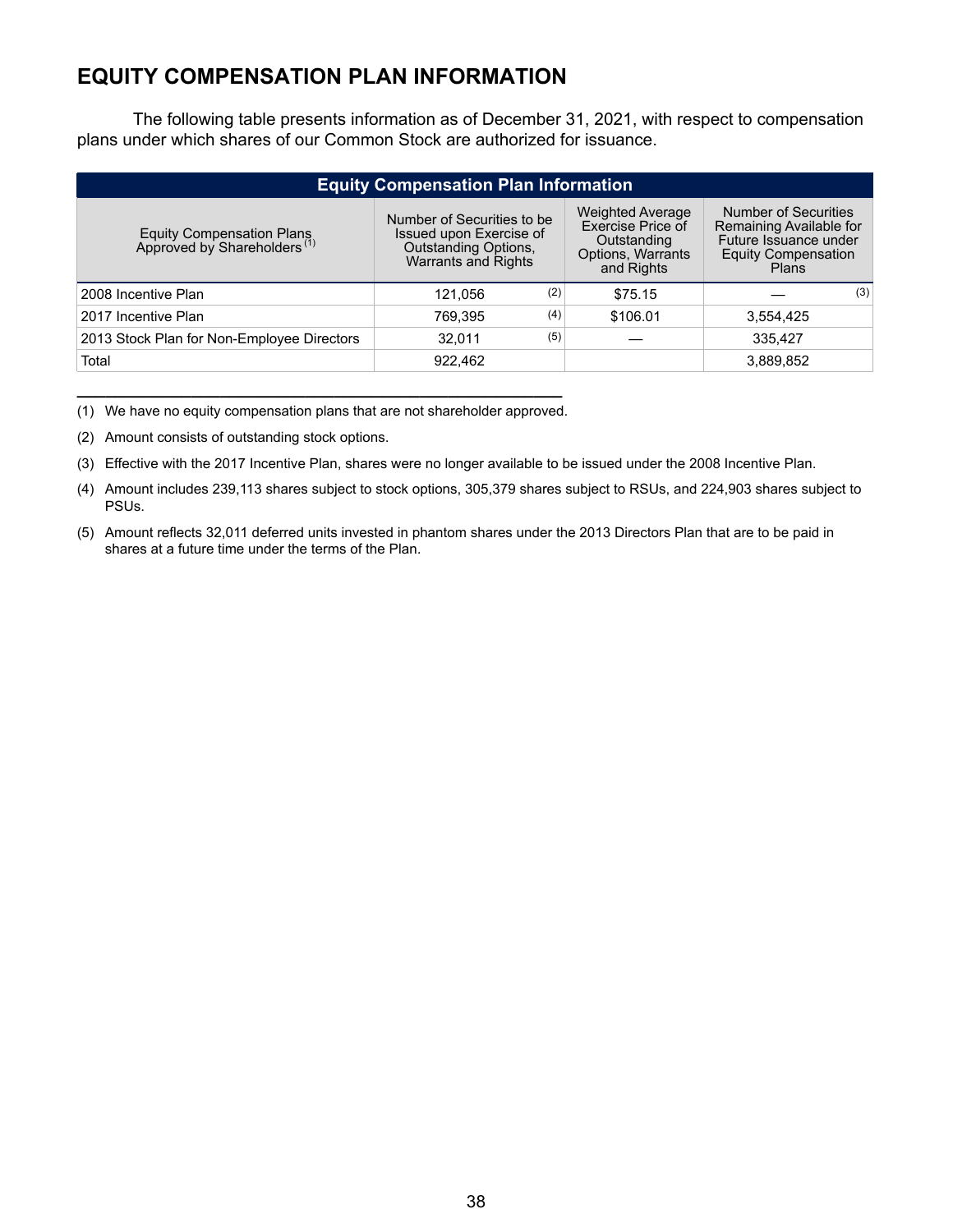## **PROPOSAL 1 – ADVISORY RESOLUTION APPROVING EXECUTIVE COMPENSATION**

Shareholders have an opportunity to cast an advisory vote on compensation of our NEOs as disclosed in this Proxy Statement. This proposal, commonly known as "Say-on-Pay," gives shareholders the opportunity to approve, reject, or abstain from voting on the proposed resolution regarding our fiscal year 2021 executive compensation program.

Our compensation philosophy policies are described in the *"Compensation Discussion and Analysis"* and the *"Compensation of Executive Officers"* sections, and the accompanying tables (including all footnotes) and narrative, beginning on page 3 of this Proxy Statement. The Committee designs our compensation policies for our NEOs to create executive compensation arrangements linked to the creation of long-term growth, sustained shareholder value, and individual and annual corporate performance, and to be competitive with peer companies of similar size, value, and complexity, as well as to encourage stock ownership by our senior management. Based on its review of the total compensation of our NEOs for fiscal year 2021, the Committee believes that the total compensation for each of the NEOs was reasonable and effectively achieved the designed objectives of driving superior business and financial performance, attracting, retaining, and motivating our people, aligning our executives with shareholders' long-term interests, focusing on the long-term, and creating balanced program elements that discourage excessive risk-taking.

At our 2021 annual meeting of shareholders we conducted our Say-on-Pay vote regarding our 2020 executive compensation program. Approximately 94% of the shares voted at our 2021 annual meeting were cast in favor of our advisory vote on NEO compensation. In 2021, as in previous years, we conducted our annual outreach effort with our largest shareholders. We requested feedback on our governance practices, executive compensation program, and their concerns, and we take this feedback into consideration when making changes to our executive compensation programs that we believe further aligns our compensation program with our business strategy and our shareholders' interests. See "*Shareholder Alignment,*" beginning on page 3 of this Proxy Statement, for more information on our compensation program.

The Committee values the opinions of our shareholders, and will consider the outcome of the vote when making future executive compensation decisions as it deems appropriate. The approval of the nonbinding resolution approving the compensation of our NEOs requires that the votes cast in favor of the proposal exceed the number of votes cast in opposition to the proposal. However, neither the approval nor the disapproval of this resolution will be binding on the Board of Directors or the Company nor construed as overruling a decision by the Board of Directors or the Company. Neither the approval nor the disapproval of this resolution will create or imply any change to our fiduciary duties or create or imply any additional fiduciary duties for the Board of Directors or the Company.

# **THE BOARD OF DIRECTORS RECOMMENDS THAT SHAREHOLDERS VOTE "FOR" THE APPROVAL OF THE NON-BINDING ADVISORY RESOLUTION APPROVING THE COMPANY'S COMPENSATION OF OUR NAMED EXECUTIVE OFFICERS:**

"RESOLVED, that the Company's shareholders APPROVE, on a non-binding advisory basis, the compensation paid to the Company's named executive officers as disclosed in this Proxy Statement pursuant to the SEC's compensation disclosure rules, including the Compensation Discussion and Analysis, compensation tables, and narrative discussion."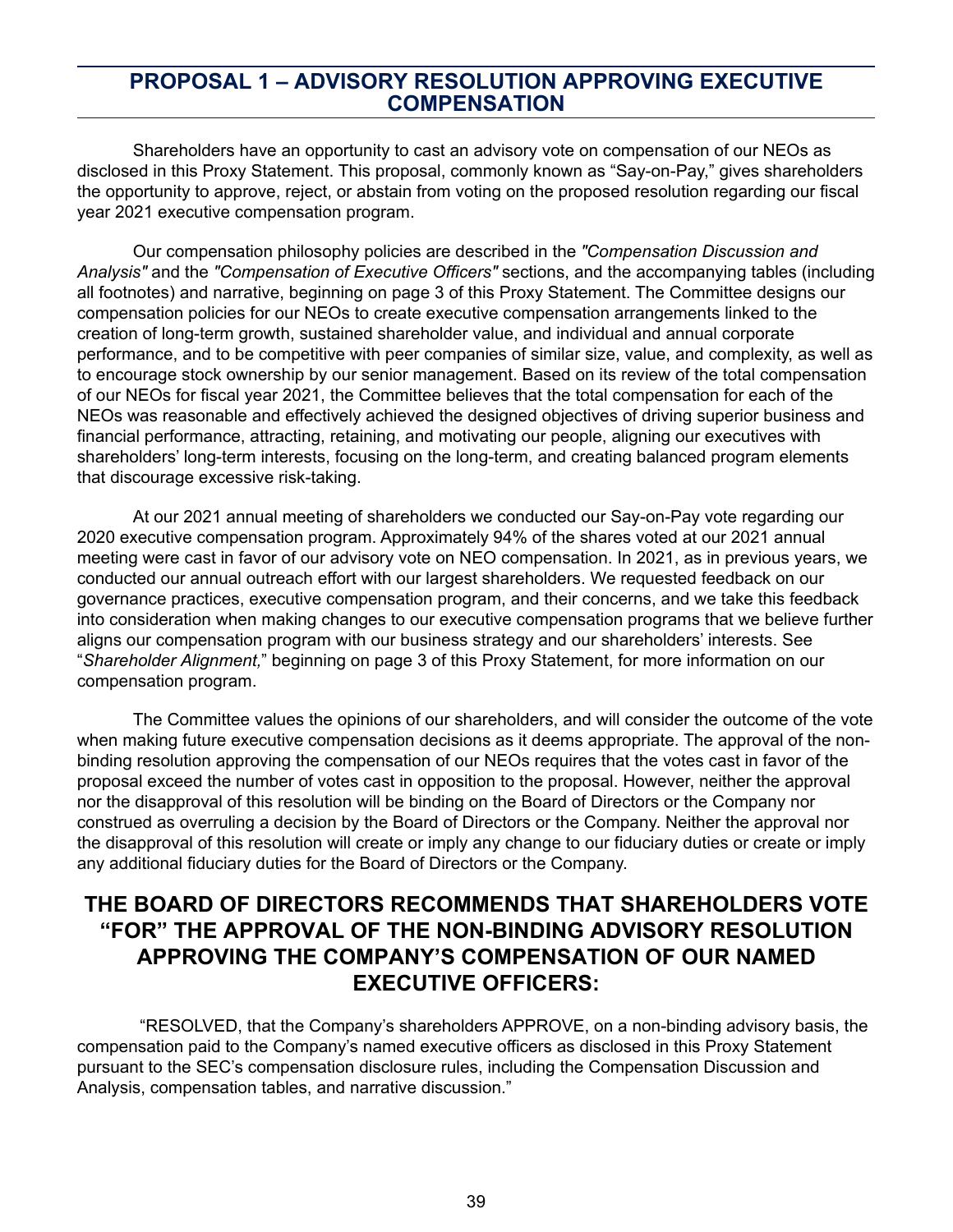# **GOVERNANCE MATTERS**

Our Board of Directors and management periodically review our Corporate Governance Guidelines and other corporate governance policies, principles, and procedures, to determine whether they should be revised to address recent changes in regulatory requirements and evolving governance practices.

Our Corporate Governance Guidelines, including Director independence standards, our Code of Conduct, and the charters of our Audit & Finance, Executive Compensation, Nominating & Governance, Capital Investment, and Health, Safety & Environment committees are available on our website at www.albemarle.com (See Investors/Corporate Governance) and are available in print to any shareholder upon request by contacting our Investor Relations department.

## **Director Independence**

The Board has determined that Directors Brlas, Cramer, Minor, O'Brien, O'Connell, Seavers, Steiner, Van Deursen, and Wolff are each "independent" as described by the NYSE listing standards and the independence standards of our Corporate Governance Guidelines.

In order for a Director or nominee to be considered "independent" by the Board, they must (i) be free of any relationship that, applying the rules of the NYSE, would preclude a finding of independence and (ii) not have any material relationship (either directly or as a partner, shareholder, or officer of an organization) with us or any of our affiliates, or any of our executive officers or any of our affiliates' executive officers. In evaluating the materiality of any such relationship, the Board takes into consideration whether disclosure of the relationship would be required by the proxy rules under the Exchange Act. If disclosure of the relationship is required, the Board must make a determination that the relationship is not material as a prerequisite to finding that the Director or nominee is "independent."

# **Board Leadership Structure and Role in Risk Oversight**

## *Leadership Structure*

As part of our annual corporate governance and succession planning review, the Nominating & Governance Committee and the Board evaluate our board leadership structure to ensure that the structure in place is appropriate for the Company at the time.

The Company maintains combined roles of Chairman of the Board and CEO. Given our current circumstances and operating strategies, we believe that having a combined Chairman of the Board and CEO is the appropriate structure for our shareholders and our Company. Mr. O'Brien serves as our Lead Independent Director. The Company continues to benefit from the leadership experience of our Lead Independent Director, Mr. O'Brien, and the strategic vision of our Chairman, President and CEO, Mr. Masters.

Our Corporate Governance Guidelines provide for two structural options: (1) a combined Chairperson of the Board and CEO with a Lead Independent Director, as we currently utilize, or (2) a separate Nonexecutive (Independent) Chair of the Board from CEO. These Corporate Governance Guidelines include a description of the responsibilities for both a Nonexecutive (Independent) Chair of the Board and a Lead Independent Director in Annexes B and A thereof, respectively.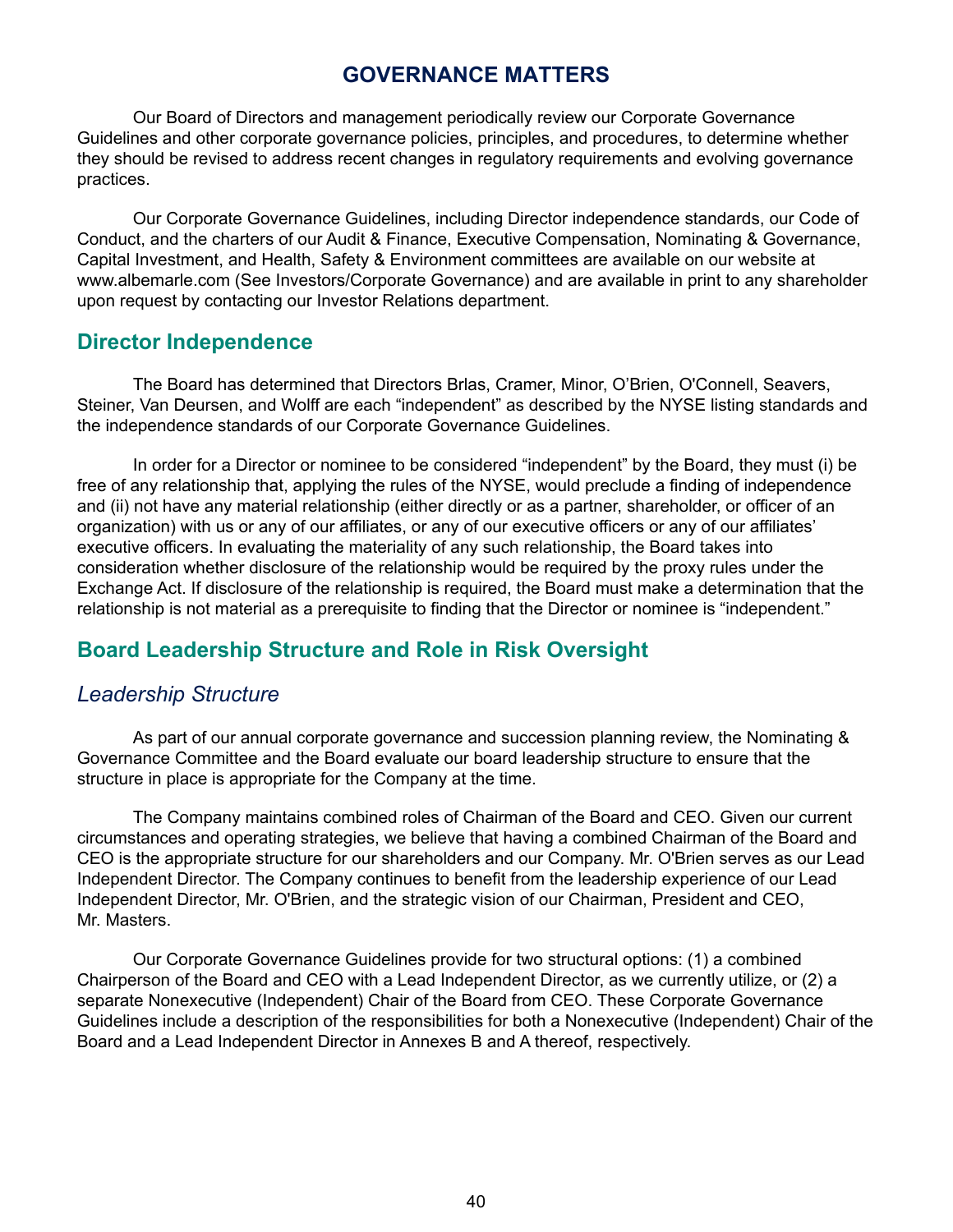# *Risk Oversight*

Our Board exercises overall risk governance at Albemarle, with committees taking the lead in discrete areas of risk oversight within their areas of responsibility. Each of the committees regularly reports to the Board on risk management matters.

- **The Audit & Finance Committee** is primarily responsible for risk oversight relating to financial statement integrity, cybersecurity, and ERM (as defined below).
- **The Executive Compensation Committee** is primarily responsible for risk oversight related to human resources and potential risks relating to our employee (including executive) compensation programs. See the "Compensation Risk Assessment," on page 26.
- **The Nominating & Governance Committee** is primarily responsible for risk oversight relating to corporate governance.
- **The Health, Safety & Environment Committee** is primarily responsible for risk oversight relating to the effectiveness of our health, safety, and environment protection programs and potential risks relating to our sustainability programs.
- **The Capital Investment Committee** is primarily responsible for risk oversight relating to major capital expenditure projects.

Management presents to the Audit & Finance Committee its view of the principal risks facing Albemarle identified through the Company's established Enterprise Risk Management ("ERM") process at least once a year. The ERM process is led by the Chief Financial Officer ("CFO") and our Vice President, Audit & Risk Management, and managed by the Company's ERM Committee, with cross functional representation by senior Company leaders worldwide. The ERM Committee meets regularly to identify, discuss and assess Company-wide risks and develop action plans to mitigate those risks categorized as having the largest potential financial, reputational, and/or health, safety, or environmental impacts – all of which are included in an annual report. The CFO and Vice President, Audit & Risk Management regularly report to the Audit & Finance Committee, generally highlighting those risks identified as the most significant, reviewing the Company's methods of risk assessment and risk mitigation strategies, and updating the Audit & Finance Committee on issues the ERM Committee has identified as possible emerging risks. Additionally, the Board receives a copy of the annual ERM report and engages in periodic discussions with the CFO, Chief Compliance Officer, and other members of the ERM Committee, as appropriate.

We believe the current leadership structure of the Board supports the risk oversight functions described above by providing independent leadership at the committee level, with ultimate oversight by the Board.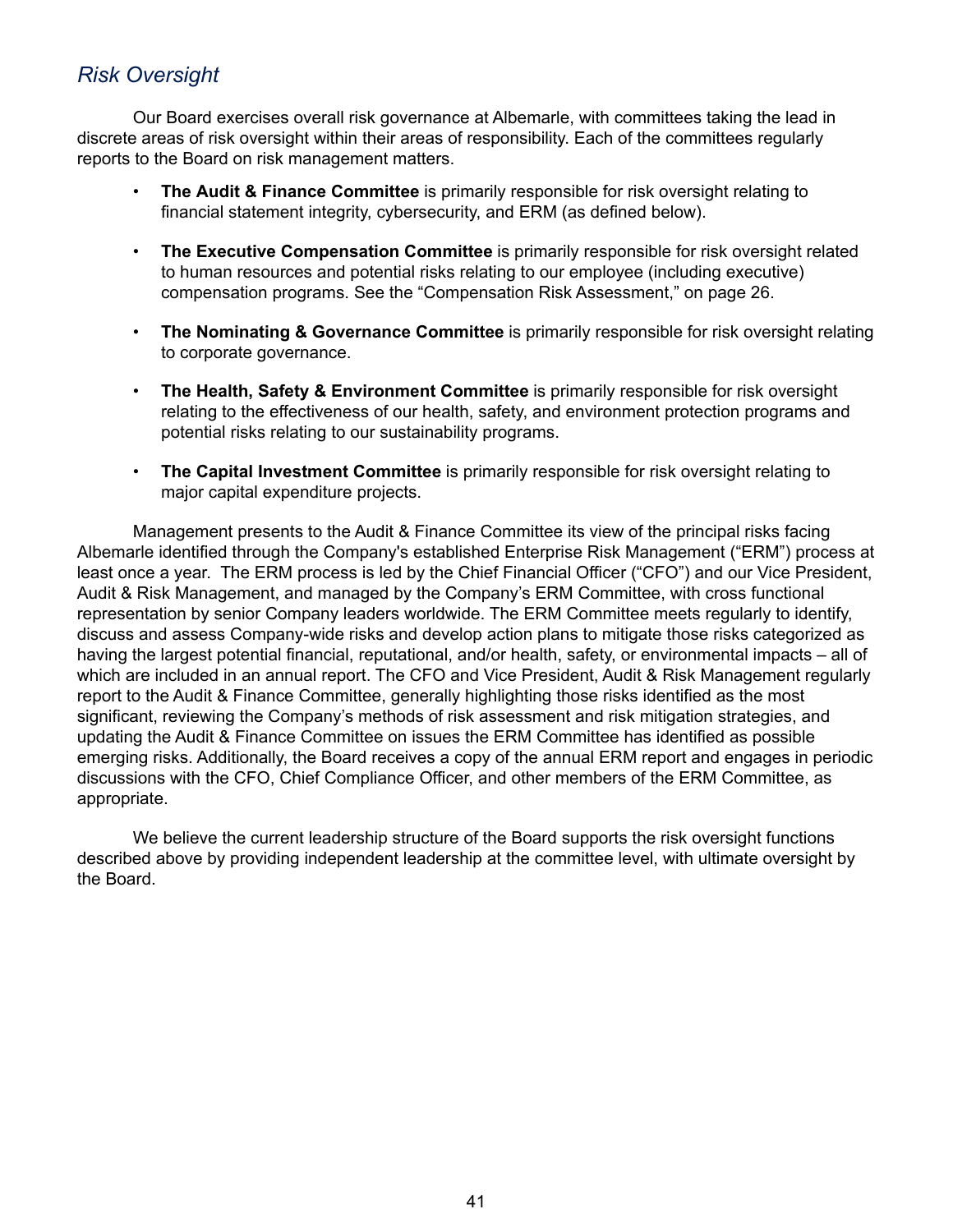# *Sustainability Oversight and ESG Matters*

Our Board exercises overall governance of our sustainability program and its alignment to the Albemarle Way of Excellence (operating model) and our sustainability framework. Board committees take the lead in discrete areas of oversight within their areas of responsibility, with the Health, Safety & Environment Committee monitoring progress on sustainability initiatives on a quarterly basis. Each of the Board committees regularly reports to the Board on sustainability matters.

|                          |                                                    | <b>Health, Safety</b><br>& Environment | Audit &<br><b>Finance</b> | <b>Executive</b><br>Compensation |
|--------------------------|----------------------------------------------------|----------------------------------------|---------------------------|----------------------------------|
|                          | <b>Energy &amp; Greenhouse Gases</b>               |                                        |                           |                                  |
| <b>Natural Resource</b>  | Water                                              |                                        |                           |                                  |
| <b>Management</b>        | <b>Resource Stewardship</b>                        |                                        |                           |                                  |
|                          | Waste                                              |                                        |                           |                                  |
|                          | <b>Safety</b>                                      |                                        |                           |                                  |
| <b>People, Workplace</b> | Diversity, Equity & Inclusion                      |                                        |                           |                                  |
| & Community              | <b>Investment in Talent</b>                        |                                        |                           |                                  |
|                          | <b>Community &amp; Stakeholder Engagement</b>      |                                        |                           |                                  |
|                          | Value Chain Excellence                             |                                        |                           |                                  |
| <b>Sustainable</b>       | <b>Product &amp; Process Innovation</b>            |                                        |                           |                                  |
| <b>Shareholder Value</b> | <b>Business &amp; Financial Resilience</b>         |                                        |                           |                                  |
|                          | <b>Business Ethics &amp; Regulatory Compliance</b> |                                        |                           |                                  |

## **Director Retirement Policy**

Our Corporate Governance Guidelines provide that in general, a non-employee Director should not stand for re-election in the year in which they reach 72 years of age, although the Board shall have the authority to grant exceptions to this limitation on a case-by-case basis. None of our current Directors attained or will attain the age of 72 in 2022.

## **Meetings of Non-Employee Directors**

Executive sessions of the non-employee members of the Board were held regularly in conjunction with scheduled meetings of the Board during 2021. Mr. O'Brien, in his role as Lead Independent Director, presided at the executive sessions of the non-employee Directors held during the year. Shareholders and other interested persons may contact the Chair of the Nominating & Governance Committee or the nonemployee members of the Board as a group through the method described in "*Questions and Answers about this Proxy Statement and the Annual Meeting — How do I communicate with the Board of Directors?*" on page 71.

# **Director Continuing Education**

We encourage Directors to attend periodic director continuing education programs. Typically, director education programs focus on issues and trends affecting directors of publicly-held companies. We reimburse our Directors for tuition and expenses associated with attending these programs.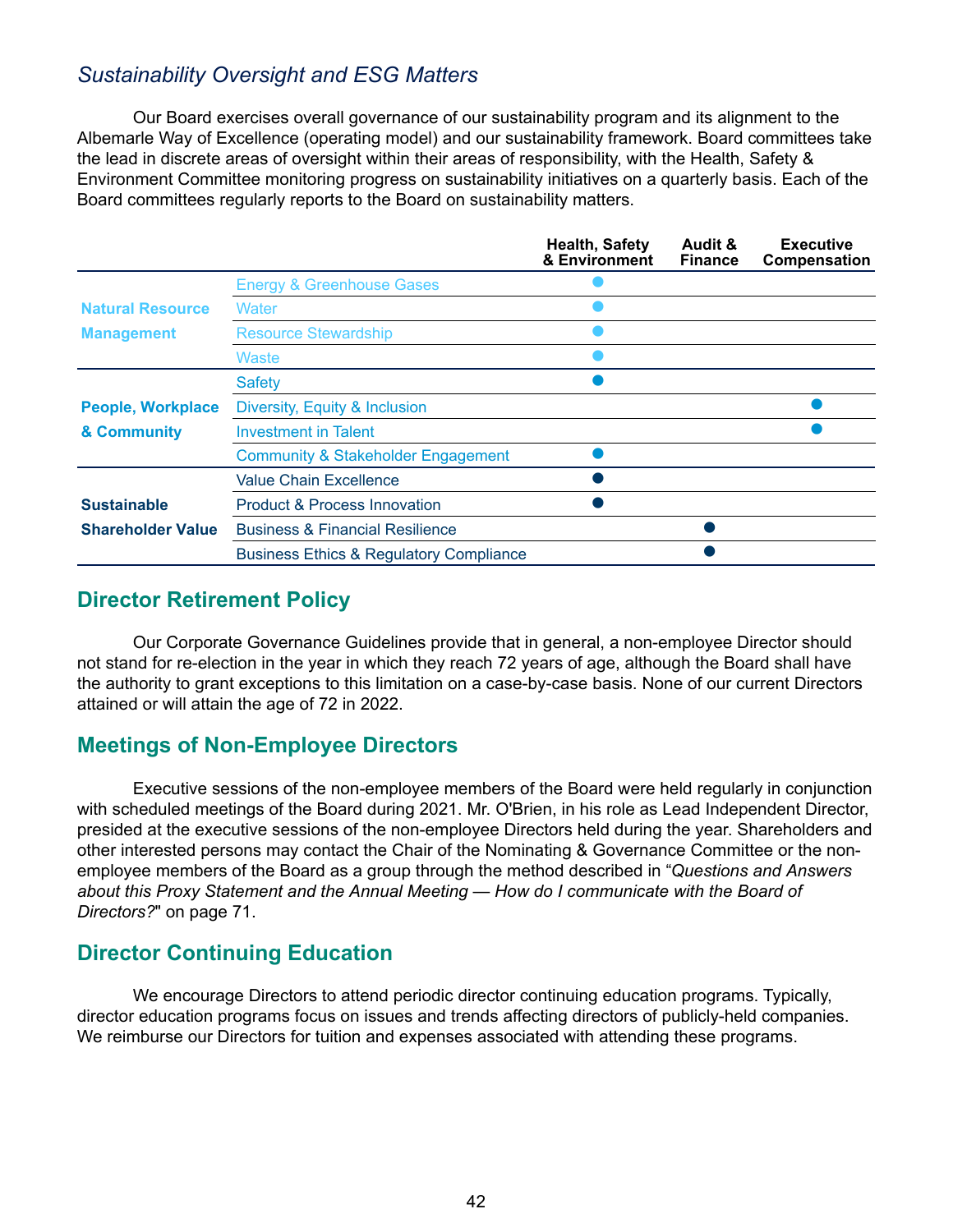## **Attendance at Annual Meeting**

We anticipate all Directors will attend the annual meeting of shareholders each year. All incumbent Directors, except Mr. Cramer who joined the Board in February 2022, attended our 2021 annual meeting of shareholders.

## **Board Meetings**

The Board meets during the year to review significant developments affecting us and to act on matters requiring the Board's approval, and may hold special meetings between scheduled meetings when appropriate. During 2021, the Board held a total of 12 meetings.

## **Committees of the Board of Directors; Assignments and Meetings**

The Board maintains five "standing committees:" Audit & Finance; Executive Compensation; Nominating & Governance; Health, Safety & Environment; and Capital Investment. In addition, the Board maintains an Executive Committee, composed of Messrs. O'Brien and Masters. The Board determined that all members of the standing committees are "independent" within the meaning of the listing standards of the NYSE and the independence standards of our Corporate Governance Guidelines. See "*Director Independence*" on page 40.

The following table lists committee assignments of each current Director as of the March 8, 2022 record date and the number of times each committee met during 2021. Each of the Directors attended at least 75% of the total number of Board meetings and meetings of the committees of the Board on which the Director served in 2021.

|                               | <b>Audit &amp;</b><br><b>Finance</b><br><b>Committee</b> | <b>Executive</b><br><b>Compensation</b><br><b>Committee</b> | <b>Governance</b><br><b>Committee</b> | Nominating &   Health, Safety &<br><b>Environment</b><br><b>Committee</b> | <b>Capital</b><br><b>Investment</b><br><b>Committee</b> |
|-------------------------------|----------------------------------------------------------|-------------------------------------------------------------|---------------------------------------|---------------------------------------------------------------------------|---------------------------------------------------------|
| <b>Management Director</b>    |                                                          |                                                             |                                       |                                                                           |                                                         |
| J. Kent Masters, Jr.          |                                                          |                                                             |                                       |                                                                           |                                                         |
| <b>Non-Employee Directors</b> |                                                          |                                                             |                                       |                                                                           |                                                         |
| M. Lauren Brlas               |                                                          |                                                             |                                       |                                                                           | П                                                       |
| Ralf H. Cramer <sup>(1)</sup> | П                                                        |                                                             |                                       | □                                                                         |                                                         |
| Glenda J. Minor               | П                                                        |                                                             | г                                     |                                                                           |                                                         |
| James J. O'Brien              | П                                                        |                                                             |                                       |                                                                           |                                                         |
| Diarmuid B. O'Connell         |                                                          |                                                             |                                       | $\Box$                                                                    |                                                         |
| Dean L. Seavers               |                                                          |                                                             |                                       |                                                                           |                                                         |
| Gerald A. Steiner             | П                                                        |                                                             |                                       |                                                                           |                                                         |
| Holly A. Van Deursen          |                                                          |                                                             |                                       |                                                                           | П                                                       |
| Alejandro D. Wolff            |                                                          |                                                             | Г                                     |                                                                           |                                                         |
| Number of Meetings in 2021    | 6                                                        | 5                                                           | 4                                     | 4                                                                         | 4                                                       |

Chair □ Member

**\_\_\_\_\_\_\_\_\_\_\_\_\_\_\_\_\_\_\_\_\_\_\_\_\_\_\_\_\_\_\_\_\_\_\_\_\_\_\_\_\_\_\_\_\_\_\_\_\_\_\_** (1) Mr. Cramer joined the Board and applicable committees in February 2022.

## *Audit & Finance Committee*

The Audit & Finance Committee is a separately designated standing committee in accordance with Section 3(a)(58)(A) of the Exchange Act. The duties of the Audit & Finance Committee are set forth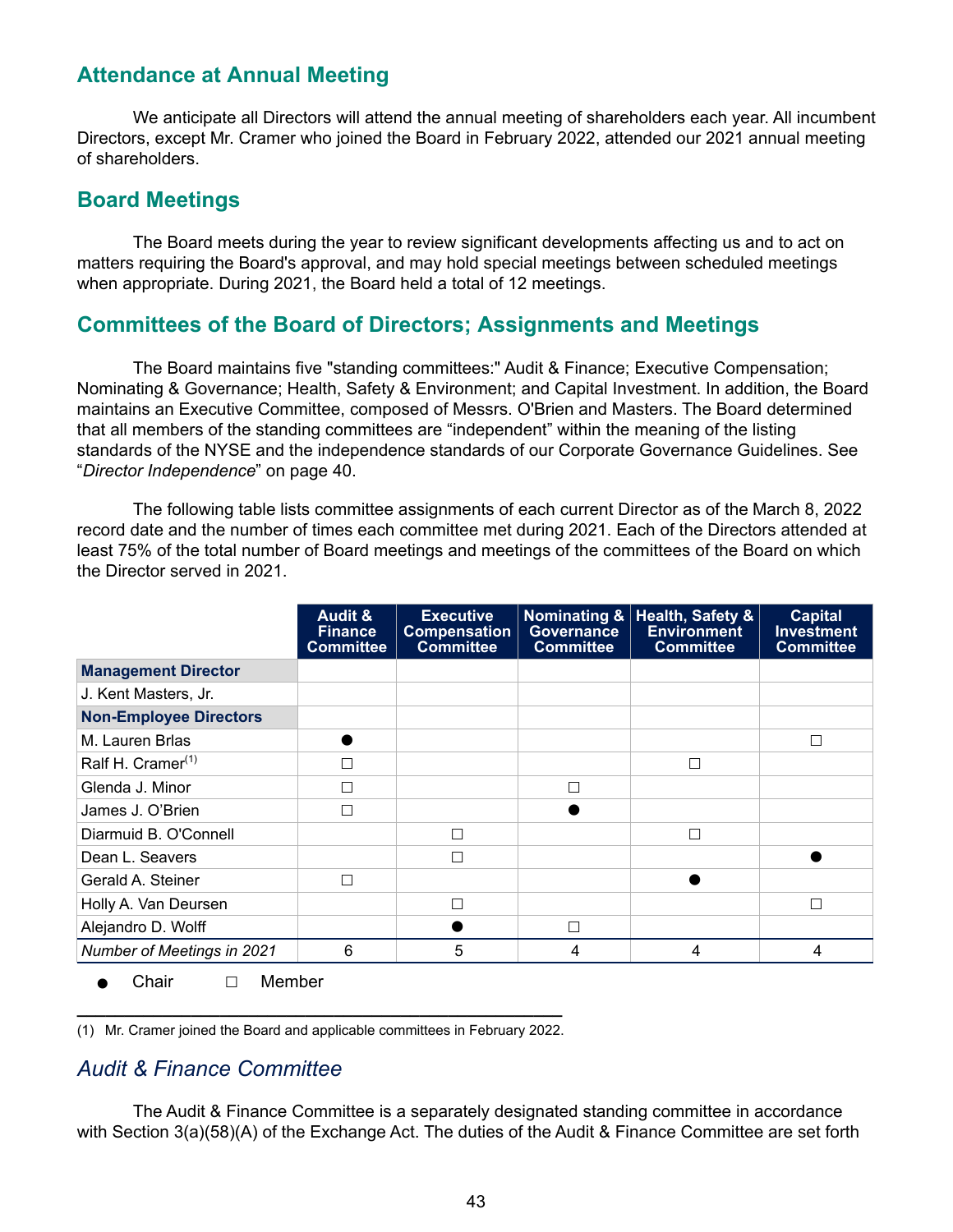in its charter, which can be found on the Company's website at www.albemarle.com (see Investors/ Corporate Governance/Governance Documents).

The Audit & Finance Committee's primary role is to oversee the integrity of the financial information reported by the Company. The Audit & Finance Committee appoints the Company's independent registered public accounting firm, approves the scope of audits performed by it and by the internal audit staff, and reviews the results of those audits. The Audit & Finance Committee also meets with management, the Company's independent registered public accounting firm, and the internal audit staff to review audit and non-audit results, as well as financial, accounting, compliance, and internal control matters. In addition, the Board has delegated oversight of the Company's enterprise risk management program and compliance and ethics program to the Audit & Finance Committee.

The Audit & Finance Committee also exercises oversight of information security matters and cybersecurity. The Company conducts an annual cyber assessment using the NIST Cybersecurity Framework, and this assessment is routinely conducted by an independent cybersecurity firm. Our last such independent assessment was conducted by Protiviti Inc., a wholly owned subsidiary of Robert Half International Inc., in October, 2021. In addition, information security training is conducted as part of our compliance program and the Company has procured an information security insurance policy. Our Chief Information Officer and Chief Information Security Officer update the Board at least annually on these and other related matters.

The Board of Directors has determined that all Audit & Finance Committee members, as required by SEC regulations and NYSE rules, are financially literate, and the Board of Directors has determined that each of Mses. Brlas and Minor and Mr. O'Brien is an "audit committee financial expert," as that term is defined in the rules of the SEC under the Sarbanes-Oxley Act of 2002. Please also see the "*Audit & Finance Committee Report,*" on page 63.

## *Executive Compensation Committee*

The duties of the Executive Compensation Committee are set forth in its charter, which can be found on the Company's website at www.albemarle.com (see Investors/Corporate Governance/ Governance Documents).

The Executive Compensation Committee's primary role is to develop and oversee the implementation of our philosophy with respect to the compensation of our executive officers and other key employees, including the named executive officers listed in this Proxy Statement. The Executive Compensation Committee has the overall responsibility of evaluating the performance (and determining the compensation) of the CEO and approving the compensation structure for senior management and other key employees.

The Executive Compensation Committee also approves cash incentive awards and compensation packages of certain executive-level personnel and may grant stock options, stock appreciation rights, performance units, restricted stock, restricted stock units, and cash incentive awards under the Plan. In addition, the Chief Human Resources Officer annually reports to the Executive Compensation Committee on the results of the Company's workforce analysis, including headcount, turnover, workforce diversity, and pay equity.

The Executive Compensation Committee reviews and approves the performance, compensation, and annual performance goals of the CEO with input from all independent Directors and the CEO's selfevaluation. The Executive Compensation Committee approves the compensation of the other named executive officers based upon the evaluation and recommendation of the CEO. The Executive Compensation Committee periodically meets with members of senior management in order to assess progress toward meeting long-term objectives. The Executive Compensation Committee reports regularly to the Board of Directors on matters relating to the Executive Compensation Committee's responsibilities.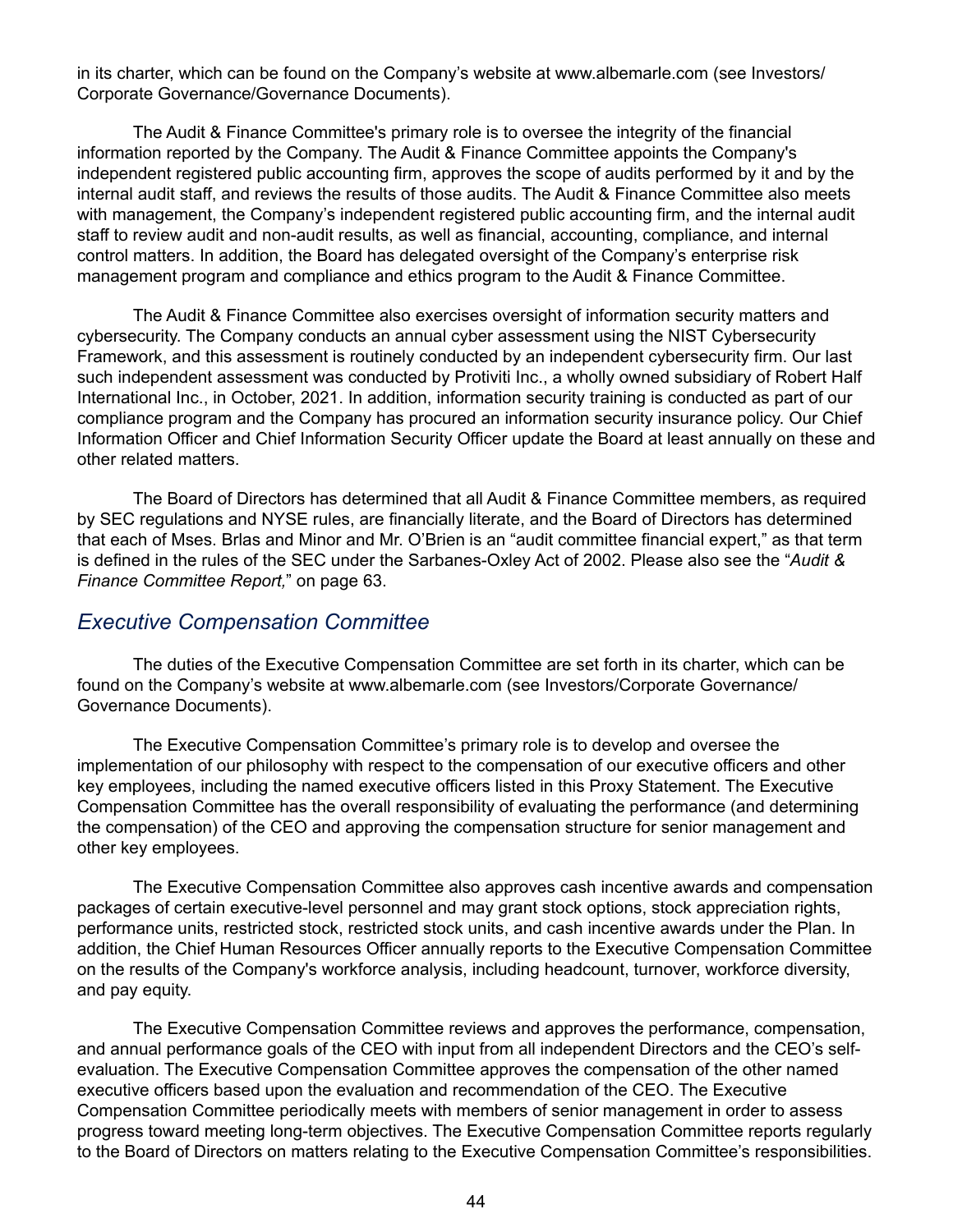In addition, the Executive Compensation Committee follows regulatory and legislative developments and considers corporate governance best practices in performing its duties. For additional information with respect to the Executive Compensation Committee, please see "*Compensation Discussion and Analysis*" beginning on page 3.

In performing its responsibilities with respect to executive compensation decisions, the Executive Compensation Committee receives information and support from the Company's Human Resources Department and has retained Pearl Meyer as its outside independent compensation consulting firm. Pearl Meyer is a nationally recognized executive compensation consultant and the Executive Compensation Committee has retained it to provide information concerning compensation paid by competitors and members of our Peer Group and to assist in designing executive compensation plans. No member of the Executive Compensation Committee or the management of the Company is, or has been, affiliated with Pearl Meyer. For additional information with respect to the Executive Compensation Committee and Pearl Meyer, please see "*Compensation Discussion and Analysis*" beginning on page 3.

## **Independence of the Executive Compensation Consultant**

The Executive Compensation Committee has concluded that its compensation consultant, Pearl Meyer, is independent and does not have a conflict of interest in its engagement by the Executive Compensation Committee. In making this conclusion, the Executive Compensation Committee considered the following factors confirmed to the Executive Compensation Committee by the compensation consultant:

- In 2021, Pearl Meyer provided compensation advisory services only to the Executive Compensation Committee and the Nominating & Governance Committee;
- The ratio of Pearl Meyer's fees from the Company to Pearl Meyer's total revenue over the last 12 months is less than 1%;
- Pearl Meyer maintains a conflicts policy to prevent a conflict of interest or any other independence issue;
- None of the individuals on the Pearl Meyer team assigned to the Company has any business or personal relationship with members of the Executive Compensation Committee outside the engagement;
- Neither the individuals on the Pearl Meyer team assigned to the Company, nor to our knowledge, Pearl Meyer, has any business or personal relationship with any of our executive officers outside the engagement; and
- None of the individuals on the Pearl Meyer team assigned to the engagement maintains any direct individual position in our stock.

## **Executive Compensation Committee Interlocks and Insider Participation**

No member of the Executive Compensation Committee was at any time an officer or employee of the Company, nor is any member of the Executive Compensation Committee related to any other member of the Executive Compensation Committee, any other member of the Board of Directors, or any executive officer of the Company. No executive officer of the Company served as a Director or member of the compensation committee of another entity, one of whose executive officers is a member of the Company's Executive Compensation Committee.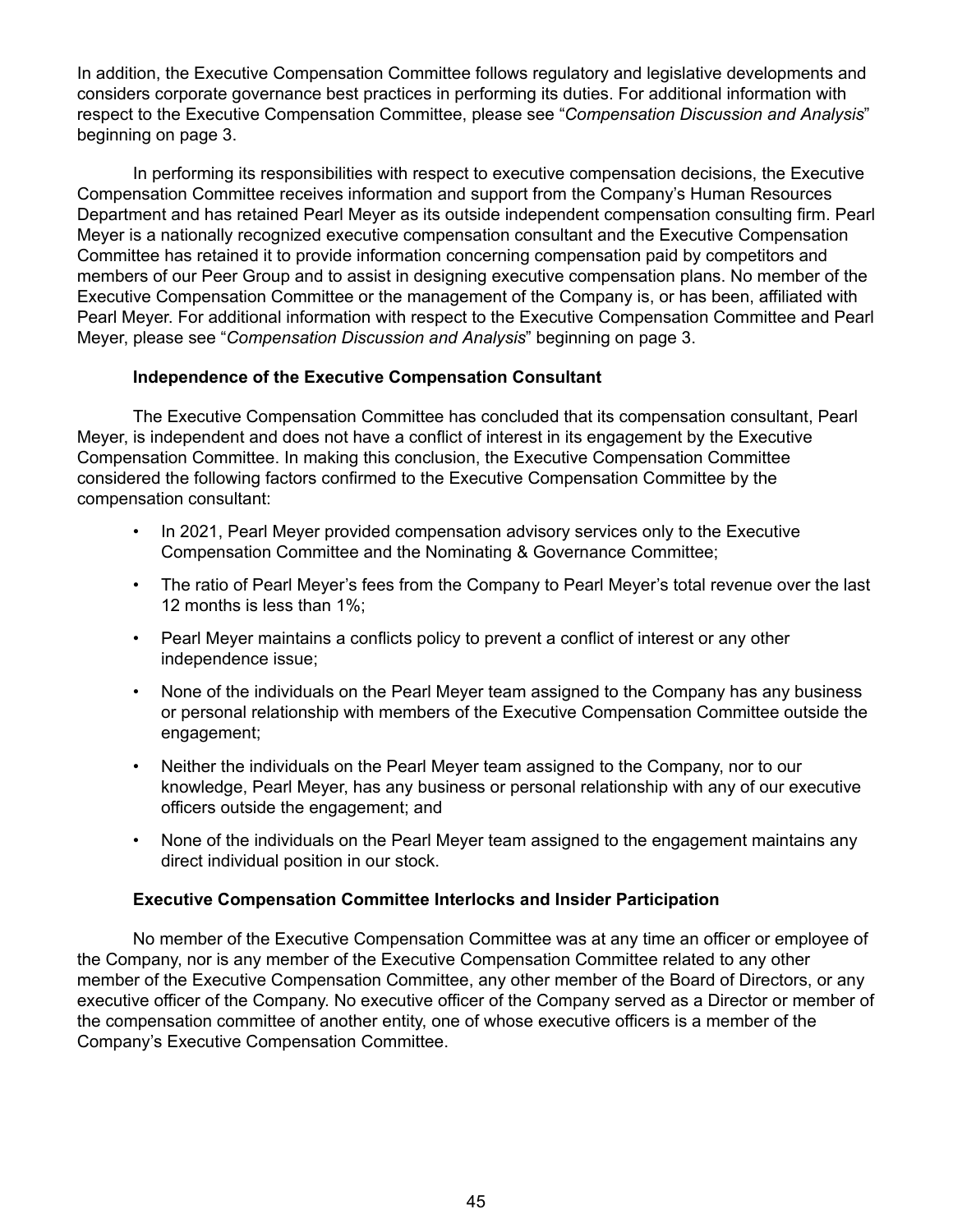## *Nominating & Governance Committee*

The duties of the Nominating & Governance Committee are set forth in its charter, which can be found on the Company's website at www.albemarle.com (see Investors/Corporate Governance/ Governance Documents)**.**

The Nominating & Governance Committee assists the Board of Directors on all matters relating to the selection, qualification, duties, and compensation of members of the Board of Directors, as well as the annual evaluation of the Board of Directors' performance and processes. The Nominating & Governance Committee also assists the Board of Directors with oversight of corporate governance.

The Nominating & Governance Committee identifies Director candidates through recommendations made by members of the Board of Directors, management, shareholders, and others, including professional search firms.

### **Director Candidate Recommendations and Nominations by Shareholders**

Shareholders should submit any director candidate recommendations to the Nominating & Governance Committee through the method described in *"Questions and Answers About This Proxy Statement and the Annual Meeting — How do I communicate with the Board of Directors?"* on page 71. In addition, in accordance with our Bylaws, any shareholder entitled to vote for the election of directors may nominate persons for election to the Board of Directors if such shareholder complies with the procedures set forth in our Bylaws and summarized in *"Shareholder Proposals"* on page 72. Copies of our Bylaws are available at no charge in the Company's public filings with the SEC or from the Secretary of the Company.

### **Nominating & Governance Committee Process for Identifying and Evaluating Director Candidates**

The Nominating & Governance Committee identifies and evaluates all director candidates in accordance with the director qualification standards described in the Corporate Governance Guidelines. The Board of Directors as a whole is constituted to be strong in its diversity and collective knowledge of accounting and finance; management and leadership; vision and strategy; business operations; business judgment; crisis management; risk assessment; industry knowledge; corporate governance; environment, social impact, and sustainability; and global markets. The Nominating & Governance Committee reviews its effectiveness in balancing these considerations through its ongoing consideration of Directors and nominees, as well as the Nominating & Governance Committee's annual self-evaluation process.

The Nominating & Governance Committee evaluates a candidate's qualifications to serve as a member of the Board of Directors based on the background and expertise of individual members of the Board of Directors as well as the background and expertise of the Board of Directors as a whole. The Nominating & Governance Committee also considers such other relevant factors as it deems appropriate, including the current composition of the Board of Directors; the balance of management and independent Directors; diversity in gender, race, ethnicity, background, and experiences; the need for Audit & Finance Committee expertise; and the evaluation of other prospective nominees. The Nominating & Governance Committee is committed to including in each director search qualified candidates who reflect a diversity of backgrounds, including diversity of gender and race.

In addition, the Nominating & Governance Committee will evaluate a candidate's background and expertise in the context of the Board's needs. The Nominating & Governance Committee maintains a list of general criteria for the nomination of Director candidates, which incorporates the skills, qualities, and experiences deemed most important to the successful governance of the Company. The Nominating & Governance Committee periodically reviews this list to determine if there are new skills, qualities, and/or experiences that should be considered. At the same time, it evaluates the skills and performance of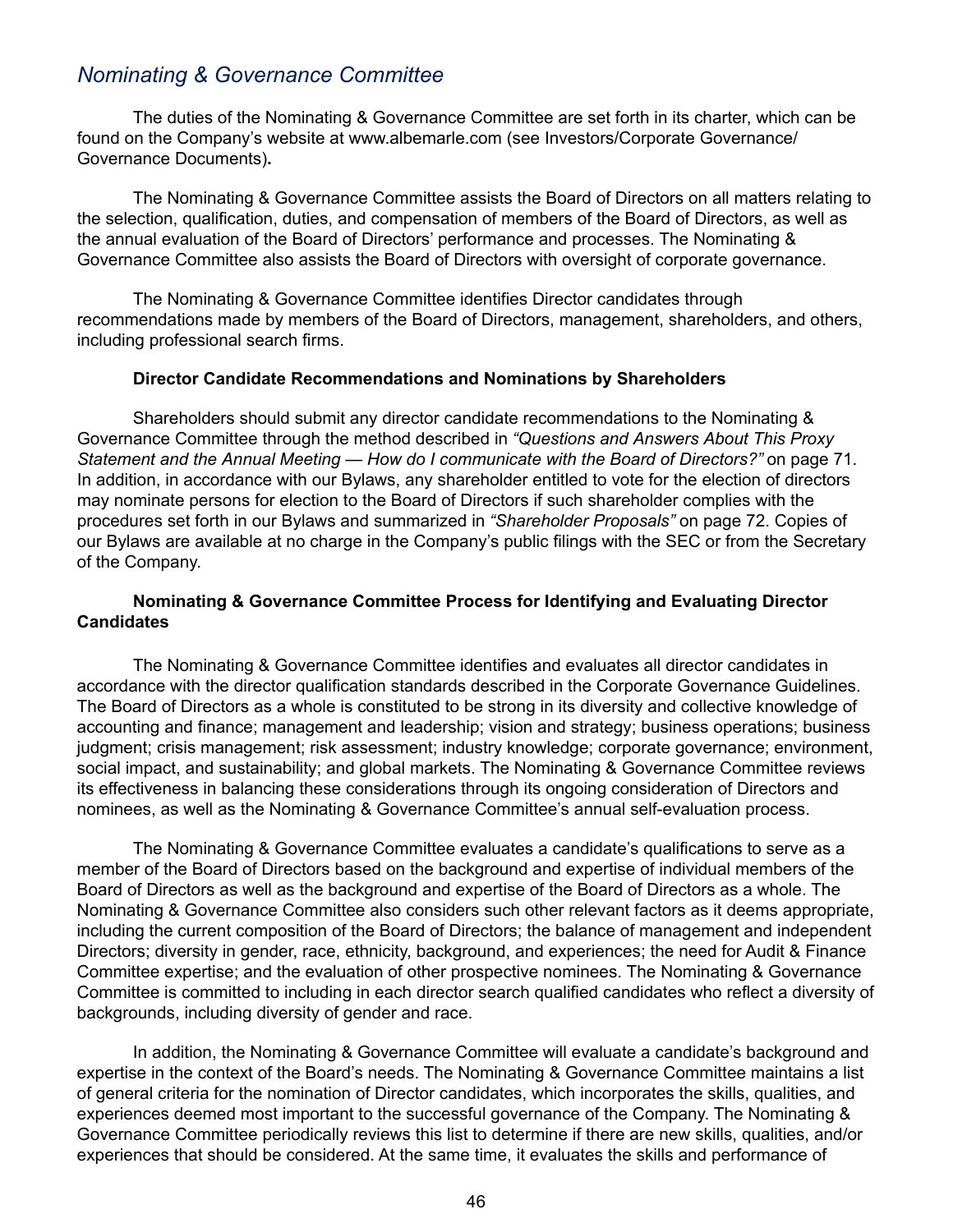existing Directors to assess the future needs of the Board of Directors (upon the retirement of Directors or otherwise). When particular needs are identified, a search is initiated with sufficient time for adequate research and deliberation.

When considering a Director standing for re-election, in addition to the attributes described above, the Nominating & Governance Committee also considers that individual's past contribution and future commitment to the Company. The Nominating & Governance Committee evaluates the totality of the merits of each prospective nominee that it considers and does not restrict itself by establishing minimum qualifications or attributes. The Nominating & Governance Committee is committed to effective succession planning and refreshment for our Board of Directors, including having honest and difficult conversations with existing Directors as may be deemed necessary.

After completing potential Director nominees' evaluations, the Nominating & Governance Committee makes a recommendation to the full Board of Directors as to the persons who should be nominated by the Board of Directors, and the Board of Directors determines the nominees after considering the recommendation of the Nominating & Governance Committee. There is no difference in the manner by which the Nominating & Governance Committee evaluates prospective nominees for Directors based upon the source from which the individual was first identified, including whether a candidate is recommended by a shareholder.

At this Annual Meeting you will be asked to elect ten Directors, one of whom is a non-employee Director appointed to fill the vacancy created when former Director Luther C. Kissam, IV chose not to stand for reelection at the 2021 annual meeting. In accordance with the above described process, the Nominating and Governance Committee identified Director candidates through references from Directors, management, and an outside search firm. Ralf H. Cramer was identified through an outside search firm.

Our Bylaws provide for proxy access. A shareholder, or group of up to 20 shareholders, that has owned continuously for at least three years shares of Albemarle stock representing an aggregate of at least 3% of our outstanding shares, may nominate and include in the Company's proxy materials director nominees constituting up to 20% of the Board, provided that the shareholder(s) and nominee(s) satisfy the requirements in our Bylaws.

The Nominating & Governance Committee did not receive any Board of Director candidate recommendations from any shareholders in connection with the Annual Meeting.

## *Health, Safety & Environment Committee*

The duties of the Health, Safety & Environment Committee are set forth in its charter, which can be found on the Company's website at www.albemarle.com (see Investors/Corporate Governance/ Governance Documents)**.**

The Health, Safety & Environment Committee assists the Board of Directors in fulfilling its oversight responsibilities in assessing the effectiveness of our health, safety, and environmental programs and initiatives, including our progress toward the enhancement of our global reputation, responsible corporate stewardship, our corporate social responsibility, and the sustainability of our products and operations.

Among other things, the Health, Safety & Environment Committee is responsible for reviewing and overseeing:

- Programs and practices related to ensuring the safe manufacture, distribution, use, and disposal of Company products;
- Contributions to long-term strategy and sustainability initiatives;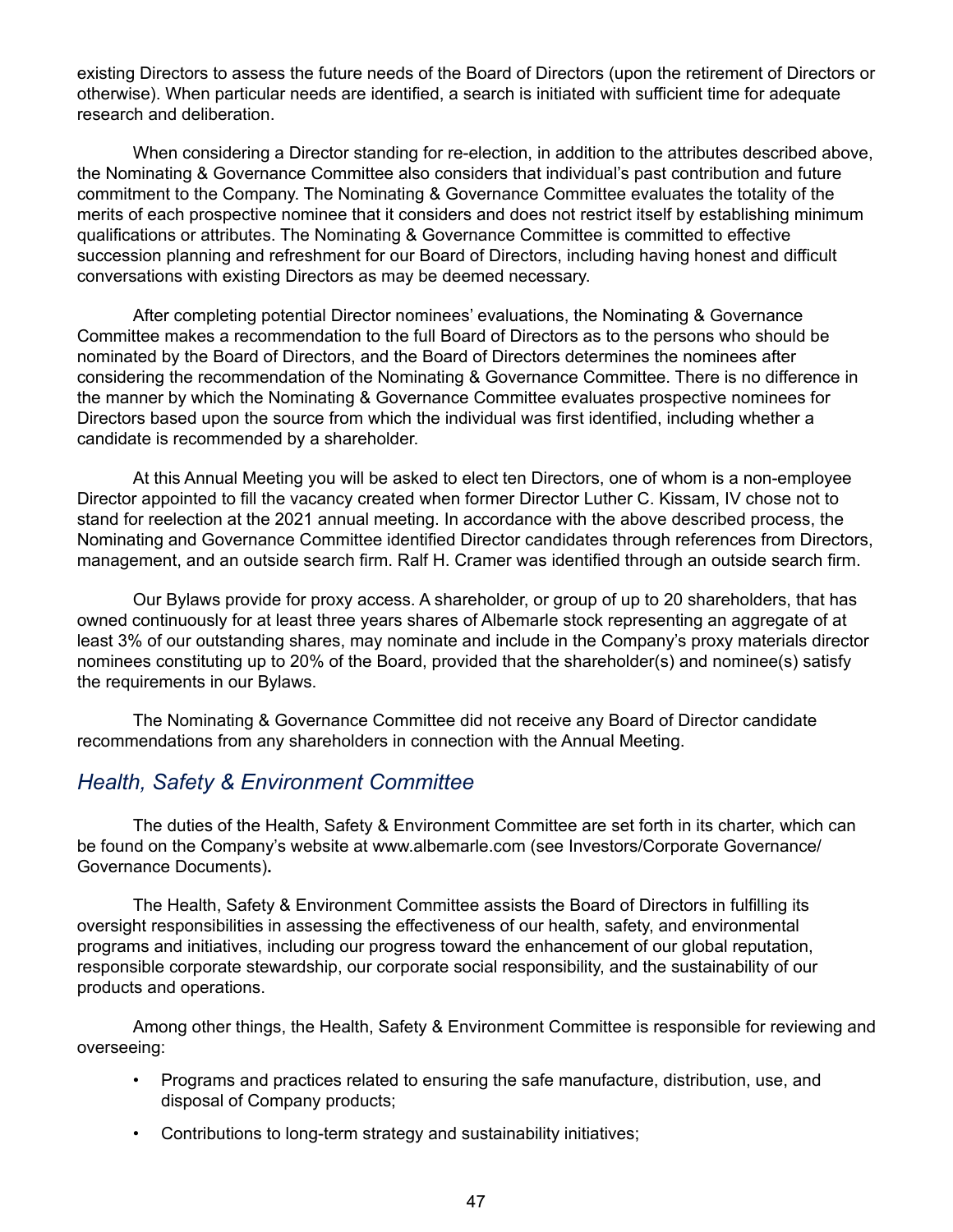- Global public policy and advocacy development strategies related to health, safety, environmental, and sustainability issues;
- Policies and approach to human rights and the rights of indigenous people;
- The Company's emergency response plan and political contributions;
- Efforts to minimize the Company's environmental impact and implementation of the Company's climate strategy; and
- Impacts of accessing the resources required to create long-term stakeholder value.

In addition, the Board has delegated oversight of the annual and long-term goals for the Company's health, environment, safety, and emissions targets and sustainability initiatives, including quarterly status reports on efforts to attain those goals, to the Health, Safety & Environment Committee.

## *Capital Investment Committee*

The duties of the Capital Investment Committee are set forth in its charter, which can be found on the Company's website at www.albemarle.com (see Investors/Corporate Governance/Governance Documents).

The Capital Investment Committee assists the Board with oversight of management's execution of major capital expenditure projects in support of the Company's strategic plans. The Capital Investment Committee is responsible for, among other matters, advising and informing the Board on the critical path and costs for capital projects, as well as risk oversight and making recommendations to the Board with respect to new major capital expenditures.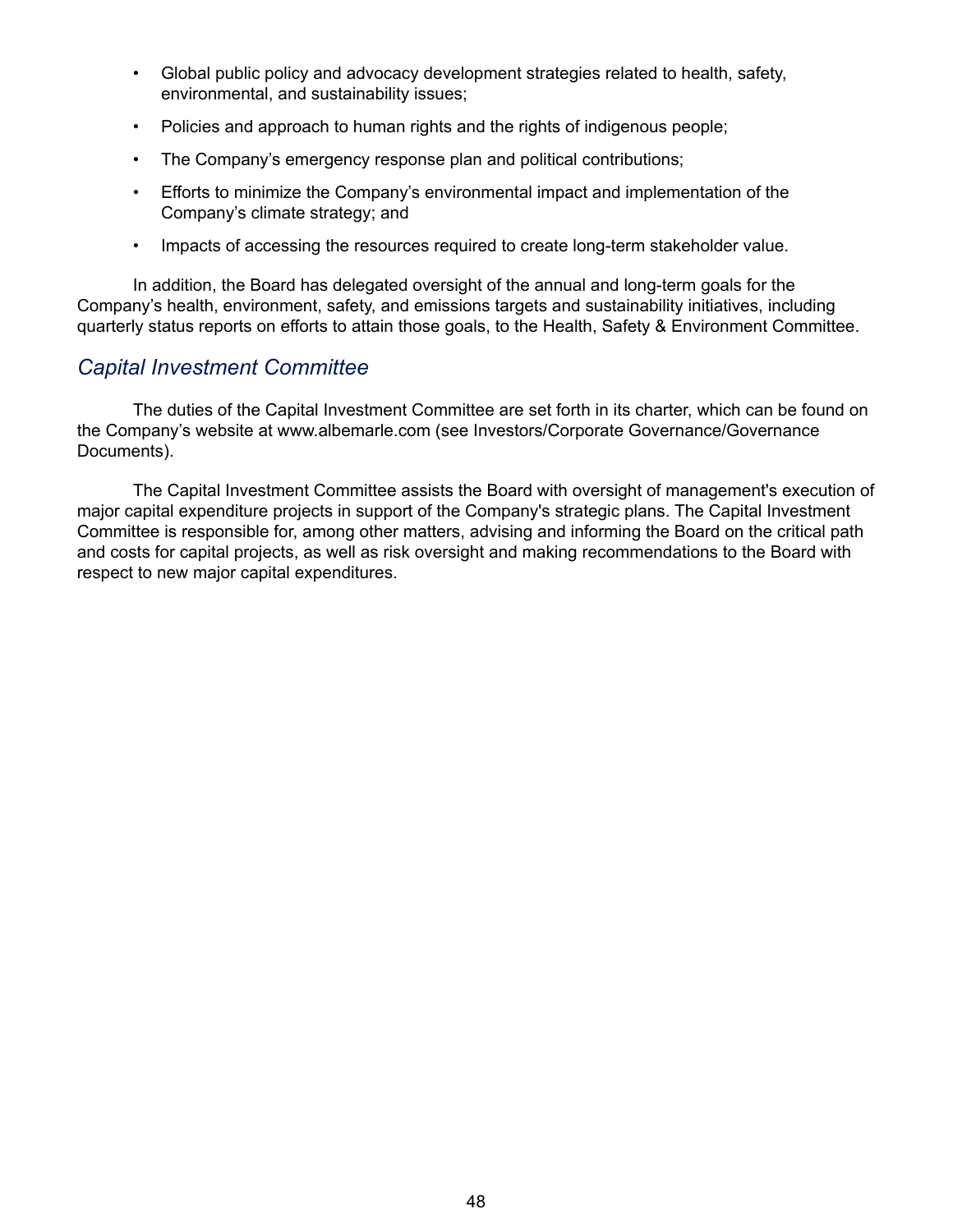## **CERTAIN RELATIONSHIPS AND RELATED TRANSACTIONS**

The Board of Directors has adopted a written Related Person Transaction Policy that governs the review, approval or ratification of covered related person transactions. The Audit & Finance Committee manages this policy. The policy generally provides that we may enter into a related person transaction only if the Audit & Finance Committee or the disinterested members of the Board of Directors approves or ratifies such transaction in accordance with the guidelines set forth in the policy, if the transaction is in, or not inconsistent with, the best interests of the Company and its shareholders, and if the transaction is on terms comparable to those that could be obtained in arm's length dealings with an unrelated third party, or if the transaction involves compensation approved by our Executive Compensation Committee.

In the event our management determines to recommend a related person transaction, such transaction must be presented to the Audit & Finance Committee for approval. After review, the Audit & Finance Committee will approve or disapprove such transaction and at each subsequently scheduled Audit & Finance Committee meeting our management will update the Audit & Finance Committee as to any material change to the proposed related person transaction. In those instances in which our General Counsel, in consultation with our CEO or the CFO, determines that it is not practicable or desirable for us to wait until the next Audit & Finance Committee meeting to review a proposed related person transaction, the Chair of the Audit & Finance Committee has been delegated authority to act on behalf of the Audit & Finance Committee with respect to the review and approval of such proposed transaction. The Audit & Finance Committee (or its Chair) approves only those related person transactions that it determines in good faith to be in, or not inconsistent with, our best interests and the best interests of our shareholders and which is on terms comparable to those that could be obtained in arm's length dealings with an unrelated third party.

To the extent that the Board of Directors has approved a standing resolution with respect to the repurchase of outstanding shares of Common Stock, the Audit & Finance Committee has pre-approved the repurchase of shares of Common Stock from related persons, provided that such repurchase is in compliance with such standing resolution and the terms offered to the related persons are no less favorable to us than those that could be obtained in arm's length dealings with an unrelated third party.

For purposes of this policy, a "related person transaction" is a transaction, arrangement, or relationship (or any series of similar transactions, arrangements, or relationships) in which we were, are, or will be a participant and the amount involved exceeds \$120,000 and in which any related person had, has, or will have a direct or indirect interest. For purposes of determining whether a transaction is a related person transaction, the Audit & Finance Committee may rely upon Item 404 of Regulation S‑K.

A "related person" is (i) any person who is, or at any time since the beginning of our last fiscal year was, a Director or executive officer of the Company or a nominee to become a Director, (ii) any person who is known to be the beneficial owner of more than 5% of any class of our voting securities, (iii) any immediate family member of any of the foregoing persons, which means any child, stepchild, parent, stepparent, spouse, sibling, mother-in-law, father-in-law, son-in-law, daughter-in-law, brother-in-law or sister-in-law of the Director, executive officer, nominee, or more than 5% beneficial owner, and any person (other than a tenant or employee) sharing the household of such Director, executive officer, nominee, or more than 5% beneficial owner, or (iv) any firm, corporation, or other entity in which any of the foregoing persons is employed or is a general partner or principal or in a similar position or in which such person has a 5% or greater beneficial ownership interest.

The Audit & Finance Committee was not presented with, and the Company did not participate in, any related person transactions since the beginning of 2021, and no such related person transactions are currently proposed.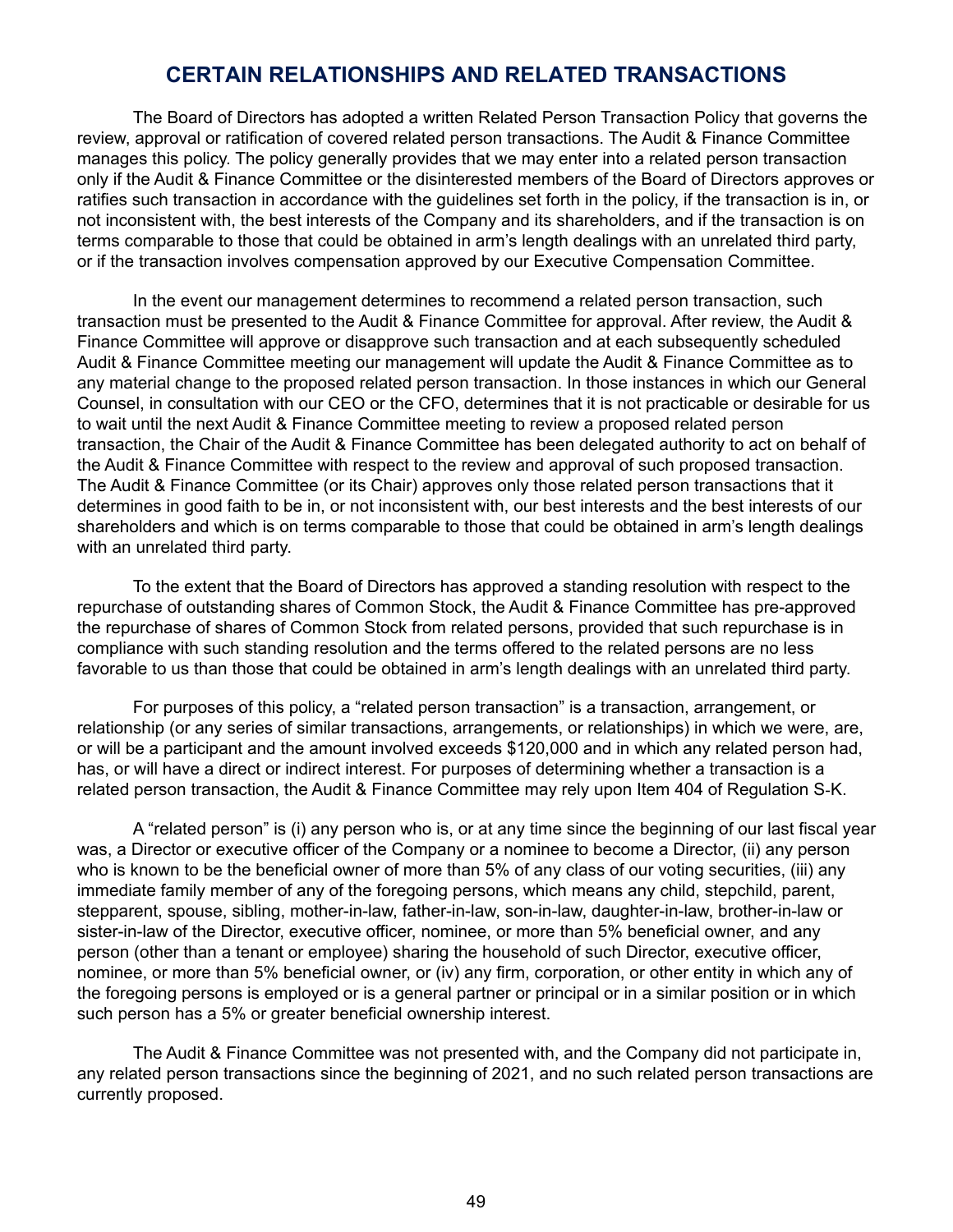## **DIRECTOR COMPENSATION**

## **Annual Compensation**

Our non-employee Directors receive the following compensation:

| <b>COMPENSATION</b>                                                             | <b>ANNUALLY</b> |
|---------------------------------------------------------------------------------|-----------------|
| <b>Annual Cash Retainer</b>                                                     | \$100,000       |
| Annual Equity Grant of Restricted Common Stock                                  | \$130,000       |
| <b>Additional Cash Fees:</b>                                                    |                 |
| Lead Independent Director or Non-Executive Chairman of the Board, as applicable | \$50,000        |
| Audit & Finance Committee Chair                                                 | \$20,000        |
| Capital Investment Committee Chair                                              | \$10,000        |
| <b>Executive Compensation Committee Chair</b>                                   | \$15,000        |
| Health, Safety & Environment Committee Chair                                    | \$10,000        |
| Nominating & Governance Committee Chair                                         | \$10,000        |

We pay the annual cash retainer fee and any applicable additional cash fees to our non-employee Directors in equal quarterly installments. The portion of cash compensation for a non-employee Director who has a partial quarter of service (due to joining the Board, or beginning service in a Board leadership role, during the quarter) is pro-rated. We do not pay meeting fees or additional compensation to Directors for special meetings.

We make the annual equity grant of restricted common stock to our non-employee Directors in accordance with the 2013 Stock Compensation and Deferral Election Plan for Non-Employee Directors of Albemarle Corporation (the "2013 Directors Plan"). The number of shares of common stock awarded is calculated by dividing the \$130,000 annual equity retainer by the closing price of the Company's common stock on the date of grant and rounding up to the nearest 25-share increment. The annual equity grant of restricted common stock is made on the first trade day of July and vests as of the following July 1, except, with respect to a non-employee Director who (i) does not stand for reelection for the following compensation year, pursuant to meeting the Company's retirement guidelines, at the time of the annual meeting when the Director effectively retires, or (ii) elects not to stand for reelection for the following compensation year, at the annual meeting, when their term as a Director effectively ends. Vesting is subject to the non-employee Director's continued service on our Board through such vesting date. The equity grant amount for a non-employee Director who has a partial year of service (due to joining the Board during the year) is pro-rated.

## **Deferred Compensation**

Under the 2013 Directors Plan, non-employee Directors may defer, in 10% increments, all or part of their cash retainer fee and/or chair fees into a deferred cash account and may defer, in 10% increments, all or part of their stock compensation into a deferred phantom stock account. Fees deferred, in whole or in part, into a phantom stock account are recorded by the Company as phantom shares. Deferred cash accounts and phantom stock accounts are unfunded and maintained for record-keeping purposes only.

Distributions under the 2013 Directors Plan will generally be paid in a lump sum unless the participant specifies installment payments over a period up to ten years. Deferred cash account amounts are paid in the form of cash and deferred phantom stock account amounts are paid in whole shares of common stock. Unless otherwise elected by the participant as permitted under the 2013 Directors Plan, distributions will begin on February 15 in the year following the earlier of the participant's turning 65 years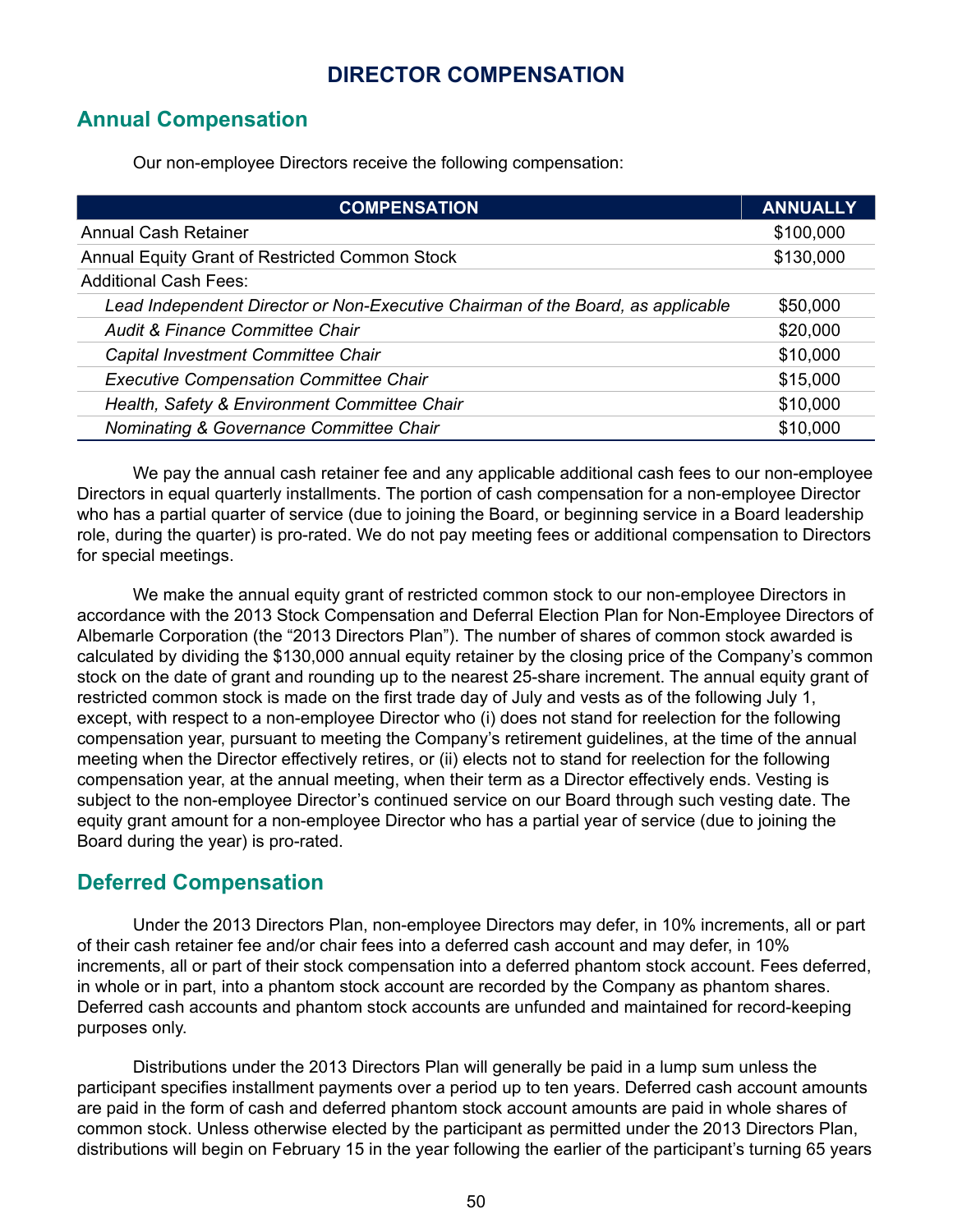old or ending their tenure as a Company non-employee Director. For 2021, Mr. O'Brien and Mses. Minor and Van Deursen each elected to defer all of their stock compensation into their respective deferred phantom stock accounts, and Ms. Van Deursen elected to defer 100% of her cash compensation into her deferred cash account.

## **2013 Directors Plan**

The 2013 Directors Plan provides for the grant of shares of Common Stock to each non-employee Director (each, a "participant") of the Company. In the event of a change in capital, changes in shares of capital stock or any special distribution to our shareholders, the administrator of the 2013 Directors Plan will make equitable adjustments in the number of shares of Common Stock that have been, or thereafter may be, granted to participants. The maximum aggregate number of shares of Common Stock that may be issued under the 2013 Directors Plan is 500,000 shares.

Our General Counsel administers the 2013 Directors Plan, interpreting all provisions of the 2013 Directors Plan, establishing administrative regulations to further the purpose of the 2013 Directors Plan and taking any other action necessary for the proper operation of the 2013 Directors Plan. The Company has discretionary authority to increase the amount of shares of Common Stock issued to each participant during the compensation year, subject to a \$150,000 limitation on the value of the shares to be issued to any participant in any compensation year.

Our General Counsel may amend, suspend or terminate the 2013 Directors Plan, but no such amendment can (i) increase the number of shares of Common Stock that may be granted to any participant (except as described above) or (ii) increase the total number of shares of Common Stock that may be granted under the 2013 Directors Plan. Any amendment of the 2013 Directors Plan must comply with applicable rules of the NYSE.

# **Other Benefits and Perquisites**

Non-employee Directors are eligible for certain other benefits and perquisites as follows. The cost of such other benefits and perquisites are included as other compensation in our Director Compensation Table if such disclosure is required by, or exceeds the threshold specified under, SEC rules.

- **Matching Gifts Program**: The Albemarle Foundation will make matching donations for qualified charitable contributions for any non-employee Director up to a total of \$2,500 per year.
- **Medical Plan Access**: Non-employee Directors may enroll in the Company-sponsored medical insurance plans at the same rate as active employees. This benefit does not extend to other health and welfare benefits.
- **Training and Development**: We reimburse non-employee Directors for expenses associated with Director training and development.
- **Travel Reimbursements**: We reimburse non-employee Directors for the reasonable expenses of attending Board and committee meetings.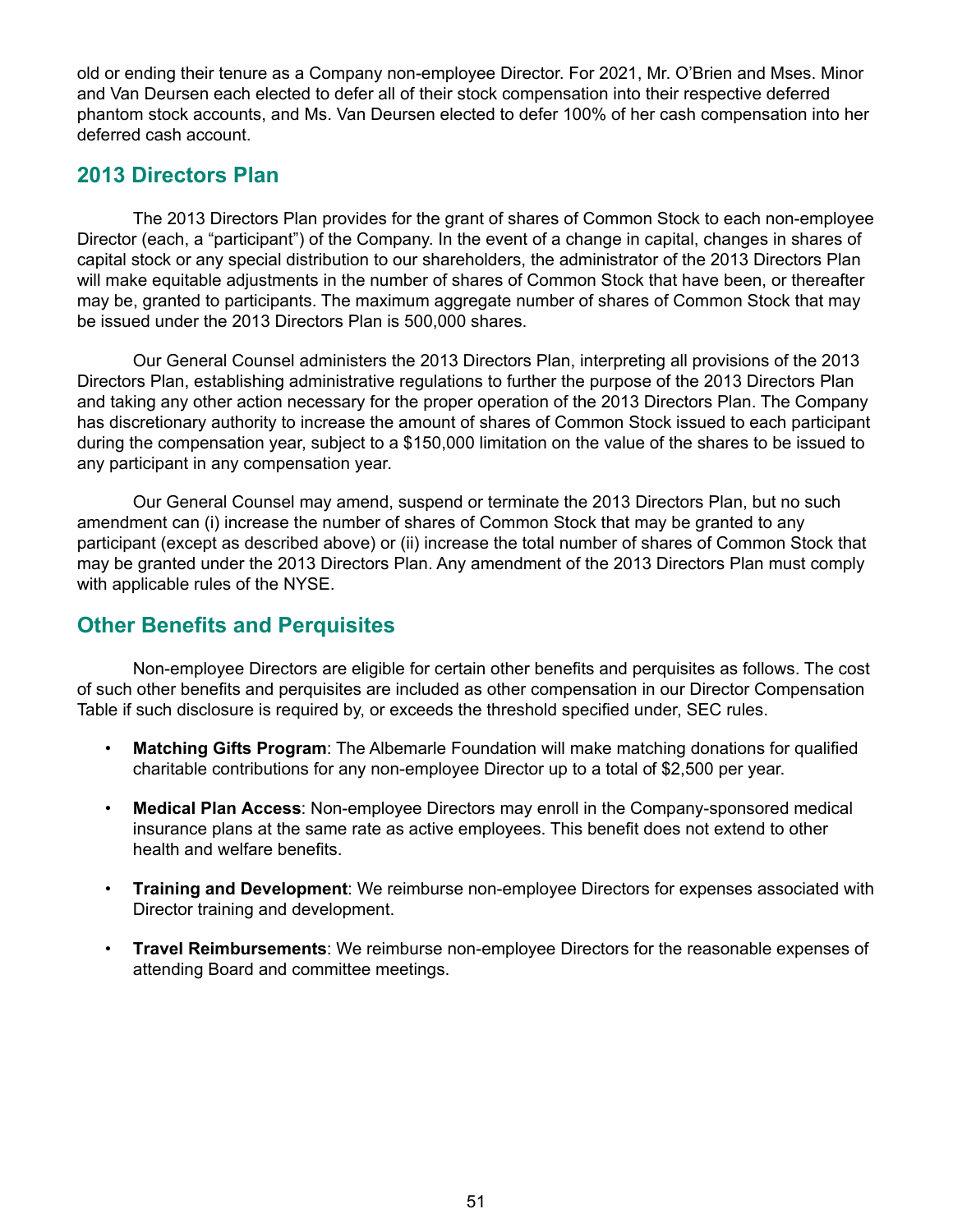# **Director Compensation Table**

The following table presents information relating to the compensation earned by our nonemployee Directors who served during the fiscal year ended December 31, 2021. Mr. Masters, as an employee Director, does not receive compensation from the Company in his capacity as a Director.

| <b>Director Compensation Table</b> |                                             |                                   |                                          |                 |  |  |  |  |  |
|------------------------------------|---------------------------------------------|-----------------------------------|------------------------------------------|-----------------|--|--|--|--|--|
| Name                               | Fees Earned or<br>Paid in Cash $(\$)^{(1)}$ | Stock Awards $(\text{$\$})^{(2)}$ | All Other<br>Compensation<br>$(5)^{(3)}$ | Total $($ math) |  |  |  |  |  |
| Mary Lauren Brlas                  | \$<br>120,000                               | \$<br>133,323                     | $\mathbb{S}$                             | \$<br>253,323   |  |  |  |  |  |
| Ralf H. Cramer <sup>(4)</sup>      | \$                                          | \$                                | \$                                       | \$              |  |  |  |  |  |
| Luther C. Kissam $IV^{(5)}$        | \$<br>50,000                                | \$                                | \$                                       | \$<br>50,000    |  |  |  |  |  |
| Glenda J. Minor                    | \$<br>100,000                               | \$<br>133,323                     | -\$                                      | \$<br>233,323   |  |  |  |  |  |
| James J. O'Brien                   | \$<br>160,000                               | $133,323$ \$<br>8                 | 2,500                                    | 295,823<br>\$   |  |  |  |  |  |
| Diarmuid B. O'Connell \$           | 100,000                                     | \$<br>133,323                     | ا \$                                     | \$<br>233,323   |  |  |  |  |  |
| Dean L. Seavers                    | \$<br>110,000                               | \$<br>133,323                     | -\$                                      | \$<br>243,323   |  |  |  |  |  |
| Gerald A. Steiner                  | \$<br>110,000                               | 133,323<br>\$                     | ا \$                                     | \$<br>243,323   |  |  |  |  |  |
| Holly A. Van Deursen               | \$<br>100,000                               | 8<br>133,323                      | 8<br>1,000                               | 234,323<br>∣\$  |  |  |  |  |  |
| Alejandro D. Wolff                 | \$<br>115,000                               | 133,323<br>\$                     | 8                                        | 248,323<br>\$   |  |  |  |  |  |

(1) Amounts shown include fees that have been deferred at the election of the non-employee Director under the 2013 Directors Plan and, as applicable, its predecessor deferred compensation plans.

(2) Amounts shown represent the aggregate grant date fair value of stock awards recognized in fiscal year 2021 in accordance with FASB ASC Topic 718. On July 1, 2021, each then serving non-employee Director received 775 shares of Common Stock (some of which were deferred by certain Directors) for their service as a Director. In accordance with the 2013 Directors Plan, non-employee Directors received shares of Common Stock equal to \$130,000 divided by the closing price per share of Common Stock on July 1, 2021, which was \$172.03, rounded up to the nearest 25-share increment. The amounts set forth above reflect our accounting expense for these awards and do not correspond to the actual value that will be recognized by each of the non-employee Directors. Shares granted pursuant to the 2013 Directors Plan vest (i) the July 1st next following the grant date for non-employee Directors who completed their term of service or (ii) on the completion of their term of service for non-employee Directors not standing for reelection at the annual meeting.

(3) Represents matching donations for qualified charitable contributions.

**\_\_\_\_\_\_\_\_\_\_\_\_\_\_\_\_\_\_\_\_\_\_\_\_\_\_\_\_\_\_\_\_\_\_\_\_\_\_\_\_\_\_\_\_\_\_\_\_\_\_\_**

- (4) Mr. Cramer joined the Board in February 2022 and did not receive any compensation for 2021.
- (5) Mr. Kissam did not stand for reelection at the 2021 annual meeting and received partial-year compensation.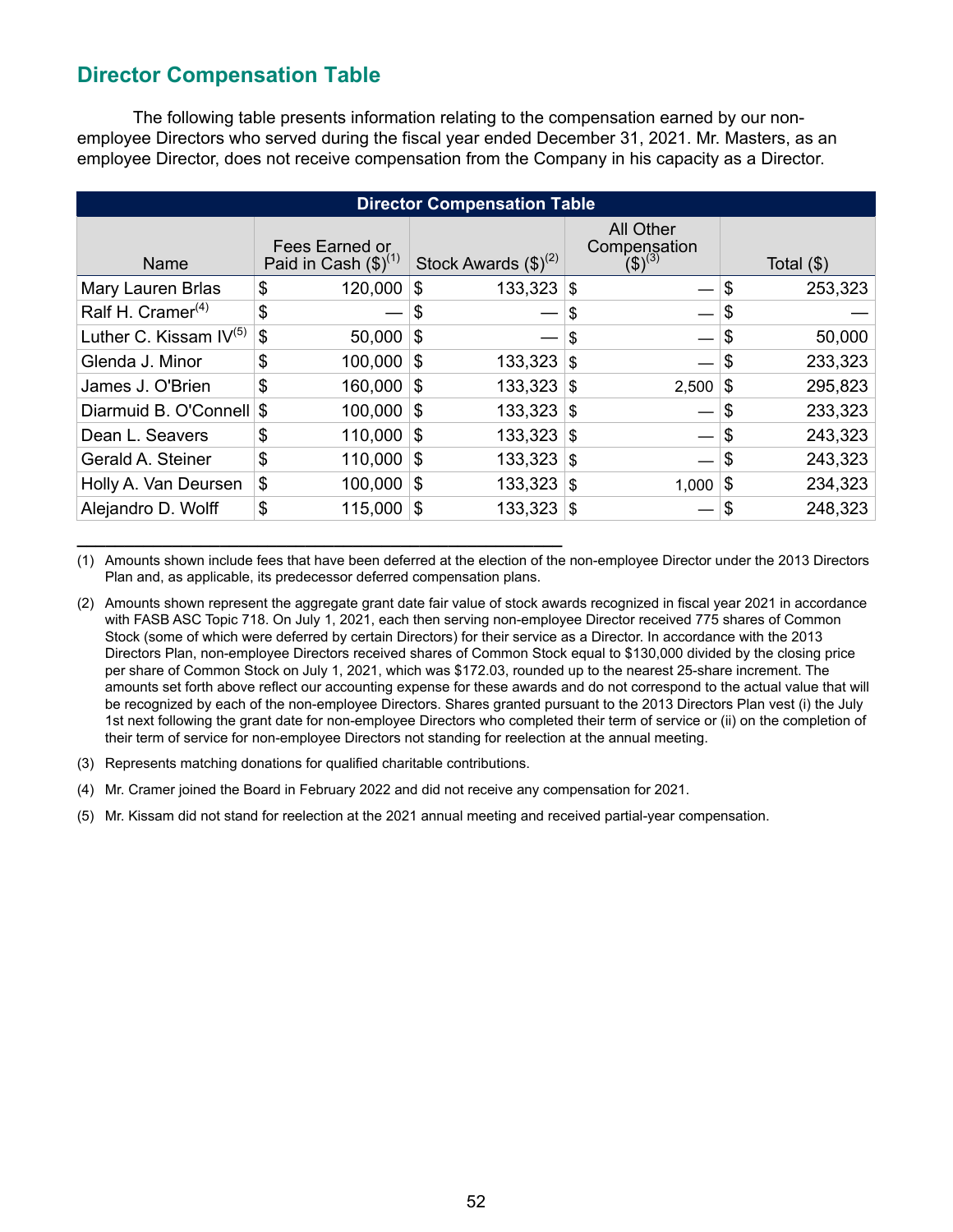# **STOCK OWNERSHIP**

# **Stock Ownership Guidelines**

We maintain stock ownership guidelines to further align the interests of our Directors and officers with our shareholders. Directors and officers are expected to achieve ownership in the amounts set forth in the table below within five years of being appointed to the relevant role. Each non-employee Director and NEO was in compliance with these requirements as of the record date, March 8, 2022.

| <b>Position</b>                 | <b>Target Value</b>     |
|---------------------------------|-------------------------|
| Non-Employee Directors          | 5x annual cash retainer |
| <b>Chief Executive Officer</b>  | 6x base salary          |
| <b>Chief Financial Officer</b>  | 4x base salary          |
| <b>Other Executive Officers</b> | 3x base salary          |

In order to help ensure robust stock ownership, Directors and officers will be required to hold at least 50% of the post-tax net shares vesting in any twelve month period until they meet their target value, and will be deemed to be in compliance with the guidelines if they sell no more than that amount.

Our insider trading policy prohibits, among other things, Directors, officers, and employees of the Company from engaging in short sales, put options, or call options; purchasing on margin or holding in margin accounts; pledging, hypothecating, or otherwise encumbering as collateral for indebtedness; or hedging, short selling, or pledging the Company's shares. In addition, to further align our Directors' and NEOs' interests with those of our shareholders, our insider trading policy restricts purchases and sales of our stock by Directors and certain employees, including NEOs, to the 30-day period beginning on the third trading day following an earnings announcement (the day of the announcement constituting the first day) and only after being cleared to trade by our General Counsel or a designee thereof, or in accordance with a previously existing Rule 10b5-1 trading plan that meets applicable SEC requirements.

# **Principal Shareholders**

The following table provides certain information about each person or entity known to us to be the beneficial owner of more than 5% of the issued and outstanding shares of our common stock.

| Name and Address of Beneficial Owners               | <b>Number of</b><br><b>Shares</b> | <b>Percent of Class*</b> |
|-----------------------------------------------------|-----------------------------------|--------------------------|
| The Vanguard Group                                  |                                   |                          |
| 100 Vanguard Boulevard, Malvern, Pennsylvania 19355 | $13,585,134$ (1)                  | 11.6 %                   |
| BlackRock, Inc.                                     |                                   |                          |
| 55 East 52nd Street, New York, New York 10055       | $9,121,178$ (2)                   | 7.8%                     |

Ownership percentages set forth in this column are based on the assumption that each of the principal shareholders continued to own, as of the record date, the number of shares reflected in the table. Calculated based upon 117,112,394 shares of common stock outstanding as of the record date, March 8, 2022.

**\_\_\_\_\_\_\_\_\_\_\_\_\_\_\_\_\_\_\_\_\_\_\_\_\_\_\_\_\_\_\_\_\_\_\_\_\_\_\_\_\_\_\_\_\_\_\_\_\_\_\_**

(1) Based solely on the information contained in the Schedule 13G Amendment filed by the Vanguard Group ("Vanguard") with the SEC on February 9, 2022. The report states that Vanguard has aggregate beneficial ownership of 13,585,134 shares of common stock, including shared voting power over 184,699 shares of common stock, sole dispositive power over 13,115,394 shares of common stock, and shared dispositive power over 469,740 shares of common stock.

(2) Based solely on the information contained in the Schedule 13G Amendment filed by BlackRock, Inc. ("BlackRock") with the SEC on February 1, 2022. The report states that BlackRock has aggregate beneficial ownership of 9,121,178 shares of common stock, including sole voting power over 8,147,459 shares of common stock and sole dispositive power over 9,121,178 shares of common stock.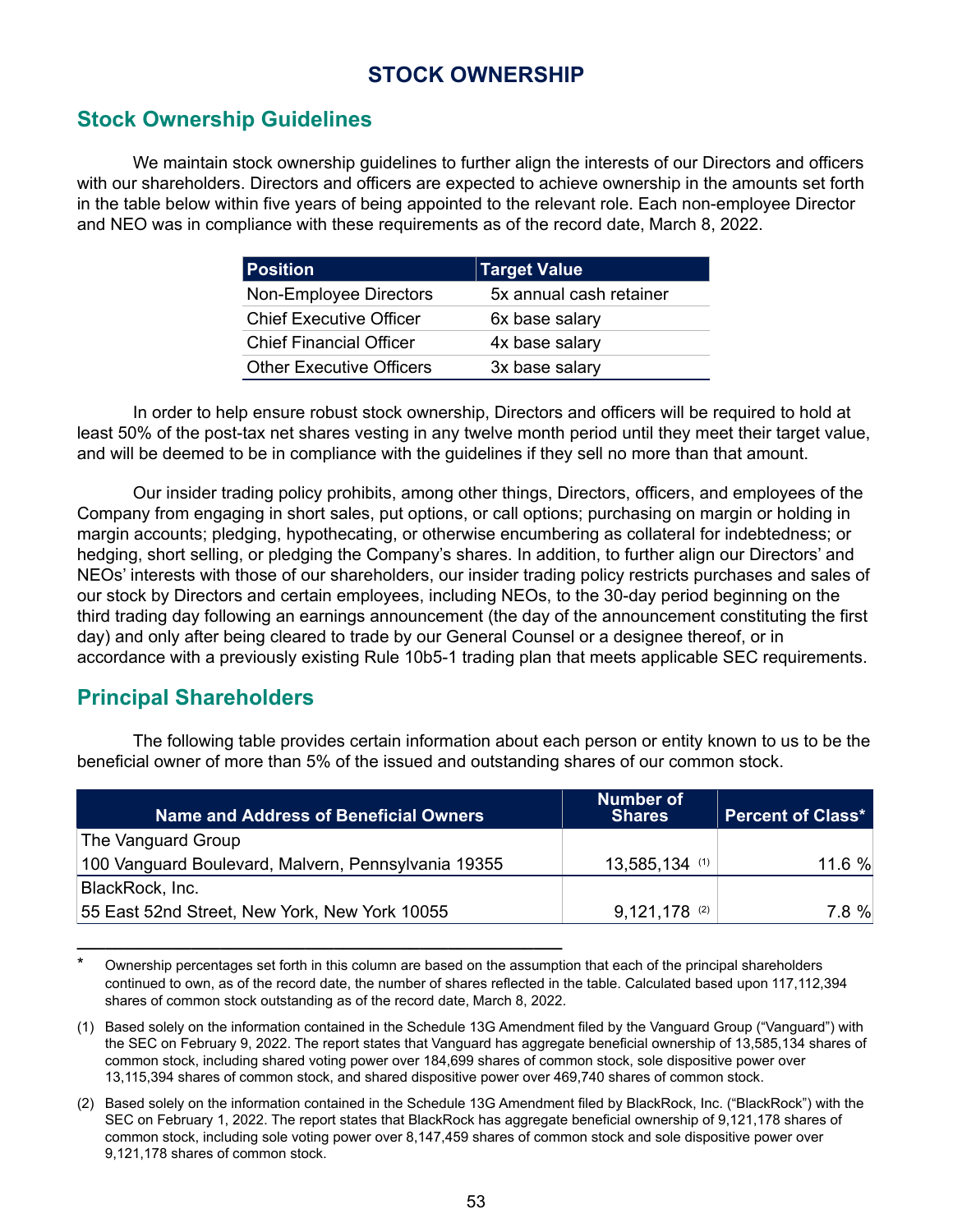# **Directors and Executive Officers**

The following table sets forth as of March 8, 2022, the beneficial ownership of common stock by each Director of the Company, the NEOs listed in the Summary Compensation Table, and all Directors and executive officers of the Company as a group.

| <b>Name of Beneficial Owner or Number</b><br>of Persons in the Group | <b>Number of Shares</b><br><b>Beneficially</b><br>Owned <sup>(1)</sup> | <b>Percent</b><br>of Class | <b>Phantom Shares</b><br><b>Without</b><br>Voting or Investment<br>Power <sup>(2)</sup> |
|----------------------------------------------------------------------|------------------------------------------------------------------------|----------------------------|-----------------------------------------------------------------------------------------|
| Mary Lauren Brlas                                                    | 6,900                                                                  | $\star$                    |                                                                                         |
| Ralf H. Cramer                                                       | 250                                                                    | $\star$                    |                                                                                         |
| Netha N. Johnson                                                     | 17,852                                                                 | $\star$                    |                                                                                         |
| J. Kent Masters                                                      | 15,872                                                                 | $\star$                    |                                                                                         |
| Glenda J. Minor                                                      | 3,375                                                                  | $\star$                    | 777                                                                                     |
| Karen G. Narwold                                                     | 77,351<br>(3)                                                          | $\star$                    | 232                                                                                     |
| Eric W. Norris                                                       | 25,623                                                                 | $\star$                    |                                                                                         |
| James J. O'Brien                                                     | 2,082                                                                  | $\star$                    | 15,054                                                                                  |
| Diarmuid B. O'Connell                                                | 5,950                                                                  | $\star$                    |                                                                                         |
| Dean L. Seavers                                                      | 5,950                                                                  | $\star$                    |                                                                                         |
| Gerald A. Steiner                                                    | 6,500                                                                  | $\star$                    | 8,561                                                                                   |
| Scott A. Tozier                                                      | 89,187<br>(4)                                                          | $\star$                    | 261                                                                                     |
| Holly A. Van Deursen                                                 | 1,650                                                                  | $\star$                    | 2,529                                                                                   |
| Alejandro D. Wolff                                                   | 9,166                                                                  | $\star$                    | 3,400                                                                                   |
| All directors and executive officers as a group<br>(17 persons)      | 297,794                                                                | $\star$                    | 30,815                                                                                  |

Indicates beneficial ownership of less than 1% of Common Stock. Calculated based upon 117,112,394 shares of Common Stock outstanding as of March 8, 2022 and assuming conversion or exercise of such holder's options, as the case may be, for purposes of calculating the total number of shares outstanding, but not the conversion or exercise of securities held by third parties.

- (1) The amounts in this column include shares of Common Stock with respect to which certain persons had the right to acquire beneficial ownership within 60 days of March 8, 2022: Mr. Johnson 7,218 shares; Ms. Narwold 58,603 shares; Mr. Norris 7,669 shares; and Mr. Tozier: 25,889 shares.
- (2) The amounts in this column reflect phantom shares held in the deferred stock account of each person and represent an equivalent number of shares of Common Stock. Although such shares are not "beneficially owned" as defined under SEC rules, we believe that inclusion of such shares gives our shareholders important additional information regarding the shareholdings of our Directors.
- (3) Includes 555 shares held in the Albemarle Savings Plan.
- (4) Includes 1,634 shares held in the Albemarle Savings Plan.

**\_\_\_\_\_\_\_\_\_\_\_\_\_\_\_\_\_\_\_\_\_\_\_\_\_\_\_\_\_\_\_\_\_\_\_\_\_\_\_\_\_\_\_\_\_\_\_\_\_\_\_**

# **DELINQUENT SECTION 16(a) REPORTS**

Based solely on our review of the forms required by Section 16(a) of the Exchange Act furnished to us, we believe that our Directors, officers, and beneficial owners of greater than 10% of Common Stock were compliant with applicable filing requirements in 2021.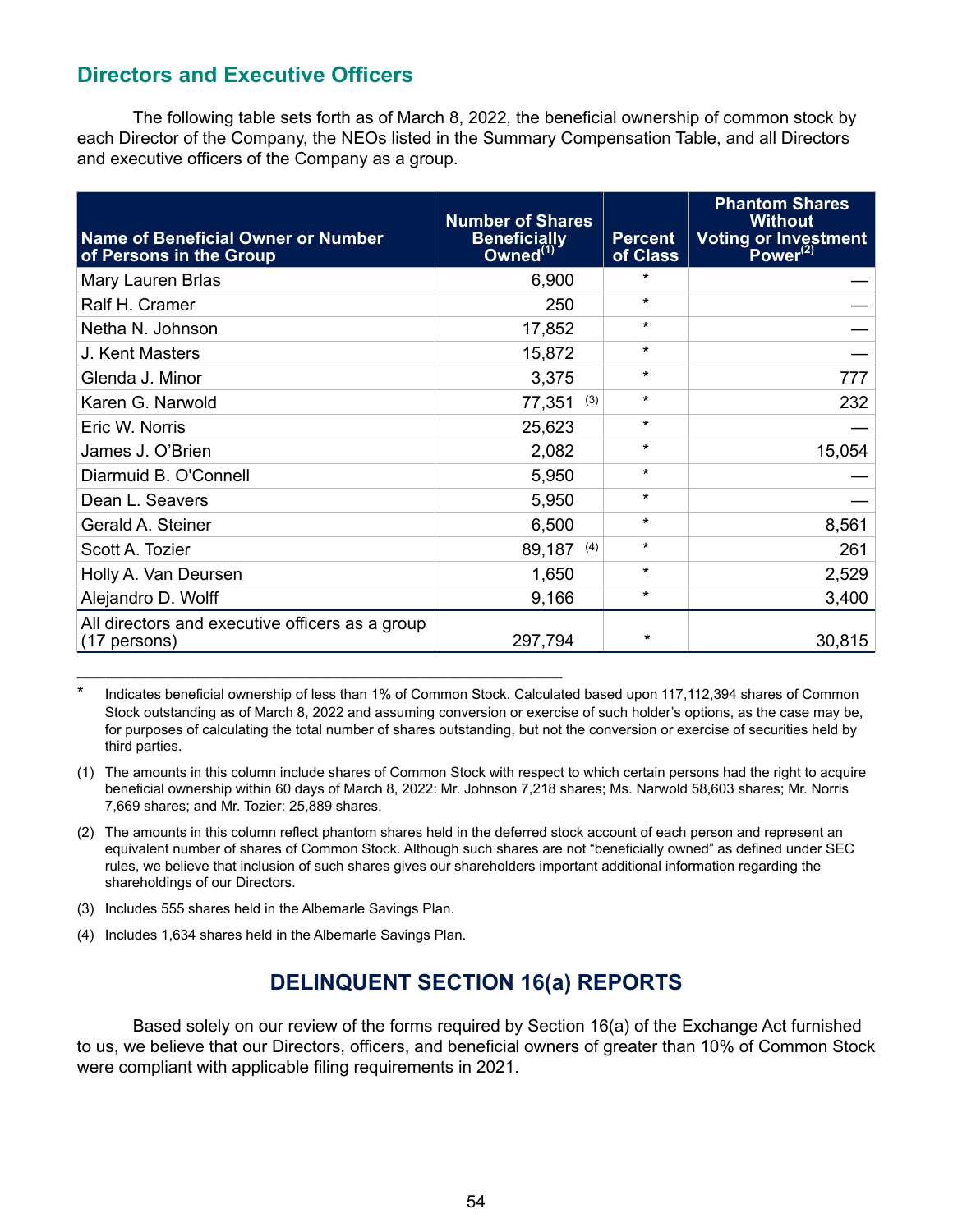# **PROPOSAL 2 – ELECTION OF DIRECTORS**

The Board of Directors, upon unanimous recommendation of the Nominating & Governance Committee, unanimously approved the persons named below as nominees for election to the Board of Directors at the Annual Meeting. Each of the nominees is currently a member of the Board of Directors. Each of the nominees (i) has been nominated for election at the 2022 Annual Meeting to hold office until the 2023 annual meeting of shareholders or, if earlier, the election or appointment of their successor, and (ii) has consented to being named as such and to serve as such if elected. The proxies submitted for the Annual Meeting cannot be voted for more than ten nominees.

Proxies will be voted "**FOR**" the election of the persons named below (or if for any reason such persons are unavailable, for such substitutes as the Board of Directors may designate) as Directors for the ensuing year. The Board of Directors has no reason to believe that any of the nominees will be unavailable. Each nominee who is elected will serve as a Director until his or her successor is elected at our 2023 annual meeting of shareholders or until his or her earlier resignation, replacement, or removal.

Each nominee is listed below with information as of the record date (March 8, 2022) concerning age, principal occupation, employment, and directorships during the past five years and positions with the Company, if applicable, and the year in which they first became a Director of the Company. Also set forth below is a brief discussion of the specific experience, qualifications, attributes, or skills that led to his or her nomination as a Director, in light of the Company's business and governance structure.

The following table highlights the qualifications and experience of each member of our Board that contributed to the Board's determination that each individual is uniquely qualified to serve on the Board. While designation on this table indicates competency or experience in the relevant area, this high-level summary is not intended to be an exhaustive list of each nominee's skills or contributions.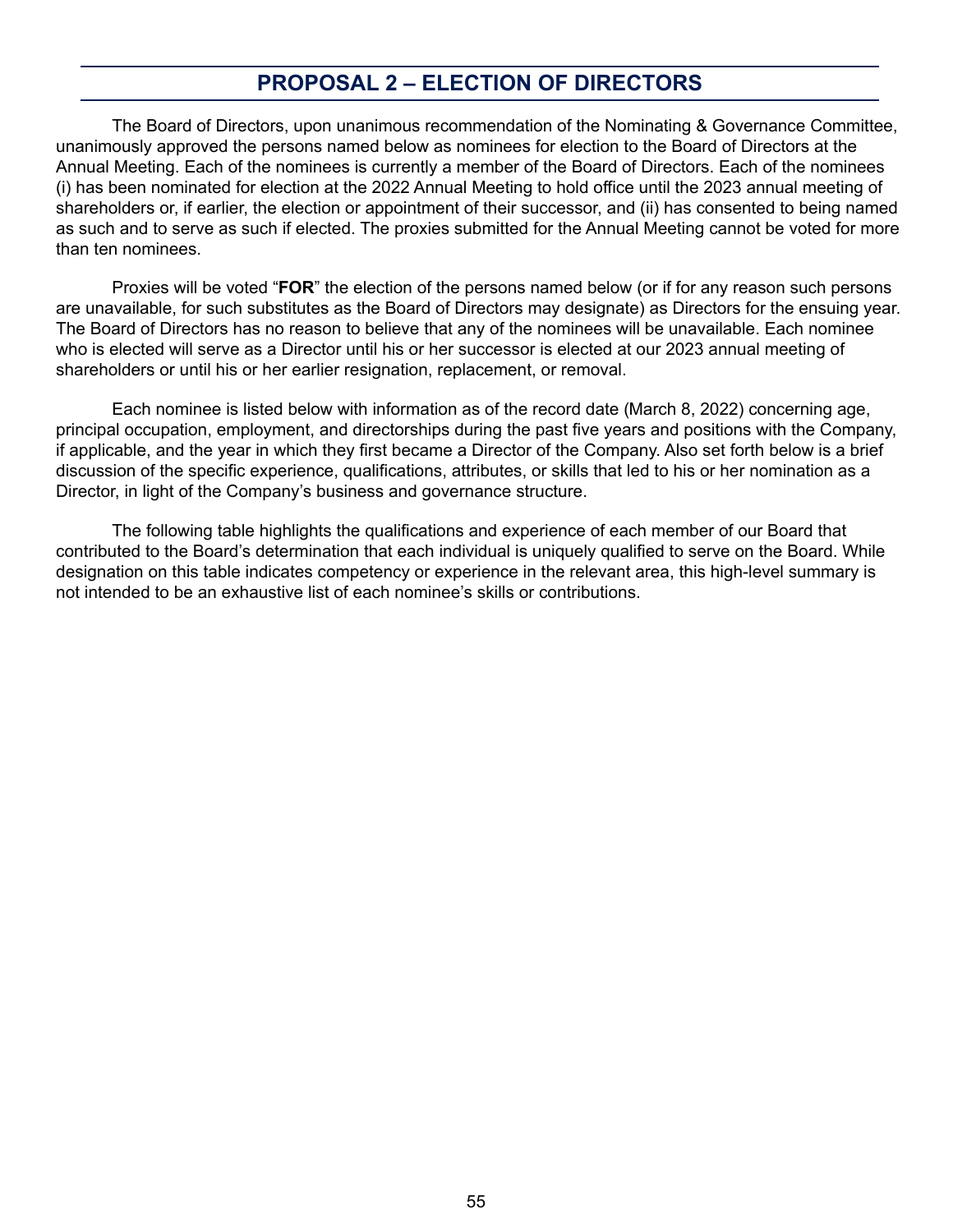# **Summary of Skills, Experience, and Background for Director Nominees**

|                                                      | <b>Brlas</b> | Cramer       | Masters        | Minor     | O'Brien      | O'Connell      | Seavers        | Steiner     | Van<br>Deursen | Wolff          |
|------------------------------------------------------|--------------|--------------|----------------|-----------|--------------|----------------|----------------|-------------|----------------|----------------|
|                                                      |              |              |                |           |              |                |                |             |                |                |
|                                                      |              |              |                |           |              |                |                |             |                |                |
|                                                      |              |              |                |           | 第1313434     |                |                |             |                |                |
|                                                      |              |              |                |           |              |                |                |             |                |                |
| <b>KEY COMPETENCIES</b>                              |              |              |                |           |              |                |                |             |                |                |
| Current/Recent Public Company CEO or COO             | ●            |              |                |           | C            |                |                |             |                |                |
| P&L Experience                                       | 0            | ●            | $\blacksquare$ | $\bullet$ |              | $\bullet$      |                | ●           |                |                |
| Relevant Industry Experience                         |              | ●            | $\bullet$      | $\bullet$ |              |                |                |             |                |                |
| R&D / Innovation Experience                          |              |              | O              |           |              | ●              |                | ●           |                |                |
| Manufacturing / Operations Experience                | 0            |              | O              |           |              | 0              |                |             |                |                |
| Global / Emerging Markets Experience                 |              |              |                |           |              |                |                |             |                |                |
| Supply Chain and Logistics Experience                | 0            |              | $\bullet$      |           |              | 0              |                |             |                |                |
| IT / Cybersecurity / Technology Capability           | ●            |              |                | ●         |              | ●              |                |             |                |                |
| <b>Financial Literacy</b>                            |              | ●            | O              |           |              | e              |                | 0           |                |                |
| M&A Experience                                       |              |              | 0              | 0         | o            | 0              |                | 0           |                |                |
| <b>Risk Management</b>                               |              |              |                | ●         |              |                |                |             |                |                |
| Public Company Compliance / Governance               | 0            |              | O              | 0         | Œ            | ●              |                | ●           |                |                |
| <b>Strategy Development</b>                          | ●            | ●            | 0              | ●         | ●            | $\bullet$      | $\bullet$      | $\bullet$   | ●              | ●              |
| <b>Public Company Executive Compensation</b>         |              |              |                | C         |              |                |                |             |                |                |
| Leadership Development / Succession<br>Planning      | ●            |              |                | ●         |              | ●              |                | O           |                |                |
| Public / Government Affairs                          |              |              | O              | $\bullet$ | $\bullet$    | $\bullet$      |                | $\bullet$   |                |                |
| Diversity, Equity & Inclusion                        | $\bullet$    |              | ●              | ●         |              |                |                |             |                | 0              |
| Natural Resource Management /                        |              |              |                |           |              |                |                |             |                |                |
| Environment<br>Safety / Health                       | $\bullet$    | $\bullet$    | $\bullet$      |           | $\bullet$    | $\bullet$      | $\bullet$      | $\bullet$   | $\bullet$      | $\bullet$      |
| <b>COMPLIANCE</b>                                    |              |              |                |           |              |                |                |             |                |                |
| Independent Director                                 | Υ            | Υ            | N              | Υ         | Υ            | Υ              | Υ              | Υ           | Υ              | Υ              |
| Audit Committee Financial Expert                     | Y            | $\mathsf{N}$ | N              | Υ         | Υ            | ${\sf N}$      | ${\sf N}$      | N           | N              | N              |
| <b>Total Public Company Boards (including ALB)</b>   | 4            | 1            | $\mathbf 1$    | 3         | $\mathsf 3$  | 4              | 4              | 1           | 3              | 2              |
| <b>Total Audit Committee Service (including ALB)</b> | 3            | 1            |                | 3         | $\mathbf{1}$ | 1              | $\mathbf{1}$   |             | $\mathbf{1}$   |                |
| <b>DEMOGRAPHICS</b>                                  |              |              |                |           |              |                |                |             |                |                |
| Age                                                  | 64           | 56           | 61             | 65        | 67           | 58             | 61             | 61          | 63             | 65             |
| Tenure                                               | 5            | $\mathbf 0$  | $\overline{7}$ | 3         | 10           | $\overline{4}$ | $\overline{4}$ | 9           | 3              | $\overline{7}$ |
| <b>DIVERSITY</b>                                     |              |              |                |           |              |                |                |             |                |                |
| Gender (Female, Male)                                | F            | M            | M              | F         | M            | M              | M              | M           | F              | M              |
| Race (Black, Hispanic, White)                        | W            | W            | W              | B         | W            | W              | $\sf B$        | W           | W              | H              |
| <b>BOARD COMMITTEES (Chair, Member)</b>              |              |              |                |           |              |                |                |             |                |                |
| Audit & Finance                                      | С            | M            |                | M         | ${\sf M}$    |                |                | M           |                |                |
| Capital Investment                                   | M            |              |                |           |              |                | C              |             | M              |                |
| <b>Executive Compensation</b>                        |              |              |                |           |              | M              | M              |             | ${\sf M}$      | $\mathsf C$    |
| Health, Safety & Environment                         |              | M            |                |           |              | M              |                | $\mathsf C$ |                |                |
| Nominating & Governance                              |              |              |                | M         | $\mathsf C$  |                |                |             |                | M              |
| Lead Independent Director                            |              |              |                |           | Υ            |                |                |             |                |                |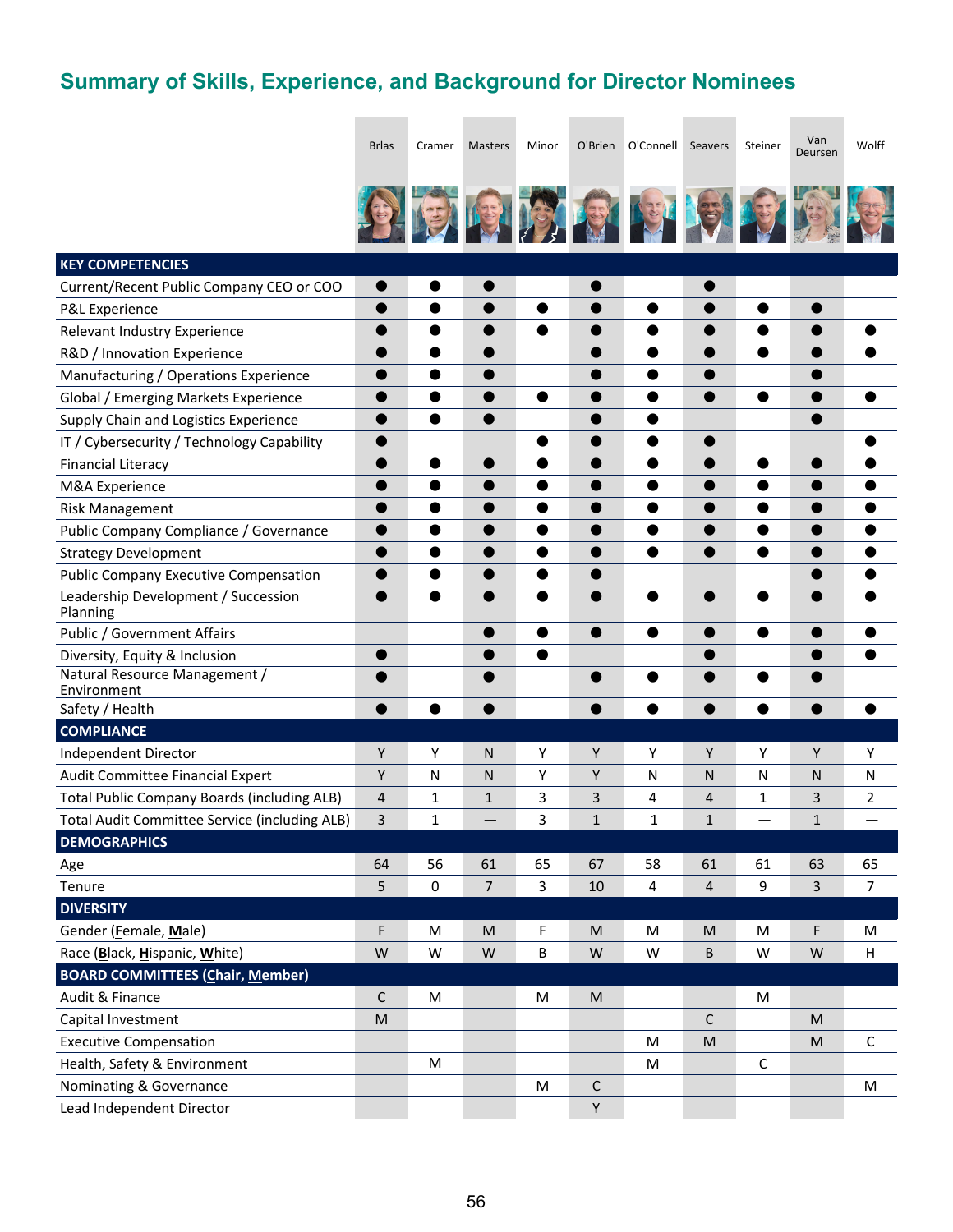# **Director Nominees**



M. Lauren Brlas Age: 64 Director since 2017

#### **Skills that align with our strategy:**

- Operations and finance experience in the natural resources industry brings relevant perspective during time of growth in our Lithium business
- Extensive background in financial and governance matters

#### **Experience:**

- Executive Vice President and Chief Financial Officer, Newmont Mining Corporation (a global gold company and producer of copper, silver, zinc and lead), 2013 – 2016
- Executive Vice President and President Global Operations, Cleveland-Cliffs Inc. (a North American producer of iron ore and steel products), 2006 – 2013

#### **Other Public Company Directorships:**

- Constellation Energy Corporation (an energy provider), 2022 current
- Autoliv, Inc. (a developer, manufacturer, and marketer of airbags, seatbelts, and steering wheels), 2020 – current
- Graphic Packaging International, Inc. (a global paper-based packaging solutions), 2019 – current
- Exelon Corporation (an energy provider), 2018 2022
- Perrigo Company plc (a producer of self-care health solutions), 2003 2019
- Calpine Corporation (a generator of electricity from natural gas and geothermal resources), 2016 – 2018

Chair, Audit & Finance Committee Member, Capital Investment Committee



Ralf H. Cramer Age: 56 Director since 2022

#### **Skills that align with our strategy:**

- Executive experience with multinational companies in the automotive industry and manufacturing operations
- Extensive knowledge of the global automotive industry
- Operational, financial and international leadership experience across different industries and different continents

#### **Experience:**

- Industry Advisor / Consultant, Knowledge Experienced (automotive and industrial consulting), 2018 – current
- Senior Consultant, Shenzhen Shentou Investment Co Ltd. (a cross-border M&A consultancy and investment company), 2018 – current
- Executive Board Member, Continental AG (develops technologies and services for mobility of people and goods), 2009 – 2017
- President and CEO, Continental China (automotive component manufacturer), 2013 – 2017
- President, Global Division Chassis & Safety, Continental AG, 2008 2013

Member, Audit & Finance Committee Member, Health, Safety & Environment Committee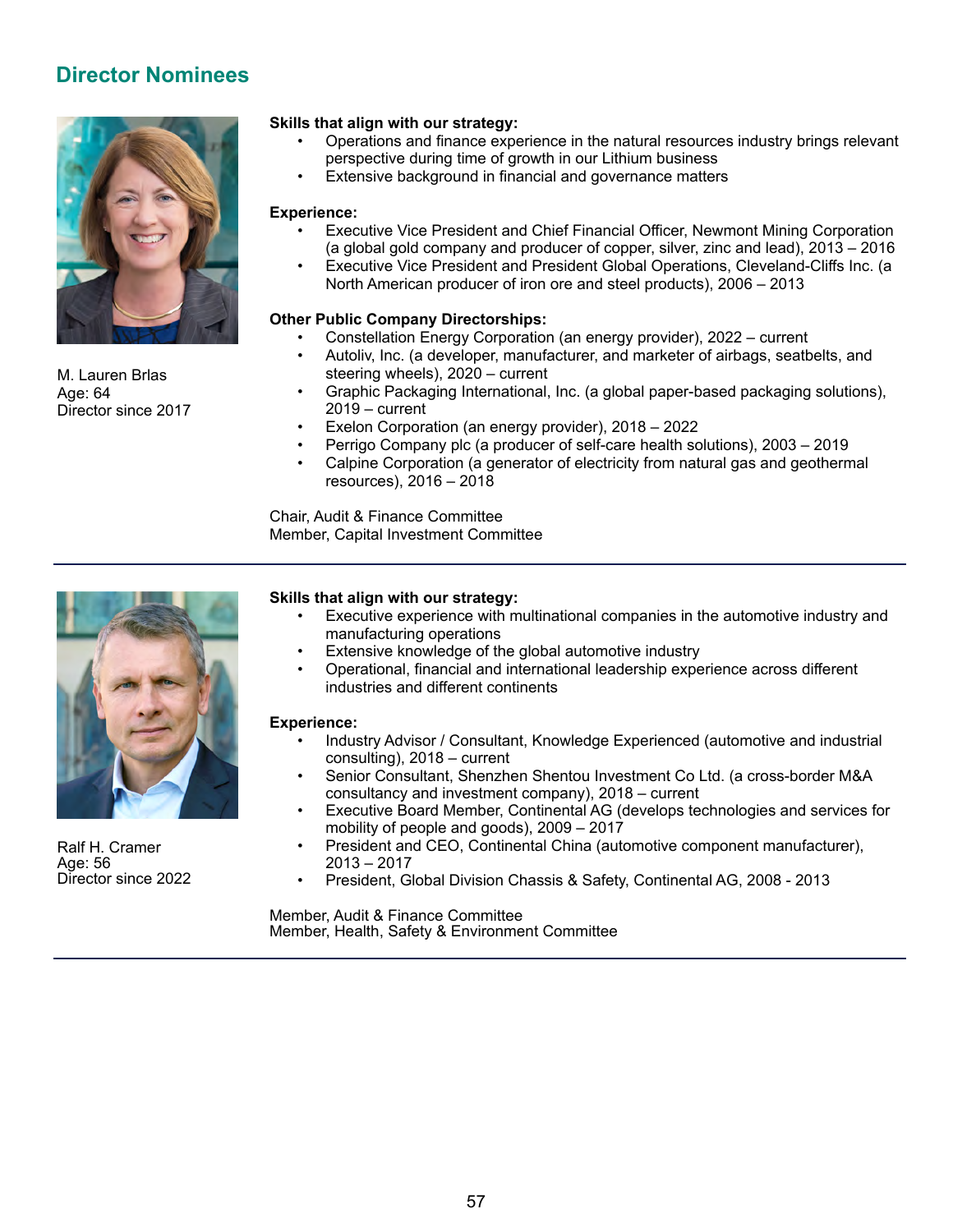

J. Kent Masters, Jr. Age: 61 Director since 2015 Chairman since 2020

### **Skills that align with our strategy:**

- Significant global business experience in key industries relevant to our large capital projects, such as engineering and construction, power equipment, and industrial gases
- Lithium industry experience; prior service on the board of directors for Rockwood Holdings, Inc.

#### **Experience:**

- Chairman, President and Chief Executive Officer, Albemarle Corporation, 2020 current
- Chief Executive Officer, Foster Wheeler AG (a global engineering and construction contractor and power equipment supplier), 2011 – 2014
- Member of the executive board, Linde AG (manufacturing and sales of industrial gases), 2006 – 2011

#### **Other Public Company Directorships:**

• Amec Foster Wheeler plc (a consultancy, engineering, and project management company), 2015 – 2017



Glenda J. Minor Age: 65 Director since 2019

#### **Skills that align with our strategy:**

- Extensive financial and international leadership experience across different industries and different continents
- In-depth understanding of the preparation and analysis of financial statements, experience in capital market transactions, accounting, treasury, investor relations, financial and strategic planning, and business expansion

#### **Experience:**

- Chief Executive Officer and Principal, Silket Advisory Services (a private consulting firm advising companies on financial, strategic and operational initiatives), 2016 – current
- Senior Vice President and Chief Financial Officer, Evraz North America Limited (a North American steel manufacturer), 2010 – 2016
- Vice President, Finance, Controller, Chief Accounting Officer, and General Auditor, Visteon Corporation (a global technology company that designs, engineers, and manufactures cockpit electronics and connected car solutions), 2000 – 2010

### **Other Public Company Directorships:**

- Schnitzer Steel Industries, Inc. (a global provider in the metals recycling industry and a manufacturer of finished steel products), 2020 – current
- Curtiss-Wright Corporation (a global provider of products and services in the aerospace & defense and industrial markets), 2019 – current

Member, Audit & Finance Committee Member, Nominating & Governance Committee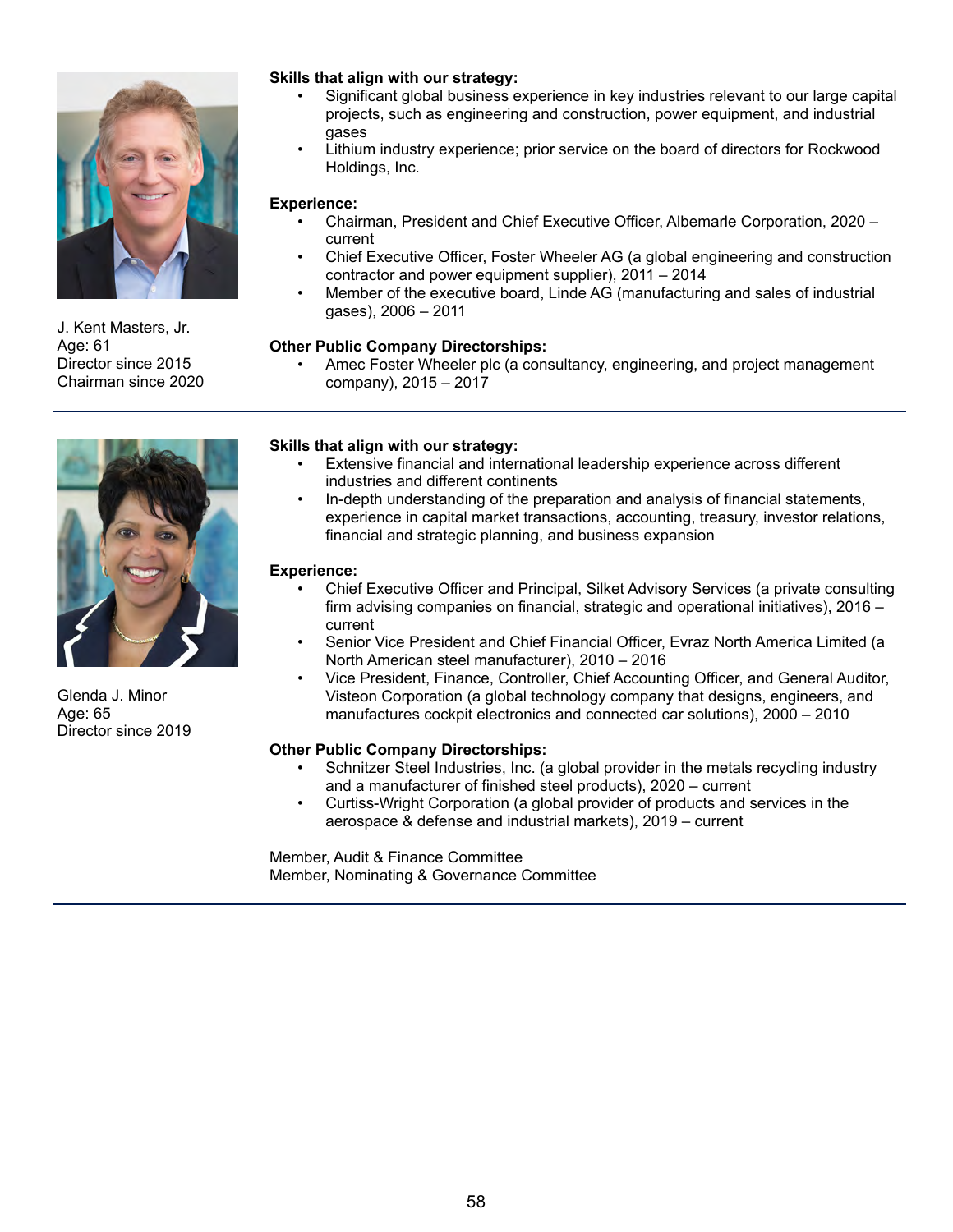

James J. O'Brien Age: 67 Director since 2012 Lead Independent Director since 2020

### **Skills that align with our strategy:**

- Extensive knowledge of the chemical industry
- Significant management experience and knowledge in the areas of finance, accounting, international business operations, risk oversight, and corporate governance
- Significant experience gained from service on the board of directors of other public companies

#### **Experience:**

- Chairman of the Board and Chief Executive Officer, Ashland Inc. (a diversified energy company), 2002 – 2014; President and Chief Operating Officer, 2002; Senior Vice President and Group Operating Officer, 2001 – 2002
- President, Valvoline (a global marketer and supplier of premium branded lubricants and automotive services), 1995 – 2001

#### **Other Public Company Directorships:**

- Eastman Chemical Company (a specialty chemical company), 2016 current
- Humana Inc. (a managed health care company), 2006 current
- Wesco International, Inc. (an electronics distribution and services company), 2015 2017

Chair, Nominating & Governance Committee Member, Audit & Finance Committee



Diarmuid B. O'Connell Age: 58 Director since 2018

#### **Skills that align with our strategy:**

- Experience in electric vehicle and energy storage industry, as well as valuable perspectives on global applications of alternative energy, that provide insights into the end uses of our products
- Background in marketing, government relations, operations, and manufacturing further contribute to the effectiveness of our Board

#### **Experience:**

- Chief Strategy Officer, Fair Financial Corp. (an automotive leasing fintech company), 2018 – 2019
- Vice President, Corporate & Business Development, Tesla Motors Inc. (an American electric vehicle manufacturer, energy storage company, and solar panel manufacturer), 2010 – 2017; Vice President, Business Development, 2006 – 2010
	- Chief of Staff, Bureau of Political Military Affairs at the U.S. Department of State, 2003 – 2006

#### **Other Public Company Directorships:**

- Tech and Energy Transition Corporation (a special purpose acquisition company), 2021 – current
- Volvo Car AB (designs, manufactures, and supplies automobiles), 2021 current
	- Dana Incorporated (a global manufacturer in drivetrain and e-Propulsion systems), 2018 – current

Member, Executive Compensation Committee Member, Health, Safety & Environment Committee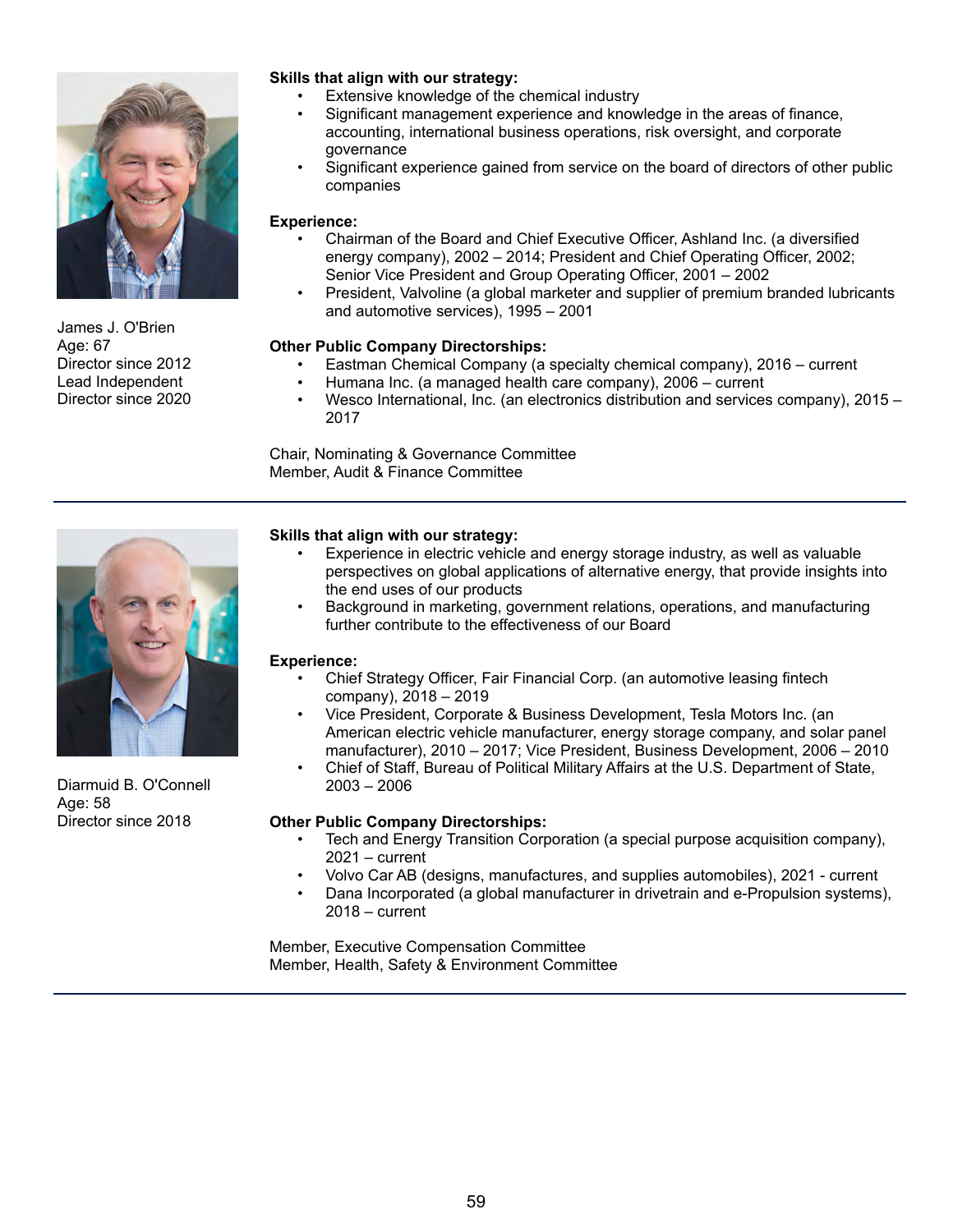

Dean L. Seavers Age: 61 Director since 2018

### **Skills that align with our strategy:**

- Executive leadership experience with companies in the energy, fire safety, and technology industries
- Operational perspective and vision from a variety of industries representing end uses of our products

#### **Experience:**

- Senior Advisor, Stifel Financial Corp. (a full-service financial services firm), 2020 current
- President, National Grid U.S. (a U.S. supplier of consumer energy), 2014 2019; Executive Director, National Grid plc (a multinational electricity and gas utility company), 2015 – 2019
- Director, Founder, and President and CEO, Red Hawk Fire & Security (a provider of life safety and security solutions), 2012 – 2018
- President of Global Services, United Technologies Corporation's (an aerospace and defense company) Fire & Security businesses, 2010 – 2011

### **Other Public Company Directorships:**

- Ametek, Inc. (a global manufacturer of electronic instruments and electromechanical devices), 2022 - current
- James Hardie plc (a producer and marketer of fiber cement siding and backerboard and of fiber gypsum products), 2021 – current
- PG&E Corporation / Pacific Gas & Electric Company (a holding company of natural gas / electric energy utility company), August 2020 – current; Chairman, Pacific Gas & Electric Company, 2020 – current

Chair, Capital Investment Committee Member, Executive Compensation Committee



Gerald A. Steiner Age: 61 Director since 2013

#### **Skills that align with our strategy:**

**•** Extensive experience in government affairs, global business, strategy, and the renewable fuels and agricultural industry

#### **Experience:**

- Executive Chairman, former CEO and Co-Founder of CoverCress, Inc. (developing a new crop for renewable fuels), 2015 – current
- Founder, Alta Grow Consulting LLC (a business consulting firm), 2014 current
- Member of the board of directors for several agricultural industry start-ups, current
- Executive Vice President, Sustainability and Corporate Affairs, Monsanto Company (a leading global provider of agricultural products for farmers), 2003 – 2014
- Chairman, 2012 2014, and board member, 2003 2014, Food and Agriculture Section of the Biotechnology Industry Organization (a biotechnology innovation organization)
- Chairman, 2012 2013, board member, 2014 2014, and Trustee Emeritus, 2015 – current, The Keystone Center (a policy center for agriculture, early childhood education, and energy for rural communities)
- Co-founder, Field to Market (an agricultural sustainability organization); member of the board of trustees, The St. Louis Regional STEM Learning Ecosystem (extending STEM to disadvantaged youth); Trustee, St. Louis Science Academy

Chair, Health, Safety & Environment Committee Member, Audit & Finance Committee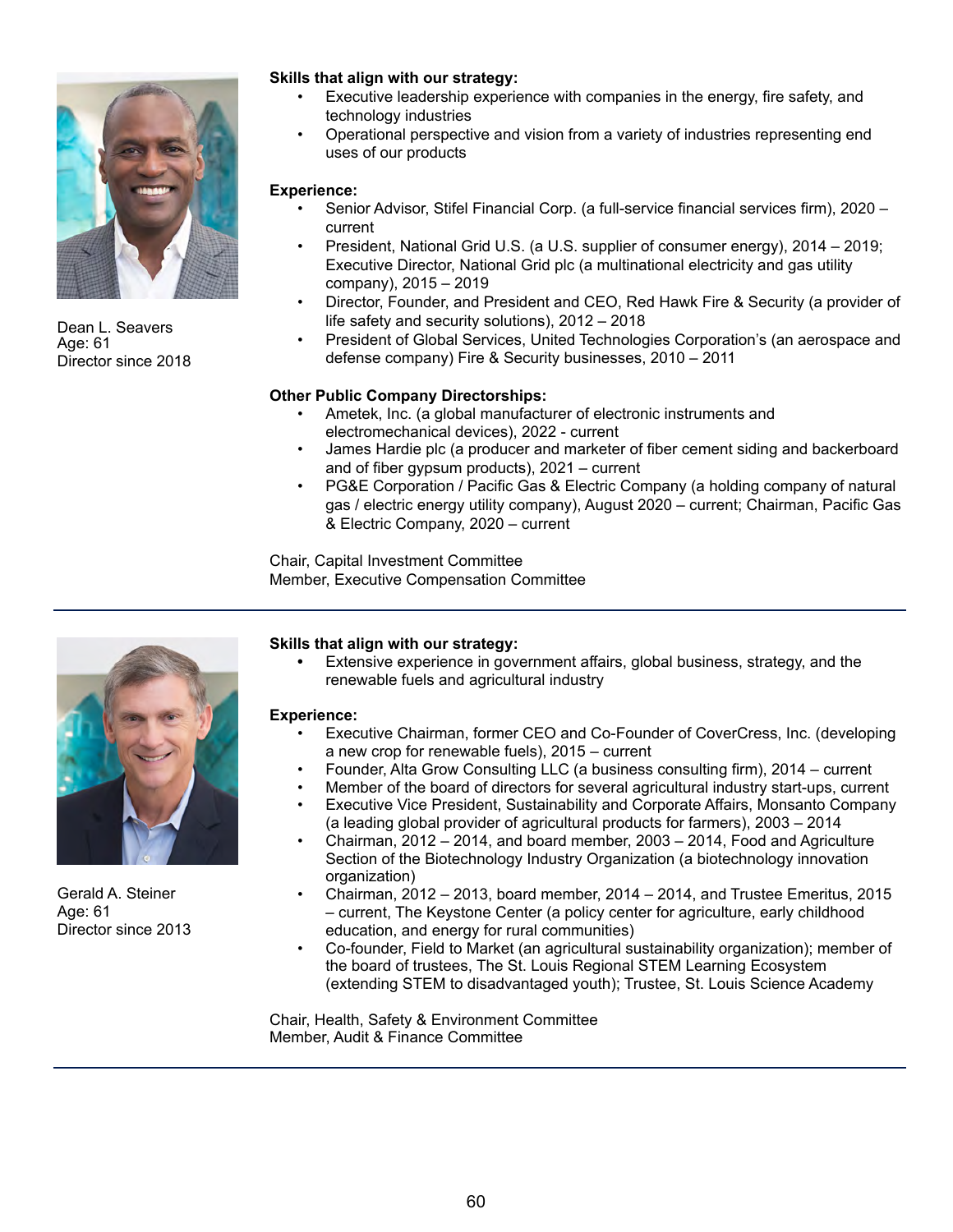

Holly A. Van Deursen Age: 63 Director since 2019

### **Skills that align with our strategy:**

- Extensive experience in the chemical, industrial, and contract manufacturing sectors; previously a director for companies in the oilfield services, diversified industrial, and packaging sectors
- Has held executive roles in business management, business development, and mergers & acquisitions in the U.S. and globally, and as a public company director and in committee/board leadership roles, will provide insight into board operations and governance, leadership, and international business

### **Experience:**

- Former Group Vice President, Petrochemicals, BP Corporation (a global provider of heat, light and mobility products and services), holding various senior executive management roles before retiring as a member of the top-forty executive management team, 2000 – 2005
- Twenty-four years' experience in the chemical, oil, and energy industries, including various engineering, manufacturing, product development, and business leadership roles for Dow Corning Corporation (a chemical and plastics manufacturer and supplier of chemicals, plastics, synthetic fibres, and agricultural products), Amoco Corporation (a chemical and oil company), and BP (British Petroleum) plc (a multinational oil and gas company)

## **Other Public Company Directorships:**

- Kimball Electronics Inc. (a global contract manufacturer of durable goods electronics serving a variety of industries), 2019 – current
- Synthomer plc (a global supplier of acrylic and vinyl emulsions and specialty polymers), 2018 – current
- Capstone Green Energy Corporation (a global producer of highly efficient, lowemission, resilient microturbine energy systems), Chair 2017 – 2020; director 2007 – 2021
- Enerpac Tool Group (formerly Actuant Corporation) (a diversified industrial company), 2008 – 2020
- Bemis Company (a packaging company), 2008 2019
- Petroleum Geo-Services (oilfield services), 2006 2018

Member, Capital Investment Committee Member, Executive Compensation Committee



Alejandro D. Wolff Age: 65 Director since 2015

### **Skills that align with our strategy:**

- Expertise in international political, economic, and commercial affairs
- Lithium industry experience; prior service on the board of directors for Rockwood Holdings, Inc.

#### **Experience:**

- Managing Director, Gryphon Partners LLC (a global advisory firm focused on frontier markets), 2014 – 2016
- U.S. Ambassador to Chile, 2010 2013
- U.S. Ambassador to the United Nations, 2005 2010
- Thirty-three years of service in the U.S. Department of State, including service in Algeria, Morocco, Chile, Cyprus, the U.S. Mission to the European Union in Brussels, and as Deputy Chief of Mission and Charge d'Affaires in France

### **Other Public Company Directorships:**

- Frontier Group Holdings, Inc. (the holding company of Frontier Airlines, an ultra-low cost airline), 2021 – current
- PG&E Corporation / Pacific Gas & Electric Company (a holding company of natural gas / electric energy utility company), 2019 – 2020
- Versum Materials, Inc. (an electronic materials company), 2016 2019

Chair, Executive Compensation Committee Member, Nominating & Governance Committee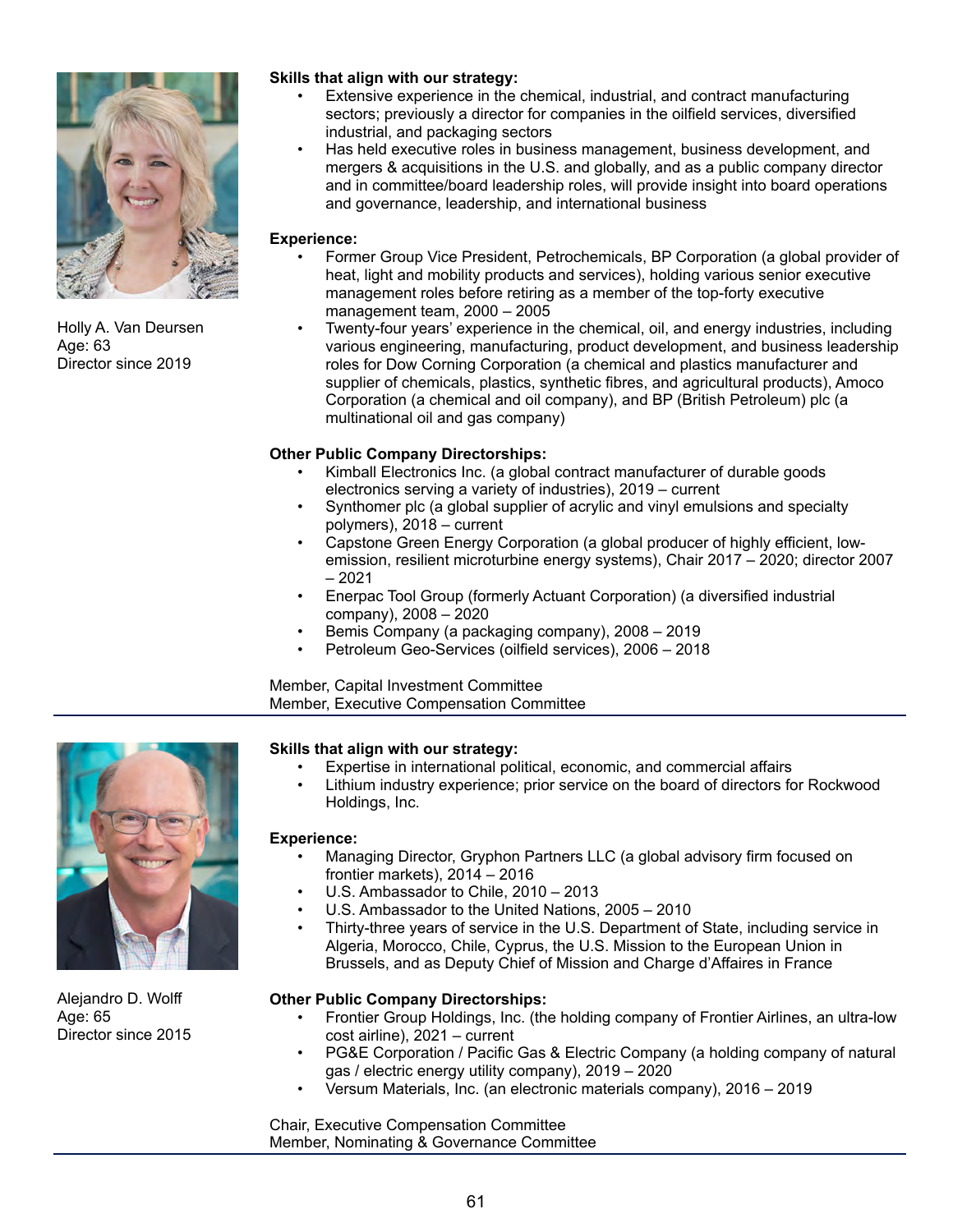Election of each Director requires the affirmative vote of a majority of the votes cast by the holders of shares represented at the Annual Meeting and entitled to vote (which means that the number of shares voted **"FOR"** a director must exceed the number of shares voted **"AGAINST"** a director). In uncontested elections, any Director who does not receive a majority of the votes cast must tender his or her resignation to the Board of Directors. The Nominating & Governance Committee will make a recommendation to the Board of Directors on whether or not to accept the tendered resignation.

# **THE BOARD OF DIRECTORS RECOMMENDS THAT SHAREHOLDERS VOTE "FOR" ALL OF THE FOREGOING NOMINEES.**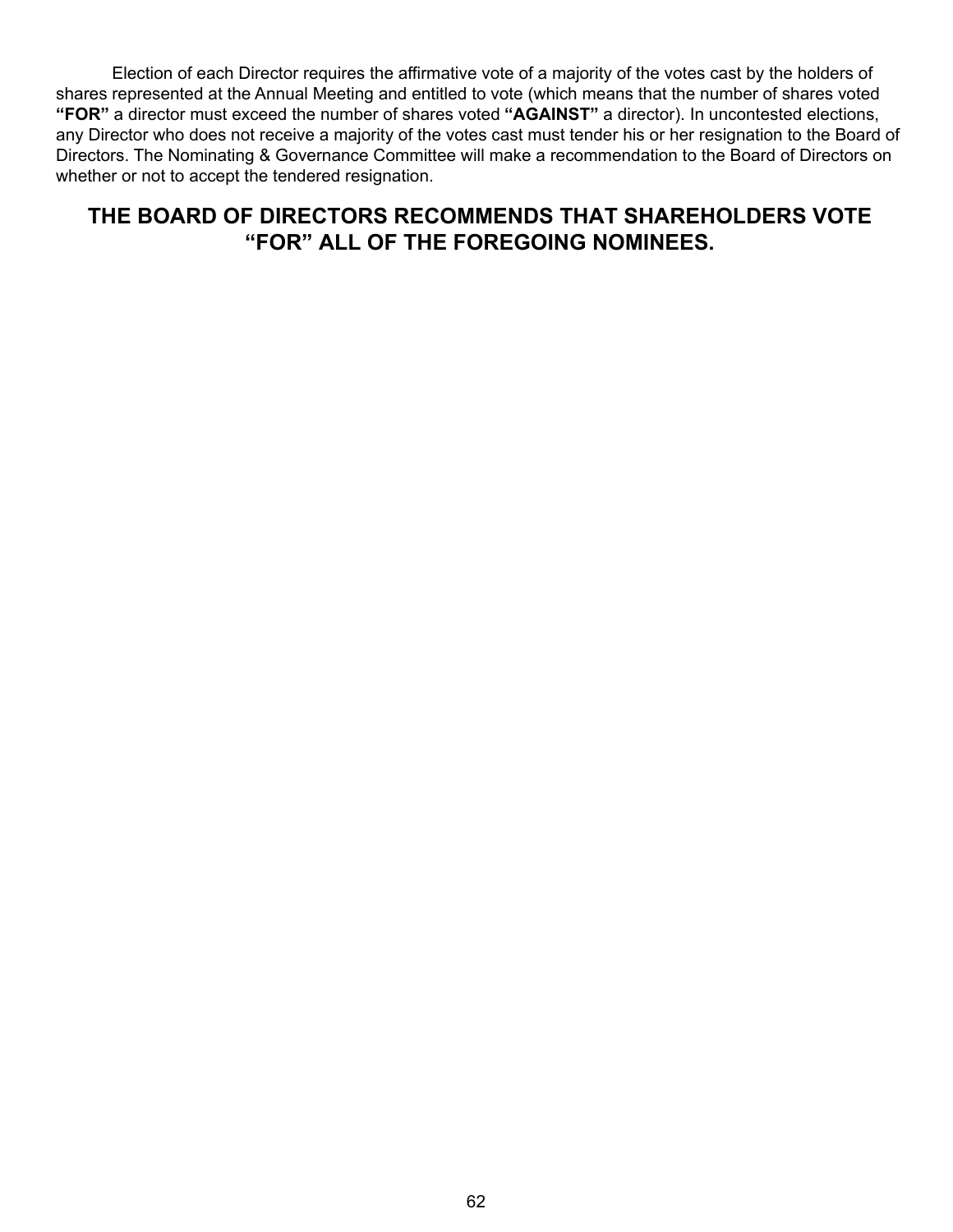## **AUDIT & FINANCE COMMITTEE REPORT**

The Audit & Finance Committee of the Board of Directors is composed of five independent Directors and operates under a written charter adopted by the Board of Directors.

Management is responsible for our disclosure controls, internal controls and the financial reporting process, and for assessing the effectiveness of internal control over financial reporting. The independent registered public accounting firm is responsible for performing an independent audit of our consolidated financial statements in accordance with the standards of the Public Company Accounting Oversight Board (United States) and for issuing a report thereon. The Audit & Finance Committee's primary responsibility is to monitor and oversee these processes and to report thereon to the Board of Directors. In this context, the Audit & Finance Committee has met privately with management, the internal auditors, and PricewaterhouseCoopers LLP ("PwC"), our independent registered public accounting firm, all of whom have unrestricted access to the Audit & Finance Committee. In addition, the Audit & Finance Committee approves the selection and appointment of the Company's independent registered public accounting firm.

The Audit & Finance Committee has discussed with PwC the matters required to be discussed by the applicable requirements of the Public Company Accounting Oversight Board, including the scope of the auditor's responsibilities and whether there are any significant accounting adjustments or any disagreements with management.

The Audit & Finance Committee also has received the written disclosures and the letter from PwC required by applicable requirements of the Public Company Accounting Oversight Board regarding the independent accountant's communications with the Audit & Finance Committee concerning independence, and has discussed with PwC that firm's independence from the Company.

The Audit & Finance Committee has reviewed and discussed the consolidated financial statements with management and PwC. Based on this review and these discussions, the representation of management that the consolidated financial statements were prepared in accordance with generally accepted accounting principles, and the report of PwC to the Audit & Finance Committee, the Audit & Finance Committee recommended that the Board of Directors include the audited consolidated financial statements in the 2021 Annual Report.

The Audit & Finance Committee also reviews with management and the independent registered public accounting firm the results of that firm's review of the unaudited financial statements that are included in our Quarterly Reports on Forms 10-Q.

### **THE AUDIT & FINANCE COMMITTEE**

Mary Lauren Brlas, Chair Ralf H. Cramer Glenda J. Minor James J. O'Brien Gerald A. Steiner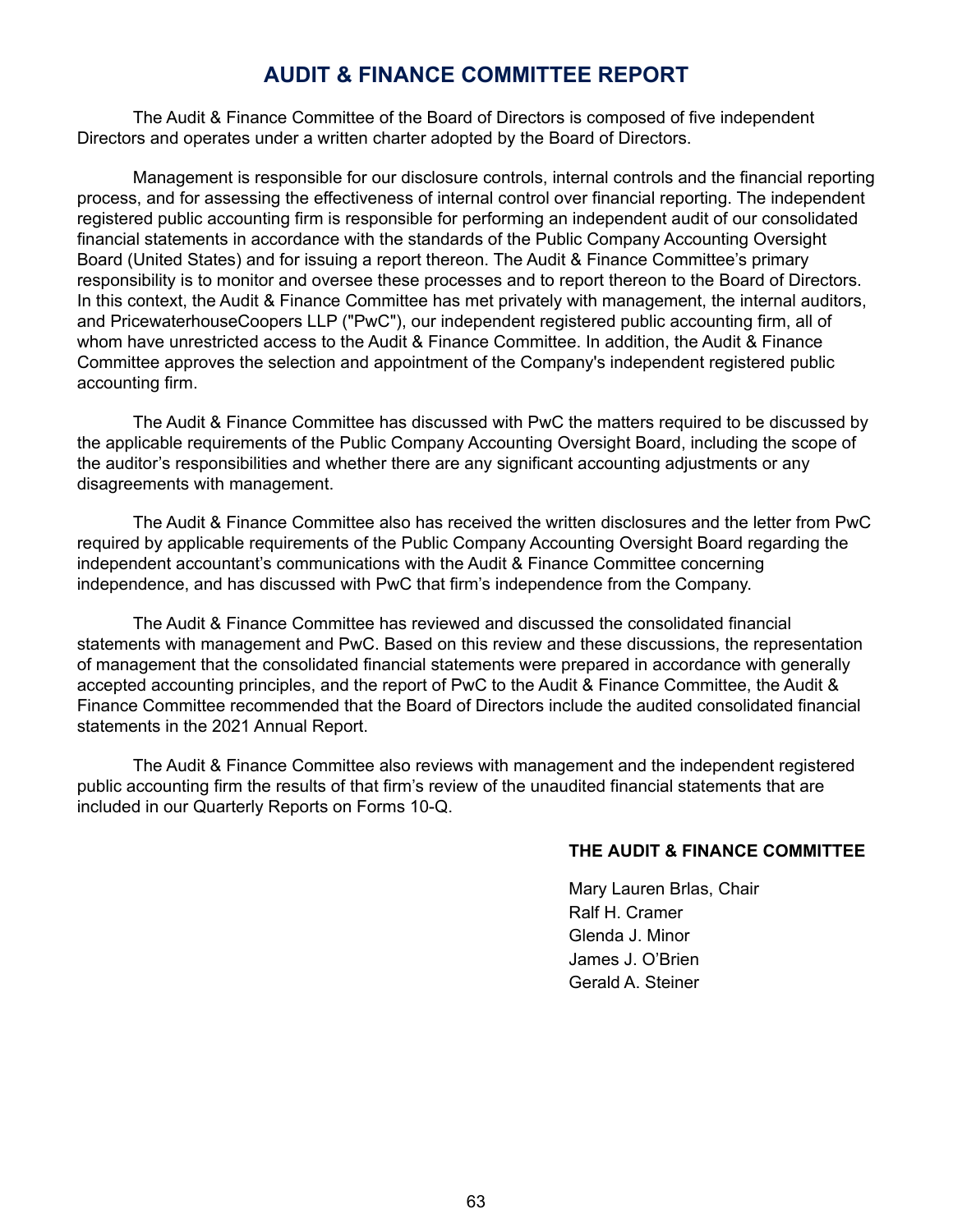# **Audit & Finance Committee Pre-Approval Policy**

**\_\_\_\_\_\_\_\_\_\_\_\_\_\_\_\_\_\_\_\_\_\_\_\_\_\_\_\_\_\_\_\_\_\_\_\_\_\_\_\_\_\_\_\_\_\_\_\_\_\_\_**

The Audit & Finance Committee has adopted a policy for the provision of audit services and permitted non-audit services by our independent registered public accounting firm. Our CFO has primary responsibility to the Audit & Finance Committee for administration and enforcement of this policy and for reporting noncompliance. Under the policy, the CFO is responsible for presenting to the Audit & Finance Committee an annual budget and plan for audit services and for any proposed audit-related, tax, or other non-audit services to be performed by the independent registered public accounting firm. The presentation must be in sufficient detail to define clearly the services included. Any services included within the budget and plan that the Audit & Finance Committee approves requires no further approval for that budget year. All other audit and permissible non-audit engagements of the independent registered public accounting firm must be approved in advance by the Audit & Finance Committee. The pre-approval requirements do not prohibit the delivery of permissible non-audit services that were not recognized as non-audit services at the time of the engagement so long as (i) all such services are less than 5% of fees paid to the independent registered public accounting firm for the fiscal year and (ii) the services are approved by the Audit & Finance Committee prior to completion of the audit.

# **Fees Billed by PwC**

During the fiscal years ended 2020 and 2021, we retained our independent registered public accounting firm, PwC, to perform services in the categories and approximate fees set forth below:

|                                   |    | 2020           | 2021      |
|-----------------------------------|----|----------------|-----------|
| Audit Fees <sup>(1)</sup>         | \$ | $4,389,100$ \$ | 4,086,600 |
| Audit-Related Fees <sup>(2)</sup> | \$ | $210,000$ \$   | 1,021,000 |
| Tax Fees                          | \$ | $-1$           |           |
| All Other Fees $^{(3)}$           | S  | $5,900$ \\$    | 229,000   |
| <b>Total Fees</b>                 | S  | $4,605,000$ \$ | 5,337,500 |

<sup>(1)</sup> Fees for audit services billed or expected to be billed related to (a) audit of our annual financial statements, including assessment of internal controls over financial reporting, (b) reviews of our quarterly financial statements, (c) audits provided in connection with statutory filings, regulatory audits and services that generally only the principal auditor reasonably can provide to a client and (d) audit work related to mergers and acquisitions and divestitures.

<sup>(2)</sup> Fees for audit-related services include audits of our employee benefit plans, and in 2021: comfort letter and offering memorandum procedures for equity issuance, German tax restructuring audit procedures and carve-out audit procedures and in 2020: consultation concerning financial accounting and reporting standards related to SEC comment letter and mining disclosure.

<sup>(3)</sup> Fees for all other services consist of licensing fees for accounting software that provides access to authoritative guidance dealing with financial reporting rules and regulations and fees for assessing potential manufacturing sites in Asia.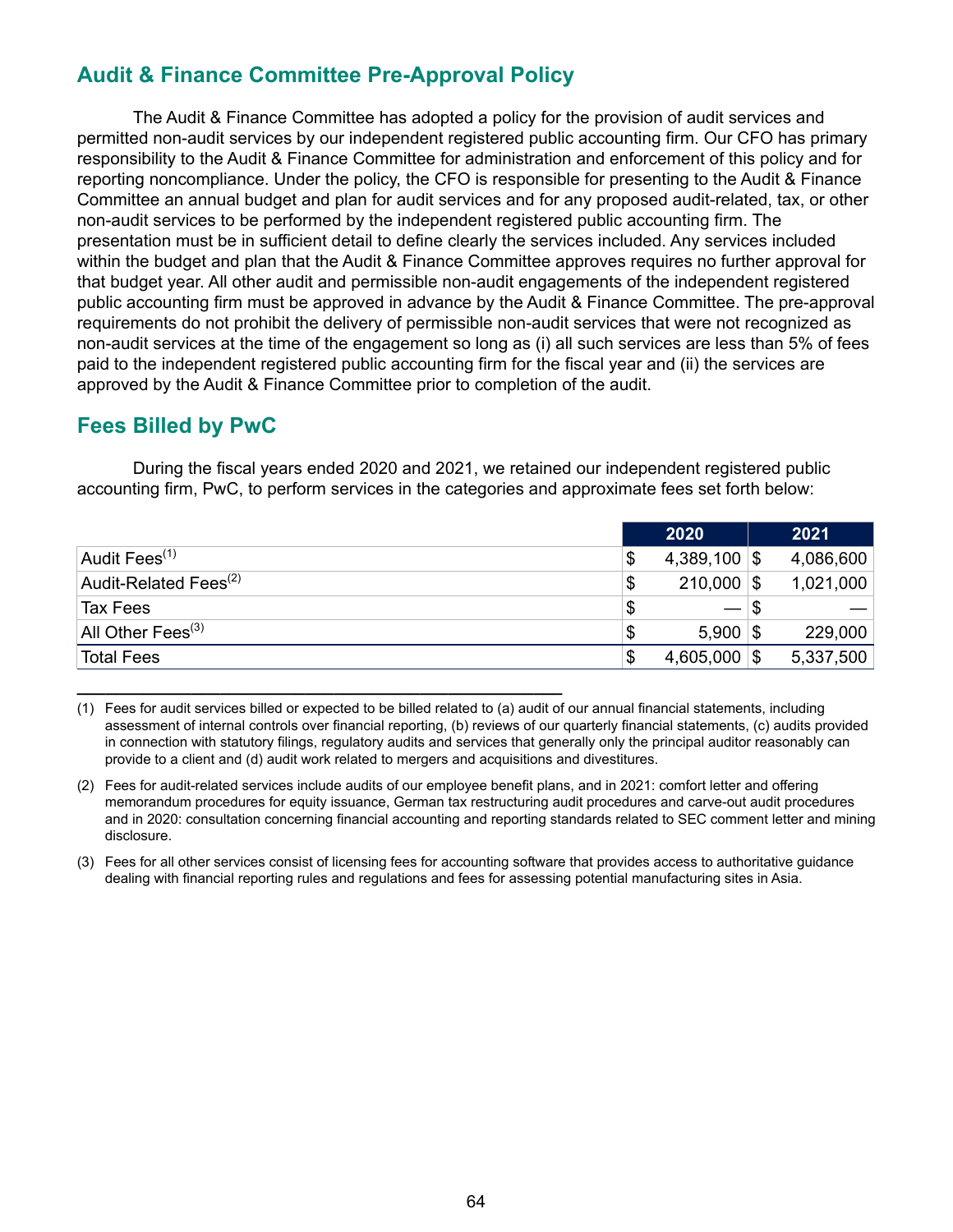## **PROPOSAL 3 – RATIFICATION OF INDEPENDENT REGISTERED PUBLIC ACCOUNTING FIRM**

The Audit & Finance Committee of the Board of Directors has appointed PwC as the Company's independent registered public accounting firm for fiscal year 2022. Under the Sarbanes-Oxley Act of 2002 and the rules of the SEC promulgated thereunder, the Audit & Finance Committee is solely responsible for the appointment, compensation, and oversight of the work of our independent registered public accounting firm. The submission of this matter for ratification by shareholders is not required by current law, rules, or regulations; however, the Board of Directors believes that such submission is consistent with best practices in corporate governance and is an opportunity for shareholders to provide direct feedback to the Board of Directors on an important issue of corporate governance. If the selection is not ratified, the Audit & Finance Committee will consider whether it is appropriate to select another independent registered public accounting firm. Even if the selection is ratified, the Audit & Finance Committee in its discretion may select a different independent registered public accounting firm at any time during the year if it determines that such a change would be in the best interests of the Company and our shareholders.

Representatives of PwC will be present at the Annual Meeting, will have the opportunity to make a statement at the Annual Meeting if they so desire, and will be available to respond to appropriate questions.

Approval of this proposal requires that the number of votes cast in favor of the ratification exceed the number of votes cast in opposition to the ratification.

# **THE BOARD OF DIRECTORS RECOMMENDS THAT SHAREHOLDERS VOTE "FOR" THE RATIFICATION OF THE APPOINTMENT OF PRICEWATERHOUSECOOPERS LLP AS THE COMPANY'S INDEPENDENT REGISTERED PUBLIC ACCOUNTING FIRM FOR THE FISCAL YEAR ENDING DECEMBER 31, 2022.**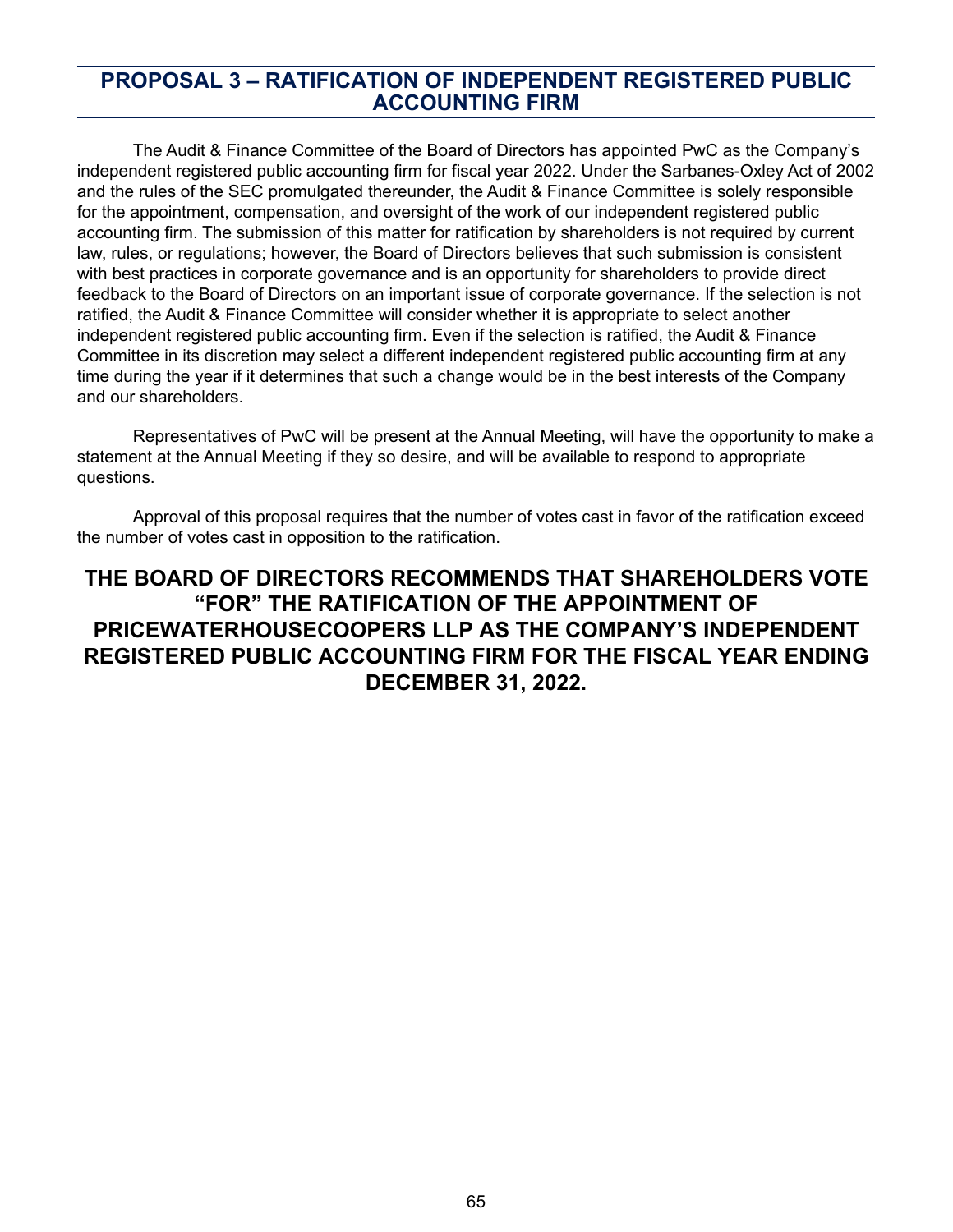# **QUESTIONS AND ANSWERS ABOUT THIS PROXY STATEMENT AND THE ANNUAL MEETING**

## **Q1: Why am I being asked to review this document?**

A: The accompanying proxy is solicited on behalf of the Board of Albemarle. We are providing these proxy materials to you in connection with the Annual Meeting. As a Company shareholder, you are invited to attend the Annual Meeting and are entitled and encouraged to vote on the matters described in this Proxy Statement.

### **Q2: Who is entitled to vote?**

A: You may vote all shares of our Common Stock that you owned at the close of business on the Record Date, March 8, 2022. On the Record Date, the Company had 117, 112, 394 shares of Common Stock outstanding and entitled to vote at the Annual Meeting. Each share of Common Stock you held on the Record Date is entitled to one vote.

### **Q3: What is a proxy?**

A: A proxy is your legal designation of another person to vote the stock you own. If you designate someone as your proxy or proxy holder in a written document, that document also is called a proxy. Mr. J. Kent Masters, Jr. and Ms. Karen G. Narwold have been designated as proxies or proxy holders for the Annual Meeting. Proxies properly executed and received by our Secretary prior to the Annual Meeting and not revoked will be voted by the proxy holders in accordance with the instructions provided.

### **Q4: What is a voting instruction form?**

A: If you hold your shares of Common Stock in "street name," you are a beneficial owner of those shares and should receive a "voting instruction form" from your bank, broker, or its nominee who is the record holder of those shares. The voting instruction form provides information on how you may instruct your bank, broker, or its nominee, as record holder, to vote your shares of Common Stock.

### **Q5: Why did I receive a notice in the mail regarding the Internet availability of proxy materials instead of a full set of proxy materials?**

A: In accordance with rules adopted by the SEC, we may furnish proxy materials (including this Proxy Statement and our Annual Report) to our shareholders by providing access to such documents on the Internet instead of mailing printed copies. Most shareholders will not receive printed copies of the proxy materials unless they request them. Instead, the Notice of Internet Availability of Proxy Materials (the "Notice"), which was mailed to most of our shareholders, instructs you as to how you may access and review proxy materials on the Internet. The Notice also instructs you as to how you may submit your proxy on the Internet. If you would like to receive a paper or email copy of our proxy materials, you should follow the instructions for requesting such materials in the Notice.

### **Q6: How can I access the proxy materials over the Internet?**

- A: The Notice, proxy card, or voting instruction form contain instructions on how to:
	- View our proxy materials for the Annual Meeting on the Internet and vote your shares; and
	- Instruct us to send our future proxy materials to you electronically by email.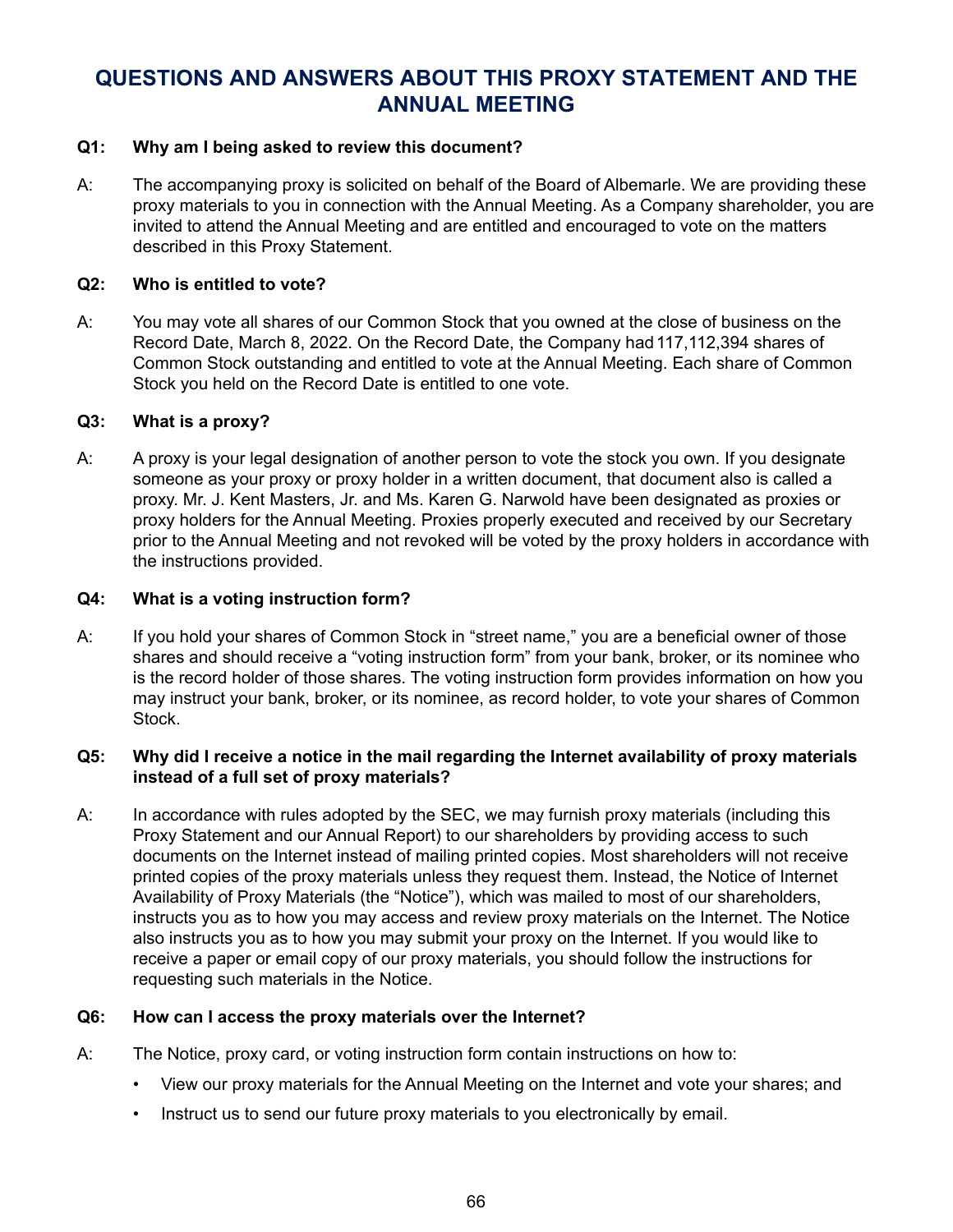Choosing to receive your future proxy materials by email will save us the cost of printing and mailing documents to you, and will reduce the impact on the environment of printing and mailing these materials. If you choose to receive future proxy materials by email, you will receive an email next year with instructions containing a link to those materials and a link to the proxy voting site. Your election to receive proxy materials by email will remain in effect until you revoke it.

## **Q7: What proposals will be voted on at the Annual Meeting?**

- A: There are three proposals to be considered and voted on at the Annual Meeting. Please see the information included in the Proxy Statement relating to these proposals. The proposals to be voted on are as follows:
	- 1. To consider and vote on the non-binding advisory resolution approving the compensation of our named executive officers;
	- 2. To elect the ten nominees named in this Proxy Statement to the Board of Directors to serve for the ensuing year or until their successors are duly elected and qualified; and
	- 3. To ratify the appointment of PricewaterhouseCoopers LLP as our independent registered public accounting firm for the fiscal year ending December 31, 2022.

We will also consider other business that properly comes before the Annual Meeting in accordance with Virginia law and our Bylaws.

### **Q8: How many shares must be present to hold the Annual Meeting?**

A: In order for the Annual Meeting to be conducted, a majority of the outstanding shares of Common Stock as of the Record Date must be present in person or represented by proxy at the Annual Meeting. This is referred to as a quorum. Abstentions, withheld votes, and shares held of record by a bank, broker, or its nominee ("broker shares") pursuant to a signed proxy or voting instruction form that are voted on any matter (including an abstention or withheld vote by broker shares) are included in determining the number of shares present. Broker shares that are not voted on any matter will not be included in determining whether a quorum is present.

### **Q9: What vote is needed to approve the non-binding resolution approving the compensation of our named executive officers?**

A: The approval of the non-binding resolution approving the compensation of our named executive officers requires that the votes cast in favor of the proposal exceed the number of votes cast in opposition to the proposal. Because your vote on this proposal is advisory, it will not be binding on the Board of Directors or the Company. However, the Board of Directors will review the voting results on this resolution and take them into consideration when making future decisions regarding executive compensation.

## **Q10: What vote is needed to elect Directors?**

A: The election of each nominee for Director requires that the votes cast for such nominee's election exceed the votes cast against such nominee's election; provided, however, that directors shall be elected by a plurality of the votes cast at any meeting of the shareholders if, as of the tenth day preceding the date the Company first mails its notice of meeting for such meeting to the shareholders of the Company, the number of nominees for director exceeds the number of directors to be elected (a contested election). If directors are to be elected by a plurality of the votes cast, the shareholders shall not be permitted to vote against a nominee. In uncontested elections, any Director who does not receive a majority of the votes cast, which means that the number of shares voted **"FOR"** a Director must exceed the number of shares voted "**AGAINST"** a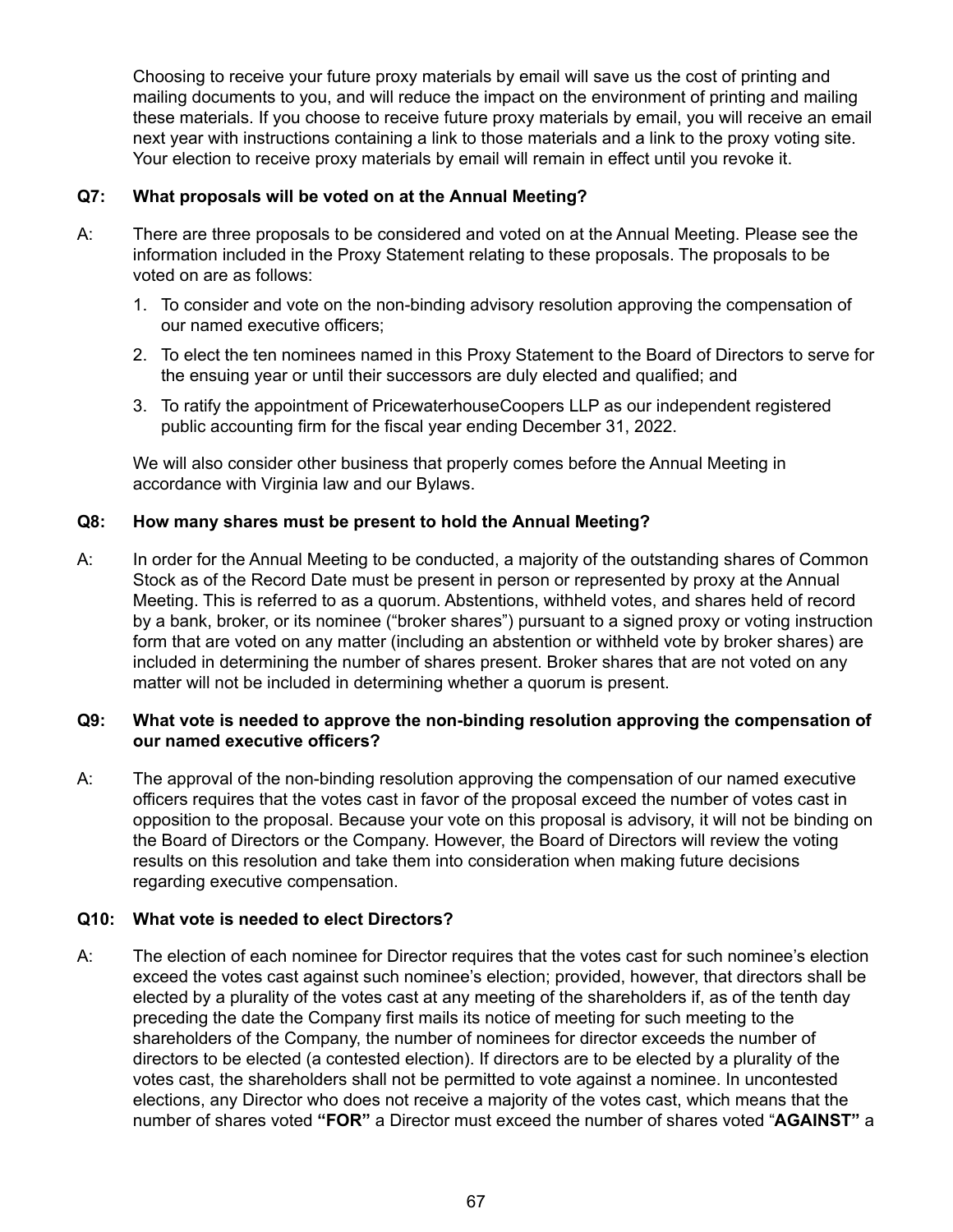Director, must tender his or her resignation to the Board of Directors. The Nominating & Governance Committee will make a recommendation to the Board of Directors on whether or not to accept the tendered resignation.

## **Q11: What vote is needed to ratify the appointment of PricewaterhouseCoopers LLP?**

A: The ratification of the appointment of PwC requires that the number of votes cast in favor of the ratification exceeds the number of votes cast in opposition to the ratification.

## **Q12: What are the voting recommendations of the Board of Directors?**

A: The Board of Directors recommends that shareholders vote **"FOR"** approval of the non-binding advisory resolution approving the compensation of our named executive officers, **"FOR"** all proposed Director nominees, and **"FOR"** the ratification of the appointment of PwC.

### **Q13: How do I vote?**

- A: If your shares are registered directly in your name with our transfer agent, EQ Shareowner Services, you are considered a shareholder of record with respect to those shares. If you are a shareholder of record, you may vote your shares using any of the following proxy voting alternatives:
	- *By Internet* at http://www.ProxyVote.com. Use the Internet to transmit your proxy instructions and for electronic delivery of information up until 11:59 p.m., Eastern Time, on Monday, May 2, 2022.
	- *By Telephone* by dialing 1.800.690.6903. Use any touch tone telephone to transmit your proxy instructions up until 11:59 p.m., Eastern Time, on Monday, May 2, 2022.
	- *By Mail* by completing, signing, dating, and returning the enclosed proxy in the postage-paid envelope provided for receipt on or before Monday, May 2, 2022*.*
	- *In Person* at the Annual Meeting.

Please carefully consider all of the proxy materials before voting your shares as they contain important information necessary to make an informed decision. Whether or not you plan to attend the Annual Meeting, we encourage you to vote by one of the above methods so that we can be assured of having a quorum present at the Annual Meeting and so that your shares may be voted in accordance with your wishes, even if you later decide to attend the Annual Meeting.

If you hold your shares in "street name" through a bank, broker, or other nominee rather than directly in your own name, you are considered the beneficial owner of those shares. If you are a beneficial owner of shares, you should receive a "voting instruction form" from your bank, broker, or its nominee that holds those shares. The voting instruction form provides information on how you may instruct your bank, broker, or its nominee, as record holder, to vote your shares of Common Stock.

If you attend the Annual Meeting, you may also submit your vote in person, and any votes that you previously submitted – whether via the Internet, telephone, or mail – will be superseded by the vote you cast at the Annual Meeting. If your proxy is properly completed and submitted, whether by the Internet, telephone, or mail, and if you do not revoke it prior to the Annual Meeting, your shares will be voted at the Annual Meeting in accordance with the voting instructions that you provide on your proxy card or, if none are provided, then as recommended by our Board of Directors and as set forth in this Proxy Statement. To vote at the Annual Meeting, shareholders that hold shares in "street name" will need to contact the bank, broker, or other nominee that holds their shares to obtain a "legal proxy" to bring to the Annual Meeting.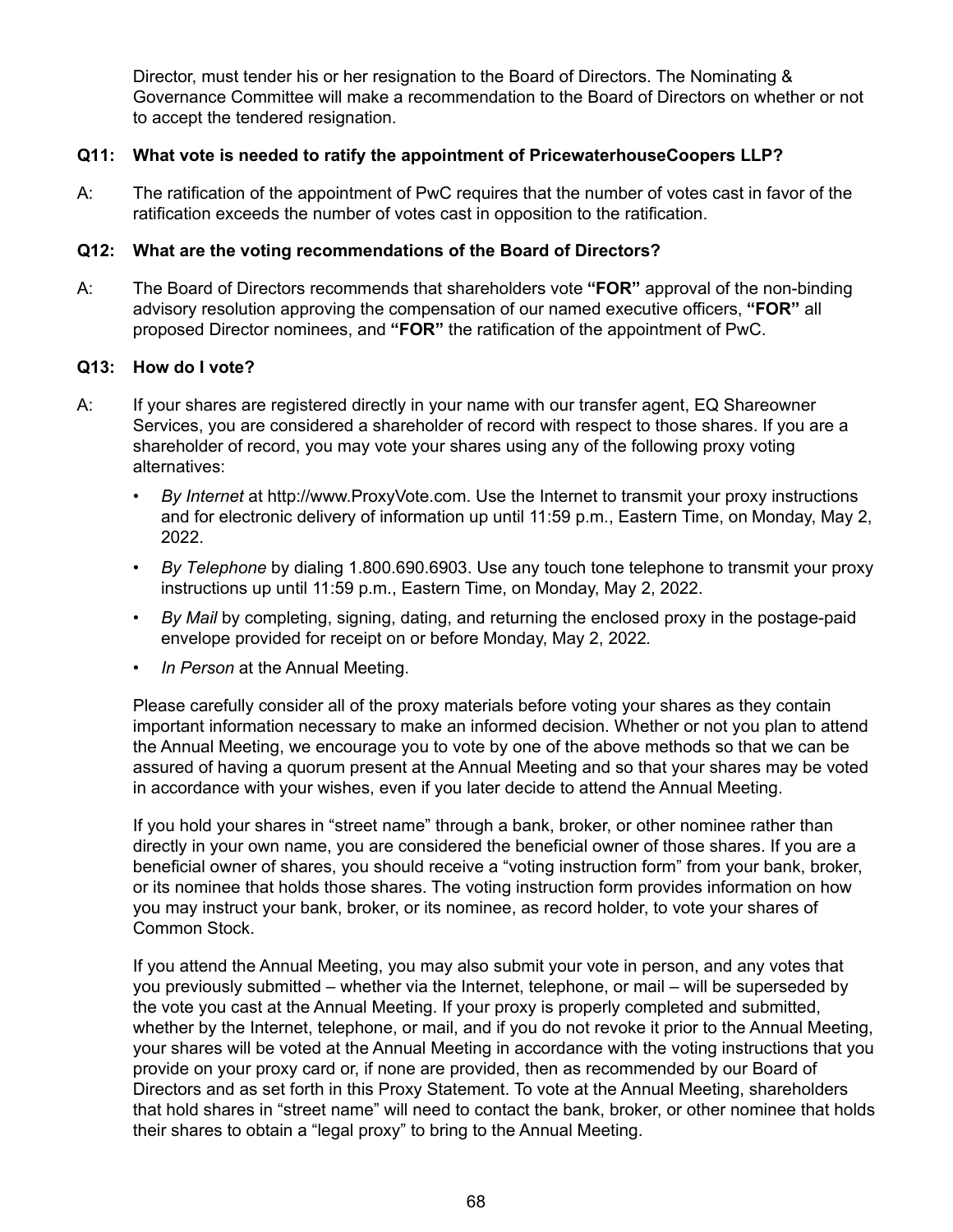Attendees at the Annual Meeting will be required to comply with public health guidelines of the Centers for Disease Control and Prevention and local public health officials, including, if applicable, wearing a face mask and staying at least 6 feet away from others.

## **Q14: How will my shares be voted if I sign, date, and return my proxy or voting instruction form, but do not provide complete voting instructions with respect to each proposal?**

- A: Shareholders should specify their choice for each matter on the proxy they submit whether by Internet, telephone, mail, or voting instruction form. If no specific instructions are given, it is intended that signed and returned proxies will be voted **"FOR"** the approval of the non-binding advisory resolution approving the compensation of our named executive officers, **"FOR"** the election of all Director nominees, and **"FOR"** the ratification of the appointment of PwC, and, in the discretion of the proxy holders, on any other business proposal which may properly come before the Annual Meeting (the Board of Directors does not presently know of any other such business), with the following two exceptions:
	- Shares of Common Stock held in our Albemarle Corporation Savings Plan (the "Savings Plan") for which no direction is provided on a properly executed, returned, and unrevoked voting instruction form will be voted proportionately in the same manner as those shares held in our Savings Plan for which timely and valid voting instructions are received with respect to such proposals; and
	- Shares of Common Stock held in our Savings Plan for which timely and valid voting instructions are not received will be considered to have been designated to be voted by the trustee proportionately in the same manner as those shares held in our Savings Plan for which timely and valid voting instructions are received.

### **Q15: How will my shares be voted if I do not return my proxy or my voting instruction form?**

A: It will depend on how your ownership of shares of Common Stock is registered. If you own your shares as a registered holder, which means that your shares of Common Stock are registered in your name with EQ Shareowner Services, our transfer agent, your shares will only be voted if EQ Shareowner Services receives specific voting instructions from you. Otherwise, your unvoted shares will not be represented at the Annual Meeting and will not count toward the quorum requirement (which is explained under *"Questions and Answers about this Proxy Statement and the Annual Meeting — How many shares must be present to hold the Annual Meeting?"* on page 67), unless you attend the Annual Meeting to vote them in person.

If you are a shareholder whose shares of Common Stock are held in "street name," which means that your shares are registered in the name of your bank, broker, or other nominee, your bank, broker, or other nominee may or may not vote your shares in its discretion if you have not provided voting instructions to the bank, broker, or its nominee. Whether the bank, broker, or other nominee may vote your shares depends on the proposals before the Annual Meeting. Under the rules of the NYSE, your broker may vote your shares in its discretion on "routine matters." Based on the rules of the NYSE, we believe that the ratification of the appointment of PwC as our independent registered public accounting firm is a routine matter for which brokerage firms may vote in their discretion on behalf of their clients if no voting instructions are provided. Therefore, if you are a shareholder whose shares of Common Stock are held in "street name" with a bank, broker, or other nominee and you do not return your voting instruction form, your bank, broker, or other nominee may vote your shares on the ratification of the appointment of PwC as our independent registered public accounting firm.

The rules of the NYSE, however, do not permit your bank, broker, or other nominee to vote your shares on proposals that are not considered "routine." When a proposal is not a routine matter and your bank, broker, or other nominee has not received your voting instructions with respect to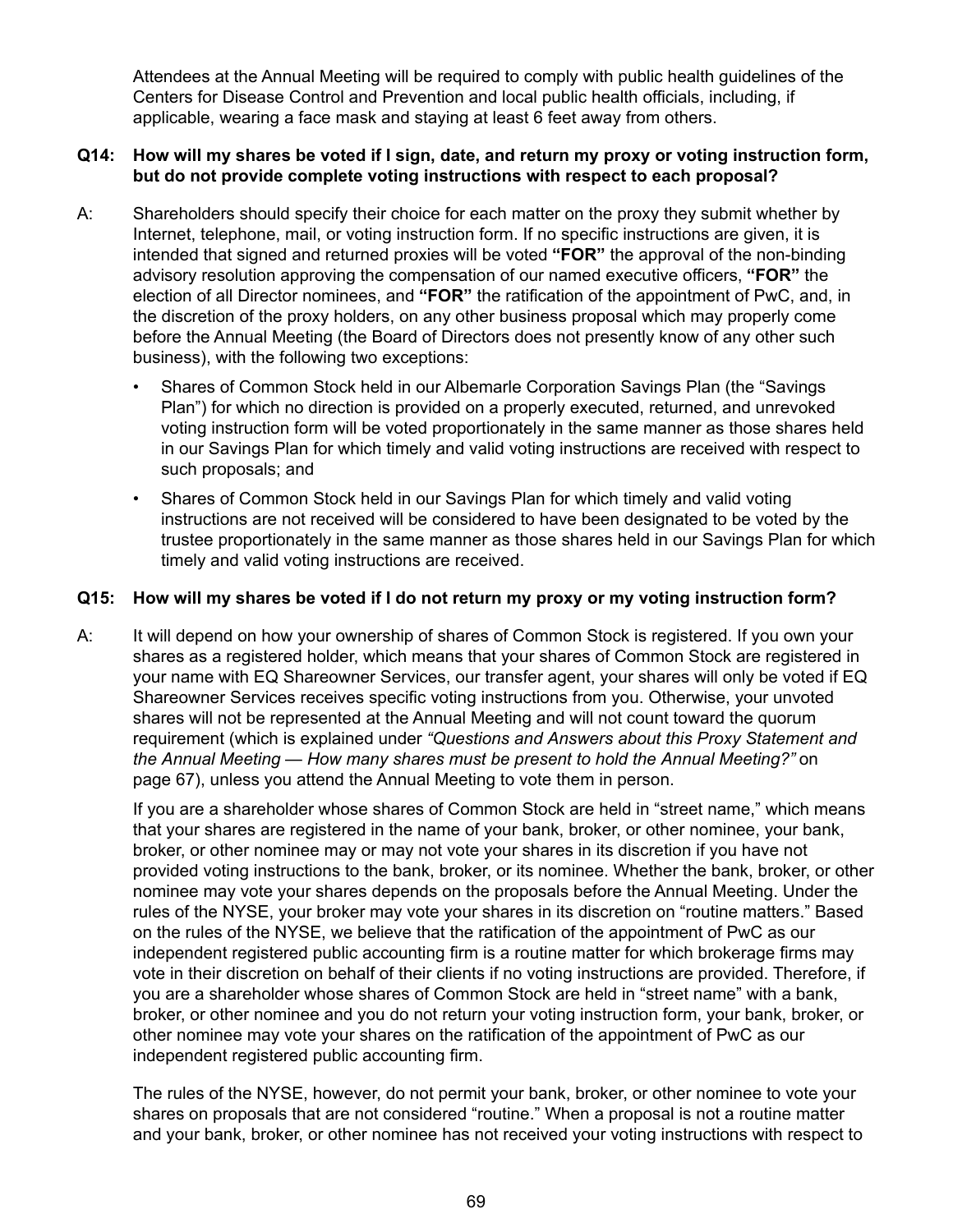that proposal, your bank, broker, or other nominee cannot vote your shares on that proposal. This is called a "broker non-vote." Your bank, broker, or other nominee may not vote your shares with respect to the election of the Director nominees or the other matters to be considered at the Annual Meeting (except for the ratification of the appointment of PwC, which is considered routine) in the absence of your specific instructions as to how to vote with respect to each of these matters because, under the rules of the NYSE, these matters are not considered "routine."

#### **Q16: How are abstentions and broker non-votes counted?**

A: Broker non-votes will not be included in the vote totals and will have no effect on the other proposals. Abstentions will have no effect on any proposals.

#### **Q17: What happens if additional matters are presented at the Annual Meeting?**

A: Other than the items of business described in this Proxy Statement, we are unaware of any other business to be acted upon at the Annual Meeting. If you grant a proxy, the proxy holders will have the discretion to vote your shares on any additional matters properly presented for a vote at the Annual Meeting in accordance with Virginia law and our Bylaws.

#### **Q18: Can I change or revoke my vote?**

- A: Any shareholder giving a proxy may change or revoke it at any time before it is voted at the Annual Meeting. A proxy can be changed or revoked by:
	- Delivering a later dated proxy, or written notice of revocation, to our Secretary at the address listed at the top of this Proxy Statement; or
	- Appearing at the Annual Meeting and voting in person.

If you voted by telephone or over the Internet, you can also revoke your vote by any of these methods or you can change your vote by voting again by telephone or over the Internet. If you decide to vote by completing, signing, dating, and returning the enclosed proxy, you should retain a copy of the voter control number found on the proxy in the event that you decide later to change or revoke your proxy by telephone or over the Internet. Your attendance at the Annual Meeting will not by itself revoke a proxy.

If you are a shareholder whose stock is held in "street name" with a bank, broker, or other nominee, you must follow the instructions found on the voting instruction form provided by the bank, broker, or other nominee, or contact your bank, broker, or other nominee in order to change or revoke any voting instructions that you have previously provided on such voting instruction form.

#### **Q19: Where can I find the results of the Annual Meeting?**

A: We intend to announce preliminary voting results at the Annual Meeting and publish final results through a Current Report on Form 8-K that we will file with the SEC within four business days after the Annual Meeting.

#### **Q20: Who pays for the solicitation of proxies?**

A: We will pay for the cost of preparing, assembling, printing, mailing, and distributing these proxy materials and soliciting votes. If you choose to access the proxy materials and/or vote over the Internet, you are responsible for Internet access charges you may incur. If you choose to vote by telephone, you are responsible for telephone charges you may incur. In addition to the mailing of these proxy materials, the solicitation of proxies or votes may be made in person, by telephone, or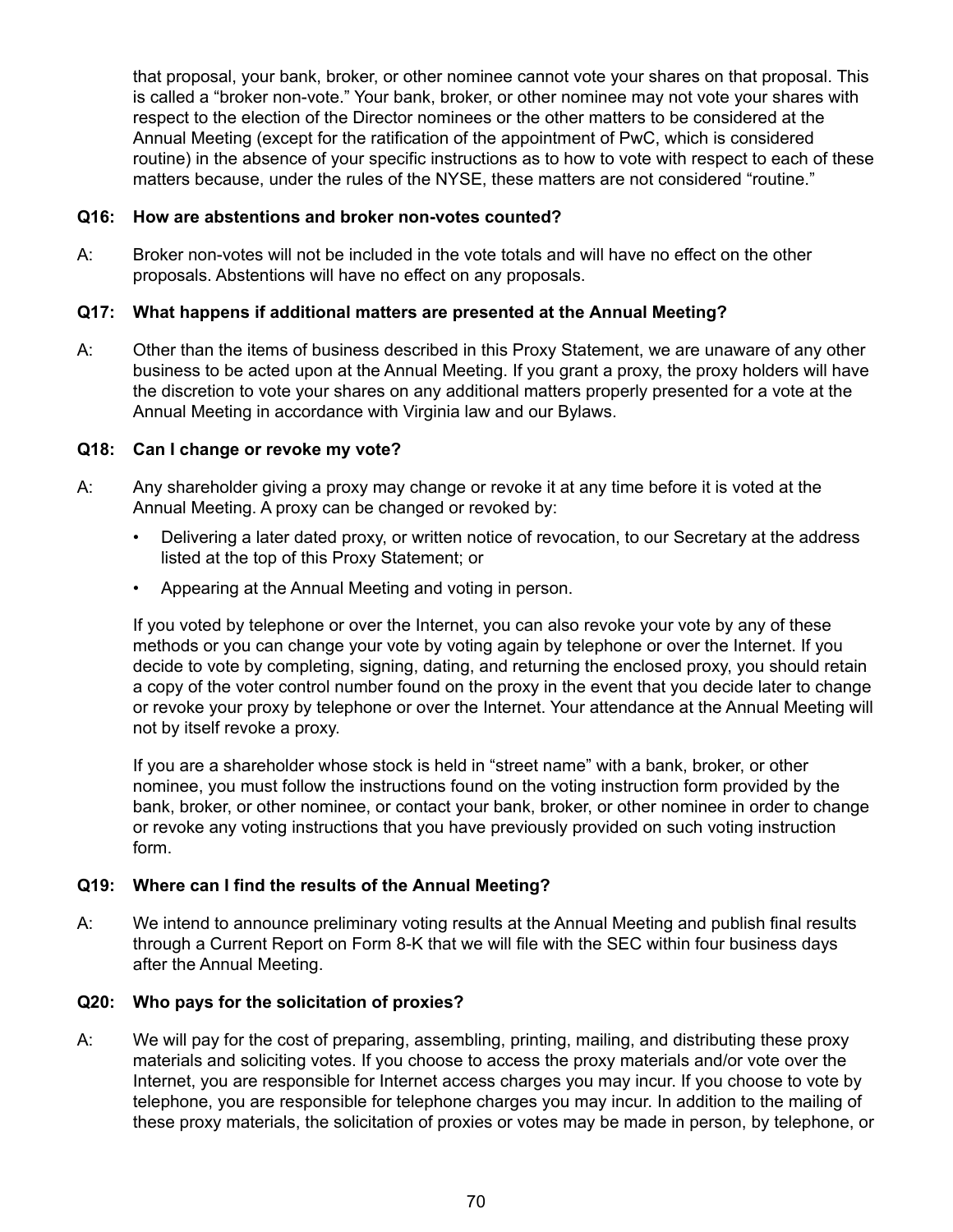by electronic communication by our Directors, officers, and employees, who will not receive any additional compensation for such solicitation activities. Alliance Advisors, LLC ("Alliance") has been engaged to assist in the solicitation of proxies from brokers, nominees, fiduciaries, and other custodians. We will pay Alliance approximately \$12,000 for its services and reimburse its out-ofpocket expenses for such items as mailing, copying, phone calls, faxes, and other related matters and will indemnify Alliance against any losses arising out of Alliance's proxy soliciting services on our behalf.

#### **Q21: How do I communicate with the Board of Directors?**

A: Shareholders and other interested persons may communicate with the full Board of Directors, a specified Committee of the Board of Directors or a specified individual member of the Board of Directors in writing by mail addressed to Albemarle Corporation, 4250 Congress Street, Suite 900, Charlotte, North Carolina 28209, Attention: Chair of the Nominating & Governance Committee or by email at governance@albemarle.com*.* The Chair of the Nominating & Governance Committee and his or her duly authorized agents are responsible for collecting and organizing shareholder communications. Absent a conflict of interest, the Chair of the Nominating & Governance Committee is responsible for evaluating the materiality of each shareholder communication and determining whether further distribution is appropriate, and, if so, whether to (i) the full Board of Directors, (ii) one or more Committee members, (iii) one or more Board members, and/or (iv) other individuals or entities.

#### **Q22: How will the Annual Meeting be conducted?**

A: The chairperson of the Annual Meeting (as determined in accordance with our Bylaws) will preside over the Annual Meeting and make any and all determinations regarding the conduct of the Annual Meeting. Please note that seating is limited and will be available on a first-come, firstserved basis. Cameras, recording devices, and other electronic devices are not permitted at the Annual Meeting. No items will be allowed into the Annual Meeting that might pose a concern for the safety of those attending. Additionally, to attend the Annual Meeting you will need to bring identification and proof sufficient to us that you were a shareholder of record as of the Record Date or that you are a duly authorized representative of a shareholder of record as of the Record Date.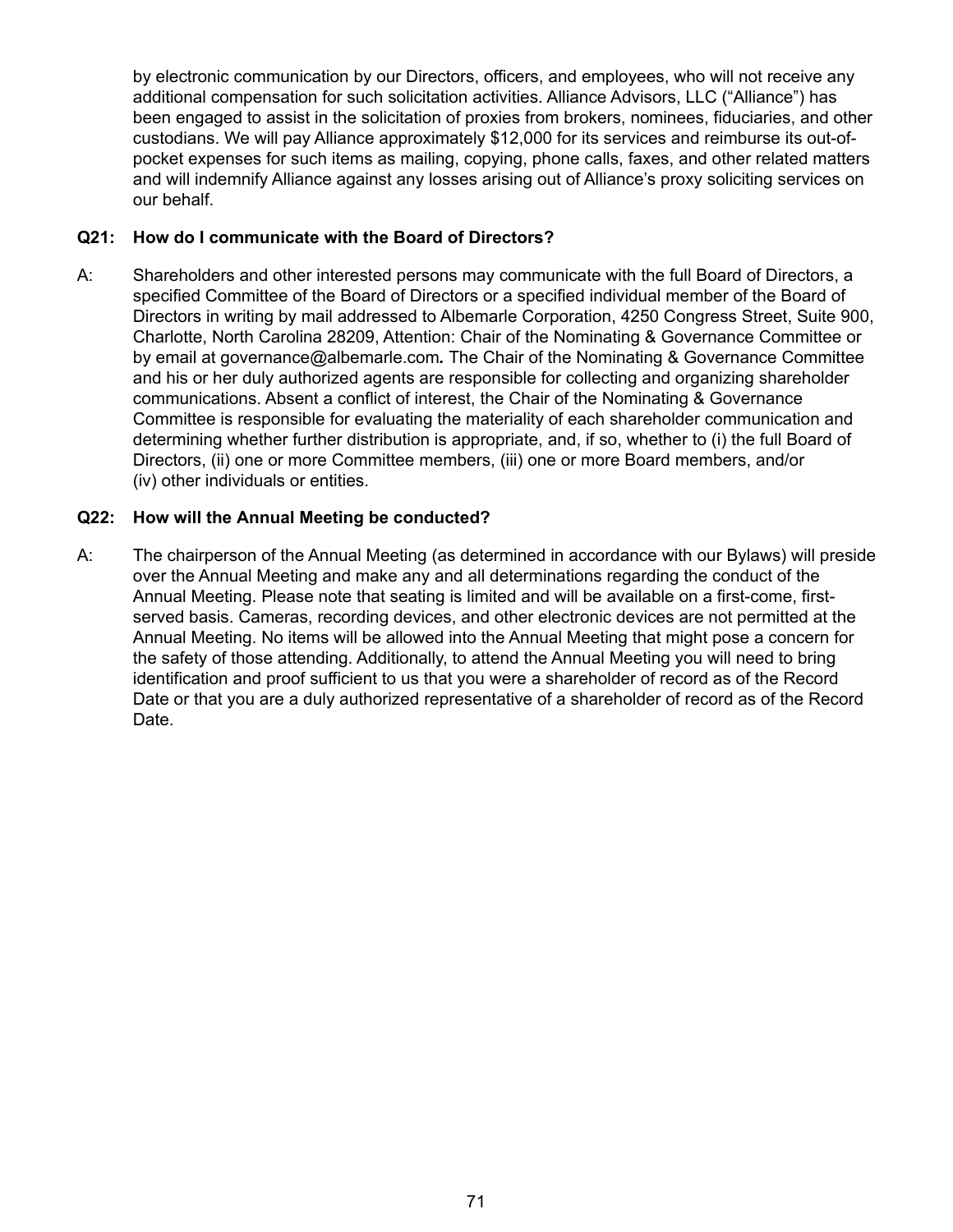## **SHAREHOLDER PROPOSALS**

Under applicable regulations of the SEC, any shareholder desiring to make a proposal to be acted upon at the 2023 annual meeting of shareholders must present such proposal to our Secretary at our principal executive office at Albemarle Corporation, 4250 Congress Street, Suite 900, Charlotte, North Carolina 28209, no later than November 22, 2022, which date is 120 calendar days before March 22, 2023 (unless the date of the 2023 annual meeting of shareholders is changed by more than 30 days from the one year anniversary date of the 2022 annual meeting of shareholders, in which case the deadline is a reasonable time before the Company begins to print and send its proxy materials), in order for the proposal to be considered for inclusion in our 2023 proxy statement.

Our Bylaws provide that for a nomination or other business to be properly brought before an annual meeting by a shareholder, the shareholder must have given timely notice thereof in writing to the Secretary of the Company and any such proposed business other than the nominations of persons for election to the Board must constitute a proper matter for shareholder action.

To be timely, a shareholder's notice relating to matters other than proposals for the Company to include in its proxy statement one or more directors nominated by a shareholder shall be delivered to the Secretary at the principal executive offices of the Company no later than the close of business on the 90th day or earlier than the close of business on the 120th day prior to the first anniversary of the preceding year's annual meeting; provided, however, that in the event that the date of the annual meeting is more than 30 days before or more than 70 days after such anniversary date, notice by such shareholder must be so delivered not earlier than the close of business on the 120th day prior to such annual meeting and not later than the close of business on the later of the 90th day prior to such annual meeting or the 10th day following the day on which public announcement of the date of such meeting is first made by the Company. The public announcement of an adjournment or postponement of an annual meeting does not commence a new time period, or extend any time period, for the giving of a shareholder's notice as described above.

A shareholder, or group of up to 20 shareholders, that has owned continuously for at least three years shares of Albemarle stock representing an aggregate of at least 3% of our outstanding shares, may nominate and include in the Company's proxy materials director nominees constituting up to 20% of the Board, provided that the shareholder(s) and nominee(s) satisfy the requirements in our Bylaws. Notice of proxy access director nominees must be received by the Secretary at the principal executive offices of the Company not later than the close of business on the 120th day nor earlier than the close of business on the 150th day prior to the anniversary date of the immediately preceding mailing date for the notice of annual meeting of shareholders.

To be in proper form, a shareholder's notice to the Secretary must set forth, as to the shareholder giving the notice, the information required pursuant to our Bylaws. The Company may also require shareholders to furnish additional information. The requirements found in our Bylaws are separate from, and in addition to, the requirements of the SEC that a shareholder must meet to have a proposal included in our Proxy Statement.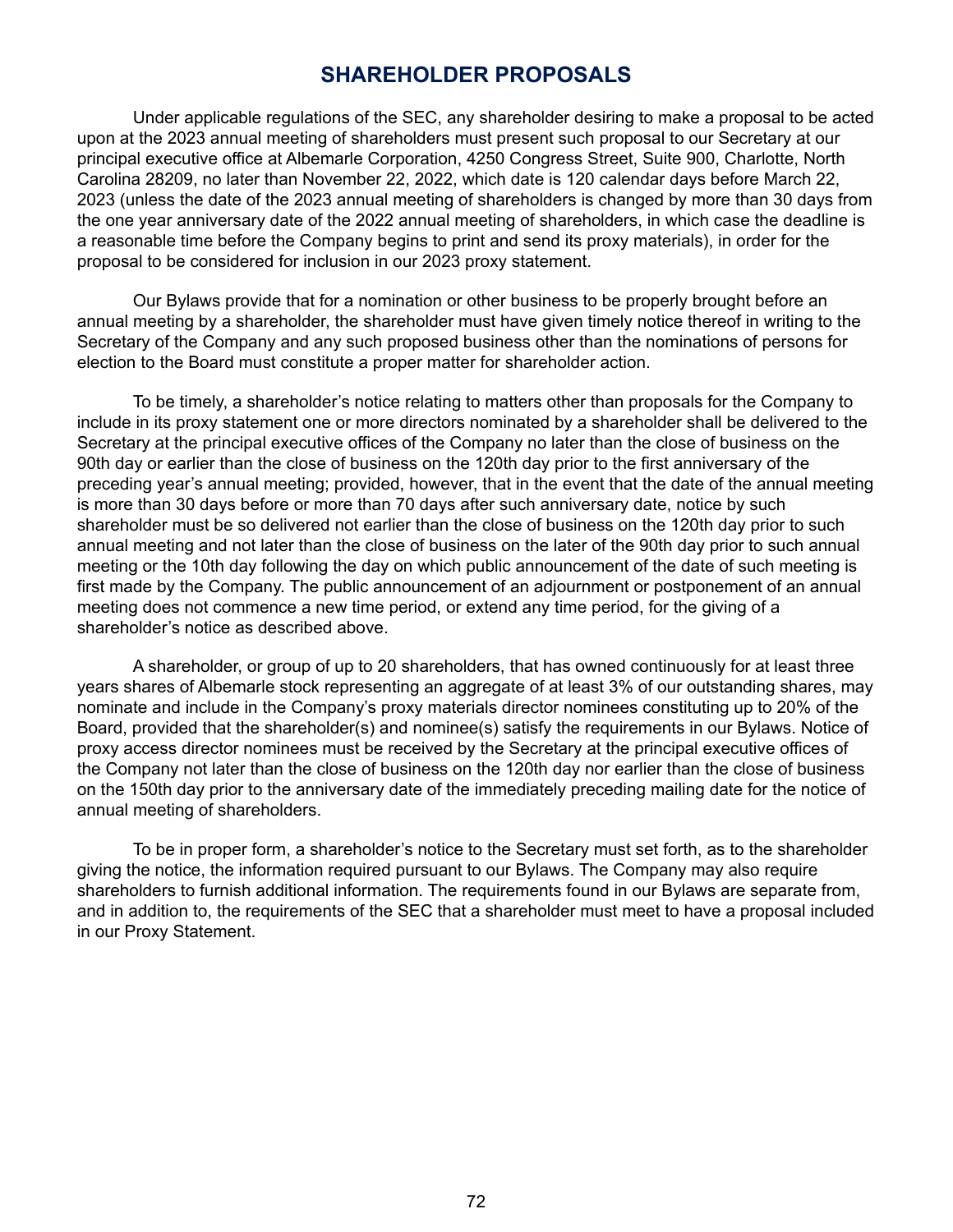# **CERTAIN MATTERS RELATING TO PROXY MATERIALS AND ANNUAL REPORTS**

## **Notice and Access**

We have elected to provide access to our proxy materials over the Internet under the Securities and Exchange Commission's "notice and access" rules. We believe that providing our proxy materials over the Internet increases the ability of our shareholders to connect with the information they need, while reducing the environmental impact associated with the printing and delivery of materials. If you want more information, please see "*Questions and Answers about this Proxy Statement and the Annual Meeting*" beginning on page 66.

## **Electronic Access of Proxy Materials and Annual Reports**

This Proxy Statement and the 2021 Annual Report are available on our Internet website at www.albemarle.com (see Investors/Financials/Annual Reports). Shareholders can elect to access future proxy statements and annual reports over the Internet instead of receiving paper copies in the mail. Providing these documents over the Internet will reduce our printing and postage costs and the number of paper documents shareholders would otherwise receive. We will notify shareholders who consent to accessing these documents over the Internet when such documents will be available. Once given, a shareholder's consent will remain in effect until such shareholder revokes it by notifying us otherwise at Attn: Corporate Secretary, Albemarle Corporation, 4250 Congress Street, Suite 900, Charlotte, North Carolina 28209. Shareholders of record voting by mail can choose this option by marking the appropriate box on the proxy, and shareholders of record voting by telephone or over the Internet can choose this option by following the instructions provided by telephone or over the Internet, as applicable. Beneficial owners whose shares are held in "street name" should refer to the information provided by the institution that holds such beneficial owner's shares and follow the instructions on how to elect to access future proxy statements and annual reports over the Internet, if this option is provided by such institution. Paper copies of these documents may be requested by writing us at Investor Relations, Albemarle Corporation, 4250 Congress Street, Suite 900, Charlotte, North Carolina 28209 or by telephoning 980.299.5700.

# **"Householding" of Proxy Materials and Annual Reports for Record Owners**

The SEC rules permit us, with your permission, to deliver a single copy of the Notice and, if applicable, the proxy statement and annual report to any household at which two or more shareholders of record reside at the same address. Each shareholder will continue to be able to access and receive separate proxy cards. This procedure, known as "householding," reduces the volume of duplicate information you receive and helps to reduce our expenses.

Shareholders of record voting by mail can choose this option by marking the appropriate box on the proxy included with the Notice and shareholders of record voting by telephone or over the Internet can choose this option by following the instructions provided by telephone or over the Internet, as applicable. Once given, a shareholder's consent will remain in effect until such shareholder revokes it by notifying our Secretary as described above. If you revoke your consent, we will begin sending you individual copies of future mailings of these documents within 30 days after we receive your revocation notice. Shareholders of record who elect to participate in householding may also request a separate copy of future proxy statements and annual reports by contacting our Investor Relations department as described above.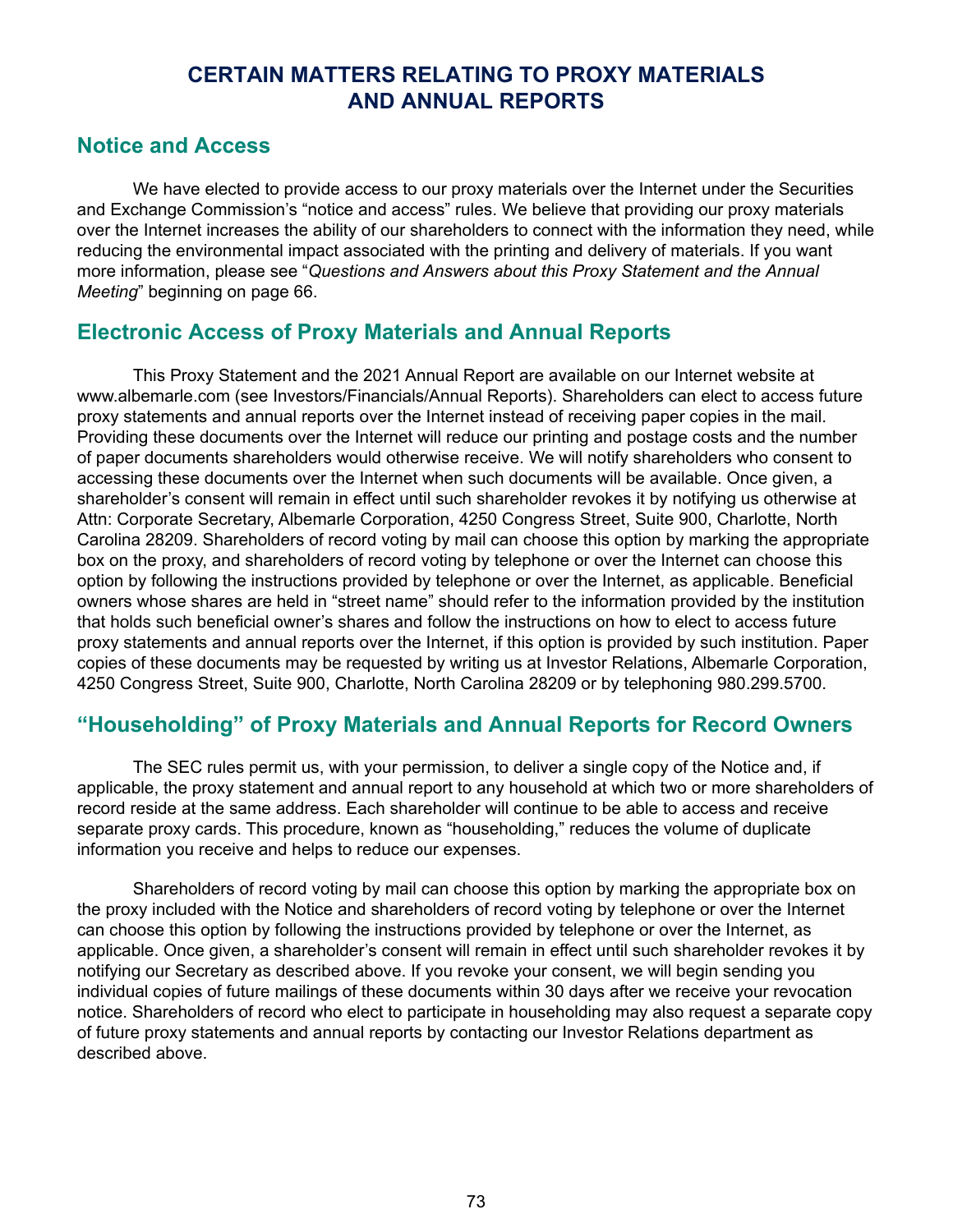# **Separate Copies for Beneficial Owners**

Institutions that hold shares in "street name" for two or more beneficial owners with the same address are permitted to deliver a single copy of the Notice and, if applicable, the proxy statement and annual report to that address. Any such beneficial owner can request a separate copy of the Notice (and, if applicable, this Proxy Statement or the 2021 Annual Report) by contacting our Investor Relations department as described above. Beneficial owners with the same address who receive more than one copy of the Notice (or, as applicable, of this Proxy Statement and the 2021 Annual Report) may request delivery of a single copy of the Notice (or, as applicable, the Proxy Statement and the 2021 Annual Report) by contacting our Investor Relations department as described above.

## **OTHER MATTERS**

The Board of Directors is not aware of any matters to be presented for action at the Annual Meeting other than as set forth in this Proxy Statement. However, if any other matters properly come before the Annual Meeting, or any adjournment or postponement thereof, the person or persons voting the proxies will vote them in accordance with their best judgment.

## **By Order of the Board of Directors**

Kayn & Narword

Karen G. Narwold, Secretary

March 22, 2022

**\*\*\*\*\*\*\*\*\*\*\***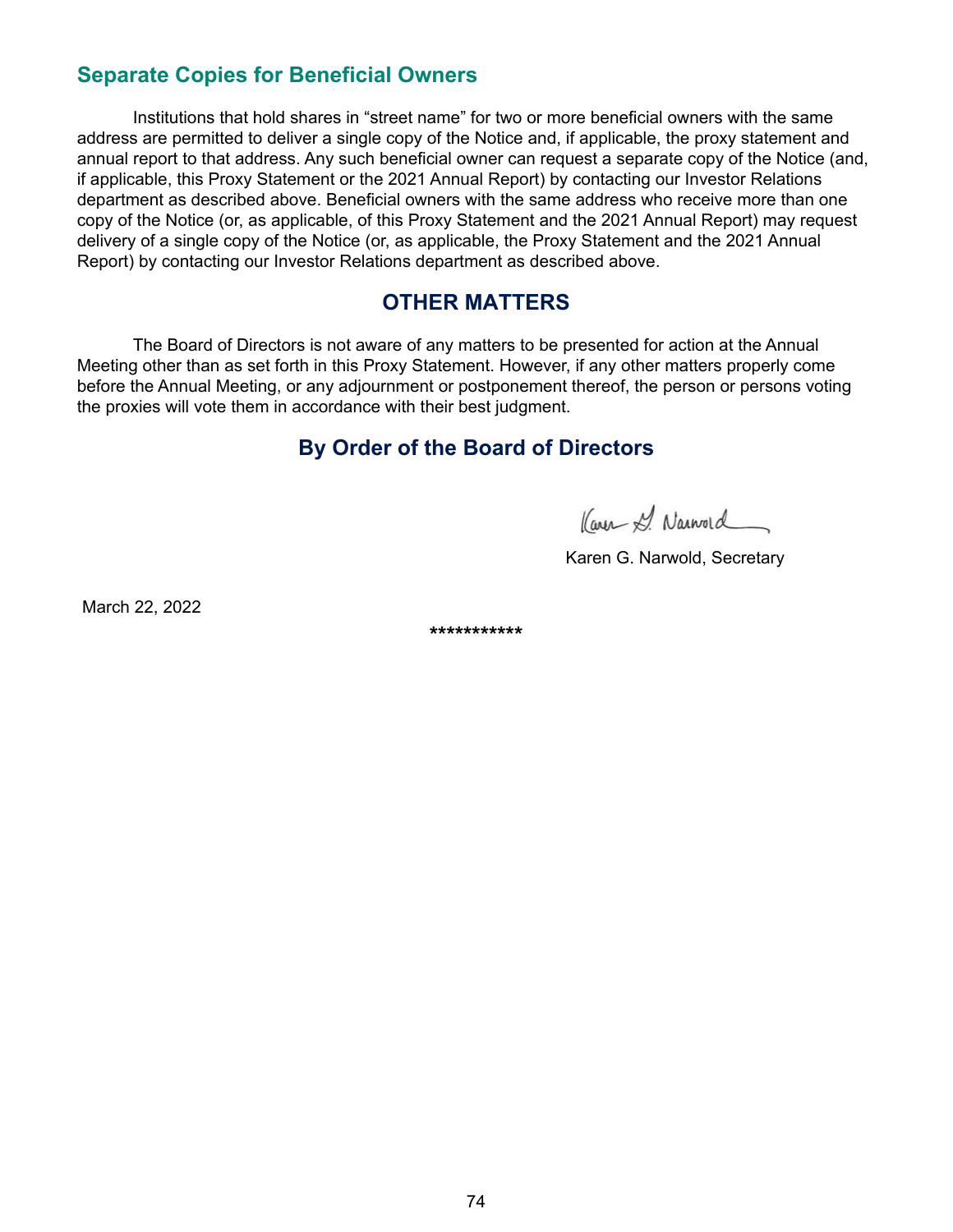## Important Notice Regarding the Internet Availability of Proxy Materials for the Annual Meeting to Be Held on Tuesday, May 3, 2022.

This Proxy Statement and the 2021 Annual Report are both available free of charge at our Internet website at www.albemarle.com (see Investors/Financials/Annual Reports)*.* The 2021 Annual Report is not incorporated by reference into this Proxy Statement and shall not be considered a part of this Proxy Statement or soliciting materials, unless otherwise specifically stated herein. Upon request, we will provide shareholders with paper copies of this Proxy Statement and the 2021 Annual Report, without charge. Requests should be directed to our Investor Relations department as described below:

> Albemarle Corporation 4250 Congress Street Suite 900 Charlotte, NC 28209 Attention: Investor Relations

We make available free of charge through our Internet website www.albemarle.com our Annual Reports on Form 10-K, Quarterly Reports on Form 10-Q, Current Reports on Form 8-K, and amendments to those reports filed or furnished pursuant to Section 13(a) or 15(d) of the Securities Exchange Act, as well as reports on Forms 3, 4, and 5 filed pursuant to Section 16 of the Exchange Act, as soon as reasonably practicable after such documents are electronically filed with, or furnished to, the Securities and Exchange Commission (the "SEC"). The information on our Internet website is not, and shall not be deemed to be, a part of this Proxy Statement or incorporated into any other filings we make with the SEC.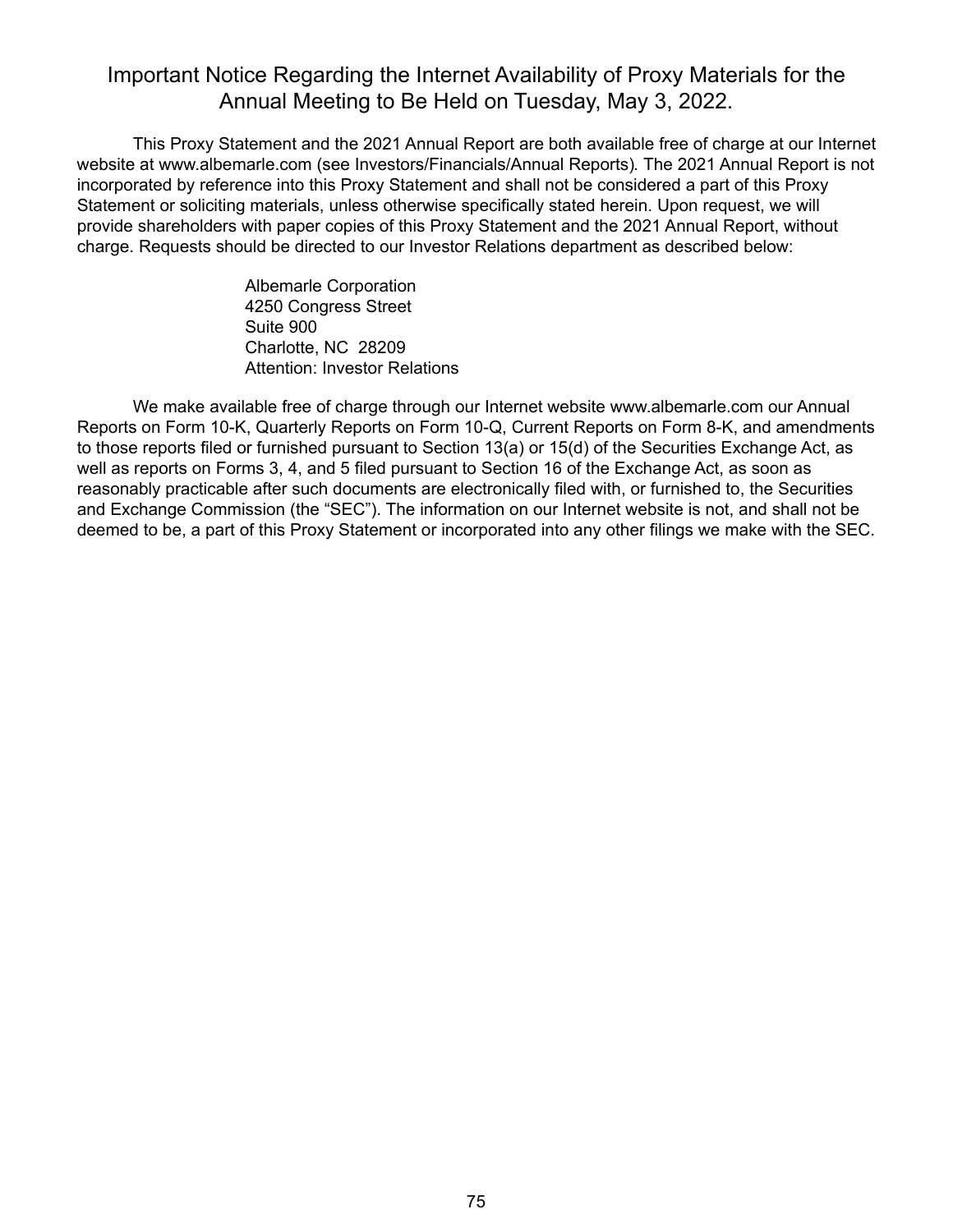#### **MALBEMARLE** AUREMARLE CORRORATION

**4250 CONGRESS STREET**<br>CHARLOTTE, NORTH CAROLINA 20209



VOTE BY INTERNET - www.proxyvote.com or scan the QR Barcode above<br>Use the internet to kansent your wolfing instructions and for destrooid steller profit information up until<br>11.59 FM. Eastern Time on May 2, 2022. Have your

VOTE BY PHONE - 1-800-690-6903<br>Use any fouch tone telephone to transmit your voting inshuetters up until 11:59 £ M. Eastern Time on<br>May 2, 2022. Hove your broay card in trand when you call and then follow the instructions.

The VARIAL COMPANY of the Second and return it, in the postage paid envelope we have provided of Mark sign and date your growy card and return it, in the postage paid envelope we have provided of Mark return it to Alberton

#### If you vote by telephone or Internet, please do not send your proxy by mail.

If you want of ACCESS TO EUTURE DOCUMENTS NOW AVAILABLE<br>ELECTRONIC ACCESS TO EUTURE DOCUMENTS NOW AVAILABLE<br>Theoretic corporation (the "Company") is possible in a multil reports and proxy solicitation materials, and<br>under

To give your consent, mad: the box located on the attached card below if voring by mail or respond to the prompts if voting by telephone or the Internet.

TO VOTE MARK BLOCKS BELOW IN BLUE OR BLACK INK AS COLLOWS

|                                                                                                                                                                        |     | <b>ALBEMARLE CORPORATION</b>                                                                                                                                  |   |                     |                                                                                                                                            |                                                                                                                                                                                                                                                                                                                         |   |                     |   |
|------------------------------------------------------------------------------------------------------------------------------------------------------------------------|-----|---------------------------------------------------------------------------------------------------------------------------------------------------------------|---|---------------------|--------------------------------------------------------------------------------------------------------------------------------------------|-------------------------------------------------------------------------------------------------------------------------------------------------------------------------------------------------------------------------------------------------------------------------------------------------------------------------|---|---------------------|---|
| The Board of Directors recommends you vote FOR<br>proposals 1 and 3 and FOR each of the ten nominees in<br>proposal 2:                                                 |     |                                                                                                                                                               |   | For Against Abstain |                                                                                                                                            |                                                                                                                                                                                                                                                                                                                         |   |                     |   |
|                                                                                                                                                                        |     | To consider and vote on a non-binding advisory resolution<br>approving the compensation of our named executive<br>officers                                    |   | Ω                   | Ω                                                                                                                                          |                                                                                                                                                                                                                                                                                                                         |   |                     |   |
| $Z_{\rm r}$                                                                                                                                                            |     | To elect the ten nominees named below to the Board<br>of Directors to serve for the ensuing year or until their<br>successors are duly elected and qualified. |   |                     |                                                                                                                                            |                                                                                                                                                                                                                                                                                                                         |   | For Against Abstain |   |
|                                                                                                                                                                        |     | Nominees:                                                                                                                                                     |   |                     |                                                                                                                                            |                                                                                                                                                                                                                                                                                                                         |   |                     |   |
|                                                                                                                                                                        | Za. | Mary Lauren Brias                                                                                                                                             | Ω | ο                   | 0                                                                                                                                          | To ratify the appointment of PricewaterhouseCoopers LLP<br>э.<br>as Albemarle's independent registered public accounting<br>firm for the fiscal year ending December 31, 2022.<br>NOTE: In their discretion, the Proxies are authorized to vote<br>upon such other business as may properly come before the<br>meeting. | Π | Π                   | о |
|                                                                                                                                                                        | 2b. | Ralf H. Cramer                                                                                                                                                | О | о                   | ο                                                                                                                                          |                                                                                                                                                                                                                                                                                                                         |   |                     |   |
|                                                                                                                                                                        | ZC. | Kent Masters, Jr.<br>3                                                                                                                                        | 0 | O                   | О                                                                                                                                          |                                                                                                                                                                                                                                                                                                                         |   |                     |   |
|                                                                                                                                                                        | 2d. | Glenda J. Minor                                                                                                                                               | O | O                   | O                                                                                                                                          |                                                                                                                                                                                                                                                                                                                         |   |                     |   |
|                                                                                                                                                                        | 2e. | James J. O'Brien                                                                                                                                              | O | O                   | O                                                                                                                                          |                                                                                                                                                                                                                                                                                                                         |   |                     |   |
|                                                                                                                                                                        | Zł  | Diarmuid B. O'Connell                                                                                                                                         | O | ο                   | $\Omega$                                                                                                                                   |                                                                                                                                                                                                                                                                                                                         |   |                     |   |
|                                                                                                                                                                        | 2α. | Dean L. Seavers                                                                                                                                               | O | O                   | O                                                                                                                                          |                                                                                                                                                                                                                                                                                                                         |   |                     |   |
|                                                                                                                                                                        | 2h. | Gerald A: Steiner                                                                                                                                             | O | O                   | $\Box$                                                                                                                                     |                                                                                                                                                                                                                                                                                                                         |   |                     |   |
|                                                                                                                                                                        | 21  | Holly A. Van Deursen                                                                                                                                          | О | О                   | ο                                                                                                                                          |                                                                                                                                                                                                                                                                                                                         |   |                     |   |
|                                                                                                                                                                        | 2ì. | Alejandro D. Wolff                                                                                                                                            | O | O                   | Ω                                                                                                                                          |                                                                                                                                                                                                                                                                                                                         |   |                     |   |
|                                                                                                                                                                        |     |                                                                                                                                                               |   |                     |                                                                                                                                            | Please indicate if you plan to attend this meeting.<br>Please indicate if you wish to access annual reports and proxy                                                                                                                                                                                                   | 0 | O                   |   |
|                                                                                                                                                                        |     |                                                                                                                                                               |   |                     | solicitation materials electronically via the Internet rather than<br>receiving a hard copy. Please note that you will continue to receive | Ο                                                                                                                                                                                                                                                                                                                       | О |                     |   |
| Please sign name exactly as it appears on the stock certificate. Only one of several joint<br>owners or co-owners need sign. Fiduciaries should give full title below. |     |                                                                                                                                                               |   |                     |                                                                                                                                            | a proxy card for voting purposes only.                                                                                                                                                                                                                                                                                  |   | No<br>Yes           |   |